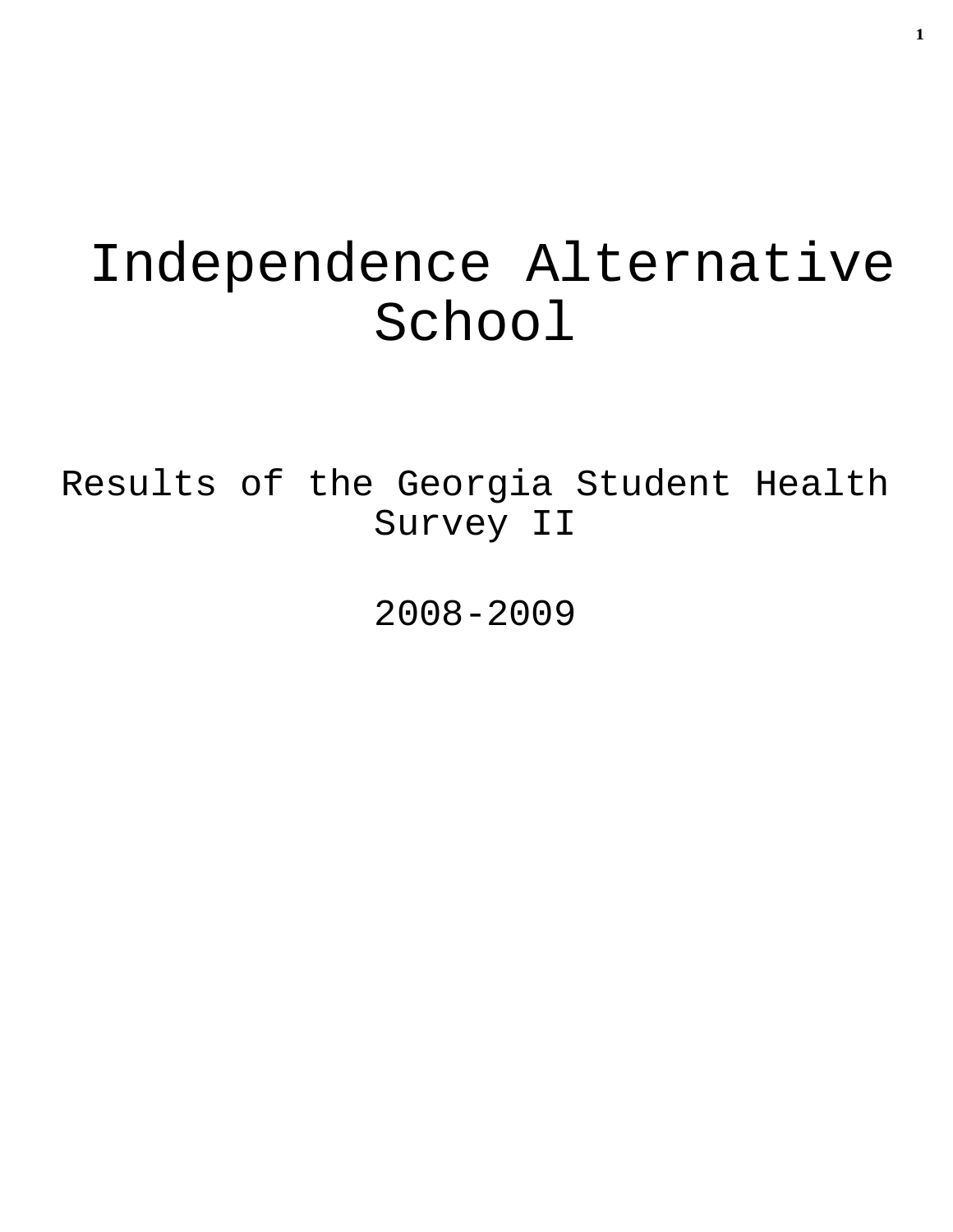# *Demographics* **2**

| Grade |                        |  |  |
|-------|------------------------|--|--|
|       | <b>Grade Frequency</b> |  |  |
| 10    |                        |  |  |
| 12    | 56                     |  |  |

| Frequency      | <b>Table of Gender by Grade</b> |              |             |              |
|----------------|---------------------------------|--------------|-------------|--------------|
| <b>Col Pct</b> |                                 | Grade(Grade) |             |              |
|                | Gender(Gender)                  | 10           | 12          | <b>Total</b> |
|                | <b>Female</b>                   | 66.67        | 28<br>50.00 | 30           |
|                | <b>Male</b>                     | 33.33        | 28<br>50.00 | 29           |
|                | <b>Total</b>                    | 3            | 56          | 59           |

| Frequency |       |
|-----------|-------|
| Col Pct   |       |
|           | Ethni |

| <b>Table of Ethnicity by Grade</b> |              |             |              |  |  |  |
|------------------------------------|--------------|-------------|--------------|--|--|--|
|                                    | Grade(Grade) |             |              |  |  |  |
| <b>Ethnicity</b> (Ethnicity)       | 10           | 12          | <b>Total</b> |  |  |  |
| <b>Black</b>                       | 33.33        | 22<br>39.29 | 23           |  |  |  |
| <b>Hispanic</b>                    | 2<br>66.67   | 10<br>17.86 | 12           |  |  |  |
| <b>White</b>                       | 0<br>0.00    | 13<br>23.21 | 13           |  |  |  |
| <b>Asian</b>                       | 0<br>0.00    | 2<br>3.57   | 2            |  |  |  |
| <b>Other</b>                       | 0<br>0.00    | 9<br>16.07  | 9            |  |  |  |
| <b>Total</b>                       | 3            | 56          | 59           |  |  |  |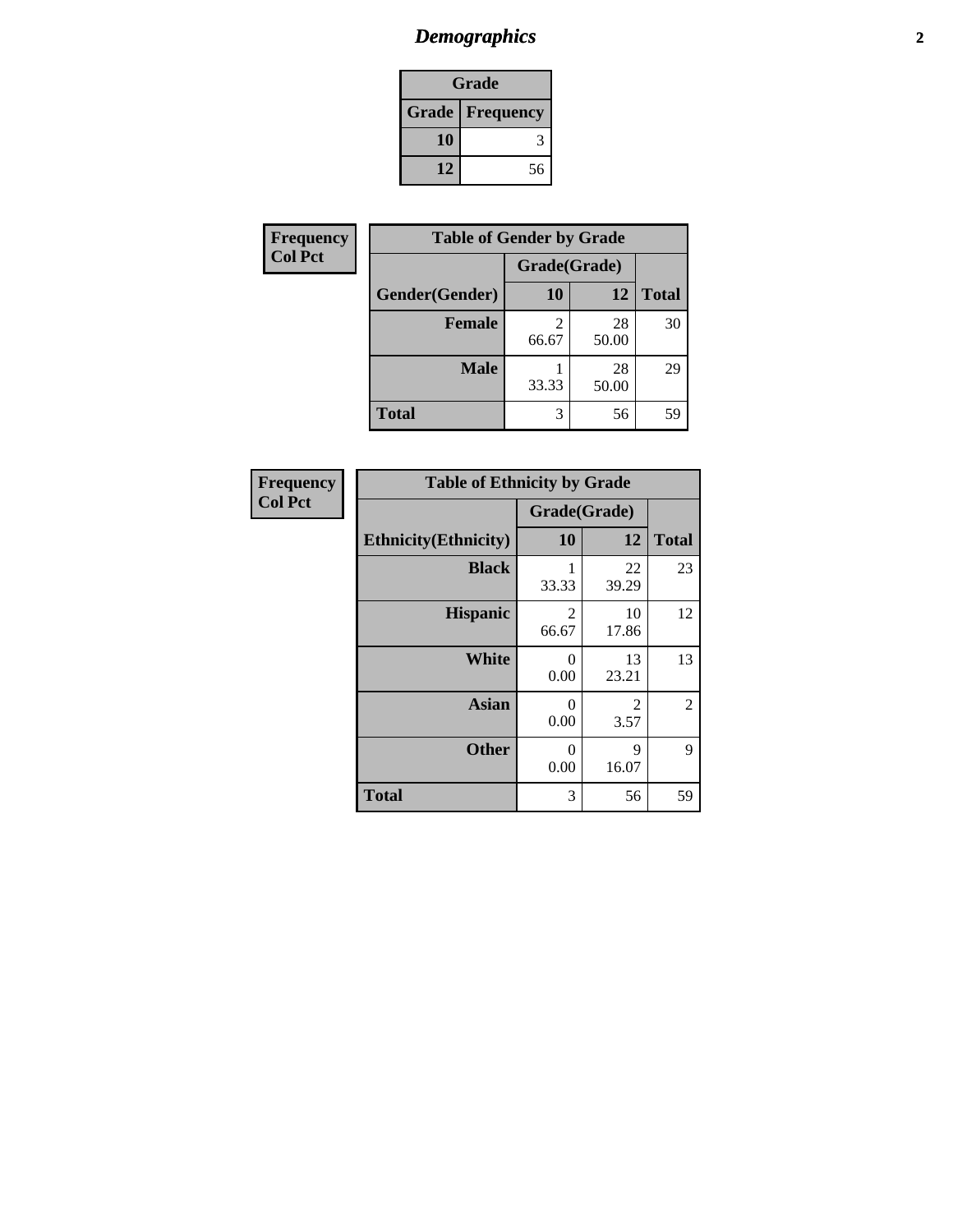#### *Title IV, Part A, Schedule A* **3** *Goal 1: Ensure that all schools are drug-free Baseline Data: Year 2008-2009 Prevalence of Drug Use*

| Frequency<br><b>Col Pct</b> | <b>Table of AlcoholAlt by Grade</b> |              |             |              |  |  |
|-----------------------------|-------------------------------------|--------------|-------------|--------------|--|--|
|                             | AlcoholAlt(Alcohol                  | Grade(Grade) |             |              |  |  |
|                             | use, past 30 days)                  | <b>10</b>    | 12          | <b>Total</b> |  |  |
|                             | Yes                                 | 2<br>66.67   | 20<br>35.71 | 22           |  |  |
|                             | N <sub>0</sub>                      | 33.33        | 36<br>64.29 | 37           |  |  |
|                             | <b>Total</b>                        | 3            | 56          | 59           |  |  |

| Frequency<br><b>Col Pct</b> | <b>Table of TobaccoAny by Grade</b> |              |             |              |  |  |
|-----------------------------|-------------------------------------|--------------|-------------|--------------|--|--|
|                             | TobaccoAny(Tobacco                  | Grade(Grade) |             |              |  |  |
|                             | use, past 30 days)                  | 10           | 12          | <b>Total</b> |  |  |
|                             | <b>Yes</b>                          | 33.33        | 21<br>37.50 | 22           |  |  |
|                             | N <sub>0</sub>                      | 66.67        | 35<br>62.50 | 37           |  |  |
|                             | <b>Total</b>                        | 3            | 56          | 59           |  |  |

| Frequency<br><b>Col Pct</b> | <b>Table of MarijuanaAlt by Grade</b> |                         |             |              |  |
|-----------------------------|---------------------------------------|-------------------------|-------------|--------------|--|
|                             | MarijuanaAlt(Marijuana                | Grade(Grade)            |             |              |  |
|                             | use, past 30 days)                    | 10                      | 12          | <b>Total</b> |  |
|                             | Yes                                   | 33.33                   | 12.50       | 8            |  |
|                             | N <sub>0</sub>                        | $\overline{2}$<br>66.67 | 49<br>87.50 | 51           |  |
|                             | <b>Total</b>                          | 3                       | 56          | 59           |  |

| Frequency<br><b>Col Pct</b> | <b>Table of OtherDrugAny by Grade</b>  |              |             |              |  |
|-----------------------------|----------------------------------------|--------------|-------------|--------------|--|
|                             | <b>OtherDrugAny(Other</b><br>drug use, | Grade(Grade) |             |              |  |
|                             | past 30 days)                          | 10           | <b>12</b>   | <b>Total</b> |  |
|                             | Yes                                    | 0.00         | 6<br>10.71  | 6            |  |
|                             | N <sub>0</sub>                         | 100.00       | 50<br>89.29 | 53           |  |
|                             | <b>Total</b>                           | 3            | 56          | 59           |  |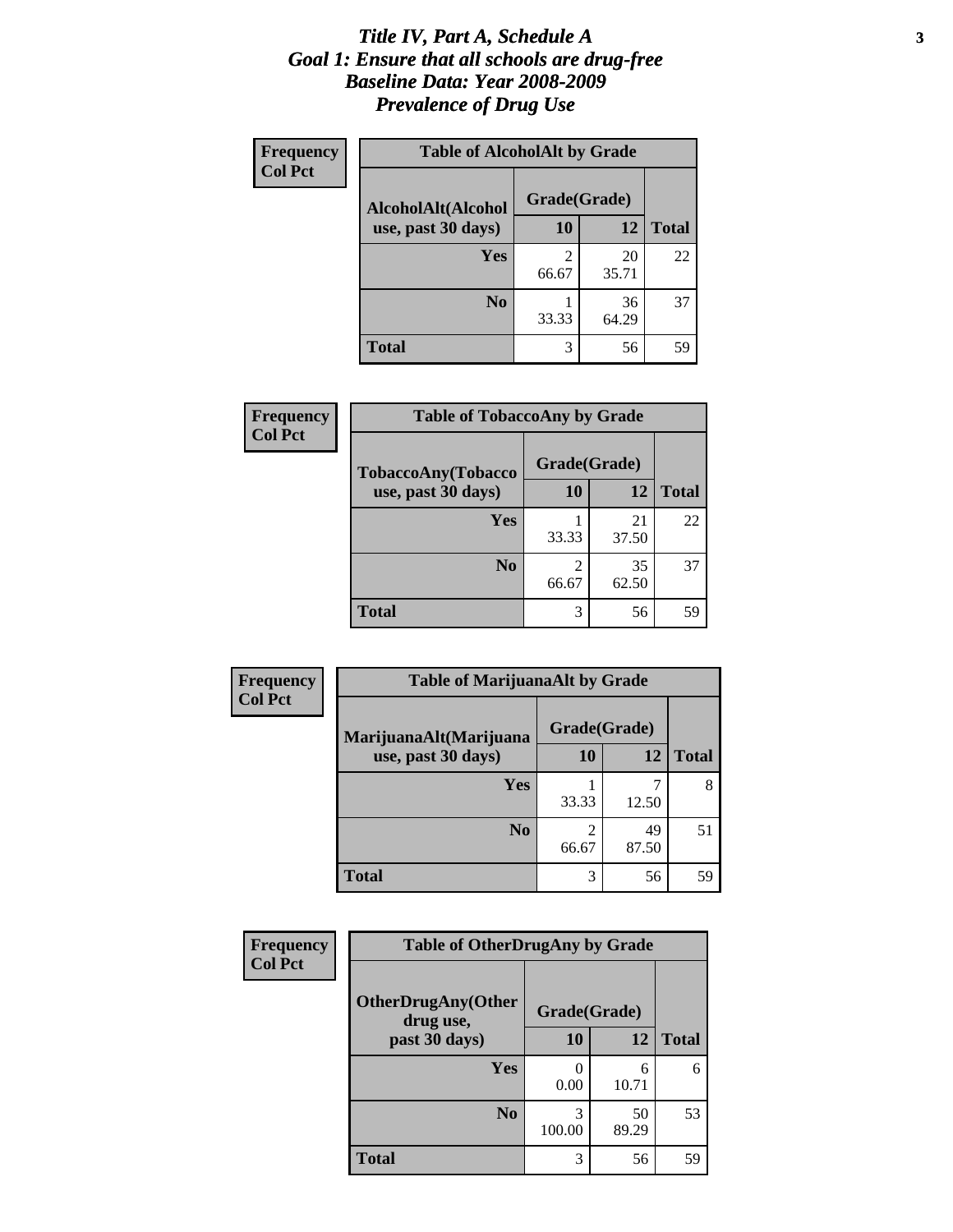#### *Average Age of Onset of Use* **4** *Results for "Average Age of Onset of Use" questions exclude students who said they did not use that substance*

| <b>Variable</b>    | Label                                                              | <b>Mean</b> |
|--------------------|--------------------------------------------------------------------|-------------|
| Alcoholinit2       | I started using alcohol when I was                                 | 14.71       |
| Cigarettesinit2    | I started smoking tobacco when I was                               | 15.54       |
| Smokelessinit2     | I started chewing tobacco when I was                               | 14.83       |
| Marijuanainit2     | I started using marijuana when I was                               | 13.94       |
| Cocaineinit2       | I started using cocaine when I was                                 | 14.00       |
| Inhalantsinit2     | I started using inhalants when I was                               | 8.00        |
| Steroidsinit2      | I started using steroids when I was                                | 8.00        |
| Ecstasyinit2       | I started using ecstasy when I was                                 | 14.25       |
| Methinit2          | I started using methamphetamines when I was                        | 11.00       |
| Hallucinogensinit2 | I started using hallucinogens when I was                           | 12.33       |
| Prescriptioninit2  | I started using prescription drugs not prescribed to me when I was | 13.13       |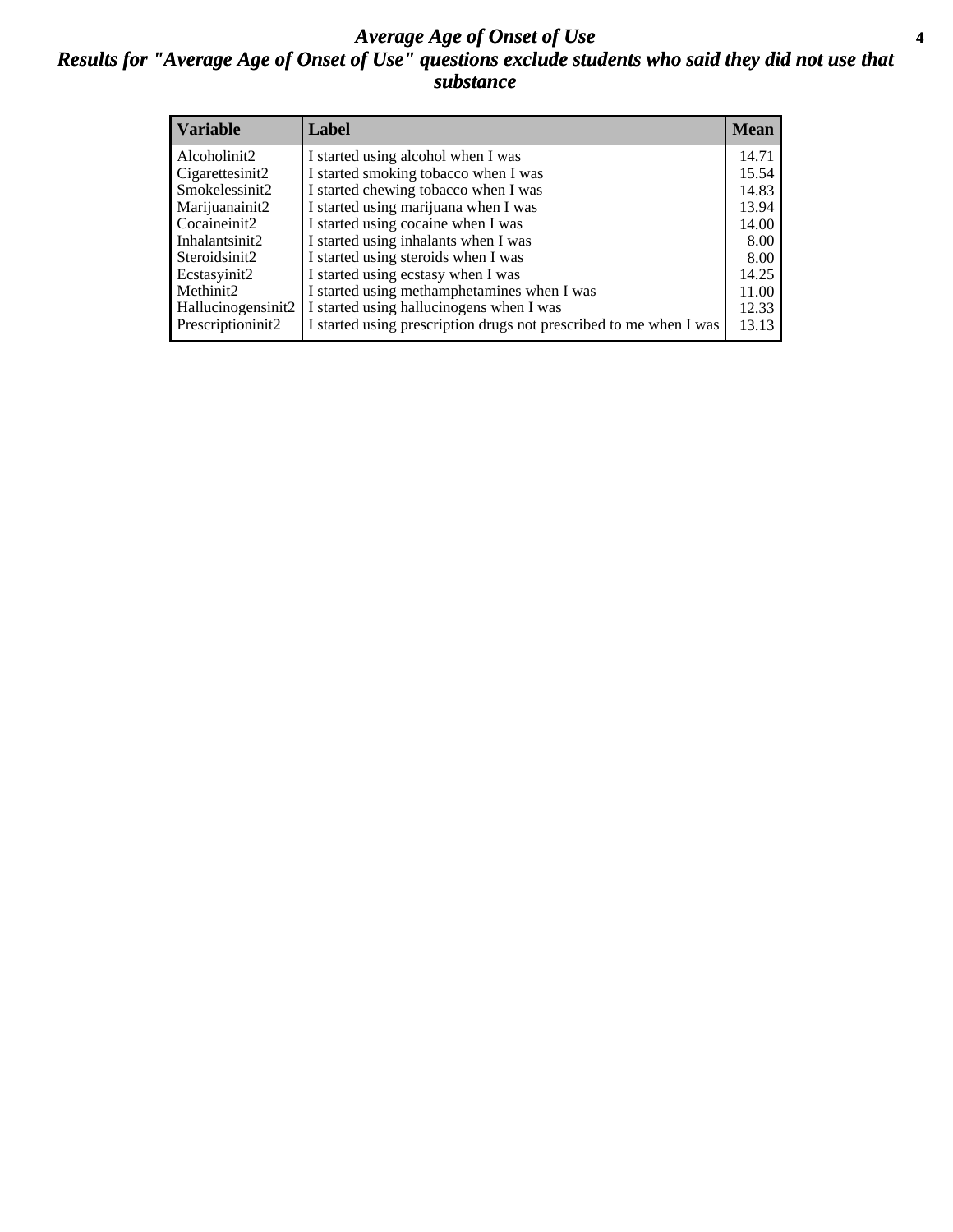# *Perception of Health Risk* **5**

| <b>Frequency</b> | <b>Table of Alcoholharmdich by Grade</b> |              |       |              |  |
|------------------|------------------------------------------|--------------|-------|--------------|--|
| <b>Col Pct</b>   | Alcoholharmdich(I<br>think alcohol is    | Grade(Grade) |       |              |  |
|                  | harmful)                                 | 10           | 12    | <b>Total</b> |  |
|                  | Yes                                      | 3            | 42    | 45           |  |
|                  |                                          | 100.00       | 75.00 |              |  |
|                  | N <sub>0</sub>                           |              | 14    | 14           |  |
|                  |                                          | 0.00         | 25.00 |              |  |
|                  | <b>Total</b>                             | 3            | 56    | 59           |  |

| <b>Frequency</b> | <b>Table of Tobaccoharmdich by Grade</b>          |                          |              |              |  |
|------------------|---------------------------------------------------|--------------------------|--------------|--------------|--|
| <b>Col Pct</b>   | Tobaccoharmdich(I<br>think tobacco is<br>harmful) | Grade(Grade)<br>12<br>10 |              | <b>Total</b> |  |
|                  | Yes                                               | 3<br>100.00              | 56<br>100.00 | 59           |  |
|                  | Total                                             | 3                        | 56           | 59           |  |

| <b>Frequency</b> | <b>Table of Marijuanaharmdich by Grade</b>            |              |             |              |  |
|------------------|-------------------------------------------------------|--------------|-------------|--------------|--|
| <b>Col Pct</b>   | Marijuanaharmdich(I<br>think marijuana is<br>harmful) | Grade(Grade) |             |              |  |
|                  |                                                       | 10           | 12          | <b>Total</b> |  |
|                  | <b>Yes</b>                                            | 2<br>66.67   | 39<br>69.64 | 41           |  |
|                  | N <sub>0</sub>                                        | 33.33        | 17<br>30.36 | 18           |  |
|                  | <b>Total</b>                                          | 3            | 56          | 59           |  |

| Frequency      | <b>Table of Otherdrugharmdich by Grade</b>   |              |              |                             |  |
|----------------|----------------------------------------------|--------------|--------------|-----------------------------|--|
| <b>Col Pct</b> | Otherdrugharmdich(I<br>think other drugs are | Grade(Grade) |              |                             |  |
|                | harmful)                                     |              | 12           | <b>Total</b>                |  |
|                | Yes                                          | 33.33        | 56<br>100.00 | 57                          |  |
|                | N <sub>0</sub>                               | 2<br>66.67   | 0.00         | $\mathcal{D}_{\mathcal{L}}$ |  |
|                | <b>Total</b>                                 | 3            | 56           | 59                          |  |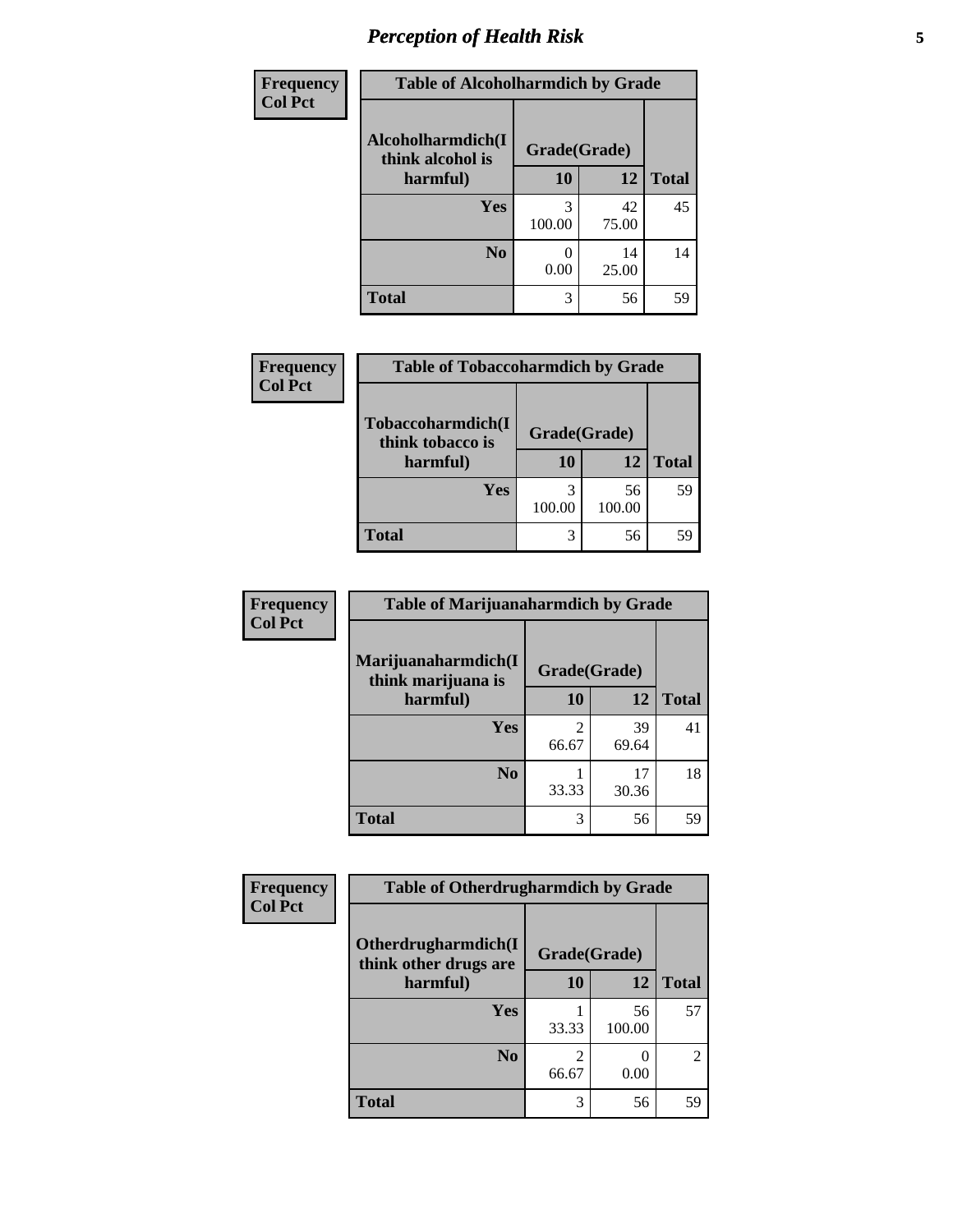## *Social Disapproval* **6**

| Frequency      | <b>Table of Alcoholpeerdich by Grade</b>                                |                         |             |              |
|----------------|-------------------------------------------------------------------------|-------------------------|-------------|--------------|
| <b>Col Pct</b> | Alcoholpeerdich(My<br>friends would<br>disapprove if I used<br>alcohol) | Grade(Grade)            |             |              |
|                |                                                                         | 10                      | 12          | <b>Total</b> |
|                | <b>Yes</b>                                                              | $\mathfrak{D}$<br>66.67 | 16<br>28.57 | 18           |
|                | N <sub>0</sub>                                                          | 33.33                   | 40<br>71.43 | 41           |
|                | <b>Total</b>                                                            | 3                       | 56          | 59           |

| <b>Frequency</b> |
|------------------|
| <b>Col Pct</b>   |

| <b>Table of Tobaccopeerdich by Grade</b>                    |              |             |              |  |  |  |  |
|-------------------------------------------------------------|--------------|-------------|--------------|--|--|--|--|
| Tobaccopeerdich(My<br>friends would<br>disapprove if I used | Grade(Grade) |             |              |  |  |  |  |
| tobacco)                                                    | 10           | 12          | <b>Total</b> |  |  |  |  |
| Yes                                                         | 3<br>100.00  | 26<br>46.43 | 29           |  |  |  |  |
| N <sub>0</sub>                                              | 0.00         | 30<br>53.57 | 30           |  |  |  |  |
| <b>Total</b>                                                | 3            | 56          | 59           |  |  |  |  |

| Frequency      | <b>Table of Marijuanapeerdich by Grade</b>                    |              |             |              |  |
|----------------|---------------------------------------------------------------|--------------|-------------|--------------|--|
| <b>Col Pct</b> | Marijuanapeerdich(My<br>friends would<br>disapprove if I used | Grade(Grade) |             |              |  |
|                | marijuana)                                                    | 10           | 12          | <b>Total</b> |  |
|                | <b>Yes</b>                                                    | 66.67        | 27<br>48.21 | 29           |  |
|                | N <sub>0</sub>                                                | 33.33        | 29<br>51.79 | 30           |  |
|                | <b>Total</b>                                                  | 3            | 56          | 59           |  |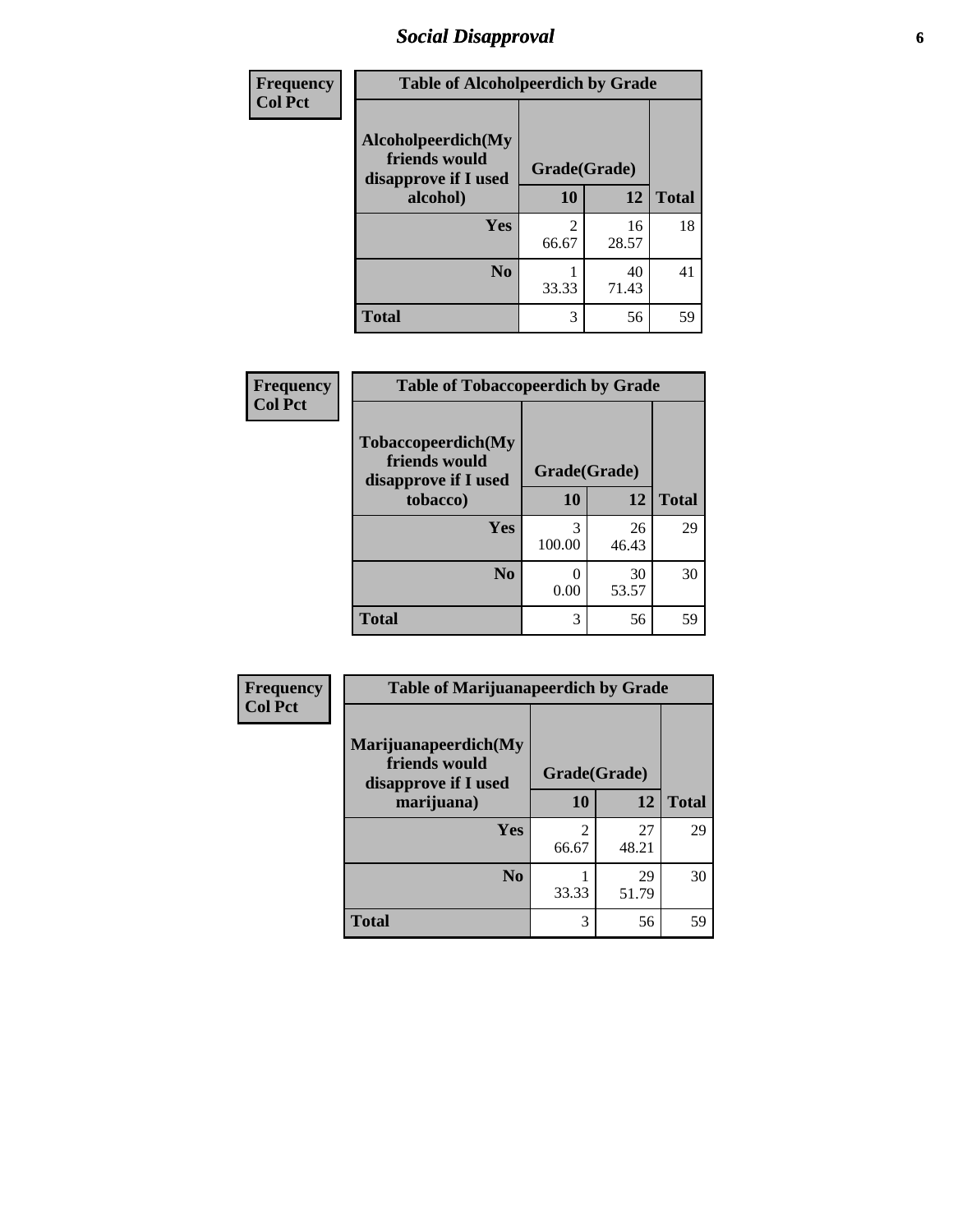## *Social Disapproval* **7**

| Frequency      | <b>Table of Otherdrugpeerdich by Grade</b>                    |              |             |              |  |  |
|----------------|---------------------------------------------------------------|--------------|-------------|--------------|--|--|
| <b>Col Pct</b> | Otherdrugpeerdich(My<br>friends would<br>disapprove if I used | Grade(Grade) |             |              |  |  |
|                | other drugs)                                                  | 10           | 12          | <b>Total</b> |  |  |
|                | Yes                                                           | 2<br>66.67   | 41<br>73.21 | 43           |  |  |
|                | N <sub>0</sub>                                                | 33.33        | 15<br>26.79 | 16           |  |  |
|                | <b>Total</b>                                                  | 3            | 56          | 59           |  |  |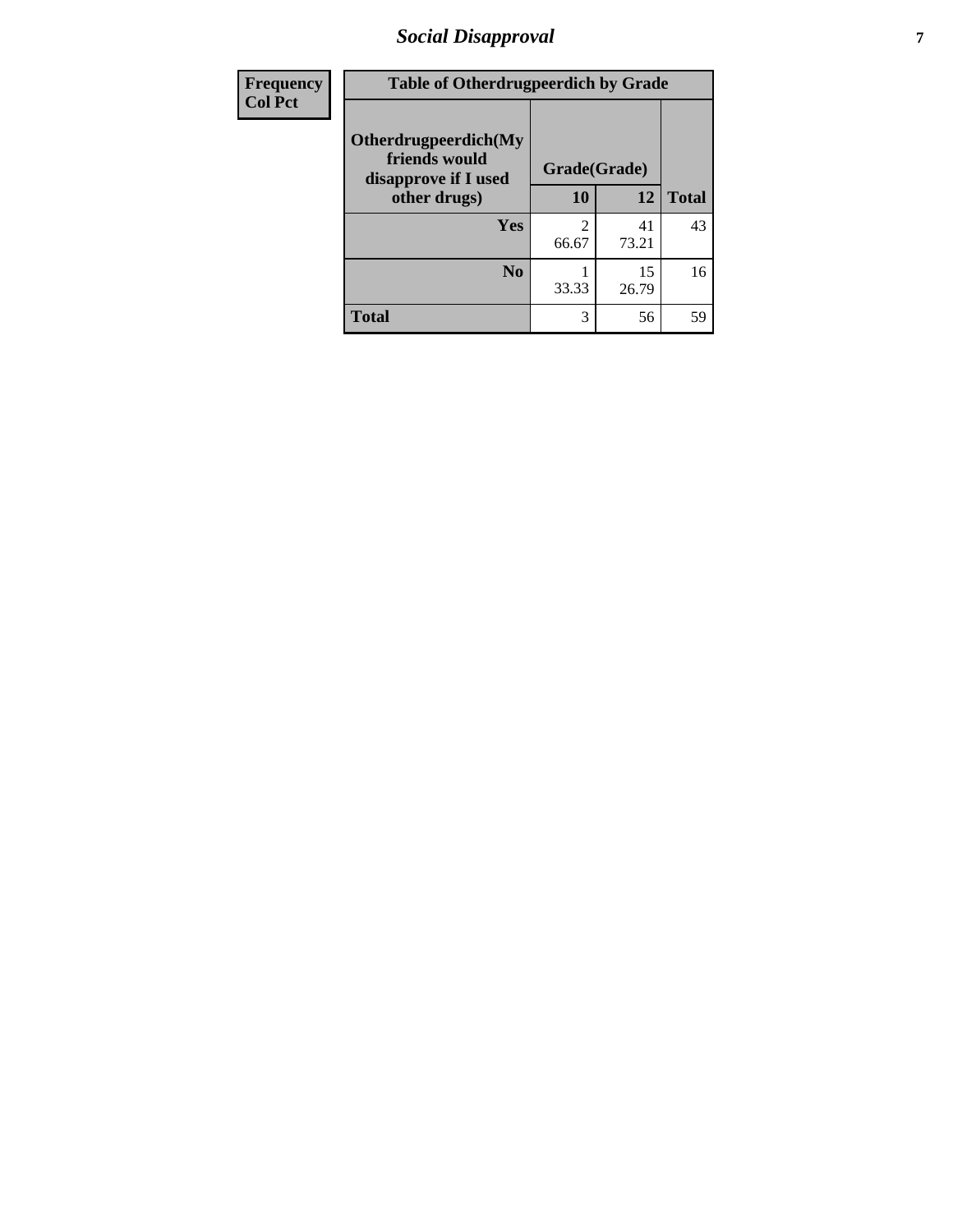#### Title IV, Part A, Schedule A **8** *Goal 2: To help ensure that all schools are safe and disciplined Baseline Data: Year 2008-2009 Student Involvement in Gang Activity*

| Frequency      | <b>Table of Gangself by Grade</b>                                                                 |                    |             |              |  |
|----------------|---------------------------------------------------------------------------------------------------|--------------------|-------------|--------------|--|
| <b>Col Pct</b> | Gangself(I<br>have<br>participated<br>in illegal<br>gang<br>activities in<br>the past 30<br>days) | Grade(Grade)<br>10 | 12          | <b>Total</b> |  |
|                | Yes                                                                                               | 0<br>0.00          | 1<br>1.79   | 1            |  |
|                | N <sub>0</sub>                                                                                    | 3<br>100.00        | 55<br>98.21 | 58           |  |
|                | <b>Total</b>                                                                                      | 3                  | 56          | 59           |  |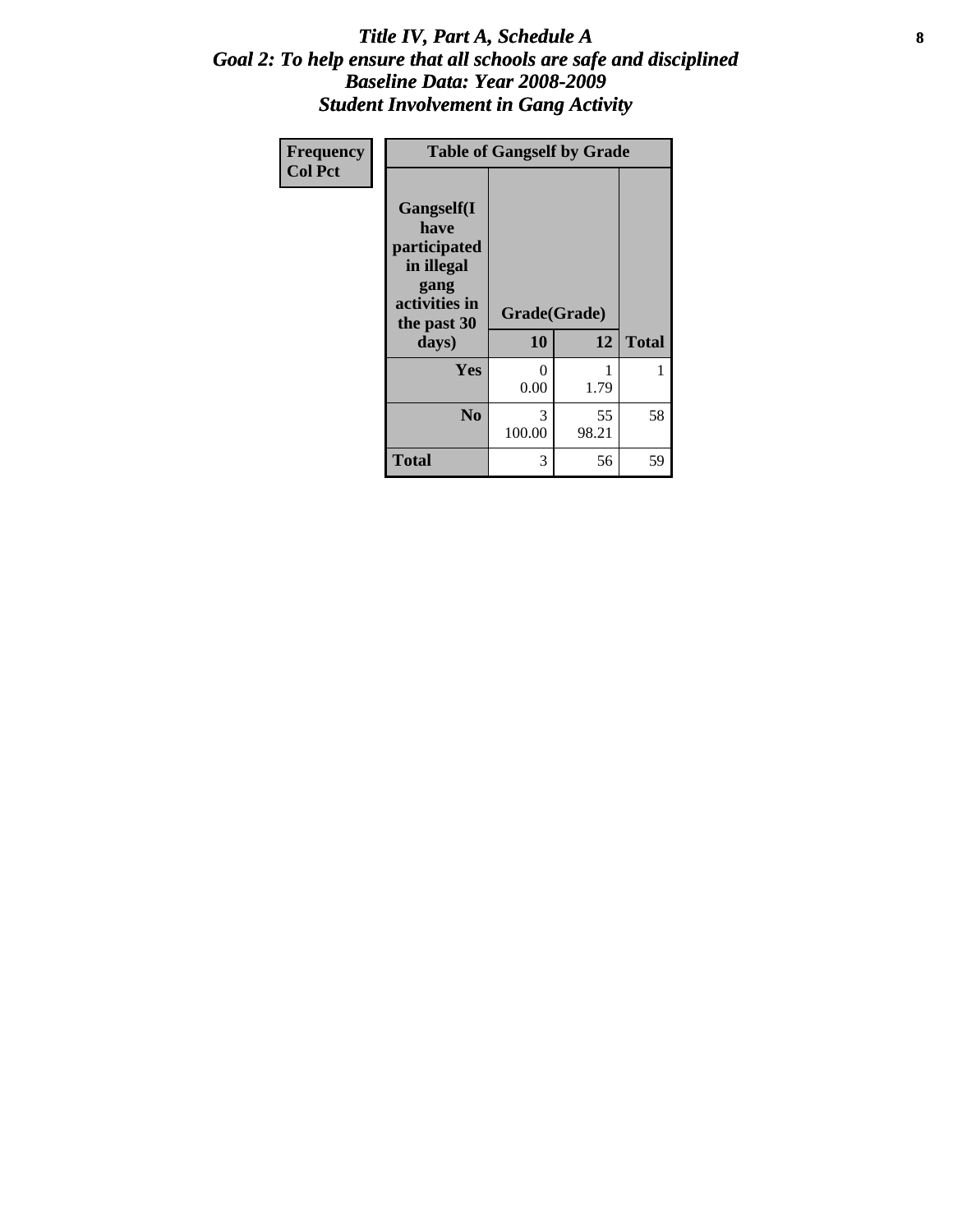# *Student Perception of School Safety* **9**

| <b>Frequency</b><br>Row Pct |
|-----------------------------|
|                             |

| <b>Table of Grade by Safeschool</b> |                                                        |                                                                                                       |           |           |    |  |  |
|-------------------------------------|--------------------------------------------------------|-------------------------------------------------------------------------------------------------------|-----------|-----------|----|--|--|
|                                     | Safeschool (School is a place at which I feel<br>safe) |                                                                                                       |           |           |    |  |  |
| Grade(Grade)                        | <b>Strongly</b><br>Agree                               | <b>Somewhat   Somewhat</b><br><b>Strongly</b><br><b>Disagree</b><br>Disagree<br><b>Total</b><br>Agree |           |           |    |  |  |
| 10                                  | 0.00                                                   | $\mathfrak{D}$<br>66.67                                                                               | 0.00      | 33.33     | 3  |  |  |
| 12                                  | 16<br>28.57                                            | 33<br>58.93                                                                                           | 4<br>7.14 | 3<br>5.36 | 56 |  |  |
| <b>Total</b>                        | 16                                                     | 35                                                                                                    | 4         | 4         | 59 |  |  |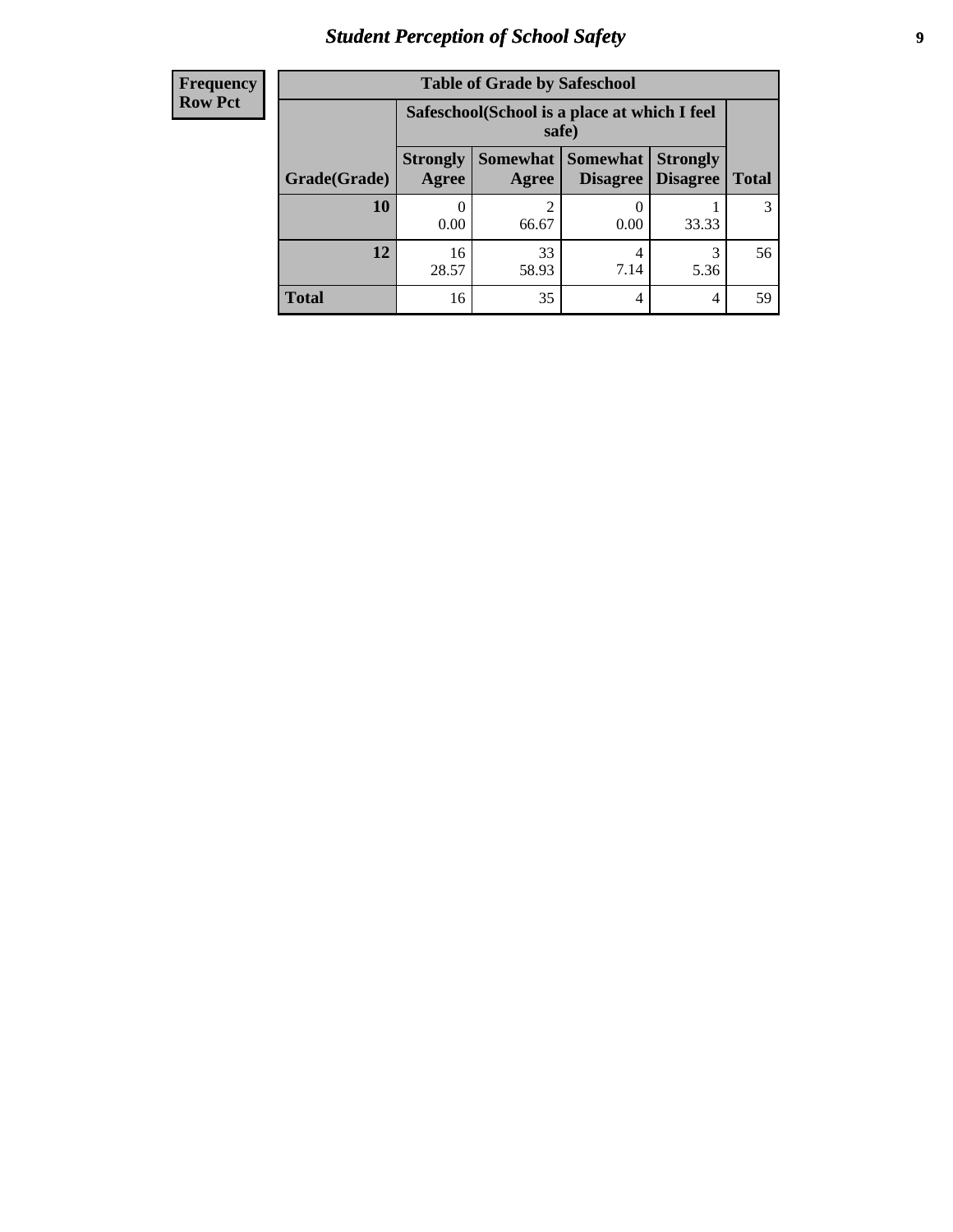#### *Students Who Have Been Bullied* **10**

| Frequency      | <b>Table of Grade by Bullied</b> |                             |                                                                                     |                   |              |
|----------------|----------------------------------|-----------------------------|-------------------------------------------------------------------------------------|-------------------|--------------|
| <b>Row Pct</b> |                                  |                             | <b>Bullied</b> (I have<br>been bullied by<br>other students in<br>the past 30 days) |                   |              |
|                | Grade(Grade)                     | $\mathbf{0}$<br><b>Days</b> | 20<br>to<br>29<br>days                                                              | All<br>30<br>days | <b>Total</b> |
|                | 10                               | 2<br>66.67                  | 0<br>0.00                                                                           | 33.33             | 3            |
|                | 12                               | 55<br>98.21                 | 1.79                                                                                | 0<br>0.00         | 56           |
|                | <b>Total</b>                     | 57                          |                                                                                     |                   | 59           |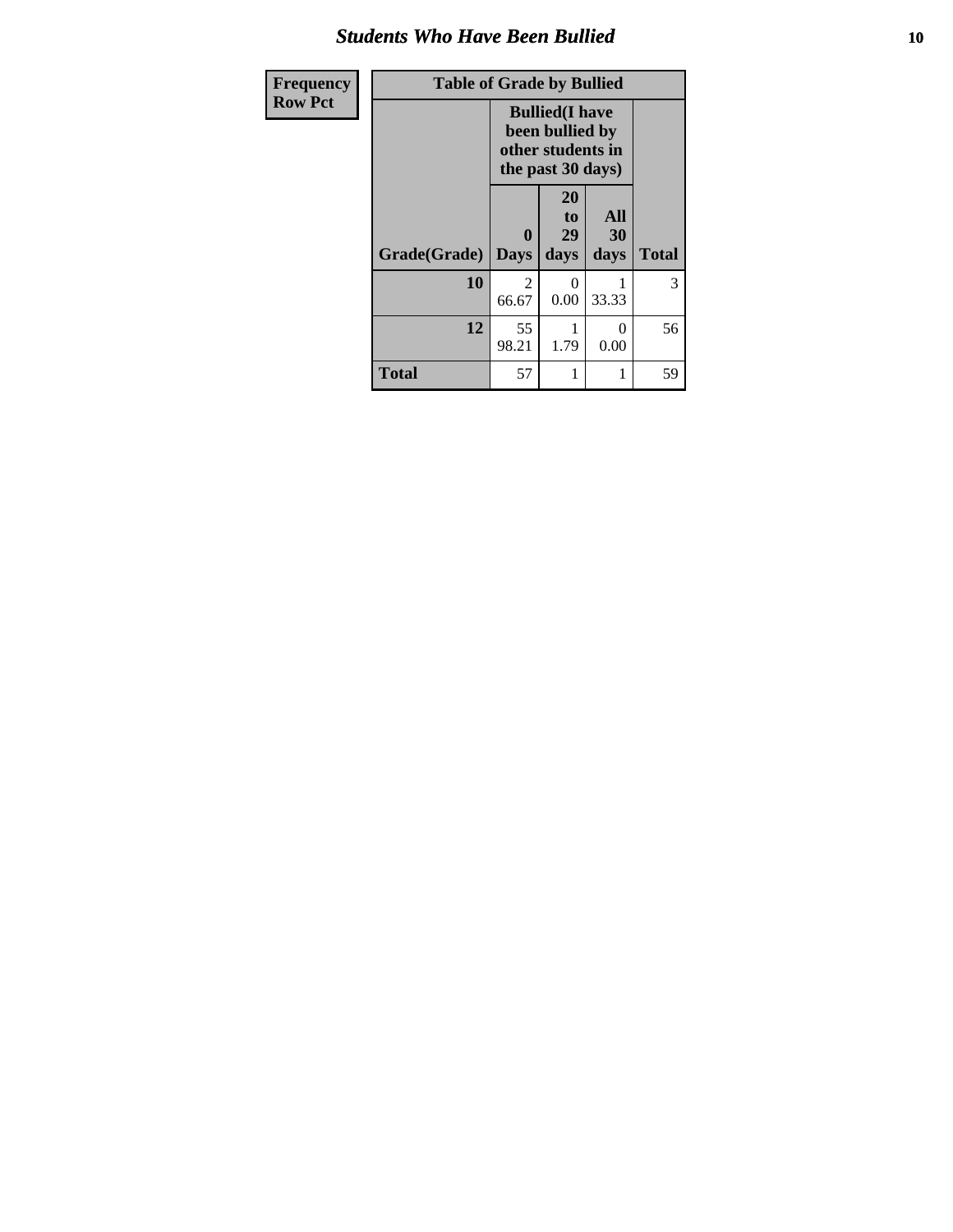#### *School Climate* **11**

| <b>Frequency</b> | <b>Table of SchoolClimate1 by Grade</b> |                         |             |              |  |
|------------------|-----------------------------------------|-------------------------|-------------|--------------|--|
| <b>Col Pct</b>   | SchoolClimate1(I<br>like school)        | Grade(Grade)<br>10      | 12          | <b>Total</b> |  |
|                  | <b>Strongly Agree</b>                   | $\mathfrak{D}$<br>66.67 | 9<br>16.07  | 11           |  |
|                  | <b>Somewhat Agree</b>                   | 0<br>0.00               | 34<br>60.71 | 34           |  |
|                  | <b>Somewhat Disagree</b>                | 33.33                   | 5<br>8.93   | 6            |  |
|                  | <b>Strongly Disagree</b>                | O<br>0.00               | 8<br>14.29  | 8            |  |
|                  | <b>Total</b>                            | 3                       | 56          | 59           |  |

| <b>Table of SchoolClimate2 by Grade</b>           |                    |                        |              |  |  |  |  |
|---------------------------------------------------|--------------------|------------------------|--------------|--|--|--|--|
| SchoolClimate2(I<br>feel successful at<br>school) | Grade(Grade)<br>10 | 12                     | <b>Total</b> |  |  |  |  |
| <b>Strongly Agree</b>                             | 0<br>0.00          | 19<br>33.93            | 19           |  |  |  |  |
| <b>Somewhat Agree</b>                             | 3<br>100.00        | 34<br>60.71            | 37           |  |  |  |  |
| <b>Somewhat Disagree</b>                          | 0.00               | $\mathfrak{D}$<br>3.57 | 2            |  |  |  |  |
| <b>Strongly Disagree</b>                          | 0.00               | 1.79                   |              |  |  |  |  |
| Total                                             | 3                  | 56                     | 59           |  |  |  |  |

| Frequency      | <b>Table of SchoolClimate3 by Grade</b>               |                           |                        |              |
|----------------|-------------------------------------------------------|---------------------------|------------------------|--------------|
| <b>Col Pct</b> | SchoolClimate3(My<br>school has high<br>standards for | Grade(Grade)<br><b>10</b> | 12                     | <b>Total</b> |
|                | achievement)                                          |                           |                        |              |
|                | <b>Strongly Agree</b>                                 | 33.33                     | 25<br>44.64            | 26           |
|                | <b>Somewhat Agree</b>                                 | 33.33                     | 26<br>46.43            | 27           |
|                | <b>Somewhat Disagree</b>                              | 33.33                     | $\mathfrak{D}$<br>3.57 | 3            |
|                | <b>Strongly Disagree</b>                              | 0<br>0.00                 | 3<br>5.36              | 3            |
|                | Total                                                 | 3                         | 56                     | 59           |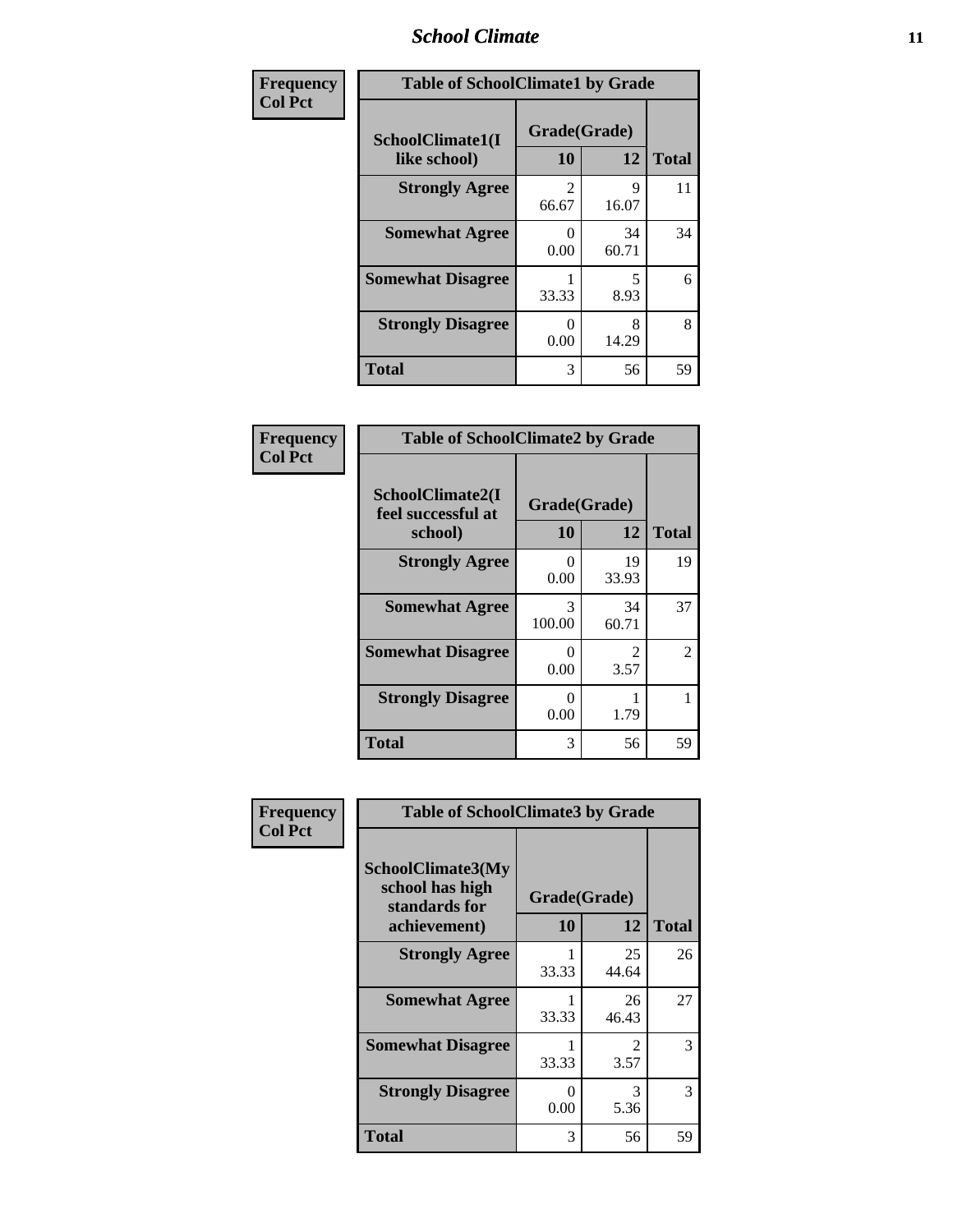#### *School Climate* **12**

| Frequency      | <b>Table of SchoolClimate4 by Grade</b>       |              |             |              |
|----------------|-----------------------------------------------|--------------|-------------|--------------|
| <b>Col Pct</b> | <b>SchoolClimate4(My</b><br>school sets clear | Grade(Grade) |             |              |
|                | rules for behavior)                           | 10           | 12          | <b>Total</b> |
|                | <b>Strongly Agree</b>                         | 66.67        | 32<br>57.14 | 34           |
|                | <b>Somewhat Agree</b>                         | 33.33        | 20<br>35.71 | 21           |
|                | <b>Somewhat Disagree</b>                      | 0.00         | 4<br>7.14   | 4            |
|                | <b>Total</b>                                  | 3            | 56          | 59           |

| Frequency      | <b>Table of SchoolClimate5 by Grade</b>                   |              |             |              |
|----------------|-----------------------------------------------------------|--------------|-------------|--------------|
| <b>Col Pct</b> | SchoolClimate5(I<br>know what to do in<br>an emergency at | Grade(Grade) |             |              |
|                | school)                                                   | 10           | 12          | <b>Total</b> |
|                | <b>Strongly Agree</b>                                     | 2<br>66.67   | 35<br>62.50 | 37           |
|                | <b>Somewhat Agree</b>                                     | 33.33        | 16<br>28.57 | 17           |
|                | <b>Somewhat Disagree</b>                                  | 0<br>0.00    | 4<br>7.14   | 4            |
|                | <b>Strongly Disagree</b>                                  | 0<br>0.00    | 1.79        | 1            |
|                | <b>Total</b>                                              | 3            | 56          | 59           |

| Frequency      | <b>Table of SchoolClimate6 by Grade</b>                  |                    |             |              |
|----------------|----------------------------------------------------------|--------------------|-------------|--------------|
| <b>Col Pct</b> | <b>SchoolClimate6(Teachers</b><br>treat me with respect) | Grade(Grade)<br>10 | 12          | <b>Total</b> |
|                | <b>Strongly Agree</b>                                    | 66.67              | 35<br>62.50 | 37           |
|                | <b>Somewhat Agree</b>                                    | 0.00               | 18<br>32.14 | 18           |
|                | <b>Somewhat Disagree</b>                                 | 33.33              | 3<br>5.36   |              |
|                | <b>Total</b>                                             | 3                  | 56          | 59           |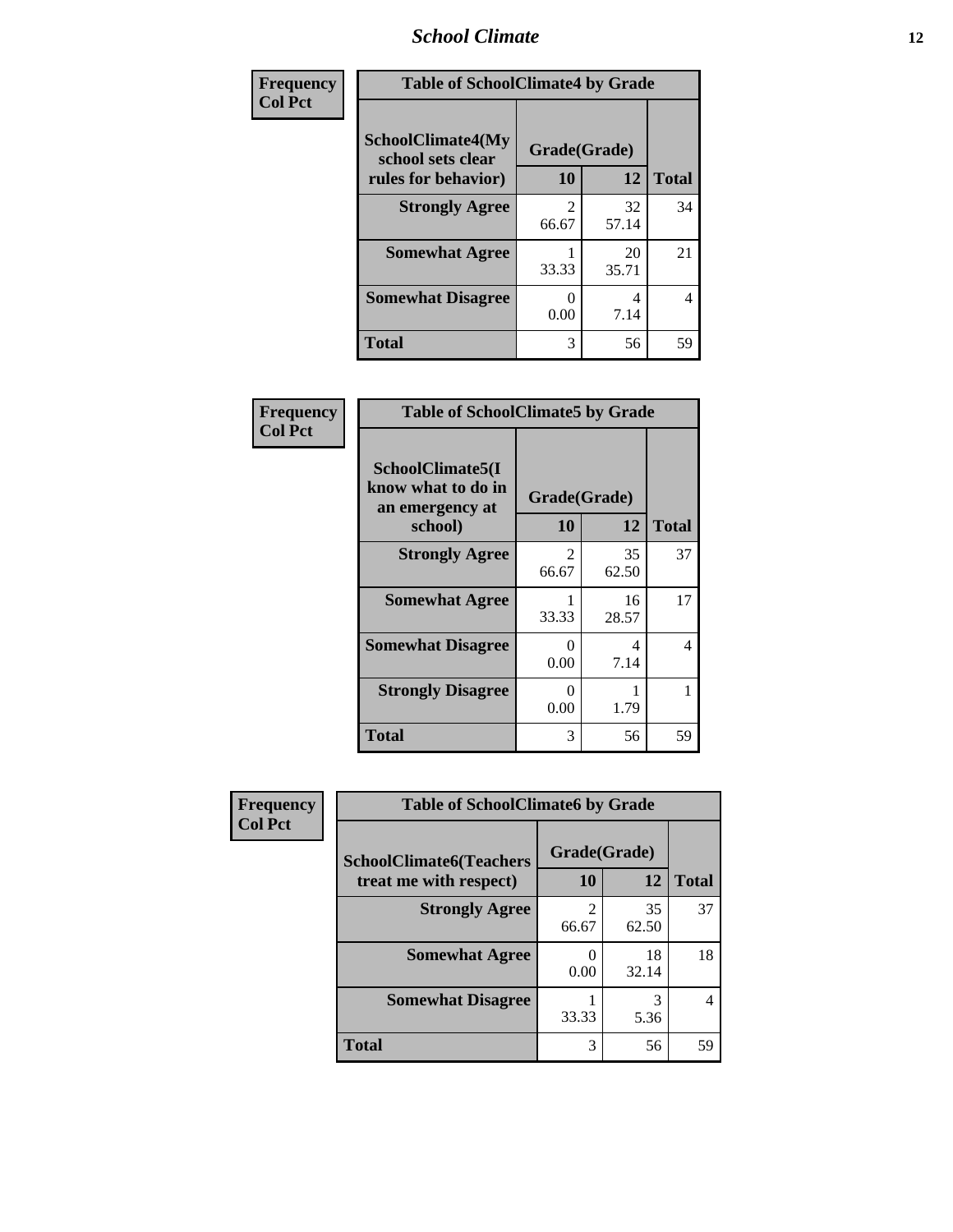#### *School Climate* **13**

| Frequency      | <b>Table of SchoolClimate7 by Grade</b>                                       |                           |                        |                |
|----------------|-------------------------------------------------------------------------------|---------------------------|------------------------|----------------|
| <b>Col Pct</b> | <b>SchoolClimate7(Behaviors</b><br>in my class allow the<br>teacher to teach) | Grade(Grade)<br><b>10</b> | 12                     | <b>Total</b>   |
|                | <b>Strongly Agree</b>                                                         | 33.33                     | 28<br>50.00            | 29             |
|                | <b>Somewhat Agree</b>                                                         | 33.33                     | 23<br>41.07            | 24             |
|                | <b>Somewhat Disagree</b>                                                      | 33.33                     | $\mathcal{R}$<br>5.36  | 4              |
|                | <b>Strongly Disagree</b>                                                      | $\Omega$<br>0.00          | $\mathfrak{D}$<br>3.57 | $\overline{c}$ |
|                | <b>Total</b>                                                                  | 3                         | 56                     | 59             |

| Frequency      | <b>Table of SchoolClimate8 by Grade</b>                                              |                                      |             |              |
|----------------|--------------------------------------------------------------------------------------|--------------------------------------|-------------|--------------|
| <b>Col Pct</b> | <b>SchoolClimate8(Students</b><br>are frequently<br>recognized for good<br>behavior) | Grade(Grade)<br>10                   | 12          | <b>Total</b> |
|                | <b>Strongly Agree</b>                                                                | 33.33                                | 29<br>51.79 | 30           |
|                | <b>Somewhat Agree</b>                                                                | $\mathcal{D}_{\mathcal{L}}$<br>66.67 | 18<br>32.14 | 20           |
|                | <b>Somewhat Disagree</b>                                                             | 0<br>0.00                            | 5<br>8.93   | 5            |
|                | <b>Strongly Disagree</b>                                                             | $\mathbf{\Omega}$<br>0.00            | 4<br>7.14   | 4            |
|                | <b>Total</b>                                                                         | 3                                    | 56          | 59           |

| Frequency      | <b>Table of SchoolClimate9 by Grade</b>                                           |                         |                        |                |
|----------------|-----------------------------------------------------------------------------------|-------------------------|------------------------|----------------|
| <b>Col Pct</b> | SchoolClimate9(School<br>counselor would be<br>helpful if I needed<br>assistance) | Grade(Grade)<br>10      | 12                     | <b>Total</b>   |
|                | <b>Strongly Agree</b>                                                             | $\mathfrak{D}$<br>66.67 | 32<br>57.14            | 34             |
|                | <b>Somewhat Agree</b>                                                             | 0<br>0.00               | 19<br>33.93            | 19             |
|                | <b>Somewhat Disagree</b>                                                          | 33.33                   | 3<br>5.36              | 4              |
|                | <b>Strongly Disagree</b>                                                          | $\mathbf{0}$<br>0.00    | $\overline{2}$<br>3.57 | $\overline{2}$ |
|                | Total                                                                             | 3                       | 56                     | 59             |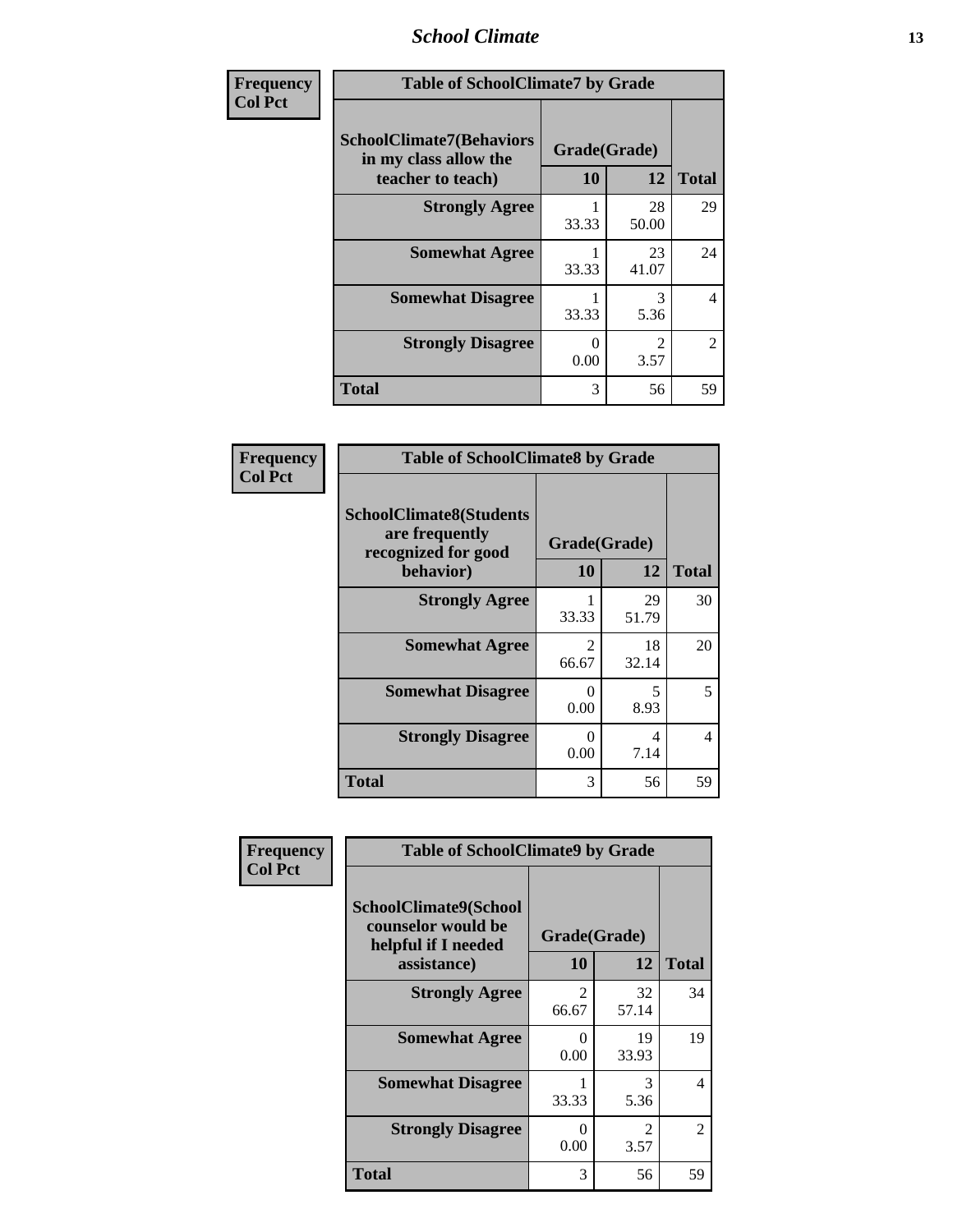### *Reasons for Dropping Out* **14**

| Frequency      | <b>Table of Dropoutreason by Grade</b>                                   |                    |             |              |
|----------------|--------------------------------------------------------------------------|--------------------|-------------|--------------|
| <b>Col Pct</b> | Dropoutreason(If<br>I dropped out the<br>reason would<br>most likely be) | Grade(Grade)<br>10 | 12          | <b>Total</b> |
|                | <b>Won't Drop out</b>                                                    | 33.33              | 26<br>46.43 | 27           |
|                | <b>Bored</b>                                                             | 0<br>0.00          | 12.50       | 7            |
|                | <b>Family Reasons</b>                                                    | 33.33              | 8<br>14.29  | 9            |
|                | <b>Other</b>                                                             | 33.33              | 15<br>26.79 | 16           |
|                | <b>Total</b>                                                             | 3                  | 56          | 59           |

| Frequency<br><b>Col Pct</b> | <b>Table of Dropout by Grade</b>                                       |                    |             |              |  |
|-----------------------------|------------------------------------------------------------------------|--------------------|-------------|--------------|--|
|                             | Dropout(I<br>have<br>thought<br>about<br>dropping<br>out of<br>school) | Grade(Grade)<br>10 | 12          | <b>Total</b> |  |
|                             | Yes                                                                    | 2<br>66.67         | 21<br>37.50 | 23           |  |
|                             | N <sub>0</sub>                                                         | 33.33              | 35<br>62.50 | 36           |  |
|                             | <b>Total</b>                                                           | 3                  | 56          | 59           |  |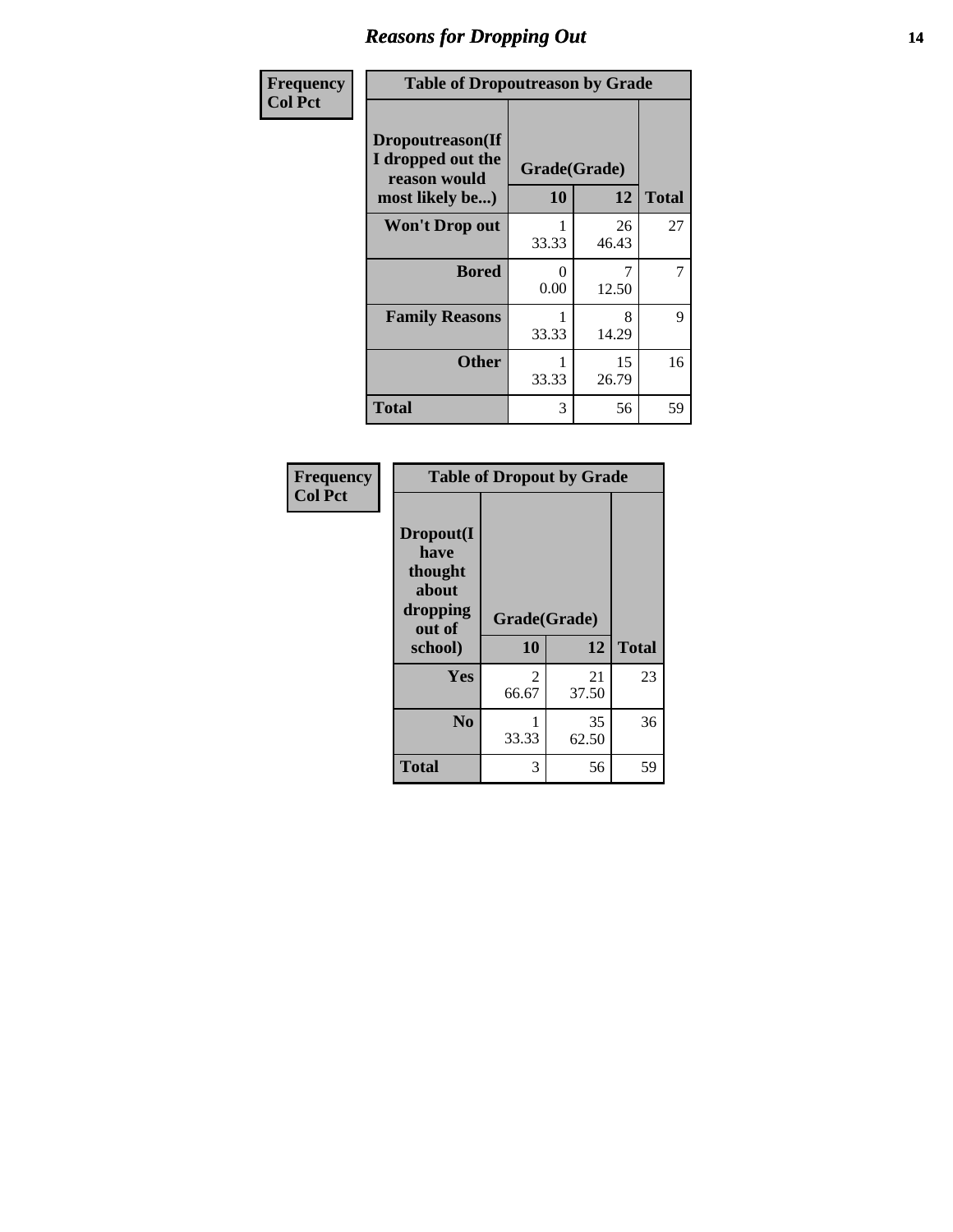*School Safety* **15**

| Frequency      | <b>Table of Gangself by Grade</b>                                                                 |                    |             |              |
|----------------|---------------------------------------------------------------------------------------------------|--------------------|-------------|--------------|
| <b>Col Pct</b> | Gangself(I<br>have<br>participated<br>in illegal<br>gang<br>activities in<br>the past 30<br>days) | Grade(Grade)<br>10 | 12          | <b>Total</b> |
|                | Yes                                                                                               | 0<br>0.00          | 1.79        | 1            |
|                | N <sub>0</sub>                                                                                    | 3<br>100.00        | 55<br>98.21 | 58           |
|                | <b>Total</b>                                                                                      | 3                  | 56          | 59           |

| Frequency<br><b>Col Pct</b> | <b>Table of Gangpeers by Grade</b>                                                                                             |                    |             |              |
|-----------------------------|--------------------------------------------------------------------------------------------------------------------------------|--------------------|-------------|--------------|
|                             | <b>Gangpeers</b> (I<br>have friends<br>who have<br>participated<br>in illegal<br>gang<br>activities in<br>the past 30<br>days) | Grade(Grade)<br>10 | 12          | <b>Total</b> |
|                             | Yes                                                                                                                            | 0<br>0.00          | 10<br>17.86 | 10           |
|                             | N <sub>0</sub>                                                                                                                 | 3<br>100.00        | 46<br>82.14 | 49           |
|                             | <b>Total</b>                                                                                                                   | 3                  | 56          | 59           |

| Frequency      | <b>Table of Pickedon by Grade</b>                                  |                           |           |                |
|----------------|--------------------------------------------------------------------|---------------------------|-----------|----------------|
| <b>Col Pct</b> | <b>Pickedon(I have</b><br>been picked on or<br>teased at school in | Grade(Grade)              |           |                |
|                | the past 30 days)                                                  | <b>10</b>                 | 12        | <b>Total</b>   |
|                | <b>Strongly Agree</b>                                              | 33.33                     | 1.79      | $\mathfrak{D}$ |
|                | <b>Somewhat Agree</b>                                              | $\mathbf{\Omega}$<br>0.00 | 5<br>8.93 | 5              |
|                | <b>Somewhat Disagree</b>                                           | 33.33                     | 5<br>8.93 | 6              |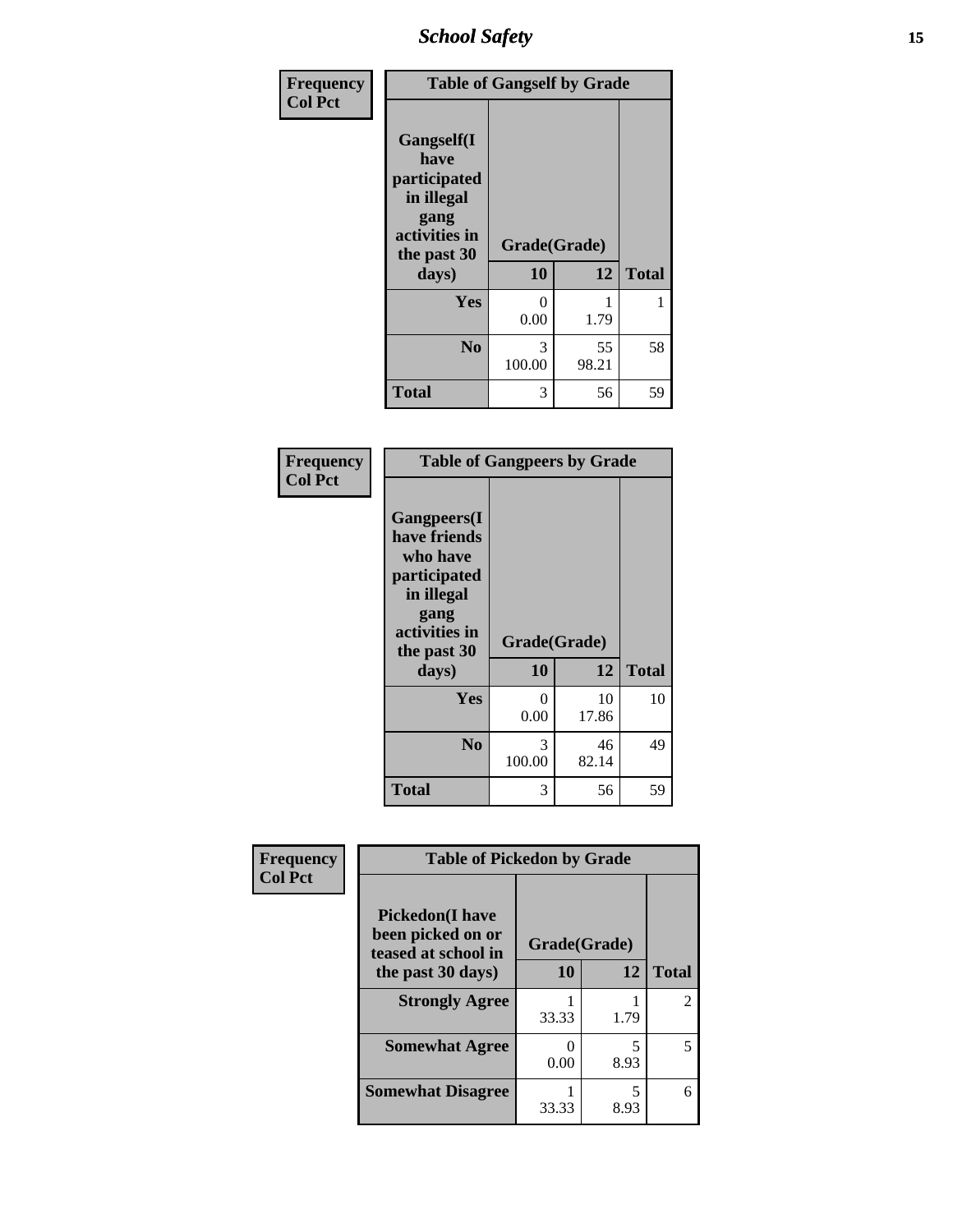*School Safety* **16**

| <b>Frequency</b> | <b>Table of Pickedon by Grade</b>                                                        |                    |             |              |
|------------------|------------------------------------------------------------------------------------------|--------------------|-------------|--------------|
| <b>Col Pct</b>   | <b>Pickedon</b> (I have<br>been picked on or<br>teased at school in<br>the past 30 days) | Grade(Grade)<br>10 | 12          | <b>Total</b> |
|                  | <b>Strongly Disagree</b>                                                                 | 33.33              | 45<br>80.36 | 46           |
|                  | <b>Total</b>                                                                             | 3                  | 56          | 59           |

| Frequency      | <b>Table of Safeschool by Grade</b>                      |                           |             |              |  |  |  |  |
|----------------|----------------------------------------------------------|---------------------------|-------------|--------------|--|--|--|--|
| <b>Col Pct</b> | Safeschool(School<br>is a place at which I<br>feel safe) | Grade(Grade)<br><b>10</b> | 12          | <b>Total</b> |  |  |  |  |
|                | <b>Strongly Agree</b>                                    | 0<br>0.00                 | 16<br>28.57 | 16           |  |  |  |  |
|                | <b>Somewhat Agree</b>                                    | $\mathfrak{D}$<br>66.67   | 33<br>58.93 | 35           |  |  |  |  |
|                | <b>Somewhat Disagree</b>                                 | 0<br>0.00                 | 4<br>7.14   | 4            |  |  |  |  |
|                | <b>Strongly Disagree</b>                                 | 33.33                     | 3<br>5.36   | 4            |  |  |  |  |
|                | <b>Total</b>                                             | 3                         | 56          | 59           |  |  |  |  |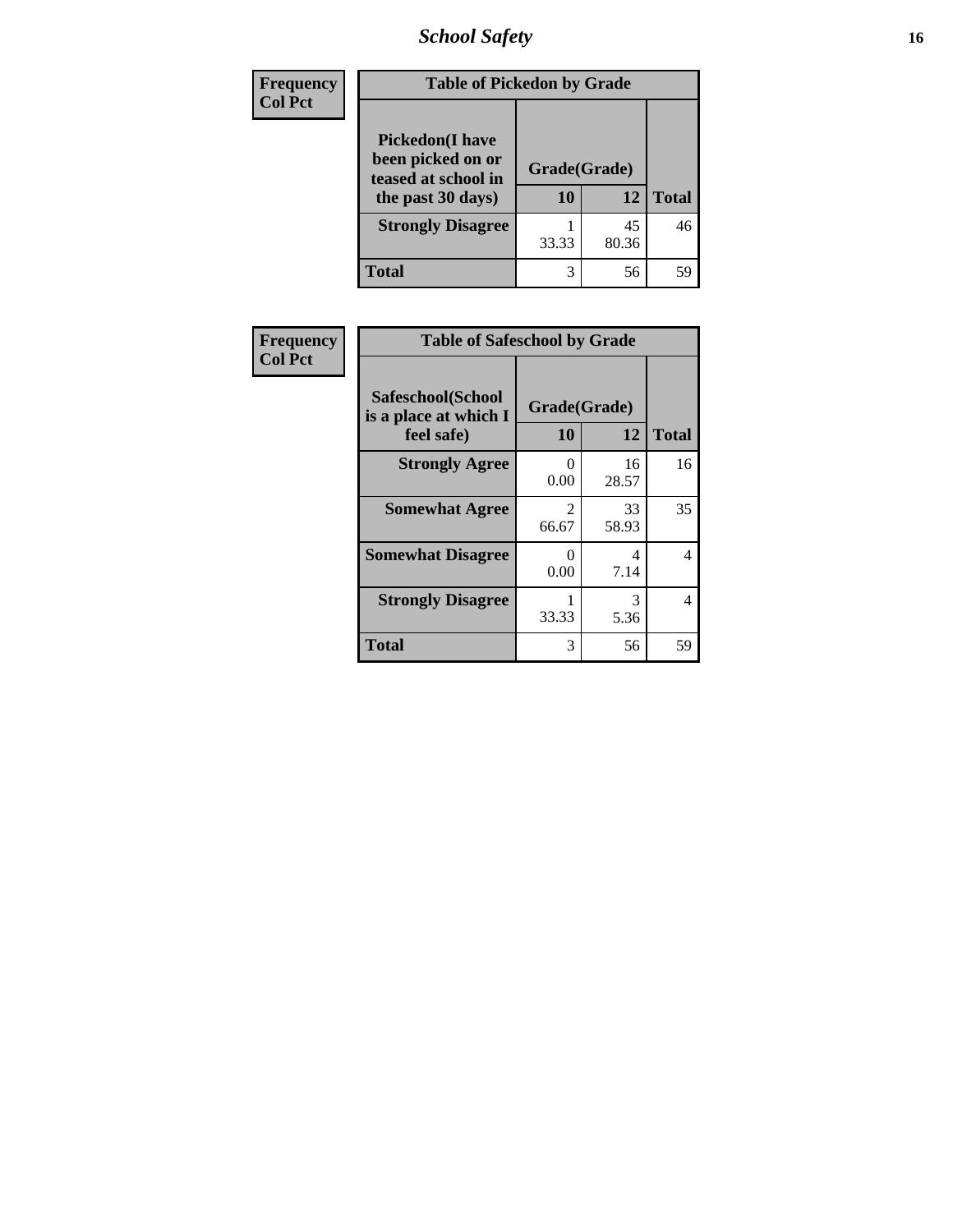*School Safety* **17**

| Frequency      | <b>Table of Grade by Bullied</b> |                  |                                                                                     |                   |              |
|----------------|----------------------------------|------------------|-------------------------------------------------------------------------------------|-------------------|--------------|
| <b>Row Pct</b> |                                  |                  | <b>Bullied</b> (I have<br>been bullied by<br>other students in<br>the past 30 days) |                   |              |
|                | Grade(Grade)                     | 0<br><b>Days</b> | 20<br>to<br>29<br>days                                                              | All<br>30<br>days | <b>Total</b> |
|                | 10                               | 2<br>66.67       | 0<br>0.00                                                                           | 33.33             | 3            |
|                | 12                               | 55<br>98.21      | 1<br>1.79                                                                           | 0<br>0.00         | 56           |
|                | <b>Total</b>                     | 57               | 1                                                                                   |                   | 59           |

| Frequency      |              | <b>Table of Grade by Bulliedothers</b>                                      |              |
|----------------|--------------|-----------------------------------------------------------------------------|--------------|
| <b>Row Pct</b> |              | <b>Bulliedothers(I)</b><br><b>bullied others</b><br>in the past 30<br>days) |              |
|                | Grade(Grade) | 0 Days                                                                      | <b>Total</b> |
|                | 10           | 3<br>100.00                                                                 | 3            |
|                | 12           | 56<br>100.00                                                                | 56           |
|                | <b>Total</b> | 59                                                                          | 59           |

| <b>Frequency</b> | <b>Table of Grade by Weaponschool</b> |                         |                                                                                 |                   |              |
|------------------|---------------------------------------|-------------------------|---------------------------------------------------------------------------------|-------------------|--------------|
| <b>Row Pct</b>   |                                       |                         | <b>Weaponschool</b> (I<br>brought a weapon<br>to school in the past<br>30 days) |                   |              |
|                  | Grade(Grade)                          | <b>Days</b>             | 10 to<br>19<br>days                                                             | All<br>30<br>days | <b>Total</b> |
|                  | 10                                    | $\mathfrak{D}$<br>66.67 | 0<br>0.00                                                                       | 33.33             | 3            |
|                  | 12                                    | 55<br>98.21             | 1.79                                                                            | 0<br>0.00         | 56           |
|                  | <b>Total</b>                          | 57                      |                                                                                 |                   | 59           |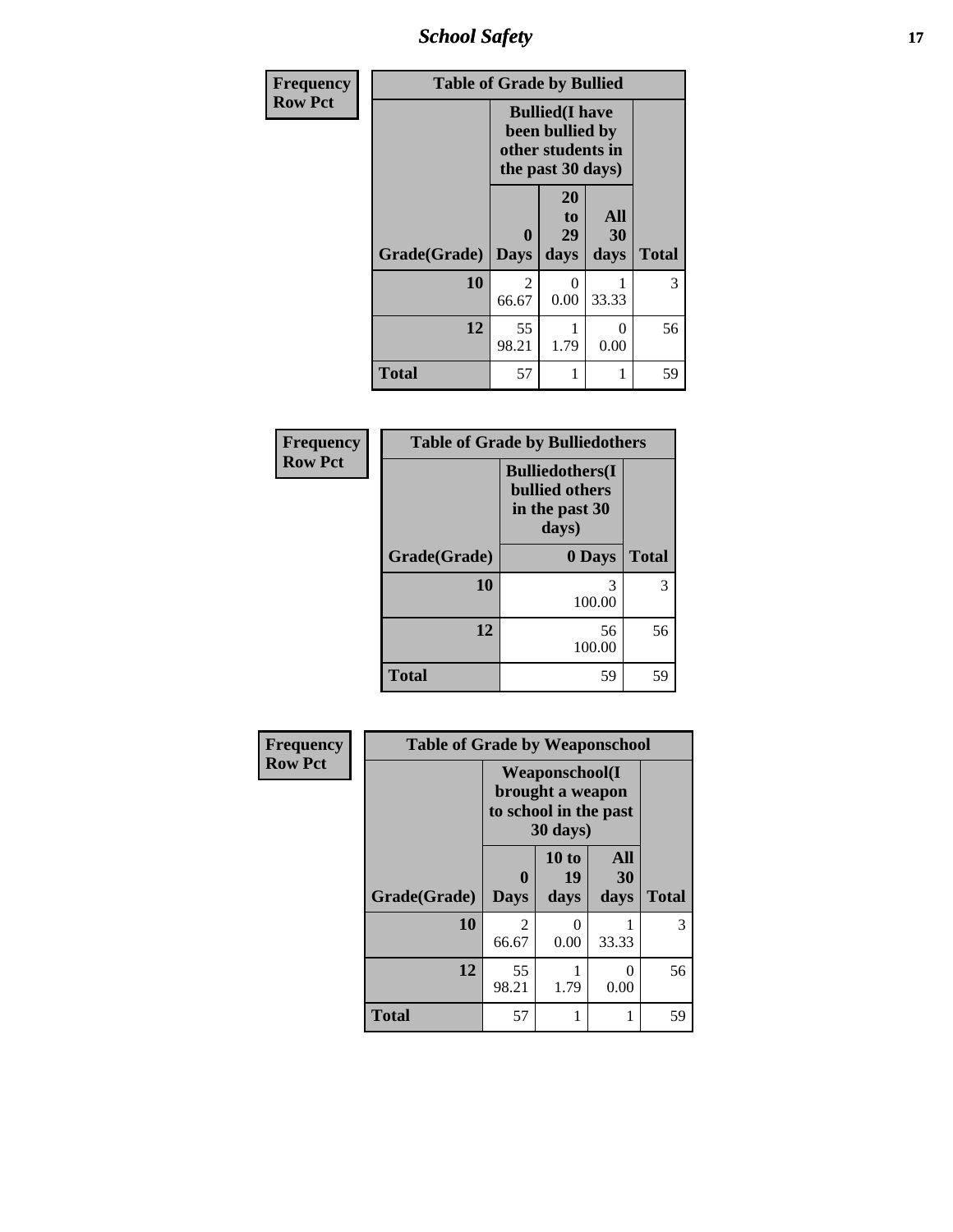*School Safety* **18**

| <b>Frequency</b> |              | <b>Table of Grade by Absentunsafe</b> |                                                                                           |                   |              |  |  |  |  |
|------------------|--------------|---------------------------------------|-------------------------------------------------------------------------------------------|-------------------|--------------|--|--|--|--|
| <b>Row Pct</b>   |              |                                       | Absentunsafe(I)<br>have missed<br>school because I<br>felt unsafe in the<br>past 30 days) |                   |              |  |  |  |  |
|                  | Grade(Grade) | $\mathbf{0}$<br><b>Days</b>           | 1 or<br>2<br>days                                                                         | 3 to<br>5<br>days | <b>Total</b> |  |  |  |  |
|                  | 10           | $\mathfrak{D}$<br>66.67               | $_{0}$<br>0.00                                                                            | 33.33             | 3            |  |  |  |  |
|                  | 12           | 55<br>98.21                           | 1.79                                                                                      | $\Omega$<br>0.00  | 56           |  |  |  |  |
|                  | <b>Total</b> | 57                                    |                                                                                           |                   | 59           |  |  |  |  |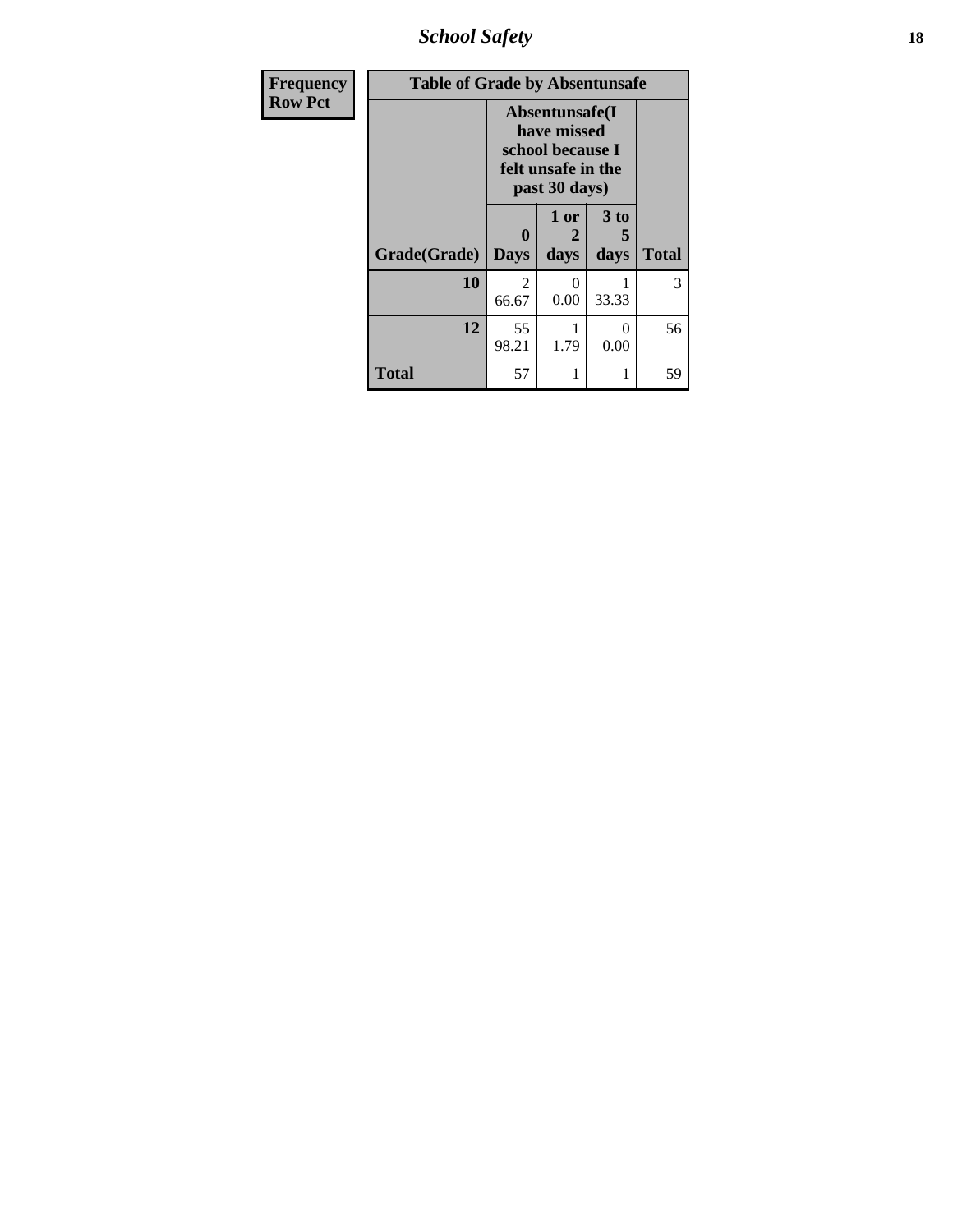# *Drug Use During Last 30 Days* **19**

#### **Frequency Row Pct**

| <b>Table of Grade by Alcohol</b> |                          |                                    |                 |                 |                   |                     |              |  |
|----------------------------------|--------------------------|------------------------------------|-----------------|-----------------|-------------------|---------------------|--------------|--|
|                                  |                          | Alcohol(Alcohol use, past 30 days) |                 |                 |                   |                     |              |  |
| Grade(Grade)                     | Did<br>not<br><b>use</b> | $1 - 2$<br>days                    | $3 - 5$<br>days | $10-19$<br>days | $20 - 29$<br>days | <b>Every</b><br>day | <b>Total</b> |  |
| 10                               | 33.33                    | $\overline{2}$<br>66.67            | 0<br>0.00       | 0.00            | 0.00              | 0.00                | 3            |  |
| 12                               | 36<br>64.29              | 4<br>7.14                          | 4<br>7.14       | 5<br>8.93       | 4<br>7.14         | 3<br>5.36           | 56           |  |
| <b>Total</b>                     | 37                       | 6                                  | 4               | 5               | 4                 | 3                   | 59           |  |

| Frequency      | <b>Table of Grade by Cigarettes</b> |                                 |                                                   |                 |                  |              |       |  |
|----------------|-------------------------------------|---------------------------------|---------------------------------------------------|-----------------|------------------|--------------|-------|--|
| <b>Row Pct</b> |                                     |                                 | Cigarettes (Smoking tobacco use,<br>past 30 days) |                 |                  |              |       |  |
|                | Grade(Grade)                        | <b>Did</b><br>not<br><b>use</b> | $1 - 2$<br>days                                   | $3 - 5$<br>days | $10-19$<br>days  | Every<br>day | Total |  |
|                | 10                                  | 2<br>66.67                      | 33.33                                             | 0<br>0.00       | $\Omega$<br>0.00 | 0<br>0.00    | 3     |  |
|                | 12                                  | 36<br>64.29                     | 6<br>10.71                                        | 3<br>5.36       | 4<br>7.14        | 12.50        | 56    |  |
|                | <b>Total</b>                        | 38                              | ┑                                                 | 3               | 4                | 7            | 59    |  |

| Frequency      | <b>Table of Grade by Smokeless</b>                      |                          |                 |                           |                     |              |
|----------------|---------------------------------------------------------|--------------------------|-----------------|---------------------------|---------------------|--------------|
| <b>Row Pct</b> | <b>Smokeless</b> (Chewing<br>tobacco use, past 30 days) |                          |                 |                           |                     |              |
|                | Grade(Grade)                                            | Did<br>not<br><b>use</b> | $1 - 2$<br>days | $3 - 5$<br>days           | <b>Every</b><br>day | <b>Total</b> |
|                | 10                                                      | 3<br>100.00              | 0<br>0.00       | $\mathbf{\Omega}$<br>0.00 | 0<br>0.00           | 3            |
|                | 12                                                      | 52<br>92.86              | 1.79            | 1.79                      | 2<br>3.57           | 56           |
|                | <b>Total</b>                                            | 55                       |                 |                           | $\overline{2}$      | 59           |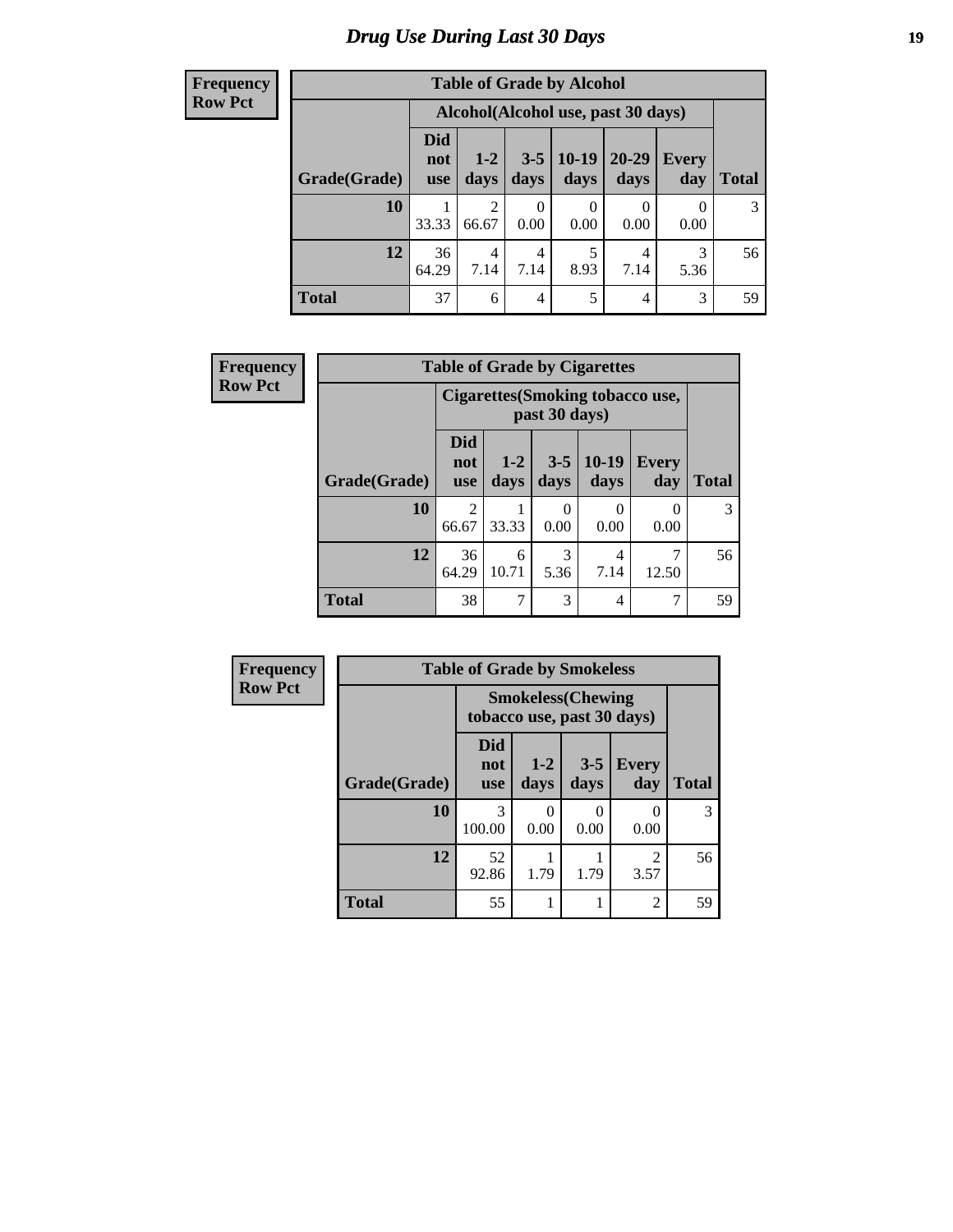# *Drug Use During Last 30 Days* 20

#### **Frequency Row Pct**

| <b>Table of Grade by Marijuana</b> |  |  |
|------------------------------------|--|--|
|                                    |  |  |

| $\mathbf{v}$ |              |                                 |                                            |                        | Tuble of Orage by Blatfland |                        |              |  |  |
|--------------|--------------|---------------------------------|--------------------------------------------|------------------------|-----------------------------|------------------------|--------------|--|--|
| <b>ct</b>    |              |                                 | Marijuana (Marijuana use,<br>past 30 days) |                        |                             |                        |              |  |  |
|              | Grade(Grade) | <b>Did</b><br>not<br><b>use</b> | $1 - 2$<br>days                            | $10-19$<br>days        | $20 - 29$<br>days           | <b>Every</b><br>day    | <b>Total</b> |  |  |
|              | 10           | $\overline{2}$<br>66.67         | 33.33                                      | 0.00                   | 0<br>0.00                   | 0.00                   | 3            |  |  |
|              | 12           | 49<br>87.50                     | 2<br>3.57                                  | $\overline{2}$<br>3.57 | 1.79                        | $\overline{c}$<br>3.57 | 56           |  |  |
|              | <b>Total</b> | 51                              | 3                                          | $\overline{2}$         | 1                           | $\overline{2}$         | 59           |  |  |

| Frequency      | <b>Table of Grade by Cocaine</b> |                                               |                 |                     |              |  |  |
|----------------|----------------------------------|-----------------------------------------------|-----------------|---------------------|--------------|--|--|
| <b>Row Pct</b> |                                  | <b>Cocaine</b> (Cocaine<br>use, past 30 days) |                 |                     |              |  |  |
|                | Grade(Grade)                     | <b>Did</b><br>not<br><b>use</b>               | $1 - 2$<br>days | <b>Every</b><br>day | <b>Total</b> |  |  |
|                | 10                               | 3<br>100.00                                   | 0.00            | 0<br>0.00           | 3            |  |  |
|                | 12                               | 53<br>94.64                                   | 1.79            | 2<br>3.57           | 56           |  |  |
|                | <b>Total</b>                     | 56                                            |                 | 2                   | 59           |  |  |

| <b>Frequency</b> |  |
|------------------|--|
| <b>Row Pct</b>   |  |

| <b>Table of Grade by Inhalants</b> |                                                  |              |    |  |  |
|------------------------------------|--------------------------------------------------|--------------|----|--|--|
|                                    | <b>Inhalants</b> (Inhalant<br>use, past 30 days) |              |    |  |  |
| Grade(Grade)                       | Did not<br><b>use</b>                            | <b>Total</b> |    |  |  |
| 10                                 | 3<br>100.00                                      | 0.00         | 3  |  |  |
| 12                                 | 55<br>98.21                                      | 1.79         | 56 |  |  |
| <b>Total</b>                       | 58                                               |              | 59 |  |  |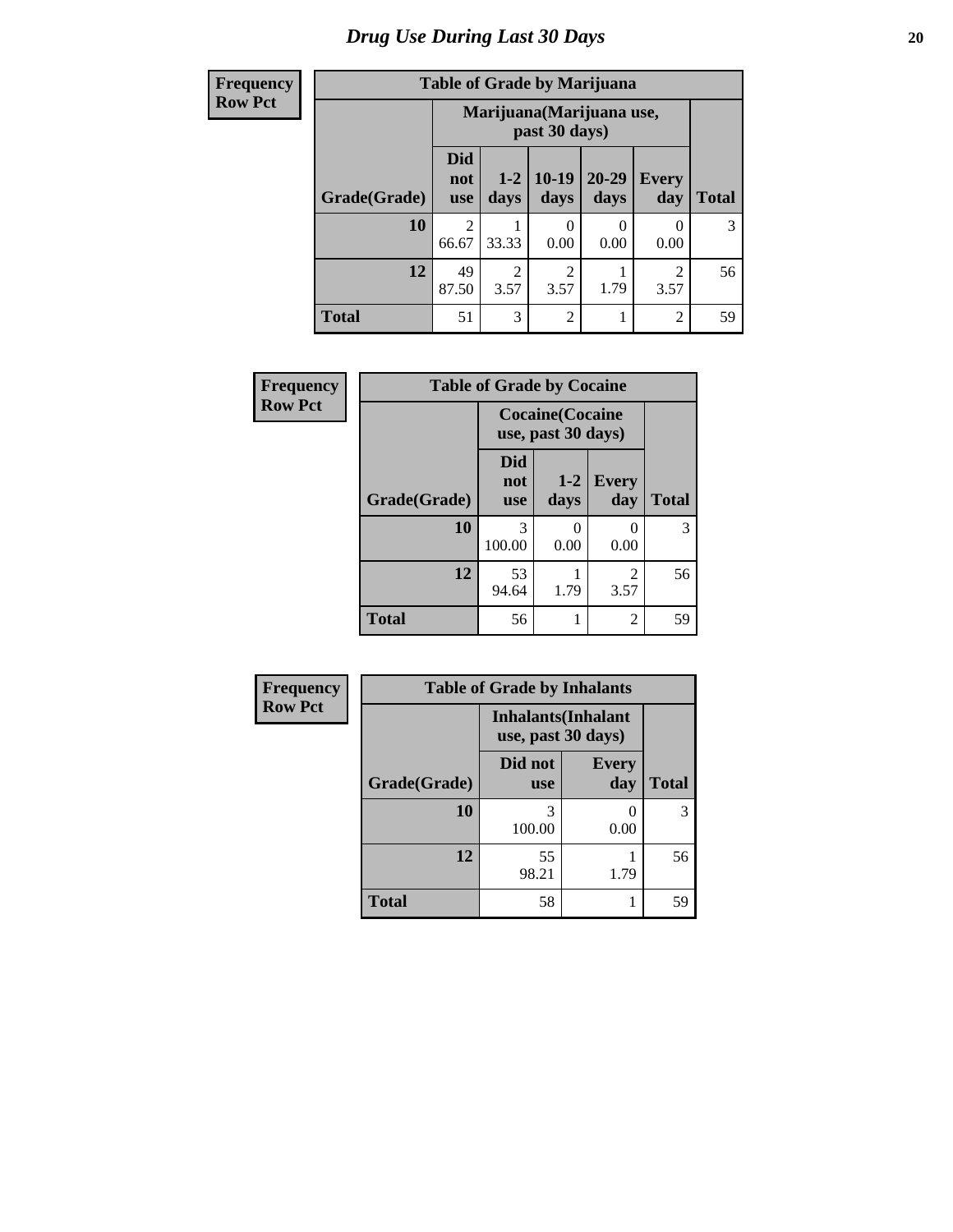| <b>Frequency</b> | <b>Table of Grade by Steroids</b> |                                                |                     |              |
|------------------|-----------------------------------|------------------------------------------------|---------------------|--------------|
| <b>Row Pct</b>   |                                   | <b>Steroids</b> (Steroid<br>use, past 30 days) |                     |              |
|                  | Grade(Grade)                      | Did not<br><b>use</b>                          | <b>Every</b><br>day | <b>Total</b> |
|                  | 10                                | 3<br>100.00                                    | 0.00                | 3            |
|                  | 12                                | 55<br>98.21                                    | 1.79                | 56           |
|                  | <b>Total</b>                      | 58                                             |                     | 59           |

| Frequency      | <b>Table of Grade by Ecstasy</b> |                                        |                 |                     |              |
|----------------|----------------------------------|----------------------------------------|-----------------|---------------------|--------------|
| <b>Row Pct</b> |                                  | Ecstasy (Ecstasy use,<br>past 30 days) |                 |                     |              |
|                | Grade(Grade)                     | <b>Did</b><br>not<br><b>use</b>        | $1 - 2$<br>days | <b>Every</b><br>day | <b>Total</b> |
|                | 10                               | 3<br>100.00                            | 0.00            | 0.00                | 3            |
|                | 12                               | 54<br>96.43                            | 1.79            | 1.79                | 56           |
|                | <b>Total</b>                     | 57                                     |                 |                     | 59           |

| <b>Frequency</b> | <b>Table of Grade by Meth</b> |                       |                                                    |                     |              |  |
|------------------|-------------------------------|-----------------------|----------------------------------------------------|---------------------|--------------|--|
| <b>Row Pct</b>   |                               |                       | <b>Meth</b> (Methamphetamine<br>use, past 30 days) |                     |              |  |
|                  | Grade(Grade)                  | Did not<br><b>use</b> | $20 - 29$<br>days                                  | <b>Every</b><br>day | <b>Total</b> |  |
|                  | 10                            | 3<br>100.00           | 0.00                                               | $\Omega$<br>0.00    | 3            |  |
|                  | 12                            | 54<br>96.43           | 1.79                                               | 1.79                | 56           |  |
|                  | <b>Total</b>                  | 57                    |                                                    |                     | 59           |  |

| <b>Frequency</b> | <b>Table of Grade by Hallucinogens</b> |                       |                                                   |                     |               |
|------------------|----------------------------------------|-----------------------|---------------------------------------------------|---------------------|---------------|
| <b>Row Pct</b>   |                                        |                       | Hallucinogens (Hallucinogen<br>use, past 30 days) |                     |               |
|                  | Grade(Grade)                           | Did not<br><b>use</b> | $1-2$ days                                        | <b>Every</b><br>day | <b>Total</b>  |
|                  | 10                                     | 100.00                | 0.00                                              | 0.00                | $\mathcal{F}$ |
|                  | 12                                     | 53<br>94.64           | 3.57                                              | 1.79                | 56            |
|                  | <b>Total</b>                           | 56                    | $\mathfrak{D}$                                    |                     | 59            |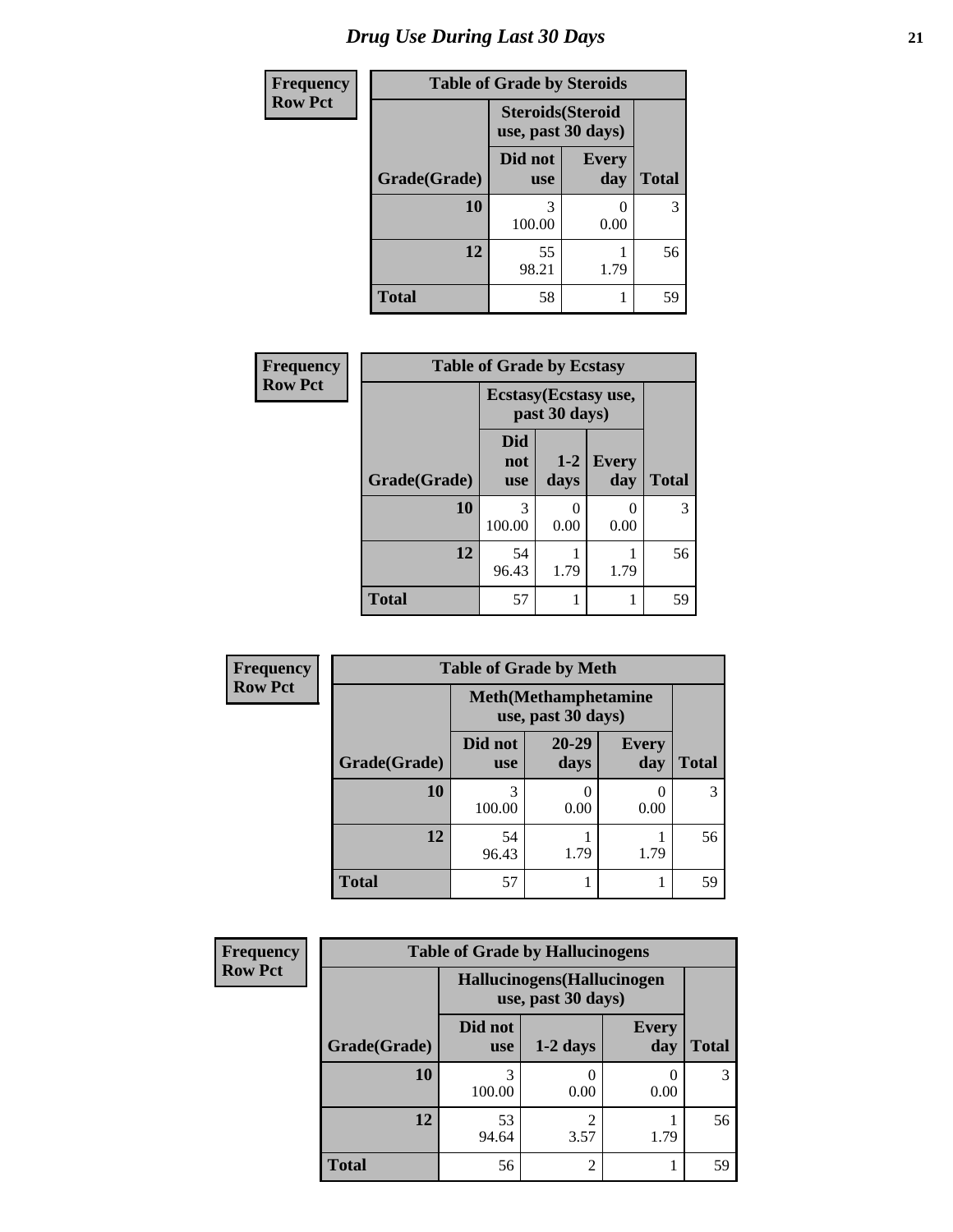# *Drug Use During Last 30 Days* **22**

| Frequency      | <b>Table of Grade by Prescription</b><br><b>Prescription</b> (Prescription<br>drugs not prescribed to me,<br>past 30 days) |                                 |                 |                      |                        |              |
|----------------|----------------------------------------------------------------------------------------------------------------------------|---------------------------------|-----------------|----------------------|------------------------|--------------|
| <b>Row Pct</b> |                                                                                                                            |                                 |                 |                      |                        |              |
|                | Grade(Grade)                                                                                                               | <b>Did</b><br>not<br><b>use</b> | $3 - 5$<br>days | $10-19$<br>days      | <b>Every</b><br>day    | <b>Total</b> |
|                | 10                                                                                                                         | 3<br>100.00                     | 0.00            | $\mathbf{0}$<br>0.00 | 0<br>0.00              | 3            |
|                | 12                                                                                                                         | 52<br>92.86                     | 1.79            | 1.79                 | $\mathfrak{D}$<br>3.57 | 56           |
|                | <b>Total</b>                                                                                                               | 55                              |                 | 1                    | $\overline{2}$         | 59           |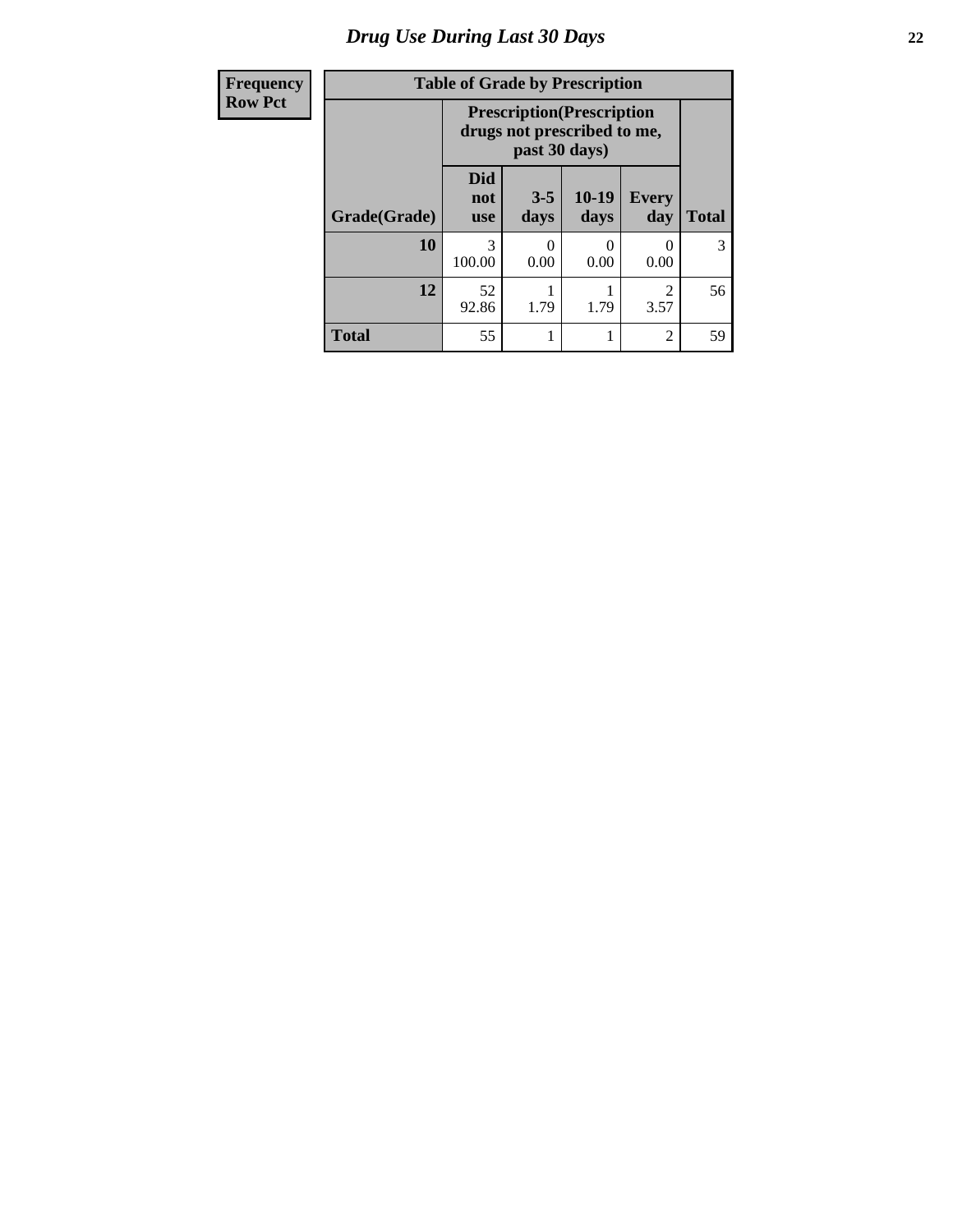| Frequency      | <b>Table of Alcoholease by Grade</b>              |                          |             |              |
|----------------|---------------------------------------------------|--------------------------|-------------|--------------|
| <b>Col Pct</b> | <b>Alcoholease</b> (It is<br>easy to get alcohol) | Grade(Grade)<br>10<br>12 |             | <b>Total</b> |
|                | <b>Strongly Agree</b>                             | 33.33                    | 19<br>33.93 | 20           |
|                | <b>Somewhat Agree</b>                             | $\mathfrak{D}$<br>66.67  | 16<br>28.57 | 18           |
|                | <b>Somewhat Disagree</b>                          | 0.00                     | 10<br>17.86 | 10           |
|                | <b>Strongly Disagree</b>                          | 0<br>0.00                | 11<br>19.64 | 11           |
|                | <b>Total</b>                                      | 3                        | 56          | 59           |

| Frequency      | <b>Table of Cigarettesease by Grade</b>                         |                         |             |              |
|----------------|-----------------------------------------------------------------|-------------------------|-------------|--------------|
| <b>Col Pct</b> | <b>Cigarettesease</b> (It is<br>easy to get smoking<br>tobacco) | Grade(Grade)<br>10      | 12          | <b>Total</b> |
|                | <b>Strongly Agree</b>                                           | 33.33                   | 34<br>60.71 | 35           |
|                | <b>Somewhat Agree</b>                                           | 0<br>0.00               | 9<br>16.07  | 9            |
|                | <b>Somewhat Disagree</b>                                        | $\mathfrak{D}$<br>66.67 | 1.79        | 3            |
|                | <b>Strongly Disagree</b>                                        | 0<br>0.00               | 12<br>21.43 | 12           |
|                | <b>Total</b>                                                    | 3                       | 56          | 59           |

| Frequency      | <b>Table of Smokelessease by Grade</b>             |              |             |              |  |  |
|----------------|----------------------------------------------------|--------------|-------------|--------------|--|--|
| <b>Col Pct</b> | <b>Smokelessease</b> (It is<br>easy to get chewing | Grade(Grade) |             |              |  |  |
|                | tobacco)                                           | 10           | 12          | <b>Total</b> |  |  |
|                | <b>Strongly Agree</b>                              | 0<br>0.00    | 24<br>42.86 | 24           |  |  |
|                | <b>Somewhat Agree</b>                              | 0<br>0.00    | 9<br>16.07  | 9            |  |  |
|                | <b>Somewhat Disagree</b>                           | 33.33        | 6<br>10.71  | 7            |  |  |
|                | <b>Strongly Disagree</b>                           | 2<br>66.67   | 17<br>30.36 | 19           |  |  |
|                | <b>Total</b>                                       | 3            | 56          | 59           |  |  |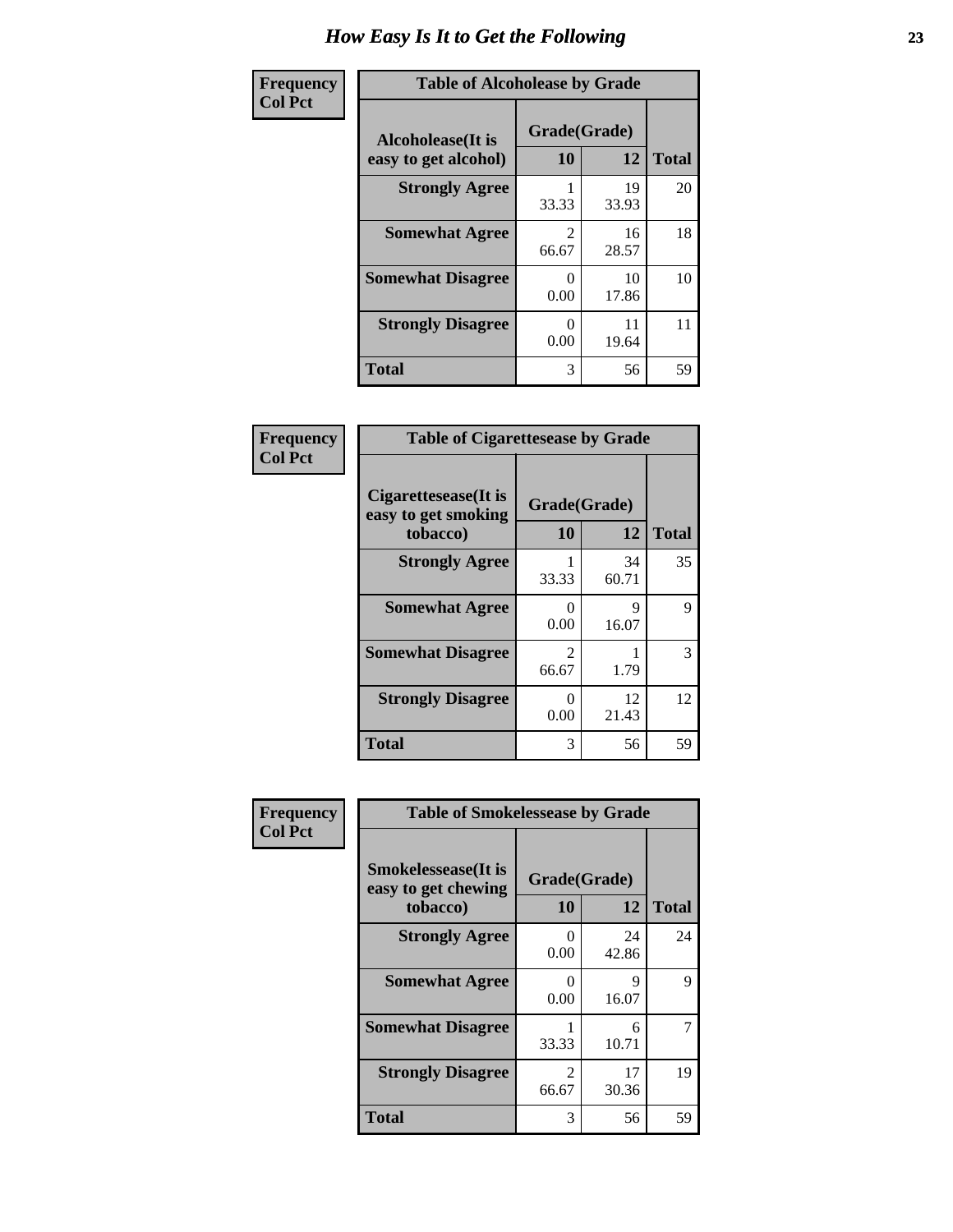| Frequency      | <b>Table of Marijuanaease by Grade</b>           |                           |             |              |
|----------------|--------------------------------------------------|---------------------------|-------------|--------------|
| <b>Col Pct</b> | Marijuanaease(It is<br>easy to get<br>marijuana) | Grade(Grade)<br>10        | 12          | <b>Total</b> |
|                | <b>Strongly Agree</b>                            | 33.33                     | 22<br>39.29 | 23           |
|                | <b>Somewhat Agree</b>                            | 0<br>0.00                 | 12<br>21.43 | 12           |
|                | <b>Somewhat Disagree</b>                         | $\mathbf{\Omega}$<br>0.00 | 8<br>14.29  | 8            |
|                | <b>Strongly Disagree</b>                         | $\mathfrak{D}$<br>66.67   | 14<br>25.00 | 16           |
|                | <b>Total</b>                                     | 3                         | 56          | 59           |

| <b>Table of Cocaineease by Grade</b> |                         |             |              |  |  |
|--------------------------------------|-------------------------|-------------|--------------|--|--|
| <b>Cocaineease</b> (It is            | Grade(Grade)            |             |              |  |  |
| easy to get cocaine)                 | 10                      | 12          | <b>Total</b> |  |  |
| <b>Strongly Agree</b>                | 0<br>0.00               | 10<br>17.86 | 10           |  |  |
| <b>Somewhat Agree</b>                | 33.33                   | 8<br>14.29  | 9            |  |  |
| <b>Somewhat Disagree</b>             | 0.00                    | 12<br>21.43 | 12           |  |  |
| <b>Strongly Disagree</b>             | $\mathfrak{D}$<br>66.67 | 26<br>46.43 | 28           |  |  |
| <b>Total</b>                         | 3                       | 56          | 59           |  |  |

| Frequency      | <b>Table of Inhalantsease by Grade</b>     |                         |             |              |
|----------------|--------------------------------------------|-------------------------|-------------|--------------|
| <b>Col Pct</b> | <b>Inhalantsease</b> (It is<br>easy to get | Grade(Grade)            |             |              |
|                | inhalants)                                 | 10                      | 12          | <b>Total</b> |
|                | <b>Strongly Agree</b>                      | 0<br>0.00               | 18<br>32.14 | 18           |
|                | <b>Somewhat Agree</b>                      | 0<br>0.00               | 11<br>19.64 | 11           |
|                | <b>Somewhat Disagree</b>                   | $\mathfrak{D}$<br>66.67 | 12.50       | 9            |
|                | <b>Strongly Disagree</b>                   | 33.33                   | 20<br>35.71 | 21           |
|                | <b>Total</b>                               | 3                       | 56          | 59           |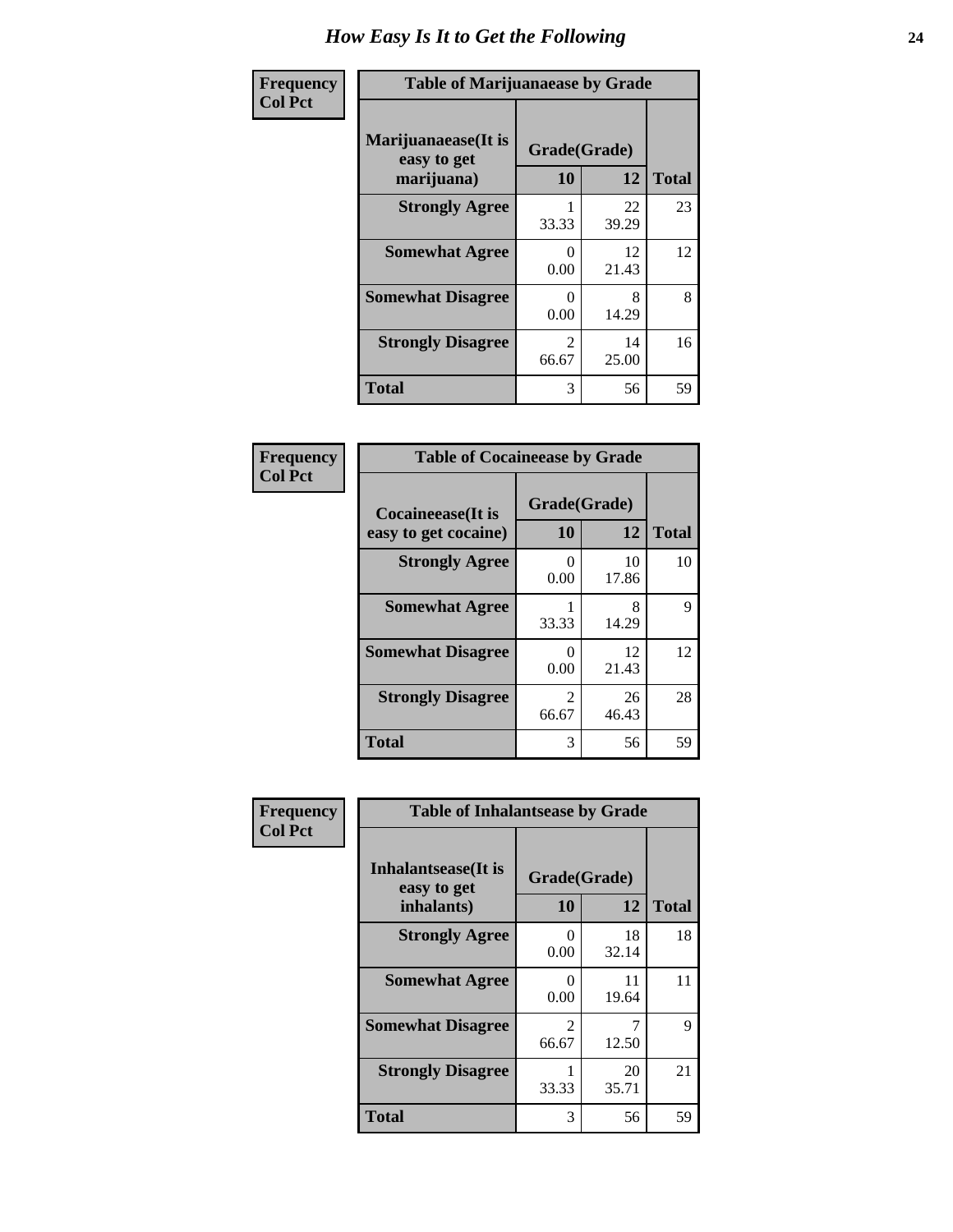| Frequency      | <b>Table of Steroidsease by Grade</b>               |                      |             |              |  |  |  |  |  |
|----------------|-----------------------------------------------------|----------------------|-------------|--------------|--|--|--|--|--|
| <b>Col Pct</b> | <b>Steroidsease</b> (It is<br>easy to get steroids) | Grade(Grade)<br>10   | 12          | <b>Total</b> |  |  |  |  |  |
|                | <b>Strongly Agree</b>                               | 0.00                 | 12.50       |              |  |  |  |  |  |
|                | <b>Somewhat Agree</b>                               | $\mathbf{0}$<br>0.00 | 12.50       | 7            |  |  |  |  |  |
|                | <b>Somewhat Disagree</b>                            | 3<br>100.00          | 14<br>25.00 | 17           |  |  |  |  |  |
|                | <b>Strongly Disagree</b>                            | 0<br>0.00            | 28<br>50.00 | 28           |  |  |  |  |  |
|                | <b>Total</b>                                        | 3                    | 56          | 59           |  |  |  |  |  |

| Frequency      | <b>Table of Ecstasyease by Grade</b>              |                           |              |    |  |  |  |  |  |
|----------------|---------------------------------------------------|---------------------------|--------------|----|--|--|--|--|--|
| <b>Col Pct</b> | <b>Ecstasyease</b> (It is<br>easy to get ecstasy) | Grade(Grade)<br><b>10</b> | <b>Total</b> |    |  |  |  |  |  |
|                | <b>Strongly Agree</b>                             | 33.33                     | 11<br>19.64  | 12 |  |  |  |  |  |
|                | <b>Somewhat Agree</b>                             | 0<br>0.00                 | 9<br>16.07   | 9  |  |  |  |  |  |
|                | <b>Somewhat Disagree</b>                          | 0<br>0.00                 | 10<br>17.86  | 10 |  |  |  |  |  |
|                | <b>Strongly Disagree</b>                          | $\mathfrak{D}$<br>66.67   | 26<br>46.43  | 28 |  |  |  |  |  |
|                | <b>Total</b>                                      | 3                         | 56           | 59 |  |  |  |  |  |

| Frequency      | <b>Table of Methease by Grade</b>                          |                                      |             |              |
|----------------|------------------------------------------------------------|--------------------------------------|-------------|--------------|
| <b>Col Pct</b> | <b>Methease</b> (It is easy<br>to get<br>methamphetamines) | Grade(Grade)<br>10                   | 12          | <b>Total</b> |
|                | <b>Strongly Agree</b>                                      | $\mathbf{\Omega}$<br>0.00            | 8<br>14.29  | 8            |
|                | <b>Somewhat Agree</b>                                      | $\mathcal{O}$<br>0.00                | 9<br>16.07  | 9            |
|                | <b>Somewhat Disagree</b>                                   | 33.33                                | 11<br>19.64 | 12           |
|                | <b>Strongly Disagree</b>                                   | $\mathcal{D}_{\mathcal{L}}$<br>66.67 | 28<br>50.00 | 30           |
|                | <b>Total</b>                                               | 3                                    | 56          | 59           |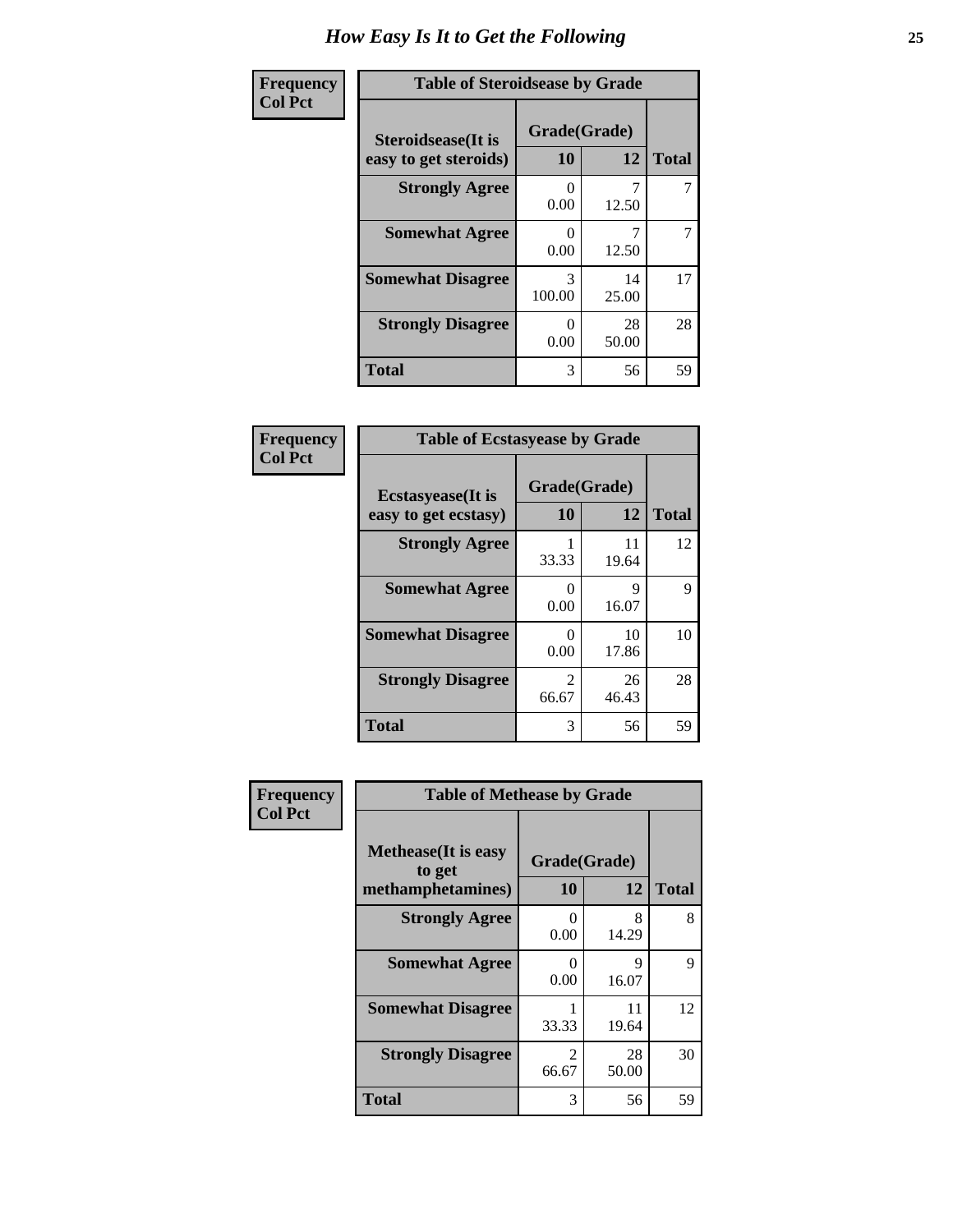| <b>Frequency</b> | <b>Table of Hallucinogensease by Grade</b>               |                                      |             |              |  |  |  |  |
|------------------|----------------------------------------------------------|--------------------------------------|-------------|--------------|--|--|--|--|
| <b>Col Pct</b>   | Hallucinogensease(It<br>is easy to get<br>hallucinogens) | Grade(Grade)<br>10                   | 12          | <b>Total</b> |  |  |  |  |
|                  | <b>Strongly Agree</b>                                    | $\mathbf{0}$<br>0.00                 | 10<br>17.86 | 10           |  |  |  |  |
|                  | <b>Somewhat Agree</b>                                    | 0<br>0.00                            | 10<br>17.86 | 10           |  |  |  |  |
|                  | <b>Somewhat Disagree</b>                                 | 33.33                                | 10<br>17.86 | 11           |  |  |  |  |
|                  | <b>Strongly Disagree</b>                                 | $\mathcal{D}_{\mathcal{A}}$<br>66.67 | 26<br>46.43 | 28           |  |  |  |  |
|                  | <b>Total</b>                                             | 3                                    | 56          | 59           |  |  |  |  |

| <b>Frequency</b><br>Col Pct |
|-----------------------------|
|                             |

| <b>Table of Prescriptionease by Grade</b>                                                |                           |             |              |  |  |  |  |
|------------------------------------------------------------------------------------------|---------------------------|-------------|--------------|--|--|--|--|
| <b>Prescriptionease</b> (It<br>is easy to get<br>prescription drugs<br>not prescribed to | Grade(Grade)              |             |              |  |  |  |  |
| me)                                                                                      | 10                        | 12          | <b>Total</b> |  |  |  |  |
| <b>Strongly Agree</b>                                                                    | 33.33                     | 21<br>37.50 | 22           |  |  |  |  |
| <b>Somewhat Agree</b>                                                                    | 33.33                     | 6<br>10.71  |              |  |  |  |  |
| <b>Somewhat Disagree</b>                                                                 | $\mathbf{\Omega}$<br>0.00 | Q<br>16.07  | 9            |  |  |  |  |
| <b>Strongly Disagree</b>                                                                 | 33.33                     | 20<br>35.71 | 21           |  |  |  |  |
| <b>Total</b>                                                                             | 3                         | 56          | 59           |  |  |  |  |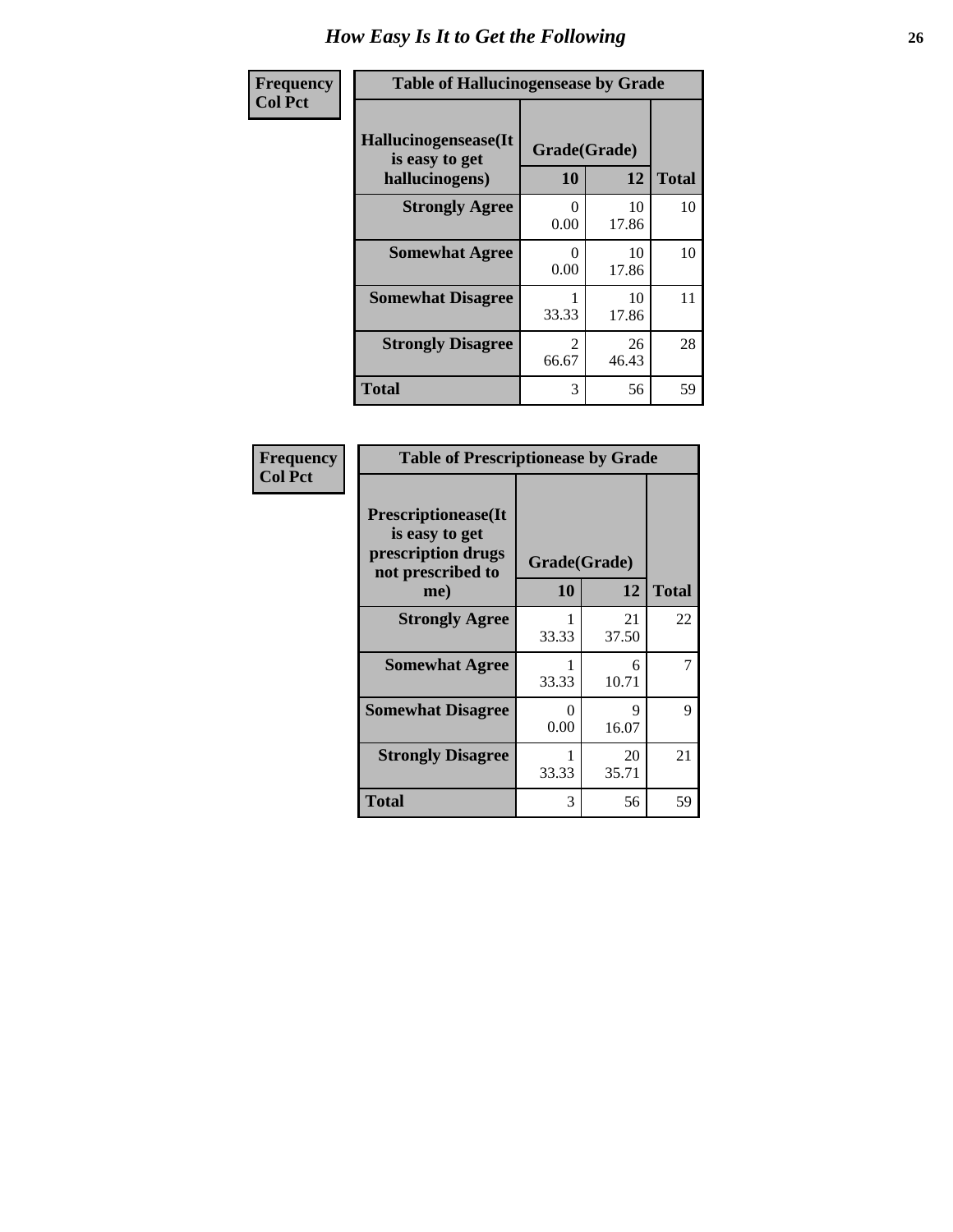#### *Age at Onset of Use* **27** *Results for "Age at Onset of Use" questions exclude students who said they did not use that substance*

| Frequency      | <b>Table of Grade by Alcoholinit</b> |                  |                                                  |           |                      |                  |                               |                  |                  |            |                       |              |
|----------------|--------------------------------------|------------------|--------------------------------------------------|-----------|----------------------|------------------|-------------------------------|------------------|------------------|------------|-----------------------|--------------|
| <b>Row Pct</b> |                                      |                  | Alcoholinit (I started using alcohol when I was) |           |                      |                  |                               |                  |                  |            |                       |              |
|                | Grade(Grade)   younger               | <b>8 or</b>      | <b>10</b>                                        | <b>11</b> | 12                   | 13               | 14                            | 15               | <b>16</b>        | 17         | <b>18 or</b><br>older | <b>Total</b> |
|                | 10                                   | $\Omega$<br>0.00 | 0<br>0.00                                        | 50.00     | $\theta$<br>$0.00\,$ | $\theta$<br>0.00 | $0.00\vert$                   | $\Omega$<br>0.00 | $\theta$<br>0.00 | 50.00      | 0<br>0.00             | 2            |
|                | 12                                   | 3.45             | 3.45                                             | 6.90      | 3.45                 | 2<br>6.90        | 17.24                         | 2<br>6.90        | 7<br>24.14       | 6<br>20.69 | 2<br>6.90             | 29           |
|                | <b>Total</b>                         |                  |                                                  | 3         |                      | 2                | 5                             | 2                | 7                |            | 2                     | 31           |
|                |                                      |                  |                                                  |           |                      |                  | <b>Frequency Missing = 28</b> |                  |                  |            |                       |              |

| <b>Frequency</b> |              |                                                                   |                                                         |                  |                        | <b>Table of Grade by Cigarettesinit</b> |                  |            |                       |              |
|------------------|--------------|-------------------------------------------------------------------|---------------------------------------------------------|------------------|------------------------|-----------------------------------------|------------------|------------|-----------------------|--------------|
| <b>Row Pct</b>   |              |                                                                   | Cigarettesinit(I started smoking tobacco when I<br>was) |                  |                        |                                         |                  |            |                       |              |
|                  | Grade(Grade) | 8 or<br>vounger                                                   | <b>10</b>                                               | <b>11</b>        | 14                     | 15                                      | 16               | 17         | <b>18 or</b><br>older | <b>Total</b> |
|                  | 10           | 0<br>0.00                                                         | $\Omega$<br>0.00                                        | $\Omega$<br>0.00 | $\theta$<br>0.00       | $\Omega$<br>0.00                        | $\Omega$<br>0.00 | 100.00     | $\left($<br>0.00      |              |
|                  | 12           | 4.35                                                              | 4.35                                                    | 4.35             | $\mathfrak{D}$<br>8.70 | $\overline{4}$<br>17.39                 | 3<br>13.04       | 7<br>30.43 | 4<br>17.39            | 23           |
|                  | <b>Total</b> | 3<br>$\overline{2}$<br>8<br>1<br>$\overline{4}$<br>$\overline{4}$ |                                                         |                  |                        |                                         |                  |            |                       |              |
|                  |              |                                                                   |                                                         |                  |                        | <b>Frequency Missing = 35</b>           |                  |            |                       |              |

| Frequency      |              | <b>Table of Grade by Smokelessinit</b>                    |                                      |            |              |
|----------------|--------------|-----------------------------------------------------------|--------------------------------------|------------|--------------|
| <b>Row Pct</b> |              | Smokelessinit(I<br>started chewing<br>tobacco when I was) |                                      |            |              |
|                | Grade(Grade) | 8 or<br>younger                                           | 15                                   | 17         | <b>Total</b> |
|                | 10           | 0                                                         | 0                                    | 0          |              |
|                | 12           | 16.67                                                     | $\mathcal{D}_{\mathcal{L}}$<br>33.33 | 3<br>50.00 | 6            |
|                | <b>Total</b> |                                                           | 6                                    |            |              |
|                |              | <b>Frequency Missing = 53</b>                             |                                      |            |              |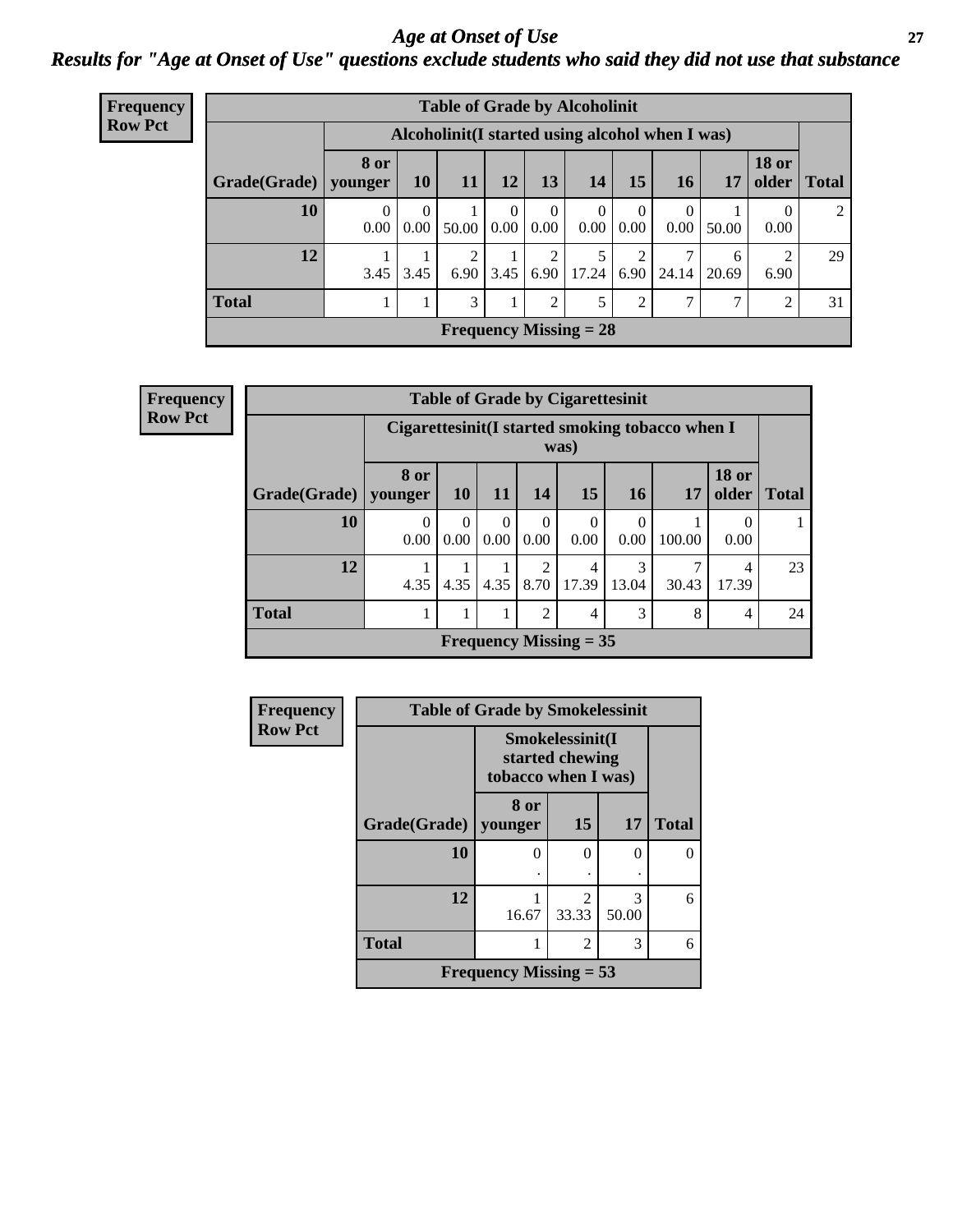#### *Age at Onset of Use* **28**

*Results for "Age at Onset of Use" questions exclude students who said they did not use that substance*

| Frequency      |              | <b>Table of Grade by Marijuanainit</b> |                                                         |                         |                  |                         |                  |            |              |  |
|----------------|--------------|----------------------------------------|---------------------------------------------------------|-------------------------|------------------|-------------------------|------------------|------------|--------------|--|
| <b>Row Pct</b> |              |                                        | Marijuanainit (I started using marijuana when<br>I was) |                         |                  |                         |                  |            |              |  |
|                | Grade(Grade) | 8 or<br>younger                        | <b>12</b>                                               | 13                      | <b>14</b>        | <b>15</b>               | <b>16</b>        | 17         | <b>Total</b> |  |
|                | 10           | $\theta$<br>0.00                       | $\Omega$<br>0.00                                        | $\Omega$<br>0.00        | $\theta$<br>0.00 | $\Omega$<br>0.00        | $\Omega$<br>0.00 | 100.00     |              |  |
|                | 12           | $\mathcal{D}$<br>12.50                 | $\mathcal{F}$<br>18.75                                  | $\overline{2}$<br>12.50 | 6.25             | $\overline{2}$<br>12.50 | 4<br>25.00       | 2<br>12.50 | 16           |  |
|                | <b>Total</b> | $\overline{c}$                         | 3                                                       | $\overline{2}$          | 1                | 2                       | $\overline{4}$   | 3          | 17           |  |
|                |              |                                        | Frequency Missing $= 42$                                |                         |                  |                         |                  |            |              |  |

| Frequency      | <b>Table of Grade by Cocaineinit</b>                |                          |          |          |       |              |  |  |  |  |
|----------------|-----------------------------------------------------|--------------------------|----------|----------|-------|--------------|--|--|--|--|
| <b>Row Pct</b> | Cocaineinit (I started using<br>cocaine when I was) |                          |          |          |       |              |  |  |  |  |
|                | Grade(Grade)                                        | 8 or<br>younger          | 15       | 16       | 17    | <b>Total</b> |  |  |  |  |
|                | 10                                                  | 0                        | $\theta$ | $\Omega$ | 0     |              |  |  |  |  |
|                | 12                                                  | 25.00                    | 25.00    | 25.00    | 25.00 | 4            |  |  |  |  |
|                | <b>Total</b>                                        |                          |          |          |       |              |  |  |  |  |
|                |                                                     | Frequency Missing $= 55$ |          |          |       |              |  |  |  |  |

| Frequency      | <b>Table of Grade by Inhalantsinit</b> |                                                              |              |  |
|----------------|----------------------------------------|--------------------------------------------------------------|--------------|--|
| <b>Row Pct</b> |                                        | Inhalantsinit(I<br>started using<br>inhalants<br>when I was) |              |  |
|                | Grade(Grade)                           | 8 or younger                                                 | <b>Total</b> |  |
|                | 10                                     |                                                              | O            |  |
|                | 12                                     | 100.00                                                       |              |  |
|                | <b>Total</b>                           |                                                              |              |  |
|                |                                        | Frequency Missing $=$ 58                                     |              |  |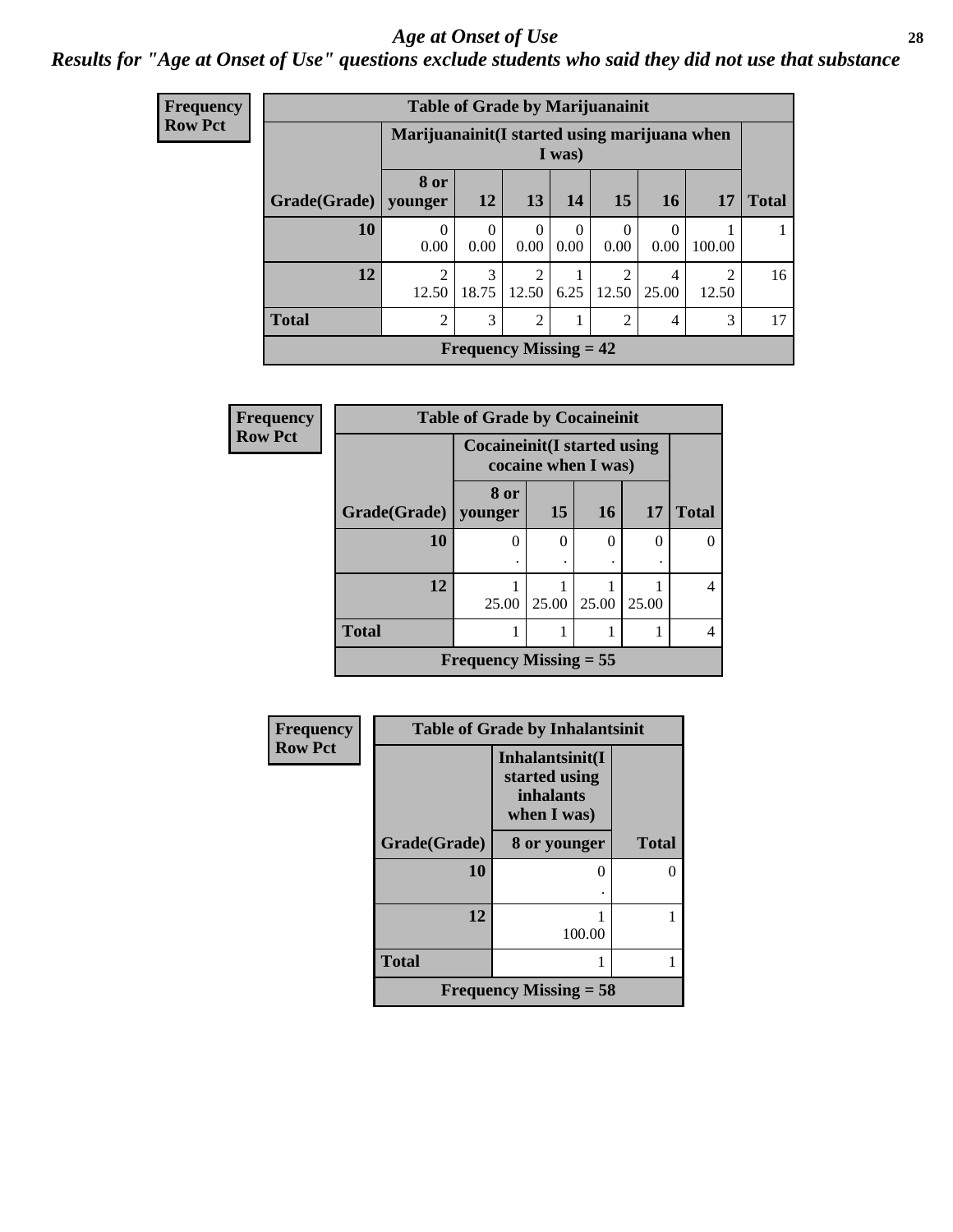#### *Age at Onset of Use* **29**

*Results for "Age at Onset of Use" questions exclude students who said they did not use that substance*

| <b>Frequency</b> | <b>Table of Grade by Steroidsinit</b> |                                                            |              |  |  |
|------------------|---------------------------------------|------------------------------------------------------------|--------------|--|--|
| <b>Row Pct</b>   |                                       | Steroidsinit(I<br>started using<br>steroids<br>when I was) |              |  |  |
|                  | Grade(Grade)                          | 8 or younger                                               | <b>Total</b> |  |  |
|                  | 10                                    |                                                            | 0            |  |  |
|                  | 12                                    | 100.00                                                     | 1            |  |  |
|                  | <b>Total</b>                          |                                                            |              |  |  |
|                  |                                       | Frequency Missing $= 58$                                   |              |  |  |

| Frequency      | <b>Table of Grade by Ecstasyinit</b> |                                                               |                         |          |              |
|----------------|--------------------------------------|---------------------------------------------------------------|-------------------------|----------|--------------|
| <b>Row Pct</b> |                                      | <b>Ecstasyinit</b> (I started<br>using ecstasy when I<br>was) |                         |          |              |
|                | Grade(Grade)   younger               | 8 or                                                          | <b>16</b>               | 17       | <b>Total</b> |
|                | 10                                   | 0                                                             | $\Omega$                | $\Omega$ | 0            |
|                | 12                                   | 25.00                                                         | $\mathfrak{D}$<br>50.00 | 25.00    | 4            |
|                | <b>Total</b>                         |                                                               | $\overline{c}$          |          | 4            |
|                |                                      | <b>Frequency Missing = 55</b>                                 |                         |          |              |

| <b>Frequency</b> | <b>Table of Grade by Methinit</b> |                                                                       |       |                             |  |
|------------------|-----------------------------------|-----------------------------------------------------------------------|-------|-----------------------------|--|
| <b>Row Pct</b>   |                                   | <b>Methinit(I started</b><br>using<br>methamphetamines<br>when I was) |       |                             |  |
|                  | Grade(Grade)                      | 8 or<br>younger                                                       | 14    | <b>Total</b>                |  |
|                  | 10                                | $\mathbf{\Omega}$                                                     | ∩     |                             |  |
|                  | 12                                | 50.00                                                                 | 50.00 | $\mathfrak{D}$              |  |
|                  | <b>Total</b>                      |                                                                       |       | $\mathcal{D}_{\mathcal{L}}$ |  |
|                  | Frequency Missing $= 57$          |                                                                       |       |                             |  |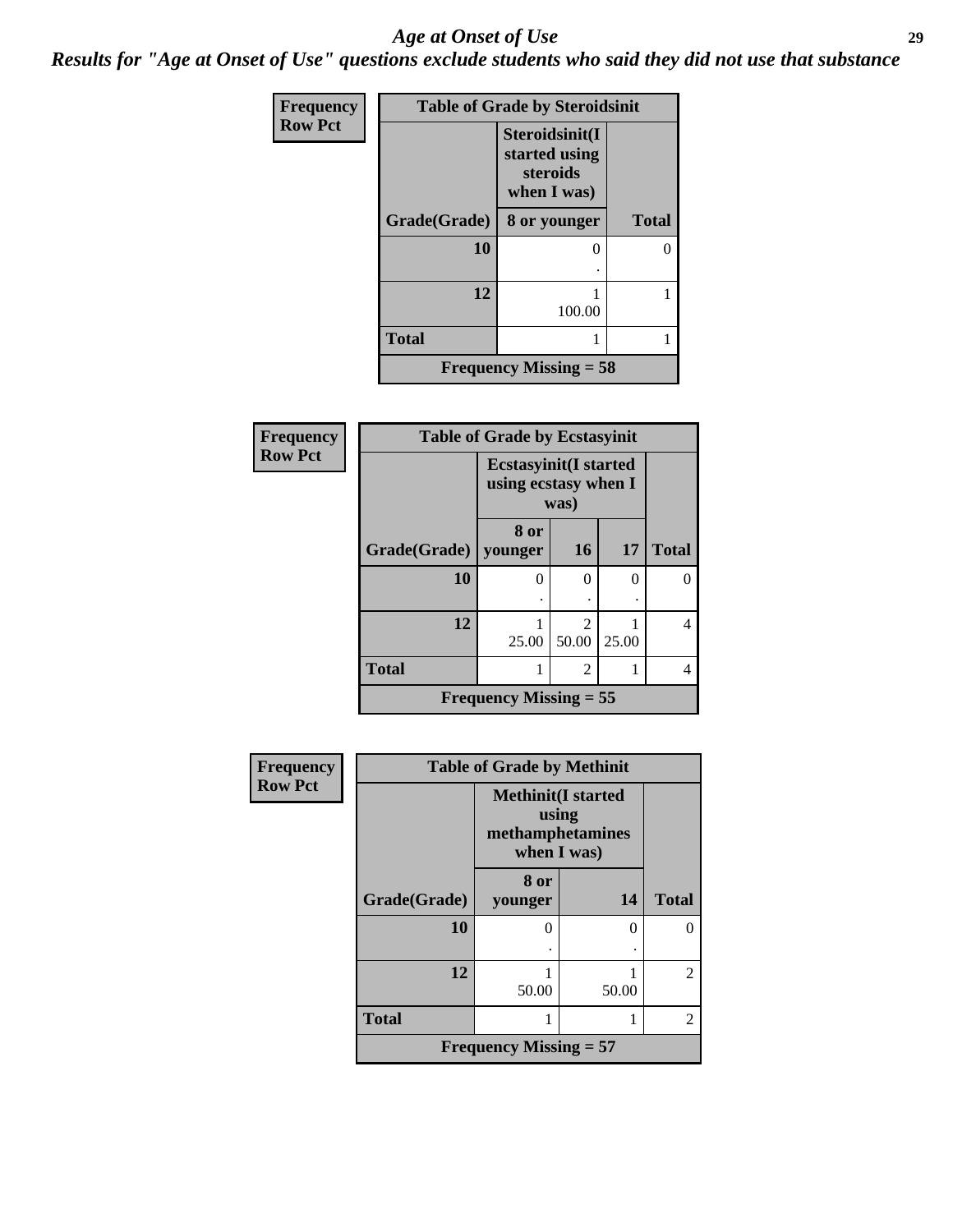#### Age at Onset of Use **30**

*Results for "Age at Onset of Use" questions exclude students who said they did not use that substance*

| <b>Frequency</b> | <b>Table of Grade by Hallucinogensinit</b> |                                                                      |       |           |              |
|------------------|--------------------------------------------|----------------------------------------------------------------------|-------|-----------|--------------|
| <b>Row Pct</b>   |                                            | Hallucinogensinit(I<br>started using<br>hallucinogens when I<br>was) |       |           |              |
|                  | Grade(Grade)   younger                     | 8 or                                                                 | 14    | <b>15</b> | <b>Total</b> |
|                  | 10                                         | 0                                                                    | ∩     | 0         |              |
|                  | 12                                         | 33.33                                                                | 33.33 | 33.33     | 3            |
|                  | <b>Total</b>                               |                                                                      |       |           | 3            |
|                  |                                            | Frequency Missing $= 56$                                             |       |           |              |

| Frequency      | <b>Table of Grade by Prescriptioninit</b> |                                                                                                   |       |            |       |       |              |
|----------------|-------------------------------------------|---------------------------------------------------------------------------------------------------|-------|------------|-------|-------|--------------|
| <b>Row Pct</b> |                                           | <b>Prescriptioninit(I started using</b><br>prescription drugs not prescribed<br>to me when I was) |       |            |       |       |              |
|                | Grade(Grade)                              | 8 or<br>younger                                                                                   | 11    | 15         | 16    | 17    | <b>Total</b> |
|                | 10                                        | 0                                                                                                 | 0     | $\theta$   | 0     | 0     | $\Omega$     |
|                | 12                                        | $\mathfrak{D}$<br>25.00                                                                           | 12.50 | 3<br>37.50 | 12.50 | 12.50 | 8            |
|                | <b>Total</b>                              | $\overline{2}$                                                                                    |       | 3          |       |       | 8            |
|                |                                           | <b>Frequency Missing = 51</b>                                                                     |       |            |       |       |              |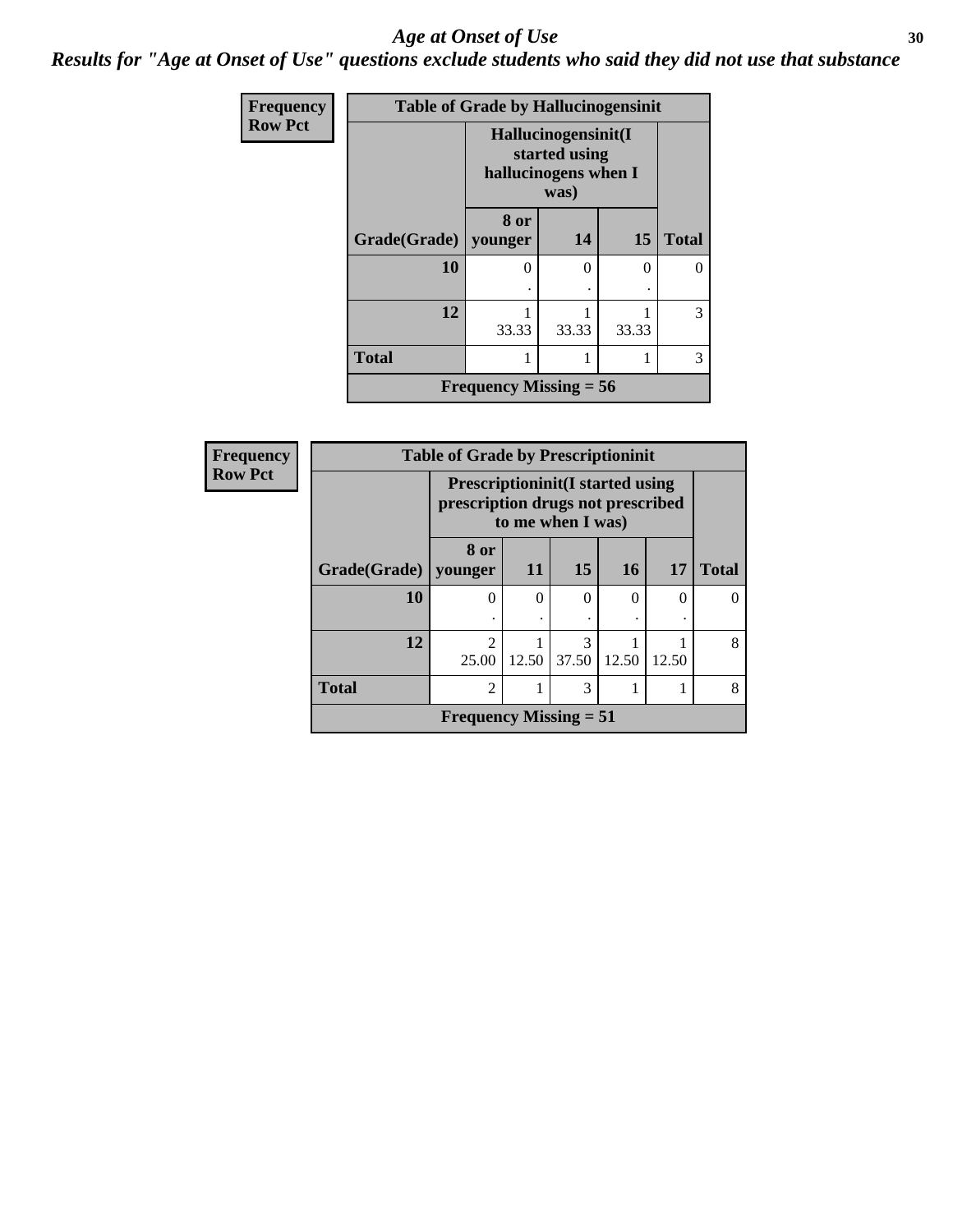| Frequency      | <b>Table of Alcoholharm by Grade</b>          |                         |             |              |  |
|----------------|-----------------------------------------------|-------------------------|-------------|--------------|--|
| <b>Col Pct</b> | Alcoholharm(I<br>think alcohol is<br>harmful) | Grade(Grade)<br>10      | 12          | <b>Total</b> |  |
|                | <b>Strongly Agree</b>                         | 33.33                   | 23<br>41.07 | 24           |  |
|                | <b>Somewhat Agree</b>                         | $\mathfrak{D}$<br>66.67 | 19<br>33.93 | 21           |  |
|                | <b>Somewhat Disagree</b>                      | $\mathbf{0}$<br>0.00    | 11<br>19.64 | 11           |  |
|                | <b>Strongly Disagree</b>                      | $\mathbf{0}$<br>0.00    | 3<br>5.36   | 3            |  |
|                | <b>Total</b>                                  | 3                       | 56          | 59           |  |

| <b>Table of Cigarettesharm by Grade</b> |              |                               |              |  |
|-----------------------------------------|--------------|-------------------------------|--------------|--|
| Cigarettesharm(I<br>think smoking       | Grade(Grade) |                               |              |  |
| tobacco is harmful)                     | 10           | 12                            | <b>Total</b> |  |
| <b>Strongly Agree</b>                   | 3<br>100.00  | 43<br>76.79                   | 46           |  |
| <b>Somewhat Agree</b>                   | 0.00         | 11<br>19.64                   | 11           |  |
| <b>Somewhat Disagree</b>                | ∩<br>0.00    | $\mathcal{D}_{\cdot}$<br>3.57 | 2            |  |
| <b>Total</b>                            | 3            | 56                            | 59           |  |

| Frequency      | <b>Table of Smokelessharm by Grade</b>                  |                    |             |              |
|----------------|---------------------------------------------------------|--------------------|-------------|--------------|
| <b>Col Pct</b> | Smokelessharm(I<br>think chewing<br>tobacco is harmful) | Grade(Grade)<br>10 | 12          | <b>Total</b> |
|                | <b>Strongly Agree</b>                                   | 2<br>66.67         | 46<br>82.14 | 48           |
|                | <b>Somewhat Agree</b>                                   | 0.00               | 9<br>16.07  | 9            |
|                | <b>Somewhat Disagree</b>                                | 0.00               | 1.79        |              |
|                | <b>Strongly Disagree</b>                                | 33.33              | 0<br>0.00   |              |
|                | <b>Total</b>                                            | 3                  | 56          | 59           |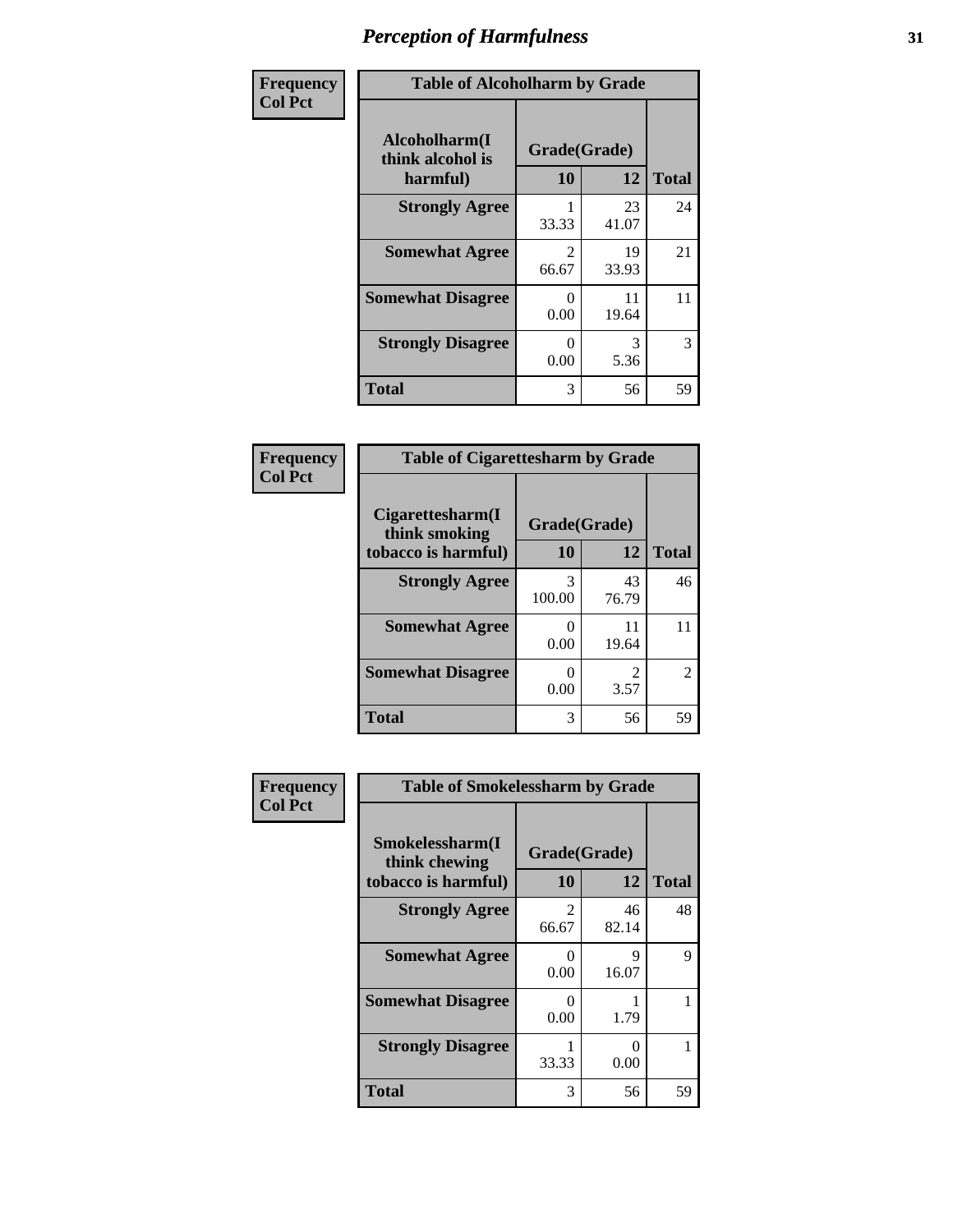| Frequency      | <b>Table of Marijuanaharm by Grade</b>            |                           |             |              |
|----------------|---------------------------------------------------|---------------------------|-------------|--------------|
| <b>Col Pct</b> | Marijuanaharm(I<br>think marijuana is<br>harmful) | Grade(Grade)<br>10        | 12          | <b>Total</b> |
|                | <b>Strongly Agree</b>                             | $\mathbf{0}$<br>0.00      | 30<br>53.57 | 30           |
|                | <b>Somewhat Agree</b>                             | $\mathfrak{D}$<br>66.67   | 9<br>16.07  | 11           |
|                | <b>Somewhat Disagree</b>                          | $\mathbf{\Omega}$<br>0.00 | 8<br>14.29  | 8            |
|                | <b>Strongly Disagree</b>                          | 33.33                     | 9<br>16.07  | 10           |
|                | <b>Total</b>                                      | 3                         | 56          | 59           |

| <b>Table of Cocaineharm by Grade</b>          |                    |             |              |  |  |
|-----------------------------------------------|--------------------|-------------|--------------|--|--|
| Cocaineharm(I<br>think cocaine is<br>harmful) | Grade(Grade)<br>10 | 12          | <b>Total</b> |  |  |
| <b>Strongly Agree</b>                         | 33.33              | 52<br>92.86 | 53           |  |  |
| <b>Somewhat Agree</b>                         | 0<br>0.00          | 4<br>7.14   | 4            |  |  |
| <b>Somewhat Disagree</b>                      | 33.33              | 0<br>0.00   |              |  |  |
| <b>Strongly Disagree</b>                      | 33.33              | ∩<br>0.00   |              |  |  |
| Total                                         | 3                  | 56          | 59           |  |  |

| Frequency      | <b>Table of Inhalantsharm by Grade</b>             |                                 |             |              |
|----------------|----------------------------------------------------|---------------------------------|-------------|--------------|
| <b>Col Pct</b> | Inhalantsharm(I<br>think inhalants are<br>harmful) | Grade(Grade)<br>12<br><b>10</b> |             | <b>Total</b> |
|                | <b>Strongly Agree</b>                              | 33.33                           | 49<br>87.50 | 50           |
|                | <b>Somewhat Agree</b>                              | $\Omega$<br>0.00                | 6<br>10.71  | 6            |
|                | <b>Somewhat Disagree</b>                           | 0<br>0.00                       | 1.79        |              |
|                | <b>Strongly Disagree</b>                           | $\mathfrak{D}$<br>66.67         | 0<br>0.00   | 2            |
|                | <b>Total</b>                                       | 3                               | 56          | 59           |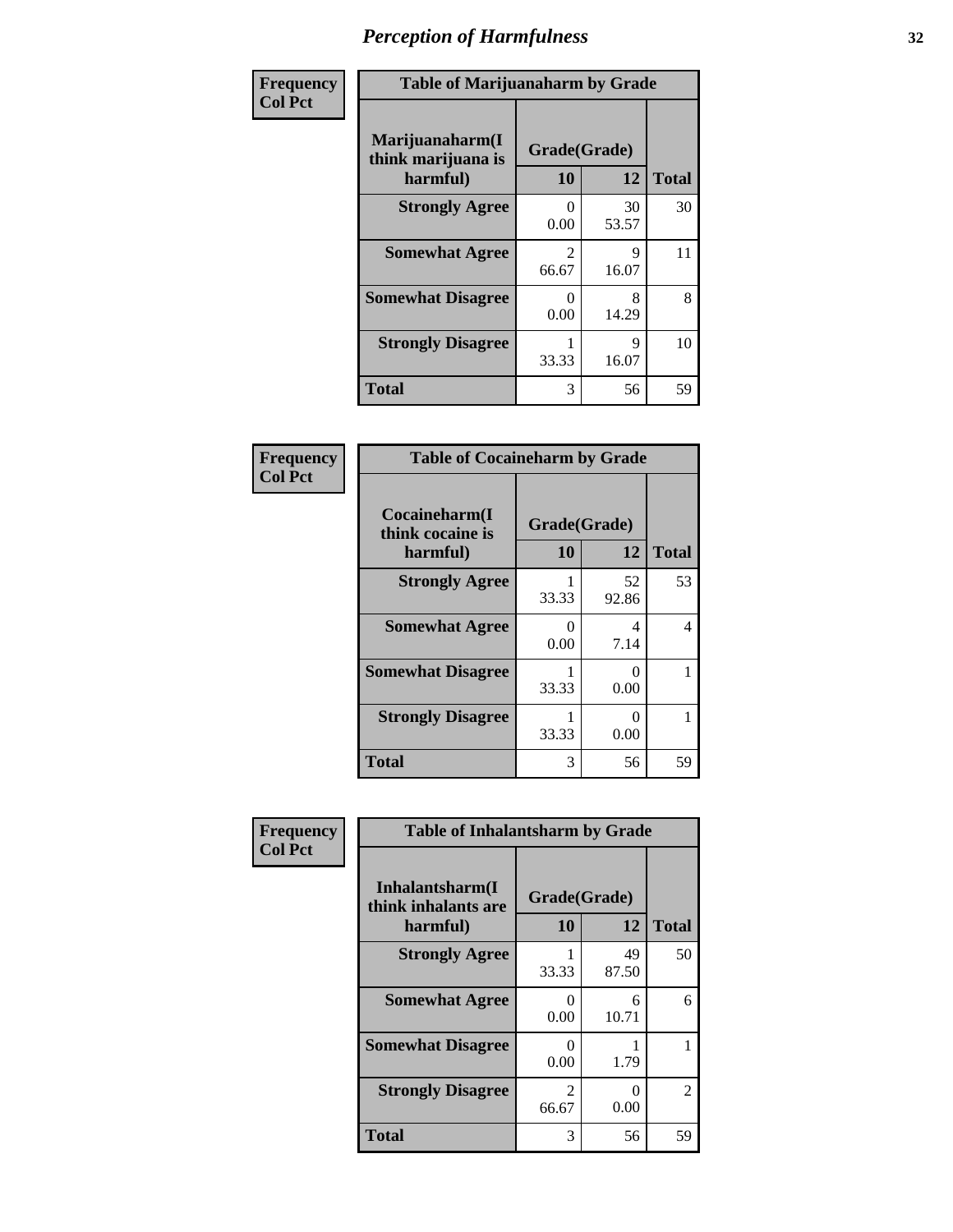| Frequency      | <b>Table of Steroidsharm by Grade</b>            |                    |             |              |
|----------------|--------------------------------------------------|--------------------|-------------|--------------|
| <b>Col Pct</b> | Steroidsharm(I<br>think steroids are<br>harmful) | Grade(Grade)<br>10 | 12          | <b>Total</b> |
|                | <b>Strongly Agree</b>                            | 33.33              | 47<br>83.93 | 48           |
|                | <b>Somewhat Agree</b>                            | 0<br>0.00          | 5<br>8.93   | 5            |
|                | <b>Somewhat Disagree</b>                         | 33.33              | 4<br>7.14   | 5            |
|                | <b>Strongly Disagree</b>                         | 33.33              | 0<br>0.00   |              |
|                | <b>Total</b>                                     | 3                  | 56          | 59           |

| <b>Table of Ecstasyharm by Grade</b>          |                    |              |    |  |  |
|-----------------------------------------------|--------------------|--------------|----|--|--|
| Ecstasyharm(I<br>think ecstasy is<br>harmful) | Grade(Grade)<br>10 | <b>Total</b> |    |  |  |
| <b>Strongly Agree</b>                         | $\Omega$<br>0.00   | 49<br>87.50  | 49 |  |  |
| <b>Somewhat Agree</b>                         | 33.33              | 5<br>8.93    | 6  |  |  |
| <b>Somewhat Disagree</b>                      | 33.33              | 1.79         | 2  |  |  |
| <b>Strongly Disagree</b>                      | 33.33              | 1.79         | 2  |  |  |
| <b>Total</b>                                  | 3                  | 56           | 59 |  |  |

| Frequency      | <b>Table of Methharm by Grade</b>                           |                    |             |              |
|----------------|-------------------------------------------------------------|--------------------|-------------|--------------|
| <b>Col Pct</b> | <b>Methharm(I think</b><br>methamphetamines<br>are harmful) | Grade(Grade)<br>10 | 12          | <b>Total</b> |
|                | <b>Strongly Agree</b>                                       | 33.33              | 50<br>89.29 | 51           |
|                | <b>Somewhat Agree</b>                                       | 0<br>0.00          | 6<br>10.71  | 6            |
|                | <b>Somewhat Disagree</b>                                    | 33.33              | 0<br>0.00   |              |
|                | <b>Strongly Disagree</b>                                    | 33.33              | 0<br>0.00   |              |
|                | <b>Total</b>                                                | 3                  | 56          | 59           |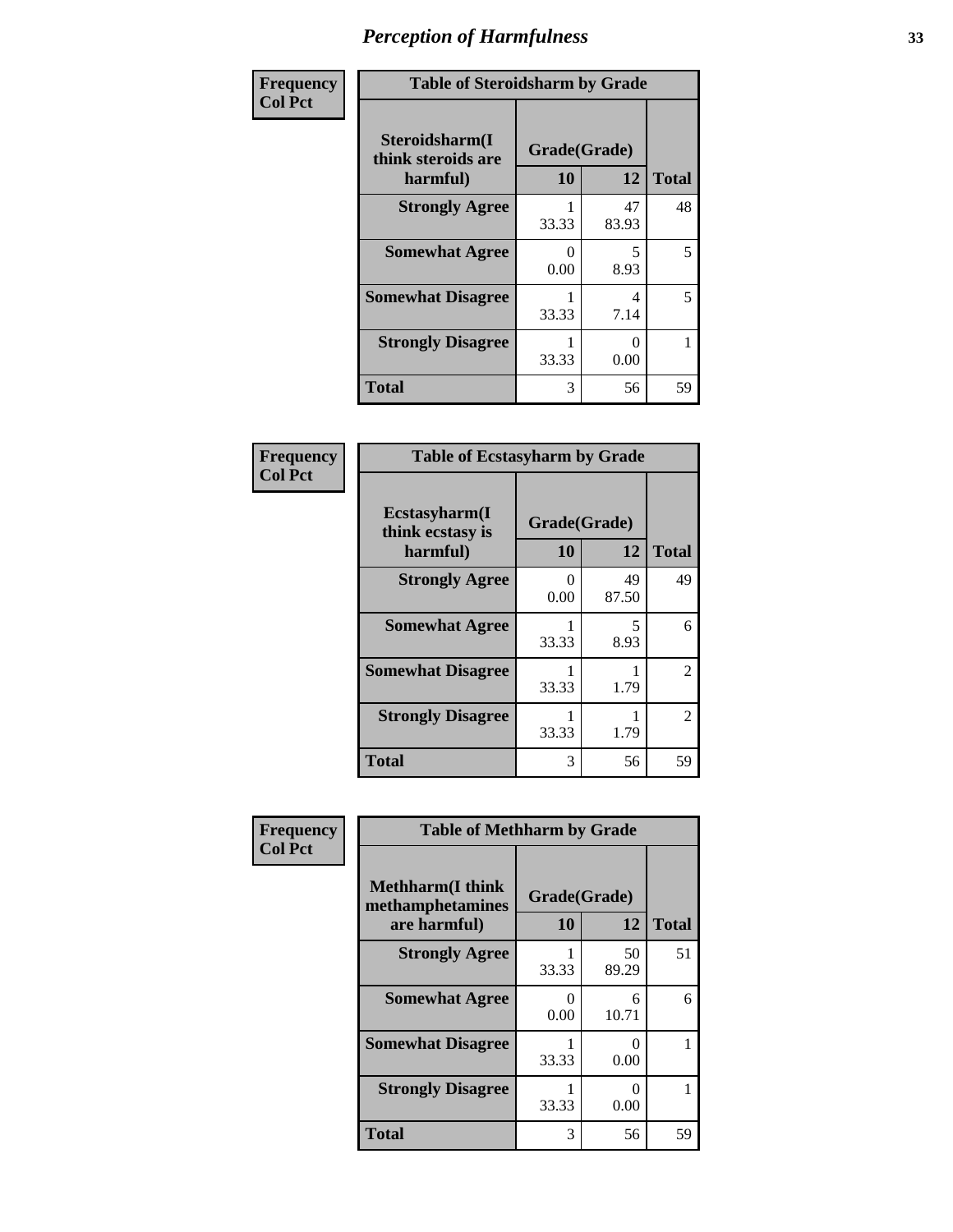| Frequency      | <b>Table of Hallucinogensharm by Grade</b>                 |                    |                                     |                |
|----------------|------------------------------------------------------------|--------------------|-------------------------------------|----------------|
| <b>Col Pct</b> | Hallucinogensharm(I<br>think hallucinogens<br>are harmful) | Grade(Grade)<br>10 | 12                                  | <b>Total</b>   |
|                | <b>Strongly Agree</b>                                      | 33.33              | 48<br>85.71                         | 49             |
|                | <b>Somewhat Agree</b>                                      | 0<br>0.00          | 5<br>8.93                           | 5              |
|                | <b>Somewhat Disagree</b>                                   | 33.33              | $\mathcal{D}_{\mathcal{L}}$<br>3.57 | 3              |
|                | <b>Strongly Disagree</b>                                   | 33.33              | 1.79                                | $\overline{2}$ |
|                | <b>Total</b>                                               | 3                  | 56                                  | 59             |

| <b>Frequency</b> |
|------------------|
| Col Pct          |

| <b>Table of Prescriptionharm by Grade</b>                                         |              |                       |              |  |  |
|-----------------------------------------------------------------------------------|--------------|-----------------------|--------------|--|--|
| <b>Prescriptionharm</b> (I<br>think prescription<br>drugs not<br>prescribed to me | Grade(Grade) |                       |              |  |  |
| are harmful)                                                                      | 10           | 12                    | <b>Total</b> |  |  |
| <b>Strongly Agree</b>                                                             | 0<br>0.00    | 41<br>73.21           | 41           |  |  |
| <b>Somewhat Agree</b>                                                             | 33.33        | 12<br>21.43           | 13           |  |  |
| <b>Somewhat Disagree</b>                                                          | 33.33        | $\mathcal{D}$<br>3.57 | 3            |  |  |
| <b>Strongly Disagree</b>                                                          | 33.33        | 1.79                  | 2            |  |  |
| <b>Total</b>                                                                      | 3            | 56                    | 59           |  |  |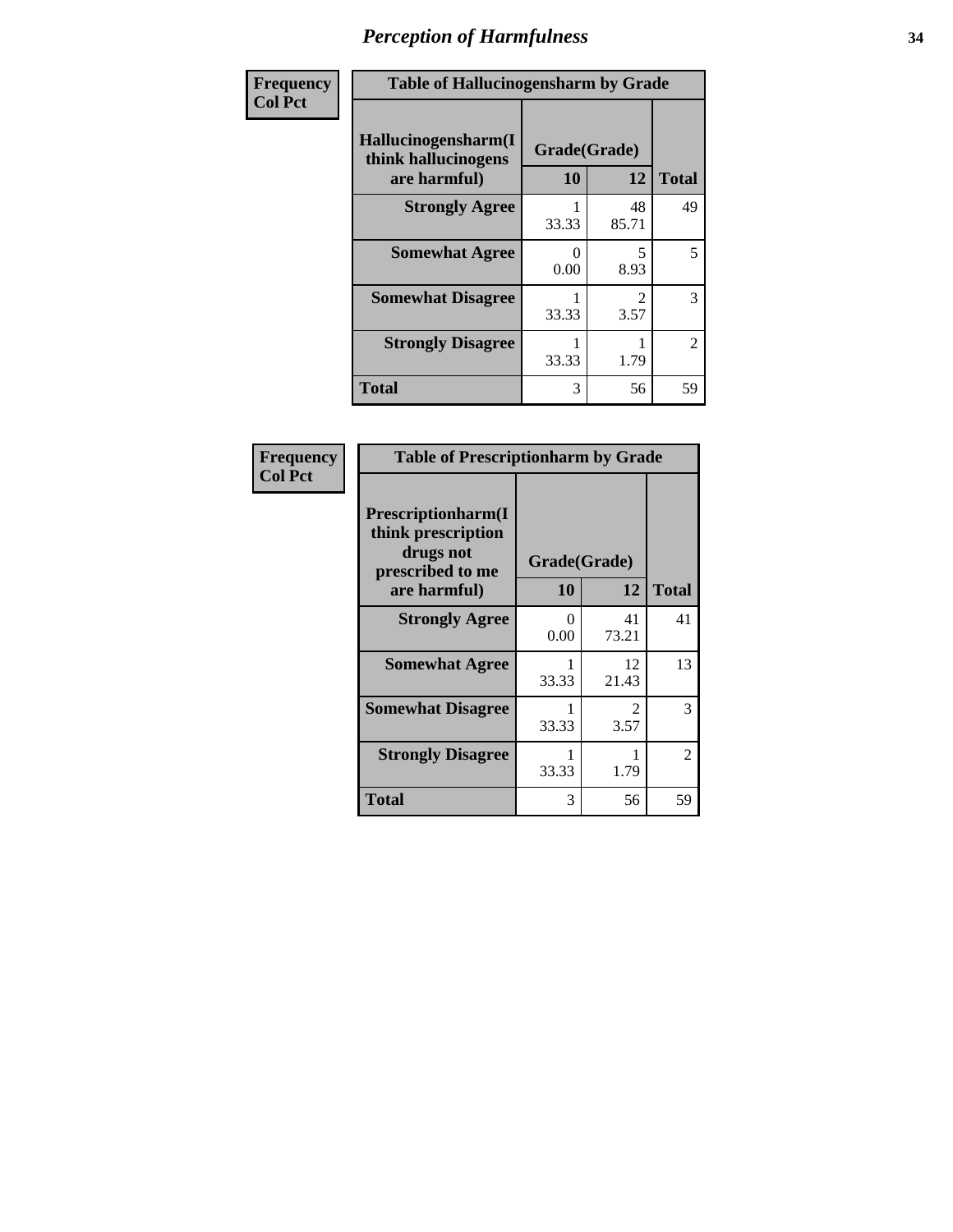## *Disapproval by Adults* **35**

| Frequency      | <b>Table of Alcoholadult by Grade</b>                                 |                         |             |              |
|----------------|-----------------------------------------------------------------------|-------------------------|-------------|--------------|
| <b>Col Pct</b> | <b>Alcoholadult</b> (Adults<br>would disapprove if<br>I used alcohol) | Grade(Grade)<br>10      | 12          | <b>Total</b> |
|                | <b>Strongly Agree</b>                                                 | $\mathfrak{D}$<br>66.67 | 25<br>44.64 | 27           |
|                | <b>Somewhat Agree</b>                                                 | 33.33                   | 14<br>25.00 | 15           |
|                | <b>Somewhat Disagree</b>                                              | 0<br>0.00               | 11<br>19.64 | 11           |
|                | <b>Strongly Disagree</b>                                              | 0<br>0.00               | 6<br>10.71  | 6            |
|                | <b>Total</b>                                                          | 3                       | 56          | 59           |

| <b>Table of Tobaccoadult by Grade</b>                                 |                          |             |    |  |  |
|-----------------------------------------------------------------------|--------------------------|-------------|----|--|--|
| <b>Tobaccoadult</b> (Adults<br>would disapprove if<br>I used tobacco) | Grade(Grade)<br>10<br>12 |             |    |  |  |
| <b>Strongly Agree</b>                                                 | 3<br>100.00              | 34<br>60.71 | 37 |  |  |
| <b>Somewhat Agree</b>                                                 | 0<br>0.00                | 12.50       | 7  |  |  |
| <b>Somewhat Disagree</b>                                              | 0<br>0.00                | 12<br>21.43 | 12 |  |  |
| <b>Strongly Disagree</b>                                              | 0<br>0.00                | 3<br>5.36   | 3  |  |  |
| <b>Total</b>                                                          | 3                        | 56          | 59 |  |  |

| Frequency      | <b>Table of Marijuanaadult by Grade</b>                           |                         |             |                          |
|----------------|-------------------------------------------------------------------|-------------------------|-------------|--------------------------|
| <b>Col Pct</b> | Marijuanaadult(Adults<br>would disapprove if I<br>used marijuana) | Grade(Grade)<br>10      | 12          | <b>Total</b>             |
|                | <b>Strongly Agree</b>                                             | $\overline{2}$<br>66.67 | 41<br>73.21 | 43                       |
|                | <b>Somewhat Agree</b>                                             | 0<br>0.00               | 7<br>12.50  |                          |
|                | <b>Somewhat Disagree</b>                                          | 0<br>0.00               | 5<br>8.93   | 5                        |
|                | <b>Strongly Disagree</b>                                          | 33.33                   | 3<br>5.36   | $\overline{\mathcal{A}}$ |
|                | <b>Total</b>                                                      | 3                       | 56          | 59                       |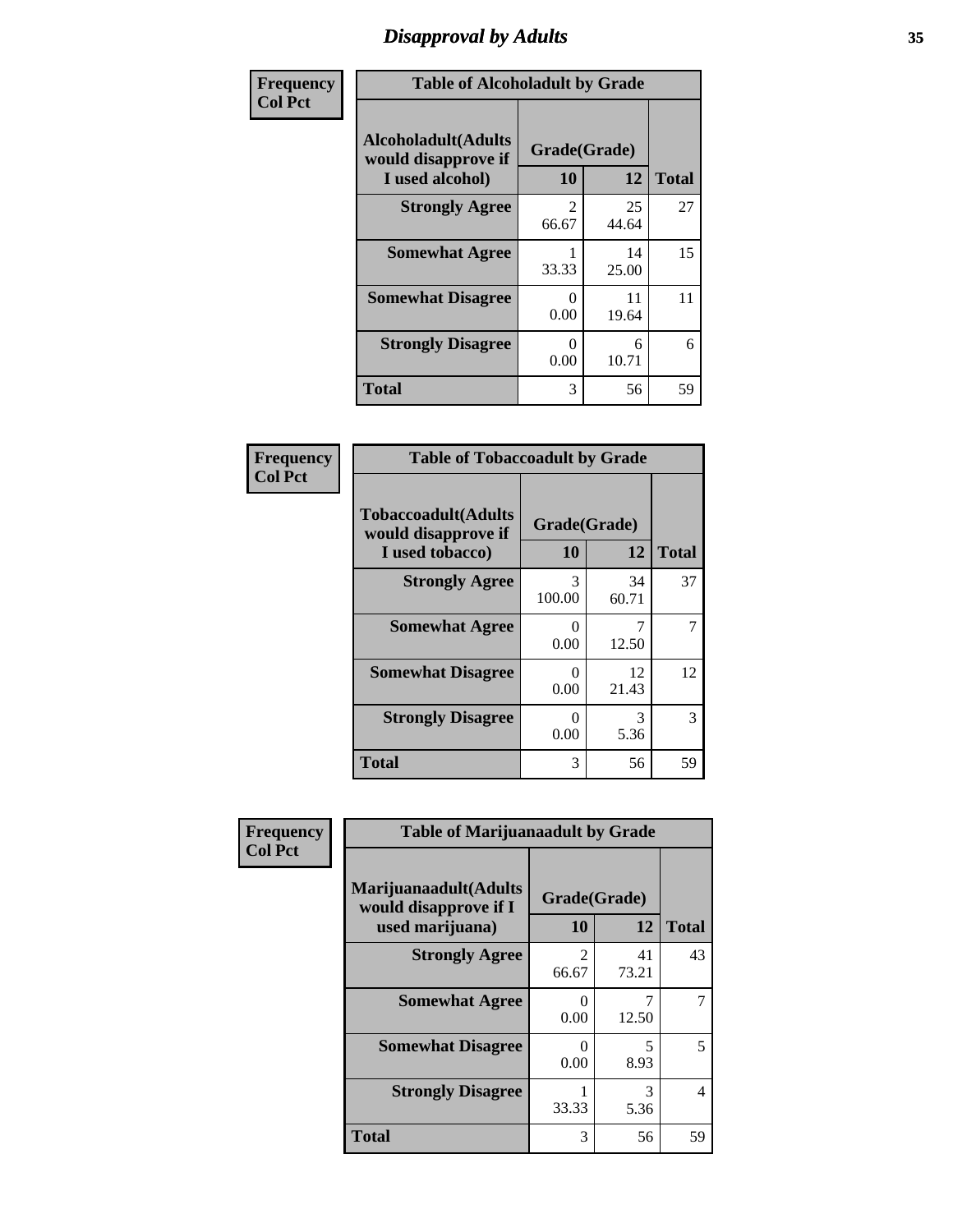### *Disapproval by Adults* **36**

| <b>Frequency</b> | <b>Table of Otherdrugadult by Grade</b>                                     |                    |             |              |
|------------------|-----------------------------------------------------------------------------|--------------------|-------------|--------------|
| <b>Col Pct</b>   | <b>Otherdrugadult</b> (Adults<br>would disapprove if I<br>used other drugs) | Grade(Grade)<br>10 | 12          | <b>Total</b> |
|                  | <b>Strongly Agree</b>                                                       | っ<br>66.67         | 51<br>91.07 | 53           |
|                  | <b>Somewhat Agree</b>                                                       | $\Omega$<br>0.00   | 3<br>5.36   | 3            |
|                  | <b>Somewhat Disagree</b>                                                    | 0<br>0.00          | 1.79        |              |
|                  | <b>Strongly Disagree</b>                                                    | 33.33              | 1.79        | 2            |
|                  | <b>Total</b>                                                                | 3                  | 56          | 59           |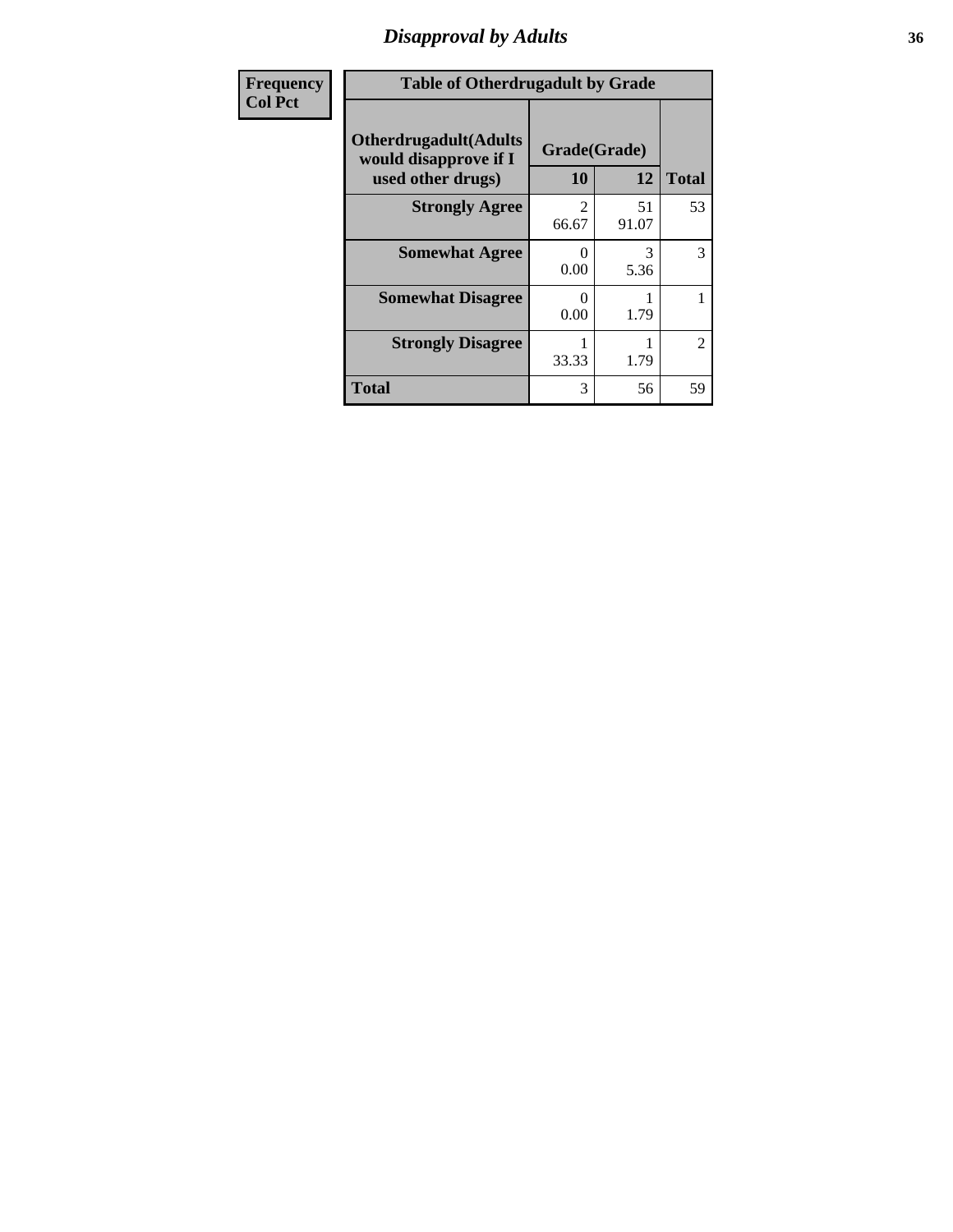# *Disapproval by Peers* **37**

| Frequency      | <b>Table of Alcoholpeer by Grade</b>                    |                      |             |              |  |
|----------------|---------------------------------------------------------|----------------------|-------------|--------------|--|
| <b>Col Pct</b> | Alcoholpeer(My<br>friends would<br>disapprove if I used | Grade(Grade)         |             |              |  |
|                | alcohol)                                                | 10                   | 12          | <b>Total</b> |  |
|                | <b>Strongly Agree</b>                                   | 33.33                | 8<br>14.29  | 9            |  |
|                | <b>Somewhat Agree</b>                                   | 33.33                | 8<br>14.29  | 9            |  |
|                | <b>Somewhat Disagree</b>                                | 33.33                | 24<br>42.86 | 25           |  |
|                | <b>Strongly Disagree</b>                                | $\mathbf{0}$<br>0.00 | 16<br>28.57 | 16           |  |
|                | Total                                                   | 3                    | 56          | 59           |  |

| Frequency      | <b>Table of Tobaccopeer by Grade</b>                    |                  |             |              |
|----------------|---------------------------------------------------------|------------------|-------------|--------------|
| <b>Col Pct</b> | Tobaccopeer(My<br>friends would<br>disapprove if I used | Grade(Grade)     |             |              |
|                | tobacco)                                                | 10               | 12          | <b>Total</b> |
|                | <b>Strongly Agree</b>                                   | 2<br>66.67       | 15<br>26.79 | 17           |
|                | <b>Somewhat Agree</b>                                   | 33.33            | 11<br>19.64 | 12           |
|                | <b>Somewhat Disagree</b>                                | 0<br>0.00        | 17<br>30.36 | 17           |
|                | <b>Strongly Disagree</b>                                | $\Omega$<br>0.00 | 13<br>23.21 | 13           |
|                | Total                                                   | 3                | 56          | 59           |

| Frequency      | <b>Table of Marijuanapeer by Grade</b>                    |              |             |              |
|----------------|-----------------------------------------------------------|--------------|-------------|--------------|
| <b>Col Pct</b> | Marijuanapeer(My<br>friends would<br>disapprove if I used | Grade(Grade) |             |              |
|                | marijuana)                                                | 10           | 12          | <b>Total</b> |
|                | <b>Strongly Agree</b>                                     | 33.33        | 20<br>35.71 | 21           |
|                | <b>Somewhat Agree</b>                                     | 33.33        | 12.50       | 8            |
|                | <b>Somewhat Disagree</b>                                  | 0<br>0.00    | 17<br>30.36 | 17           |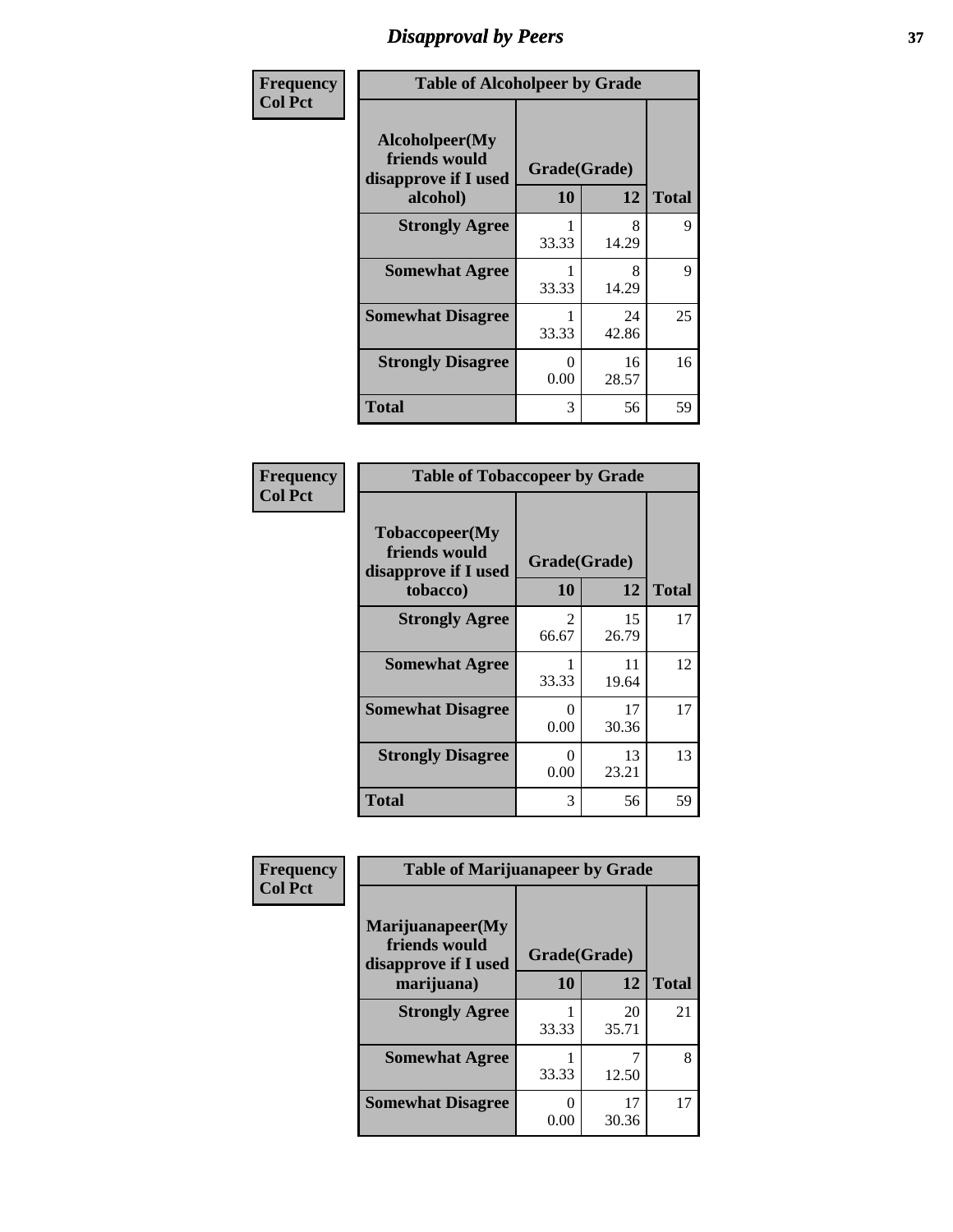# *Disapproval by Peers* **38**

| Frequency<br><b>Col Pct</b> | <b>Table of Marijuanapeer by Grade</b>                                  |                    |             |              |
|-----------------------------|-------------------------------------------------------------------------|--------------------|-------------|--------------|
|                             | Marijuanapeer(My<br>friends would<br>disapprove if I used<br>marijuana) | Grade(Grade)<br>10 | 12          | <b>Total</b> |
|                             | <b>Strongly Disagree</b>                                                | 33.33              | 12<br>21.43 | 13           |
|                             | Total                                                                   | 3                  | 56          | 59           |

| Frequency      | <b>Table of Otherdrugpeer by Grade</b>                                    |                           |             |              |
|----------------|---------------------------------------------------------------------------|---------------------------|-------------|--------------|
| <b>Col Pct</b> | Otherdrugpeer(My<br>friends would<br>disapprove if I used<br>other drugs) | Grade(Grade)<br><b>10</b> | 12          | <b>Total</b> |
|                | <b>Strongly Agree</b>                                                     | $\mathcal{L}$<br>66.67    | 30<br>53.57 | 32           |
|                | <b>Somewhat Agree</b>                                                     | 0<br>0.00                 | 11<br>19.64 | 11           |
|                | <b>Somewhat Disagree</b>                                                  | $\Omega$<br>0.00          | 8<br>14.29  | 8            |
|                | <b>Strongly Disagree</b>                                                  | 33.33                     | 7<br>12.50  | 8            |
|                | Total                                                                     | 3                         | 56          | 59           |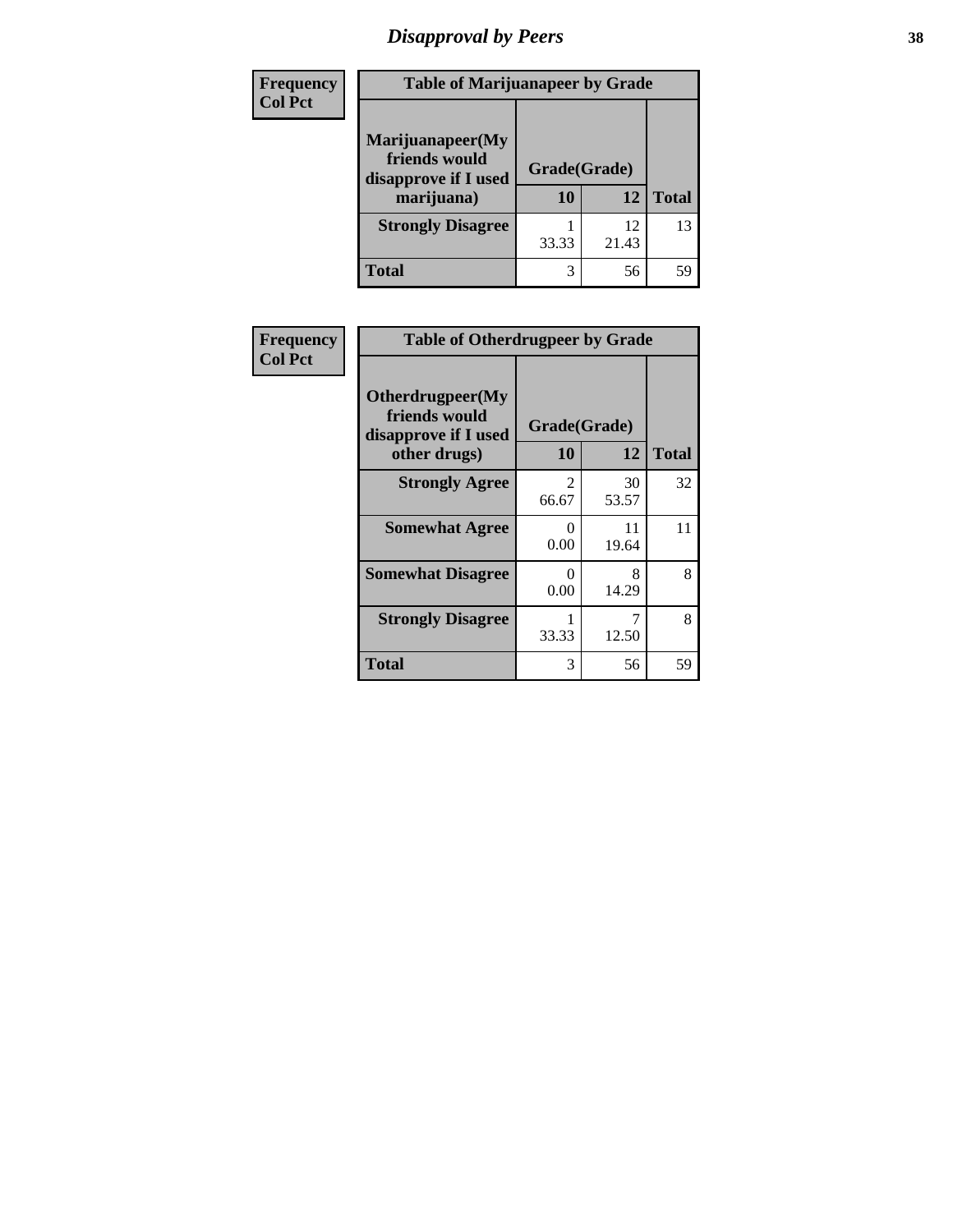| Frequency<br><b>Col Pct</b> | <b>Table of Alcohollocation1 by Grade</b> |              |             |              |
|-----------------------------|-------------------------------------------|--------------|-------------|--------------|
|                             | <b>Alcohollocation1(Places</b>            | Grade(Grade) |             |              |
|                             | <b>Friends Use Alcohol)</b>               | 10           | 12          | <b>Total</b> |
|                             |                                           | 3<br>100.00  | 39<br>69.64 | 42           |
|                             | Do Not Use                                | 0.00         | 17<br>30.36 | 17           |
|                             | <b>Total</b>                              | 3            | 56          | 59           |

| <b>Frequency</b> | <b>Table of Alcohollocation2 by Grade</b> |              |             |              |
|------------------|-------------------------------------------|--------------|-------------|--------------|
| <b>Col Pct</b>   | <b>Alcohollocation2(Places</b>            | Grade(Grade) |             |              |
|                  | <b>Friends Use Alcohol)</b>               | 10           | 12          | <b>Total</b> |
|                  |                                           | 33.33        | 27<br>48.21 | 28           |
|                  | Home                                      | 2<br>66.67   | 29<br>51.79 | 31           |
|                  | <b>Total</b>                              | 3            | 56          | 59           |

| Frequency<br><b>Col Pct</b> | <b>Table of Alcohollocation 3 by Grade</b>                    |                    |             |              |
|-----------------------------|---------------------------------------------------------------|--------------------|-------------|--------------|
|                             | <b>Alcohollocation3(Places</b><br><b>Friends Use Alcohol)</b> | Grade(Grade)<br>10 | 12          | <b>Total</b> |
|                             |                                                               | 3<br>100.00        | 53<br>94.64 | 56           |
|                             | <b>School</b>                                                 | 0.00               | 3<br>5.36   | 3            |
|                             | <b>Total</b>                                                  | 3                  | 56          | 59           |

| Frequency      | <b>Table of Alcohollocation4 by Grade</b> |              |             |              |  |
|----------------|-------------------------------------------|--------------|-------------|--------------|--|
| <b>Col Pct</b> | <b>Alcohollocation4(Places</b>            | Grade(Grade) |             |              |  |
|                | <b>Friends Use Alcohol)</b>               | 10           | 12          | <b>Total</b> |  |
|                |                                           | 100.00       | 48<br>85.71 | 51           |  |
|                | Car                                       | 0.00         | 8<br>14.29  | 8            |  |
|                | <b>Total</b>                              | 3            | 56          | 59           |  |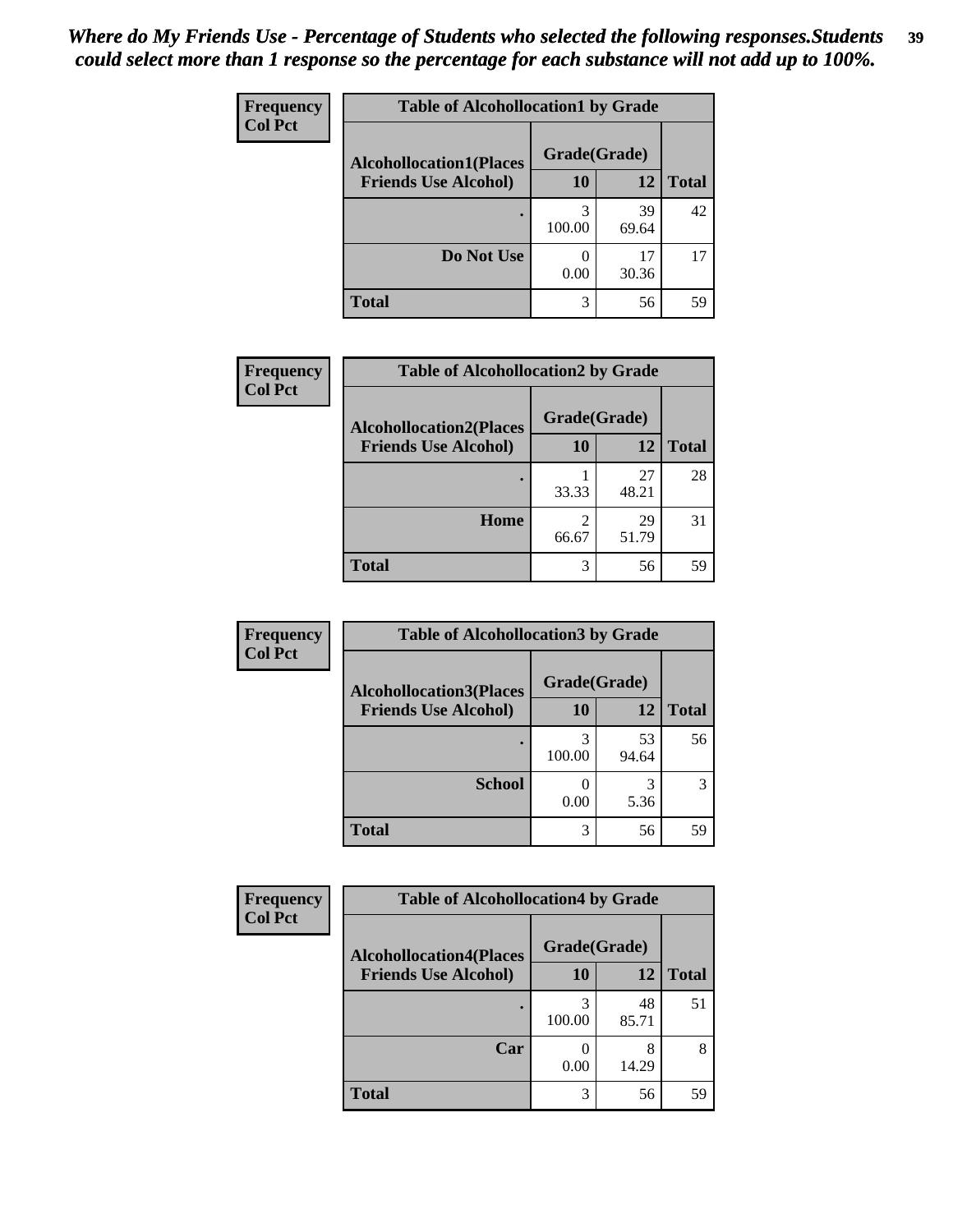| Frequency<br><b>Col Pct</b> | <b>Table of Alcohollocation5 by Grade</b> |              |             |              |
|-----------------------------|-------------------------------------------|--------------|-------------|--------------|
|                             | <b>Alcohollocation5(Places</b>            | Grade(Grade) |             |              |
|                             | <b>Friends Use Alcohol)</b>               | 10           | 12          | <b>Total</b> |
|                             |                                           | 33.33        | 24<br>42.86 | 25           |
|                             | <b>Friend's House</b>                     | 2<br>66.67   | 32<br>57.14 | 34           |
|                             | <b>Total</b>                              | 3            | 56          | 59           |

| <b>Frequency</b> | <b>Table of Alcohollocation6 by Grade</b> |                         |             |              |
|------------------|-------------------------------------------|-------------------------|-------------|--------------|
| <b>Col Pct</b>   | <b>Alcohollocation6(Places</b>            | Grade(Grade)            |             |              |
|                  | <b>Friends Use Alcohol)</b>               | <b>10</b>               | 12          | <b>Total</b> |
|                  |                                           | 33.33                   | 38<br>67.86 | 39           |
|                  | <b>Other</b>                              | $\mathfrak{D}$<br>66.67 | 18<br>32.14 | 20           |
|                  | <b>Total</b>                              | 3                       | 56          | 59           |

| Frequency      | <b>Table of Tobaccolocation1 by Grade</b> |              |             |              |
|----------------|-------------------------------------------|--------------|-------------|--------------|
| <b>Col Pct</b> | <b>Tobaccolocation1(Places</b>            | Grade(Grade) |             |              |
|                | <b>Friends Use Tobacco)</b>               | 10           | 12          | <b>Total</b> |
|                |                                           | 2<br>66.67   | 31<br>55.36 | 33           |
|                | Do Not Use                                | 33.33        | 25<br>44.64 | 26           |
|                | <b>Total</b>                              | 3            | 56          | 59           |

| <b>Frequency</b> | <b>Table of Tobaccolocation2 by Grade</b> |              |             |              |  |
|------------------|-------------------------------------------|--------------|-------------|--------------|--|
| <b>Col Pct</b>   | <b>Tobaccolocation2(Places</b>            | Grade(Grade) |             |              |  |
|                  | <b>Friends Use Tobacco)</b>               | 10           | 12          | <b>Total</b> |  |
|                  |                                           | 33.33        | 31<br>55.36 | 32           |  |
|                  | Home                                      | 2<br>66.67   | 25<br>44.64 | 27           |  |
|                  | <b>Total</b>                              | 3            | 56          | 59           |  |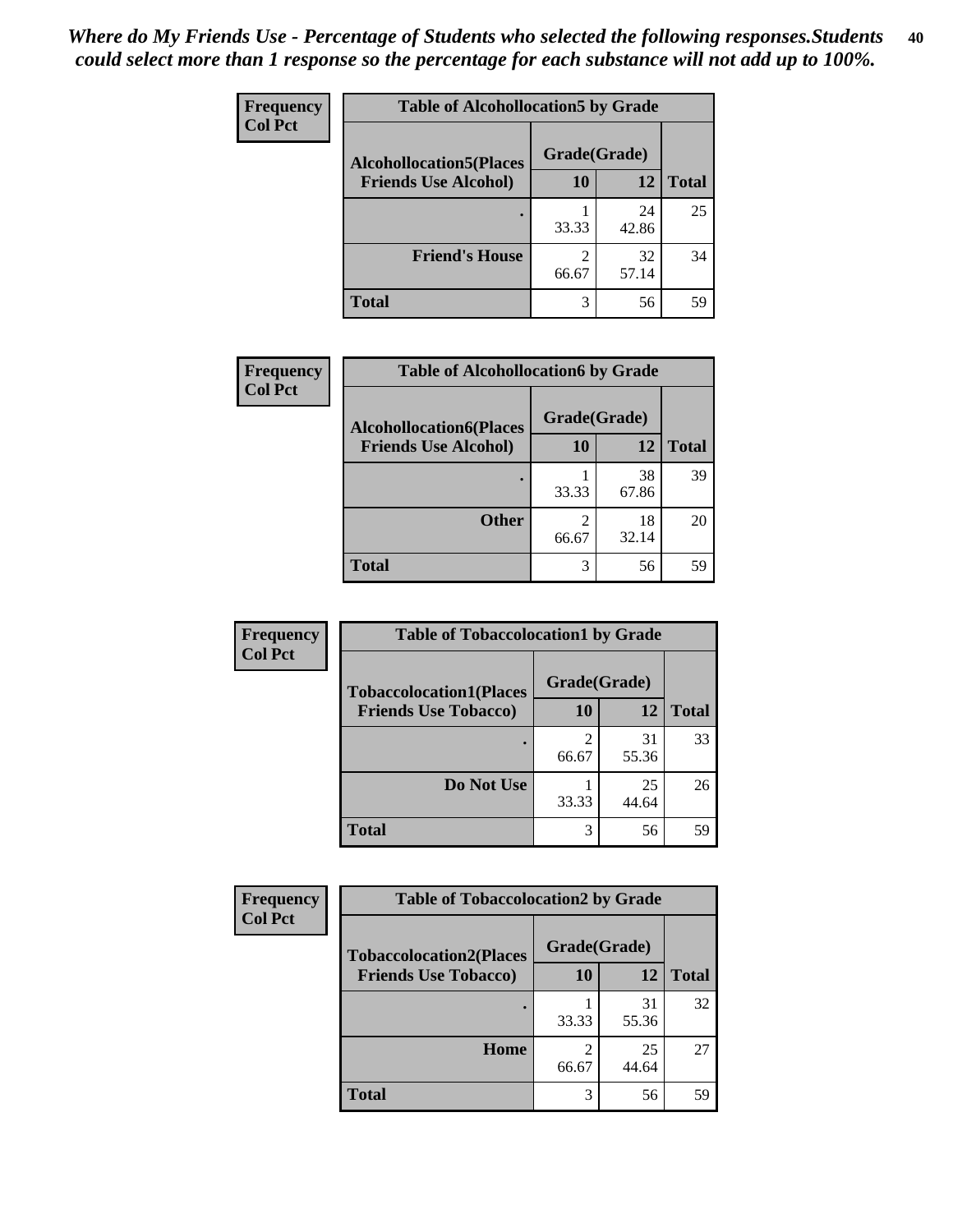| Frequency      | <b>Table of Tobaccolocation 3 by Grade</b> |              |             |              |  |
|----------------|--------------------------------------------|--------------|-------------|--------------|--|
| <b>Col Pct</b> | <b>Tobaccolocation3(Places</b>             | Grade(Grade) |             |              |  |
|                | <b>Friends Use Tobacco)</b>                | 10           | <b>12</b>   | <b>Total</b> |  |
|                | ٠                                          | 3<br>100.00  | 41<br>73.21 | 44           |  |
|                | <b>School</b>                              | 0.00         | 15<br>26.79 | 15           |  |
|                | <b>Total</b>                               | 3            | 56          | 59           |  |

| <b>Frequency</b>            | <b>Table of Tobaccolocation4 by Grade</b> |              |              |    |
|-----------------------------|-------------------------------------------|--------------|--------------|----|
| <b>Col Pct</b>              | <b>Tobaccolocation4(Places</b>            | Grade(Grade) |              |    |
| <b>Friends Use Tobacco)</b> | 10                                        | 12           | <b>Total</b> |    |
|                             |                                           | ↑<br>66.67   | 33<br>58.93  | 35 |
|                             | Car                                       | 33.33        | 23<br>41.07  | 24 |
|                             | <b>Total</b>                              | 3            | 56           | 59 |

| Frequency      | <b>Table of Tobaccolocation5 by Grade</b> |              |             |              |
|----------------|-------------------------------------------|--------------|-------------|--------------|
| <b>Col Pct</b> | <b>Tobaccolocation5(Places</b>            | Grade(Grade) |             |              |
|                | <b>Friends Use Tobacco)</b>               | 10           | 12          | <b>Total</b> |
|                |                                           | 2<br>66.67   | 32<br>57.14 | 34           |
|                | <b>Friend's House</b>                     | 33.33        | 24<br>42.86 | 25           |
|                | <b>Total</b>                              | 3            | 56          | 59           |

| Frequency      | <b>Table of Tobaccolocation6 by Grade</b> |              |             |              |  |
|----------------|-------------------------------------------|--------------|-------------|--------------|--|
| <b>Col Pct</b> | <b>Tobaccolocation6(Places</b>            | Grade(Grade) |             |              |  |
|                | <b>Friends Use Tobacco)</b>               | 10           | <b>12</b>   | <b>Total</b> |  |
|                |                                           | 33.33        | 35<br>62.50 | 36           |  |
|                | <b>Other</b>                              | 2<br>66.67   | 21<br>37.50 | 23           |  |
|                | <b>Total</b>                              | 3            | 56          | 59           |  |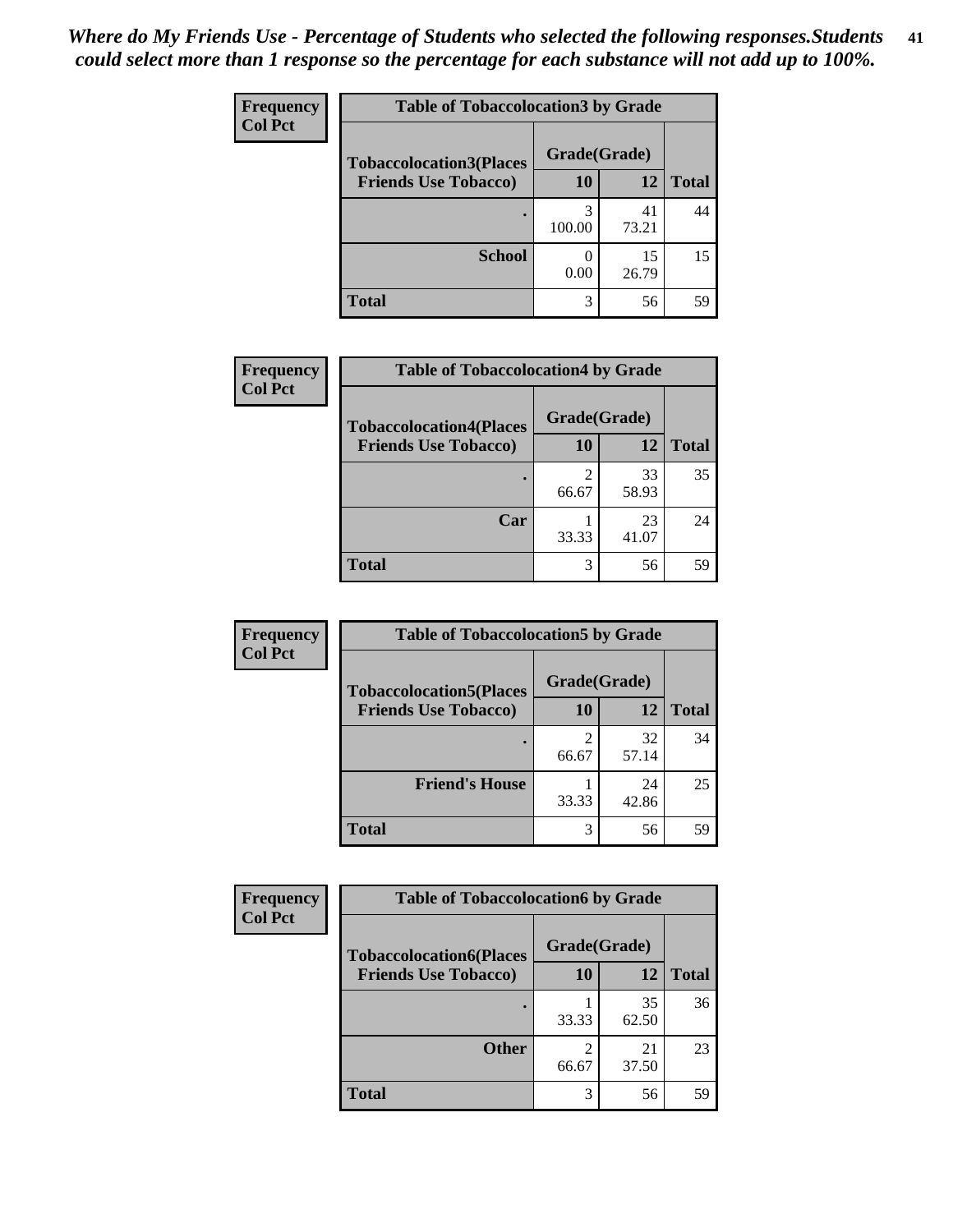| <b>Frequency</b> | <b>Table of Marijuanalocation1 by Grade</b> |                        |             |              |
|------------------|---------------------------------------------|------------------------|-------------|--------------|
| <b>Col Pct</b>   | <b>Marijuanalocation1(Places</b>            | Grade(Grade)           |             |              |
|                  | <b>Friends Use Marijuana</b> )              | 10                     | 12          | <b>Total</b> |
|                  |                                             | 33.33                  | 29<br>51.79 | 30           |
|                  | Do Not Use                                  | $\mathcal{D}$<br>66.67 | 27<br>48.21 | 29           |
|                  | <b>Total</b>                                | 3                      | 56          | 59           |

| <b>Frequency</b> | <b>Table of Marijuanalocation2 by Grade</b>                        |                    |             |              |
|------------------|--------------------------------------------------------------------|--------------------|-------------|--------------|
| <b>Col Pct</b>   | <b>Marijuanalocation2(Places</b><br><b>Friends Use Marijuana</b> ) | Grade(Grade)<br>10 | 12          | <b>Total</b> |
|                  |                                                                    | 2<br>66.67         | 32<br>57.14 | 34           |
|                  | Home                                                               | 33.33              | 24<br>42.86 | 25           |
|                  | <b>Total</b>                                                       | 3                  | 56          | 59           |

| Frequency<br><b>Col Pct</b> | <b>Table of Marijuanalocation3 by Grade</b> |              |             |              |
|-----------------------------|---------------------------------------------|--------------|-------------|--------------|
|                             | <b>Marijuanalocation3</b> (Places           | Grade(Grade) |             |              |
|                             | <b>Friends Use Marijuana</b> )              | <b>10</b>    | 12          | <b>Total</b> |
|                             |                                             | 100.00       | 47<br>83.93 | 50           |
|                             | <b>School</b>                               | 0.00         | 9<br>16.07  | Q            |
|                             | <b>Total</b>                                | 3            | 56          | 59           |

| <b>Frequency</b> | <b>Table of Marijuanalocation4 by Grade</b> |              |             |              |  |
|------------------|---------------------------------------------|--------------|-------------|--------------|--|
| <b>Col Pct</b>   | <b>Marijuanalocation4(Places</b>            | Grade(Grade) |             |              |  |
|                  | <b>Friends Use Marijuana</b> )              | <b>10</b>    | 12          | <b>Total</b> |  |
|                  |                                             | 100.00       | 38<br>67.86 | 41           |  |
|                  | Car                                         | 0.00         | 18<br>32.14 | 18           |  |
|                  | <b>Total</b>                                | 3            | 56          | 59           |  |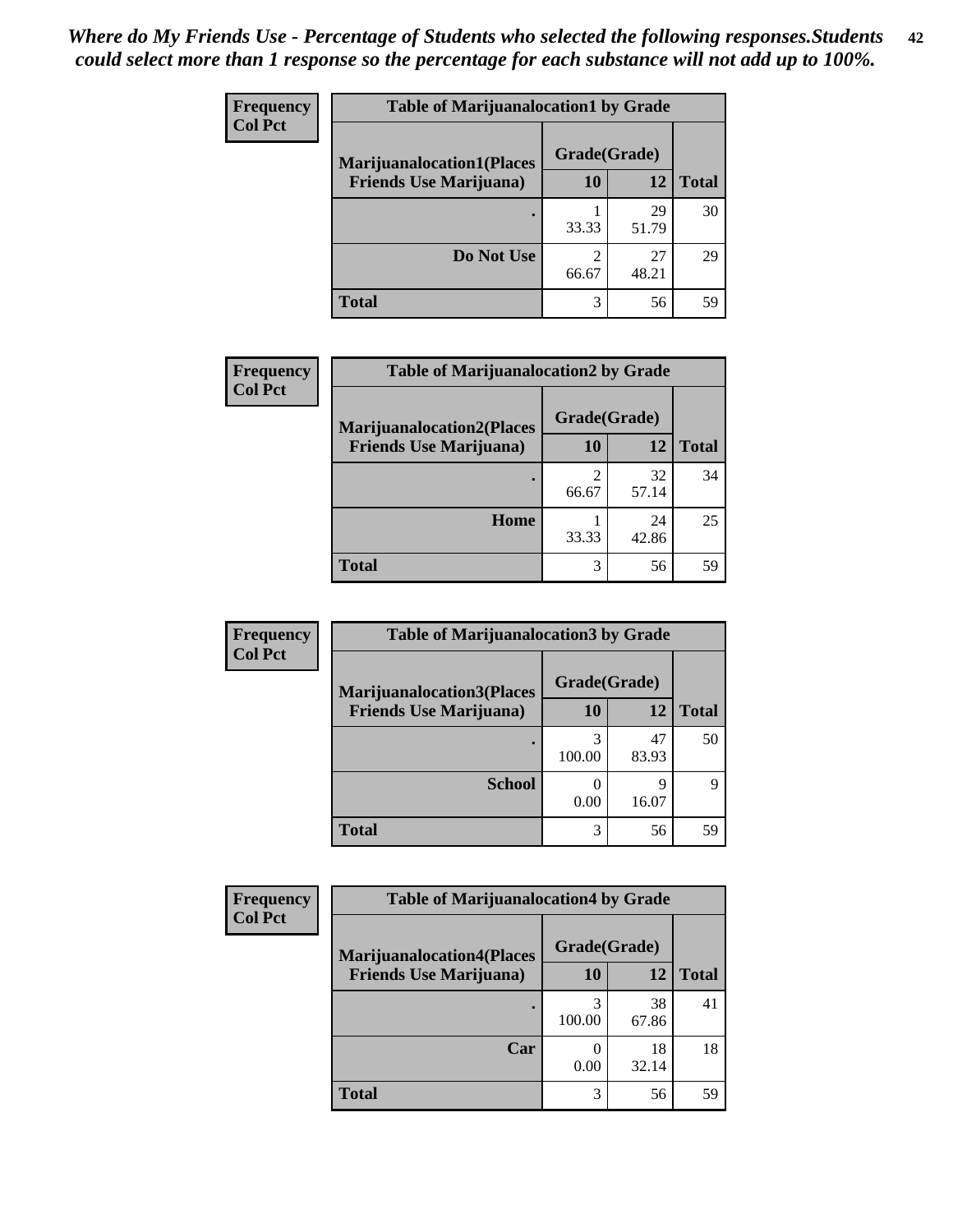| <b>Frequency</b> | <b>Table of Marijuanalocation5 by Grade</b> |              |             |              |
|------------------|---------------------------------------------|--------------|-------------|--------------|
| <b>Col Pct</b>   | <b>Marijuanalocation5</b> (Places           | Grade(Grade) |             |              |
|                  | <b>Friends Use Marijuana</b> )              | 10           | 12          | <b>Total</b> |
|                  |                                             | 66.67        | 30<br>53.57 | 32           |
|                  | <b>Friend's House</b>                       | 33.33        | 26<br>46.43 | 27           |
|                  | <b>Total</b>                                | 3            | 56          | 59           |

| <b>Frequency</b> | <b>Table of Marijuanalocation6 by Grade</b>                        |                           |             |              |
|------------------|--------------------------------------------------------------------|---------------------------|-------------|--------------|
| <b>Col Pct</b>   | <b>Marijuanalocation6(Places</b><br><b>Friends Use Marijuana</b> ) | Grade(Grade)<br><b>10</b> | 12          | <b>Total</b> |
|                  |                                                                    | 3<br>100.00               | 39<br>69.64 | 42           |
|                  | <b>Other</b>                                                       | 0.00                      | 17<br>30.36 | 17           |
|                  | <b>Total</b>                                                       | 3                         | 56          | 59           |

| <b>Frequency</b> | <b>Table of Otherdruglocation1 by Grade</b>                          |              |             |              |
|------------------|----------------------------------------------------------------------|--------------|-------------|--------------|
| <b>Col Pct</b>   | <b>Otherdruglocation1(Places</b><br><b>Friends Use Other Illegal</b> | Grade(Grade) |             |              |
|                  | Drugs)                                                               | 10           | 12          | <b>Total</b> |
|                  |                                                                      | 0.00         | 14<br>25.00 | 14           |
|                  | Do Not Use                                                           | 100.00       | 42<br>75.00 | 45           |
|                  | <b>Total</b>                                                         | 3            | 56          | 59           |

| <b>Frequency</b> | <b>Table of Otherdruglocation2 by Grade</b>                          |              |             |              |
|------------------|----------------------------------------------------------------------|--------------|-------------|--------------|
| <b>Col Pct</b>   | <b>Otherdruglocation2(Places</b><br><b>Friends Use Other Illegal</b> | Grade(Grade) |             |              |
|                  | Drugs)                                                               | 10           | 12          | <b>Total</b> |
|                  |                                                                      | 3<br>100.00  | 43<br>76.79 | 46           |
|                  | Home                                                                 | 0<br>0.00    | 13<br>23.21 | 13           |
|                  | <b>Total</b>                                                         | 3            | 56          | 59           |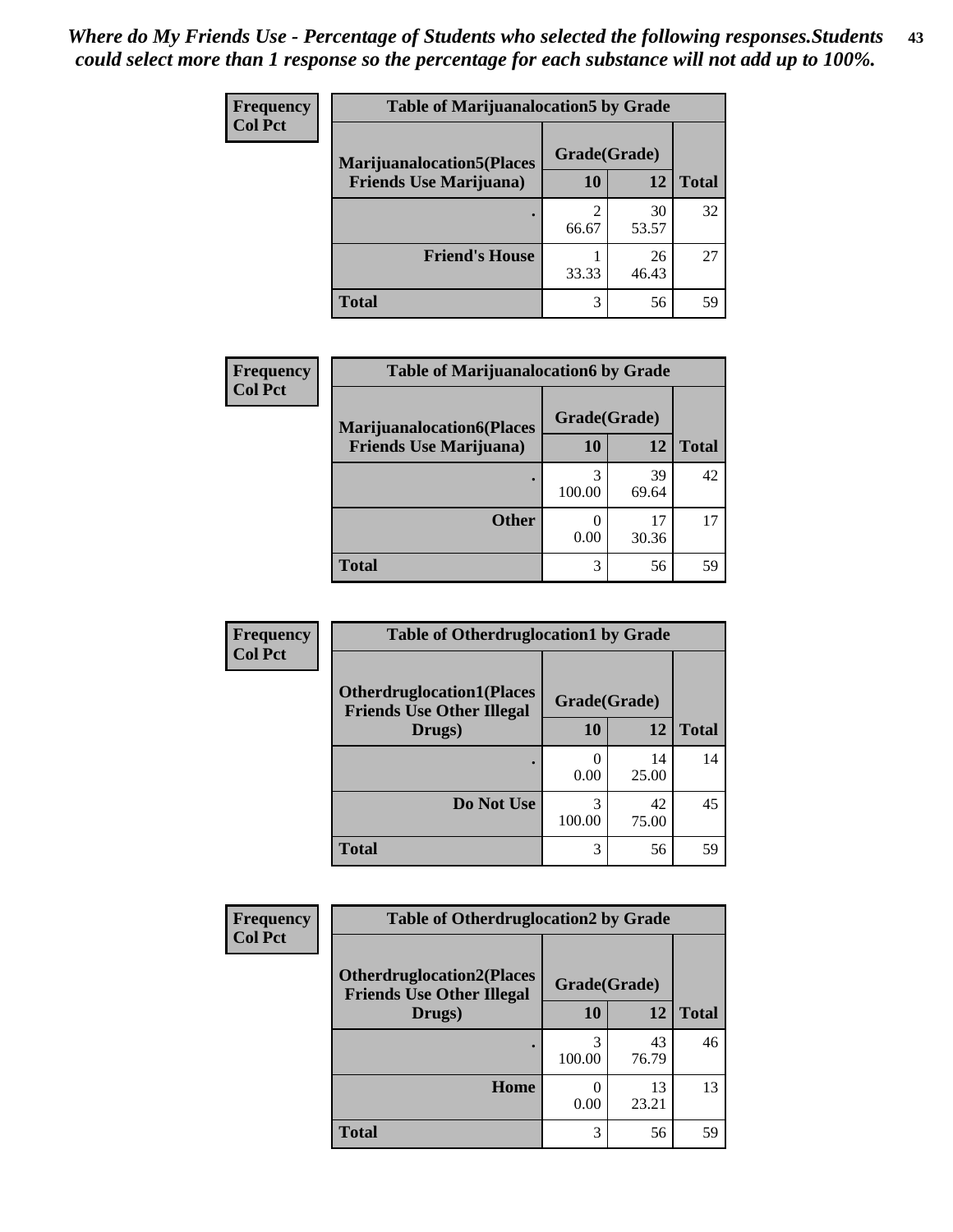| <b>Frequency</b> | <b>Table of Otherdruglocation 3 by Grade</b>                         |              |             |              |
|------------------|----------------------------------------------------------------------|--------------|-------------|--------------|
| <b>Col Pct</b>   | <b>Otherdruglocation3(Places</b><br><b>Friends Use Other Illegal</b> | Grade(Grade) |             |              |
|                  | Drugs)                                                               | 10           | 12          | <b>Total</b> |
|                  |                                                                      | 100.00       | 51<br>91.07 | 54           |
|                  | <b>School</b>                                                        | 0.00         | 8.93        |              |
|                  | <b>Total</b>                                                         | 3            | 56          | 59           |

| <b>Frequency</b> | <b>Table of Otherdruglocation4 by Grade</b>                          |              |             |              |
|------------------|----------------------------------------------------------------------|--------------|-------------|--------------|
| <b>Col Pct</b>   | <b>Otherdruglocation4(Places</b><br><b>Friends Use Other Illegal</b> | Grade(Grade) |             |              |
|                  | Drugs)                                                               | 10           | 12          | <b>Total</b> |
|                  | ٠                                                                    | 3<br>100.00  | 50<br>89.29 | 53           |
|                  | Car                                                                  | 0.00         | 6<br>10.71  | 6            |
|                  | <b>Total</b>                                                         | 3            | 56          | 59           |

| Frequency      | <b>Table of Otherdruglocation5 by Grade</b>                          |              |             |              |
|----------------|----------------------------------------------------------------------|--------------|-------------|--------------|
| <b>Col Pct</b> | <b>Otherdruglocation5(Places</b><br><b>Friends Use Other Illegal</b> | Grade(Grade) |             |              |
|                | Drugs)                                                               | <b>10</b>    | 12          | <b>Total</b> |
|                |                                                                      | 3<br>100.00  | 42<br>75.00 | 45           |
|                | <b>Friend's House</b>                                                | 0.00         | 14<br>25.00 | 14           |
|                | <b>Total</b>                                                         | 3            | 56          | 59           |

| <b>Frequency</b> | <b>Table of Otherdruglocation6 by Grade</b>                          |              |             |              |
|------------------|----------------------------------------------------------------------|--------------|-------------|--------------|
| <b>Col Pct</b>   | <b>Otherdruglocation6(Places</b><br><b>Friends Use Other Illegal</b> | Grade(Grade) |             |              |
|                  | Drugs)                                                               | 10           | 12          | <b>Total</b> |
|                  |                                                                      | 3<br>100.00  | 46<br>82.14 | 49           |
|                  | <b>Other</b>                                                         | 0<br>0.00    | 10<br>17.86 | 10           |
|                  | <b>Total</b>                                                         | 3            | 56          | 59           |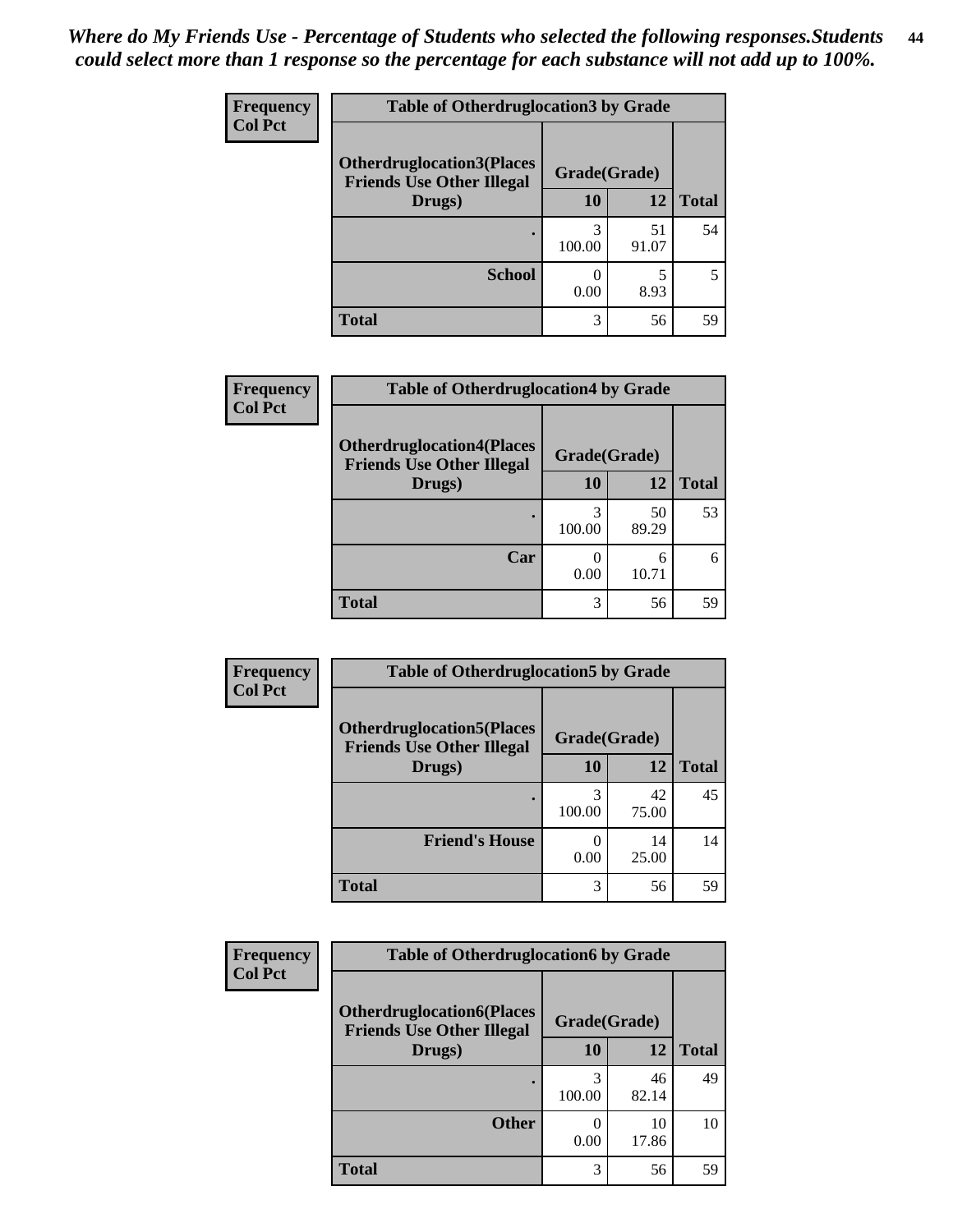| Frequency      | <b>Table of Alcoholtime1 by Grade</b>                           |                       |             |              |
|----------------|-----------------------------------------------------------------|-----------------------|-------------|--------------|
| <b>Col Pct</b> | <b>Alcoholtime1(Times</b><br>Grade(Grade)<br><b>Friends Use</b> |                       |             |              |
|                | Alcohol)                                                        | 10                    | 12          | <b>Total</b> |
|                | ٠                                                               | 3<br>100.00           | 41<br>73.21 | 44           |
|                | Do Not Use                                                      | $\mathcal{O}$<br>0.00 | 15<br>26.79 | 15           |
|                | <b>Total</b>                                                    | 3                     | 56          | 59           |

| Frequency      | <b>Table of Alcoholtime2 by Grade</b>           |              |             |              |
|----------------|-------------------------------------------------|--------------|-------------|--------------|
| <b>Col Pct</b> | <b>Alcoholtime2(Times</b><br><b>Friends Use</b> | Grade(Grade) |             |              |
|                | Alcohol)                                        | 10           | 12          | <b>Total</b> |
|                |                                                 | 3<br>100.00  | 53<br>94.64 | 56           |
|                | <b>On Way to School</b>                         | 0.00         | 3<br>5.36   | 3            |
|                | <b>Total</b>                                    | 3            | 56          | 59           |

| Frequency<br><b>Col Pct</b> | <b>Table of Alcoholtime3 by Grade</b> |                                    |             |              |
|-----------------------------|---------------------------------------|------------------------------------|-------------|--------------|
|                             | <b>Alcoholtime3(Times</b>             | Grade(Grade)<br><b>Friends Use</b> |             |              |
|                             | Alcohol)                              | 10                                 | 12          | <b>Total</b> |
|                             |                                       | 3<br>100.00                        | 54<br>96.43 | 57           |
|                             | <b>During School</b>                  | 0<br>0.00                          | 2<br>3.57   | 2            |
|                             | <b>Total</b>                          | 3                                  | 56          | 59           |

| Frequency<br><b>Col Pct</b> | <b>Table of Alcoholtime4 by Grade</b> |              |             |              |
|-----------------------------|---------------------------------------|--------------|-------------|--------------|
|                             | <b>Alcoholtime4(Times</b>             | Grade(Grade) |             |              |
|                             | <b>Friends Use Alcohol)</b>           | 10           | 12          | <b>Total</b> |
|                             |                                       | 100.00       | 53<br>94.64 | 56           |
|                             | <b>On Way Home From School</b>        | 0.00         | 5.36        | 3            |
|                             | <b>Total</b>                          | 3            | 56          | 59           |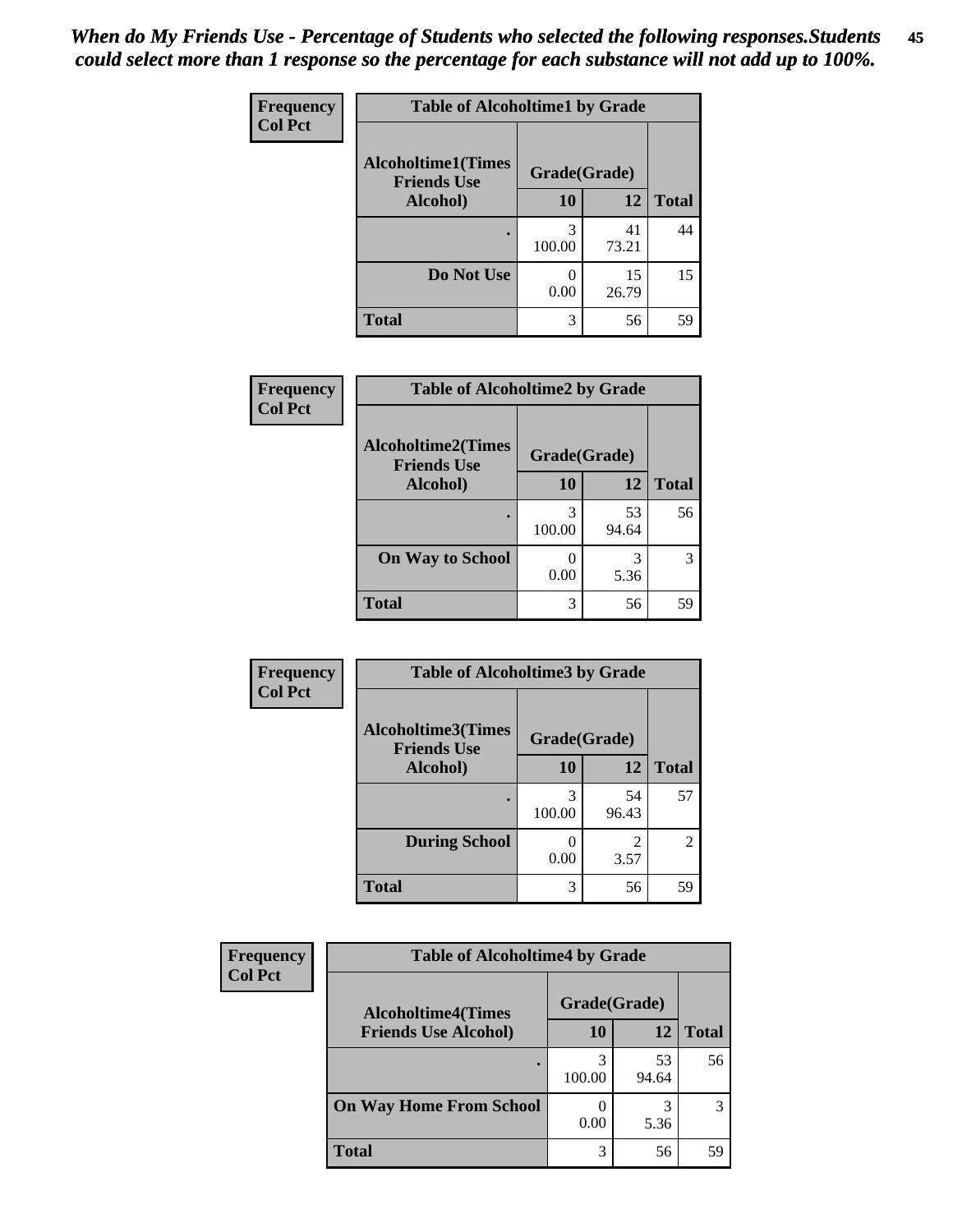*When do My Friends Use - Percentage of Students who selected the following responses.Students could select more than 1 response so the percentage for each substance will not add up to 100%.* **46**

| <b>Frequency</b> | <b>Table of Alcoholtime5 by Grade</b>           |              |             |              |
|------------------|-------------------------------------------------|--------------|-------------|--------------|
| <b>Col Pct</b>   | <b>Alcoholtime5(Times</b><br><b>Friends Use</b> | Grade(Grade) |             |              |
|                  | Alcohol)                                        | 10           | 12          | <b>Total</b> |
|                  |                                                 | 2<br>66.67   | 43<br>76.79 | 45           |
|                  | Weeknights                                      | 33.33        | 13<br>23.21 | 14           |
|                  | <b>Total</b>                                    | 3            | 56          | 59           |

| Frequency      | <b>Table of Alcoholtime6 by Grade</b>           |              |             |              |
|----------------|-------------------------------------------------|--------------|-------------|--------------|
| <b>Col Pct</b> | <b>Alcoholtime6(Times</b><br><b>Friends Use</b> | Grade(Grade) |             |              |
|                | Alcohol)                                        | 10           | 12          | <b>Total</b> |
|                |                                                 | 0.00         | 12<br>21.43 | 12           |
|                | Weekends                                        | 3<br>100.00  | 44<br>78.57 | 47           |
|                | <b>Total</b>                                    | 3            | 56          | 59           |

| Frequency      | <b>Table of Tobaccotime1 by Grade</b>           |              |             |              |
|----------------|-------------------------------------------------|--------------|-------------|--------------|
| <b>Col Pct</b> | <b>Tobaccotime1(Times</b><br><b>Friends Use</b> | Grade(Grade) |             |              |
|                | <b>Tobacco</b> )                                | 10           | 12          | <b>Total</b> |
|                | ٠                                               | っ<br>66.67   | 31<br>55.36 | 33           |
|                | Do Not Use                                      | 33.33        | 25<br>44.64 | 26           |
|                | <b>Total</b>                                    | 3            | 56          | 59           |

| Frequency      | <b>Table of Tobaccotime2 by Grade</b>                           |             |             |              |
|----------------|-----------------------------------------------------------------|-------------|-------------|--------------|
| <b>Col Pct</b> | <b>Tobaccotime2(Times</b><br>Grade(Grade)<br><b>Friends Use</b> |             |             |              |
|                | Tobacco)                                                        | 10          | 12          | <b>Total</b> |
|                |                                                                 | 3<br>100.00 | 30<br>53.57 | 33           |
|                | <b>On Way to School</b>                                         | 0.00        | 26<br>46.43 | 26           |
|                | <b>Total</b>                                                    | 3           | 56          | 59           |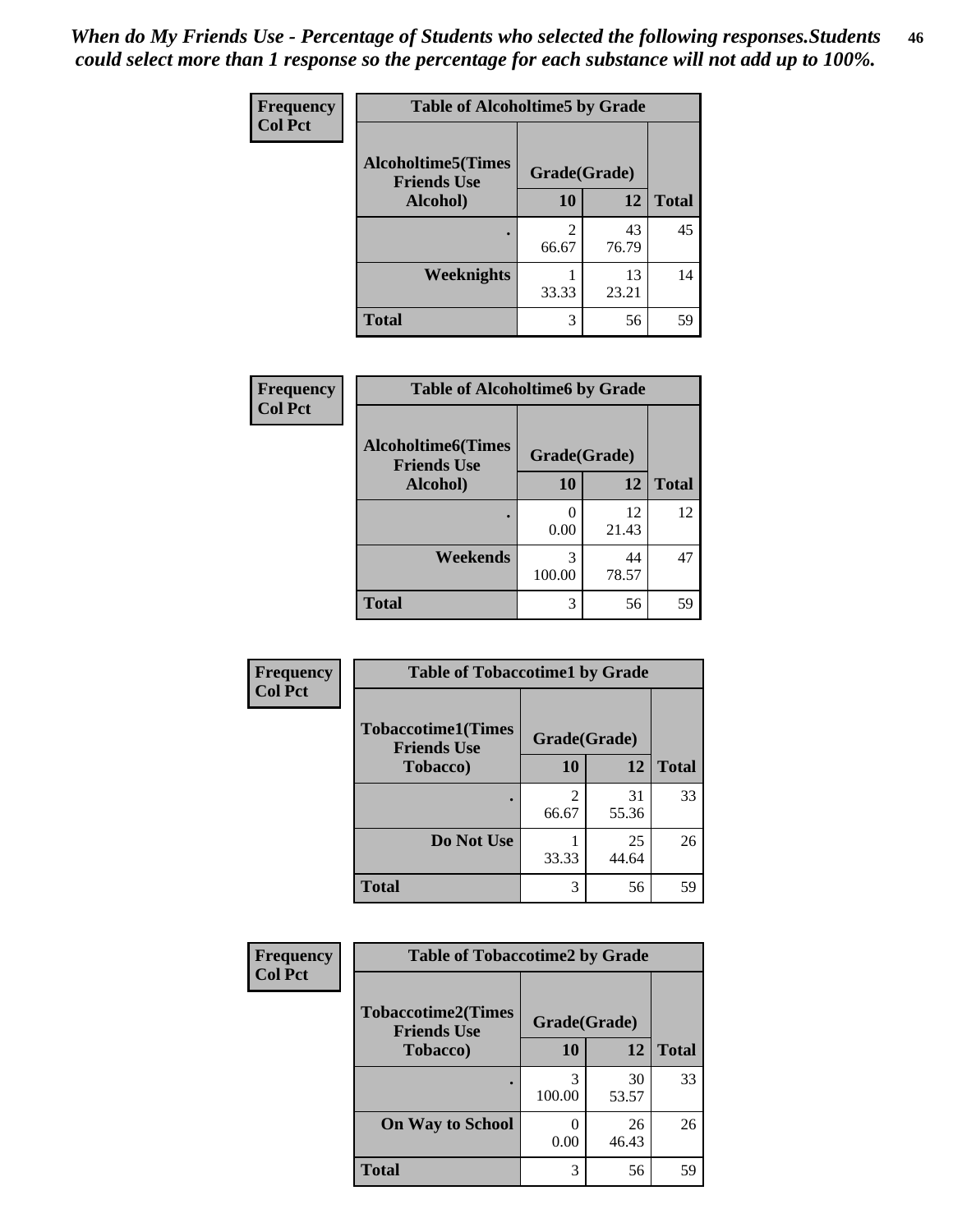| Frequency      | <b>Table of Tobaccotime3 by Grade</b>           |              |             |              |  |
|----------------|-------------------------------------------------|--------------|-------------|--------------|--|
| <b>Col Pct</b> | <b>Tobaccotime3(Times</b><br><b>Friends Use</b> | Grade(Grade) |             |              |  |
|                | Tobacco)                                        | 10           | 12          | <b>Total</b> |  |
|                | ٠                                               | 3<br>100.00  | 41<br>73.21 | 44           |  |
|                | <b>During School</b>                            | 0.00         | 15<br>26.79 | 15           |  |
|                | <b>Total</b>                                    | 3            | 56          | 59           |  |

| <b>Frequency</b><br><b>Col Pct</b> | <b>Table of Tobaccotime4 by Grade</b> |              |             |              |
|------------------------------------|---------------------------------------|--------------|-------------|--------------|
|                                    | <b>Tobaccotime4(Times</b>             | Grade(Grade) |             |              |
|                                    | <b>Friends Use Tobacco)</b>           | 10           | 12          | <b>Total</b> |
|                                    |                                       | 100.00       | 53<br>94.64 | 56           |
|                                    | <b>On Way Home From School</b>        | 0.00         | 5.36        | 3            |
|                                    | <b>Total</b>                          | 3            | 56          | 59           |

| Frequency      | <b>Table of Tobaccotime5 by Grade</b>           |              |             |              |
|----------------|-------------------------------------------------|--------------|-------------|--------------|
| <b>Col Pct</b> | <b>Tobaccotime5(Times</b><br><b>Friends Use</b> | Grade(Grade) |             |              |
|                | <b>Tobacco</b> )                                | 10           | 12          | <b>Total</b> |
|                |                                                 | 33.33        | 26<br>46.43 | 27           |
|                | Weeknights                                      | 66.67        | 30<br>53.57 | 32           |
|                | <b>Total</b>                                    | 3            | 56          | 59           |

| Frequency      | <b>Table of Tobaccotime6 by Grade</b>                           |            |             |              |
|----------------|-----------------------------------------------------------------|------------|-------------|--------------|
| <b>Col Pct</b> | <b>Tobaccotime6(Times</b><br>Grade(Grade)<br><b>Friends Use</b> |            |             |              |
|                | <b>Tobacco</b> )                                                | 10         | 12          | <b>Total</b> |
|                |                                                                 | 33.33      | 23<br>41.07 | 24           |
|                | Weekends                                                        | っ<br>66.67 | 33<br>58.93 | 35           |
|                | <b>Total</b>                                                    | 3          | 56          | 59           |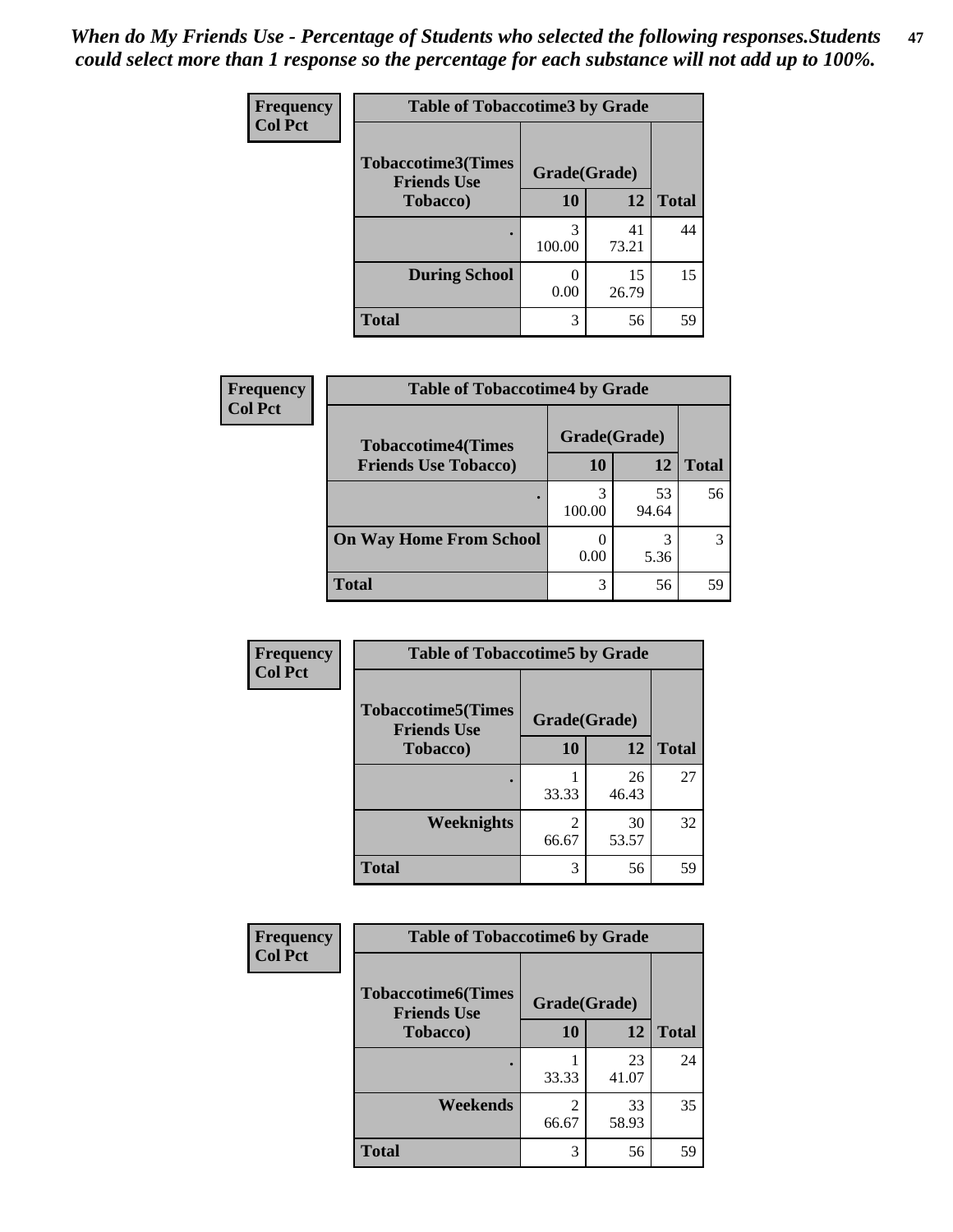| <b>Frequency</b> | <b>Table of Marijuanatime1 by Grade</b>           |              |             |              |
|------------------|---------------------------------------------------|--------------|-------------|--------------|
| <b>Col Pct</b>   | <b>Marijuanatime1(Times</b><br><b>Friends Use</b> | Grade(Grade) |             |              |
|                  | Marijuana)                                        | 10           | 12          | <b>Total</b> |
|                  |                                                   | 33.33        | 27<br>48.21 | 28           |
|                  | Do Not Use                                        | 2<br>66.67   | 29<br>51.79 | 31           |
|                  | <b>Total</b>                                      | 3            | 56          | 59           |

| Frequency      | <b>Table of Marijuanatime2 by Grade</b>           |              |             |              |
|----------------|---------------------------------------------------|--------------|-------------|--------------|
| <b>Col Pct</b> | <b>Marijuanatime2(Times</b><br><b>Friends Use</b> | Grade(Grade) |             |              |
|                | Marijuana)                                        | 10           | 12          | <b>Total</b> |
|                |                                                   | 3<br>100.00  | 42<br>75.00 | 45           |
|                | <b>On Way to School</b>                           | 0<br>0.00    | 14<br>25.00 | 14           |
|                | <b>Total</b>                                      | 3            | 56          | 59           |

| Frequency      | <b>Table of Marijuanatime3 by Grade</b>    |              |             |              |
|----------------|--------------------------------------------|--------------|-------------|--------------|
| <b>Col Pct</b> | Marijuanatime3(Times<br><b>Friends Use</b> | Grade(Grade) |             |              |
|                | Marijuana)                                 | 10           | 12          | <b>Total</b> |
|                |                                            | 3<br>100.00  | 47<br>83.93 | 50           |
|                | <b>During School</b>                       | 0.00         | q<br>16.07  | 9            |
|                | <b>Total</b>                               | 3            | 56          | 59           |

| <b>Frequency</b> | <b>Table of Marijuanatime4 by Grade</b> |              |             |              |
|------------------|-----------------------------------------|--------------|-------------|--------------|
| <b>Col Pct</b>   | <b>Marijuanatime4(Times</b>             | Grade(Grade) |             |              |
|                  | <b>Friends Use Marijuana</b> )          | 10           | 12          | <b>Total</b> |
|                  |                                         | 100.00       | 40<br>71.43 | 43           |
|                  | <b>On Way Home From School</b>          | 0.00         | 16<br>28.57 | 16           |
|                  | <b>Total</b>                            | 3            | 56          | 59           |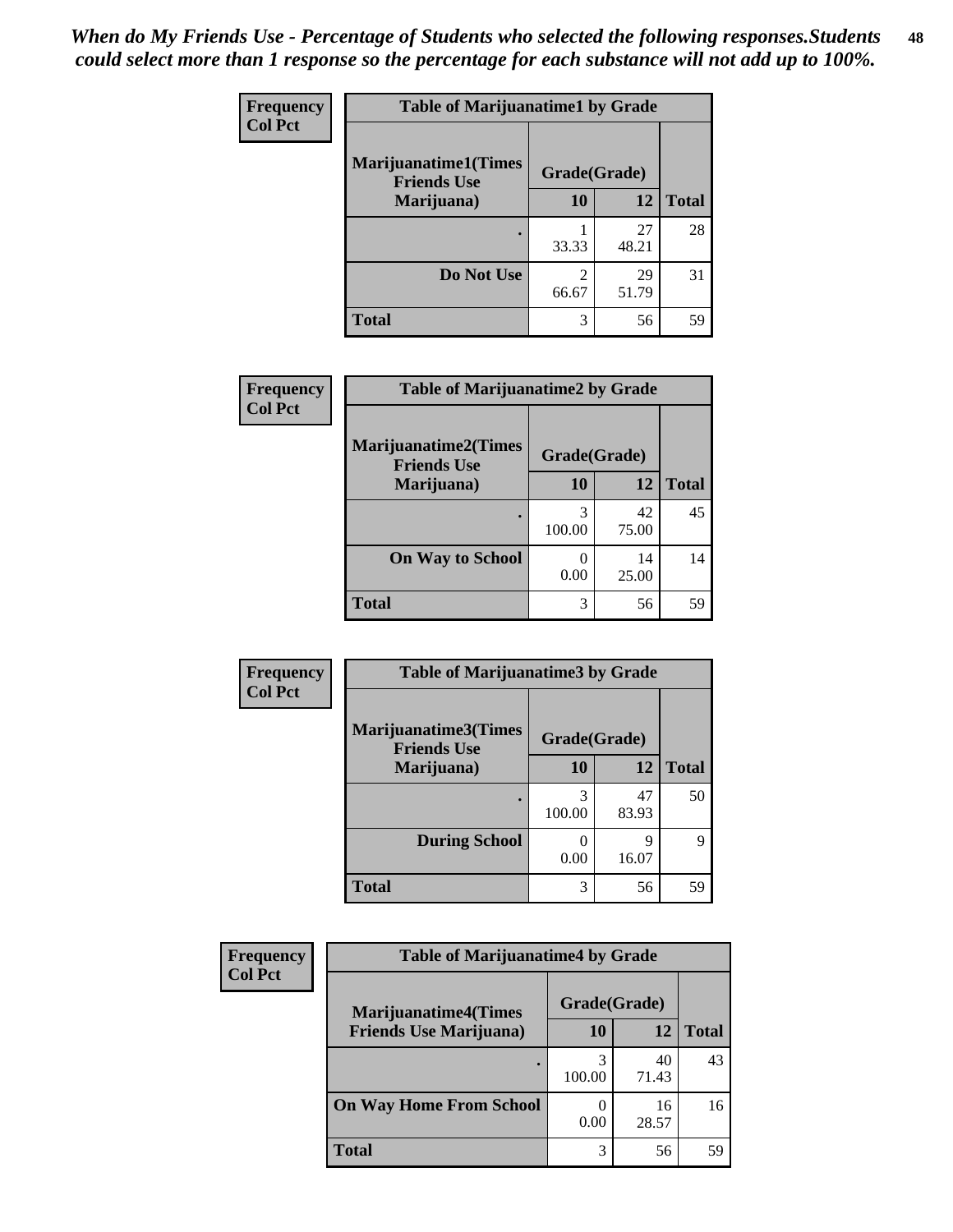| Frequency      | <b>Table of Marijuanatime5 by Grade</b>            |              |             |              |
|----------------|----------------------------------------------------|--------------|-------------|--------------|
| <b>Col Pct</b> | <b>Marijuanatime5</b> (Times<br><b>Friends Use</b> | Grade(Grade) |             |              |
|                | Marijuana)                                         | 10           | 12          | <b>Total</b> |
|                |                                                    | 3<br>100.00  | 33<br>58.93 | 36           |
|                | Weeknights                                         | 0.00         | 23<br>41.07 | 23           |
|                | <b>Total</b>                                       | 3            | 56          | 59           |

| Frequency      | <b>Table of Marijuanatime6 by Grade</b>            |                         |             |              |
|----------------|----------------------------------------------------|-------------------------|-------------|--------------|
| <b>Col Pct</b> | <b>Marijuanatime6</b> (Times<br><b>Friends Use</b> | Grade(Grade)            |             |              |
|                | Marijuana)                                         | 10                      | 12          | <b>Total</b> |
|                |                                                    | $\mathfrak{D}$<br>66.67 | 26<br>46.43 | 28           |
|                | Weekends                                           | 33.33                   | 30<br>53.57 | 31           |
|                | <b>Total</b>                                       | 3                       | 56          | 59           |

| Frequency      | <b>Table of Otherdrugtime1 by Grade</b>                                  |             |             |              |
|----------------|--------------------------------------------------------------------------|-------------|-------------|--------------|
| <b>Col Pct</b> | <b>Otherdrugtime1</b> (Times<br>Grade(Grade)<br><b>Friends Use Other</b> |             |             |              |
|                | <b>Illegal Drugs</b> )                                                   | 10          | 12          | <b>Total</b> |
|                |                                                                          | 0.00        | 15<br>26.79 | 15           |
|                | Do Not Use                                                               | 3<br>100.00 | 41<br>73.21 | 44           |
|                | <b>Total</b>                                                             | 3           | 56          | 59           |

| <b>Frequency</b> | <b>Table of Otherdrugtime2 by Grade</b>                 |              |             |              |
|------------------|---------------------------------------------------------|--------------|-------------|--------------|
| <b>Col Pct</b>   | <b>Otherdrugtime2(Times</b><br><b>Friends Use Other</b> | Grade(Grade) |             |              |
|                  | <b>Illegal Drugs</b> )                                  |              | 12          | <b>Total</b> |
|                  |                                                         | 3<br>100.00  | 50<br>89.29 | 53           |
|                  | <b>On Way to School</b>                                 | 0.00         | 6<br>10.71  | 6            |
|                  | Total                                                   | 3            | 56          | 59           |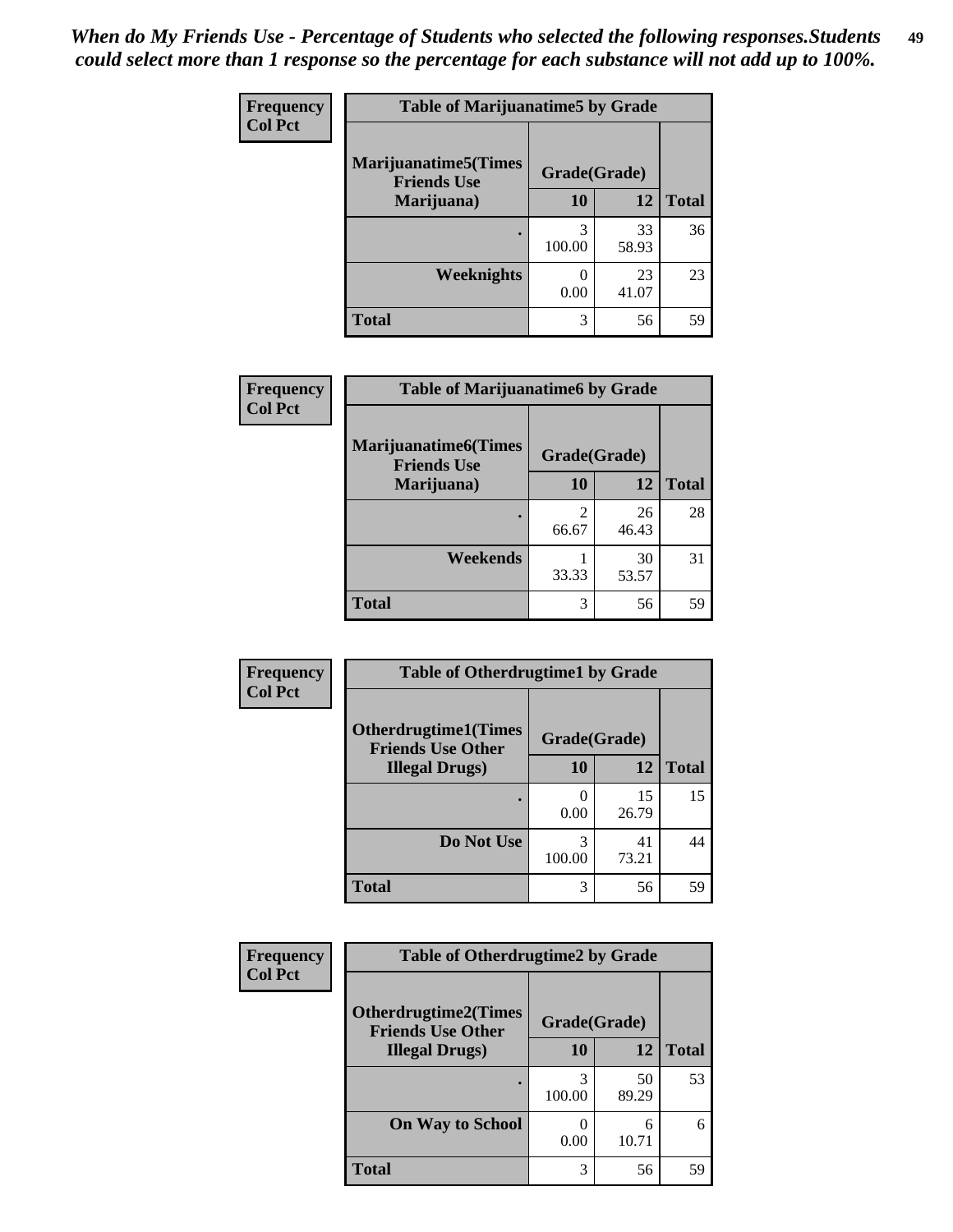| <b>Frequency</b> | <b>Table of Otherdrugtime3 by Grade</b>                 |              |             |              |  |
|------------------|---------------------------------------------------------|--------------|-------------|--------------|--|
| <b>Col Pct</b>   | <b>Otherdrugtime3(Times</b><br><b>Friends Use Other</b> | Grade(Grade) |             |              |  |
|                  | <b>Illegal Drugs</b> )                                  | 10           | 12          | <b>Total</b> |  |
|                  |                                                         | 3<br>100.00  | 50<br>89.29 | 53           |  |
|                  | <b>During School</b>                                    | 0.00         | 6<br>10.71  | 6            |  |
|                  | Total                                                   | 3            | 56          | 59           |  |

| Frequency      | <b>Table of Otherdrugtime4 by Grade</b>                         |                           |             |              |  |  |
|----------------|-----------------------------------------------------------------|---------------------------|-------------|--------------|--|--|
| <b>Col Pct</b> | <b>Otherdrugtime4(Times</b><br><b>Friends Use Other Illegal</b> | Grade(Grade)              |             |              |  |  |
|                | Drugs)                                                          | 10                        | 12          | <b>Total</b> |  |  |
|                | ٠                                                               | 3<br>100.00               | 50<br>89.29 | 53           |  |  |
|                | <b>On Way Home From School</b>                                  | $\mathbf{\Omega}$<br>0.00 | 6<br>10.71  | 6            |  |  |
|                | <b>Total</b>                                                    | 3                         | 56          | 59           |  |  |

| <b>Frequency</b> | <b>Table of Otherdrugtime5 by Grade</b>                  |              |             |              |  |
|------------------|----------------------------------------------------------|--------------|-------------|--------------|--|
| <b>Col Pct</b>   | <b>Otherdrugtime5</b> (Times<br><b>Friends Use Other</b> | Grade(Grade) |             |              |  |
|                  | <b>Illegal Drugs</b> )                                   | 10           | 12          | <b>Total</b> |  |
|                  |                                                          | 3<br>100.00  | 43<br>76.79 | 46           |  |
|                  | Weeknights                                               | 0.00         | 13<br>23.21 | 13           |  |
|                  | <b>Total</b>                                             | 3            | 56          | 59           |  |

| <b>Frequency</b><br><b>Col Pct</b> | <b>Table of Otherdrugtime6 by Grade</b>                  |              |             |              |  |
|------------------------------------|----------------------------------------------------------|--------------|-------------|--------------|--|
|                                    | <b>Otherdrugtime6</b> (Times<br><b>Friends Use Other</b> | Grade(Grade) |             |              |  |
|                                    | <b>Illegal Drugs</b> )                                   | 10           | 12          | <b>Total</b> |  |
|                                    |                                                          | 3<br>100.00  | 37<br>66.07 | 40           |  |
|                                    | Weekends                                                 | 0.00         | 19<br>33.93 | 19           |  |
|                                    | Total                                                    | 3            | 56          | 59           |  |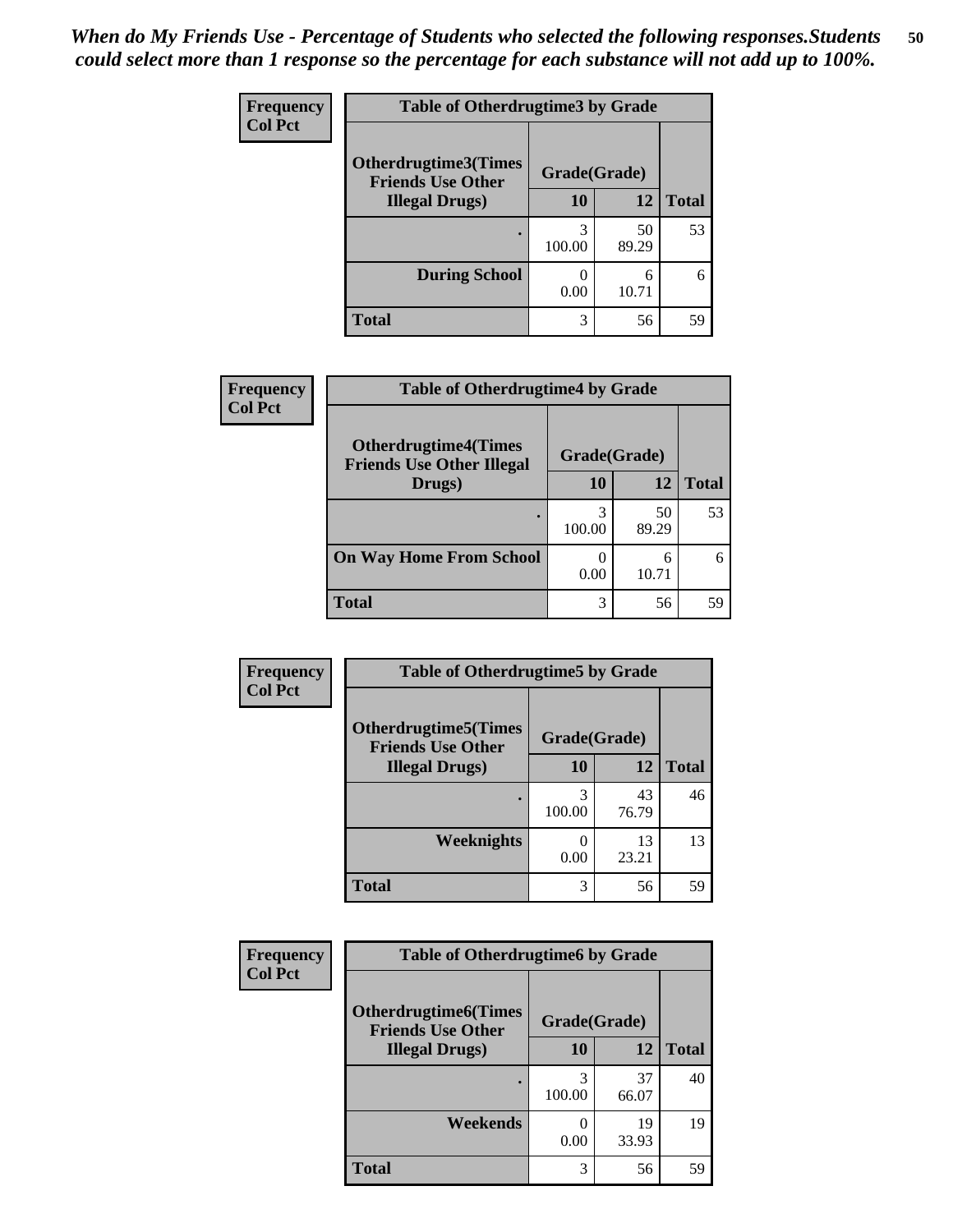| Frequency      | <b>Table of Educationalcohol by Grade</b>                                                                  |              |             |              |  |
|----------------|------------------------------------------------------------------------------------------------------------|--------------|-------------|--------------|--|
| <b>Col Pct</b> | Educationalcohol(I<br>have been taught<br>about alcohol,<br>tobacco,<br>and other drugs<br>within the last | Grade(Grade) |             |              |  |
|                | year at school)                                                                                            | 10           | 12          | <b>Total</b> |  |
|                | Yes                                                                                                        | 2<br>66.67   | 31<br>55.36 | 33           |  |
|                | N <sub>0</sub>                                                                                             | 33.33        | 25<br>44.64 | 26           |  |
|                | <b>Total</b>                                                                                               | 3            | 56          | 59           |  |

| Frequency      | <b>Table of Eversmoked by Grade</b>         |            |             |              |  |  |
|----------------|---------------------------------------------|------------|-------------|--------------|--|--|
| <b>Col Pct</b> | Eversmoked(I<br>Grade(Grade)<br>have smoked |            |             |              |  |  |
|                | a cigarette)                                | 10         | 12          | <b>Total</b> |  |  |
|                | Yes                                         | 2<br>66.67 | 28<br>50.00 | 30           |  |  |
|                | N <sub>0</sub>                              | 33.33      | 28<br>50.00 | 29           |  |  |
|                | <b>Total</b>                                | 3          | 56          | 59           |  |  |

| Frequency      | <b>Table of Drovedrinking by Grade</b>                                                                              |                    |                        |              |  |  |
|----------------|---------------------------------------------------------------------------------------------------------------------|--------------------|------------------------|--------------|--|--|
| <b>Col Pct</b> | Drovedrinking(In<br>the past 30 days I<br>have driven a car<br>or other vehicle<br>while I was<br>drinking alcohol) | Grade(Grade)<br>10 | 12                     | <b>Total</b> |  |  |
|                | Yes                                                                                                                 | 0<br>0.00          | $\mathfrak{D}$<br>3.57 | 2            |  |  |
|                | N <sub>0</sub>                                                                                                      | 3<br>100.00        | 54<br>96.43            | 57           |  |  |
|                | <b>Total</b>                                                                                                        | 3                  | 56                     | 59           |  |  |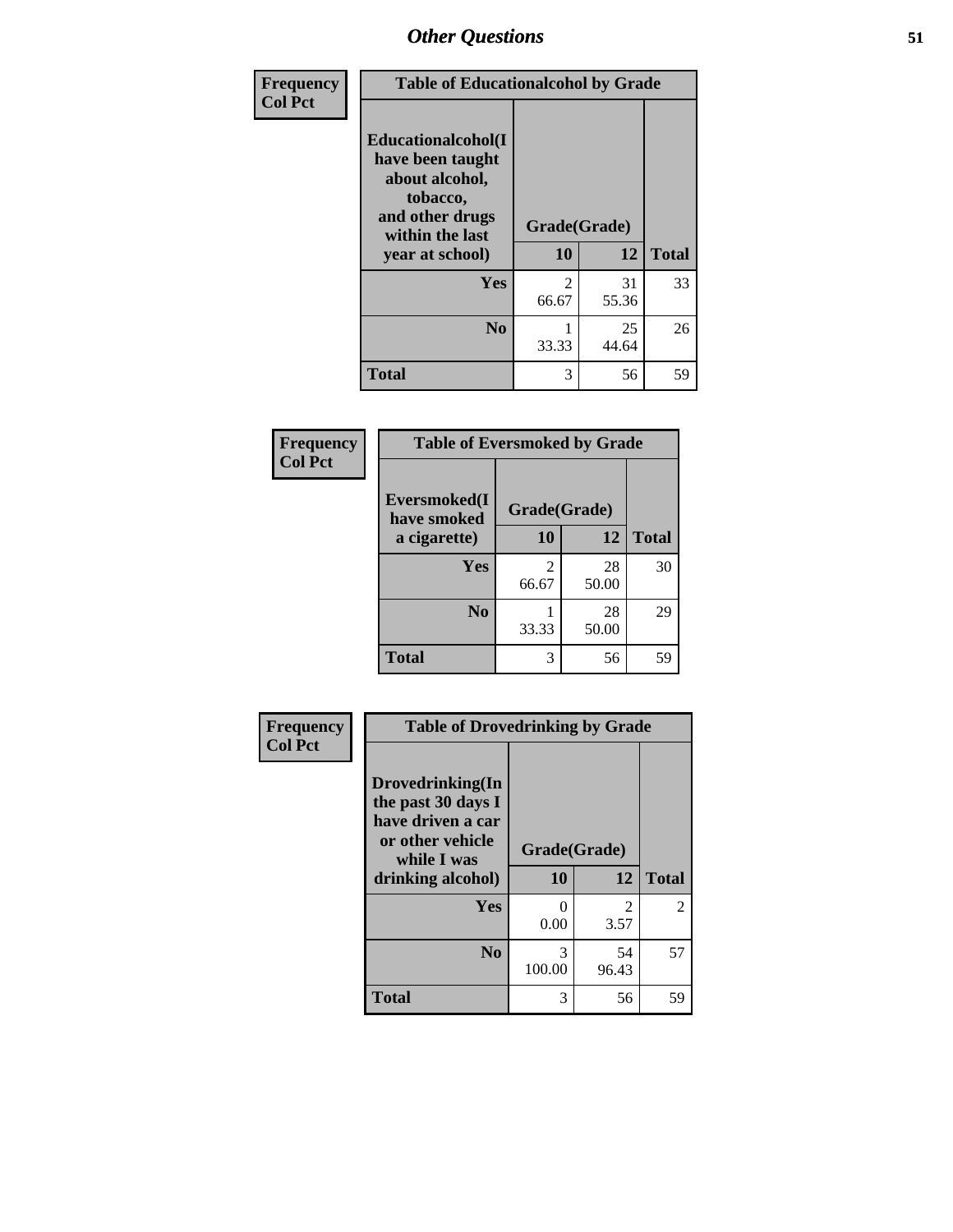| Frequency<br><b>Col Pct</b> | <b>Table of Rodedrinking by Grade</b>                                                                      |              |             |              |  |  |
|-----------------------------|------------------------------------------------------------------------------------------------------------|--------------|-------------|--------------|--|--|
|                             | Rodedrinking(In<br>the past 30 days<br>I have ridden in<br>a car with a<br>driver who had<br>been drinking | Grade(Grade) |             |              |  |  |
|                             | alcohol)                                                                                                   | 10           | 12          | <b>Total</b> |  |  |
|                             | Yes                                                                                                        | 0<br>0.00    | 10<br>17.86 | 10           |  |  |
|                             | N <sub>0</sub>                                                                                             | 3<br>100.00  | 46<br>82.14 | 49           |  |  |
|                             | <b>Total</b>                                                                                               | 3            | 56          | 59           |  |  |

#### **Frequency Col Pct**

| <b>Table of Drugsschool by Grade</b>                                                                                      |              |       |              |  |  |
|---------------------------------------------------------------------------------------------------------------------------|--------------|-------|--------------|--|--|
| <b>Drugsschool</b> (During<br>the past 12 months,<br>I have been offered,<br>sold,<br>or given illegal<br>drugs on school | Grade(Grade) |       |              |  |  |
|                                                                                                                           |              |       |              |  |  |
| property)                                                                                                                 | 10           | 12    | <b>Total</b> |  |  |
| Yes                                                                                                                       | 0            | 11    | 11           |  |  |
|                                                                                                                           | 0.00         | 19.64 |              |  |  |
| N <sub>0</sub>                                                                                                            | 3            | 45    | 48           |  |  |
|                                                                                                                           | 100.00       | 80.36 |              |  |  |

| Frequency      | <b>Table of Helpbullied by Grade</b>                 |                                      |                        |              |  |  |
|----------------|------------------------------------------------------|--------------------------------------|------------------------|--------------|--|--|
| <b>Col Pct</b> | $Helpb$ ullied $(I$<br>would help<br>someone who was | Grade(Grade)                         |                        |              |  |  |
|                | being bullied)                                       | 10                                   | 12                     | <b>Total</b> |  |  |
|                | <b>Strongly Agree</b>                                | 33.33                                | 23<br>41.07            | 24           |  |  |
|                | <b>Somewhat Agree</b>                                | $\mathcal{D}_{\mathcal{L}}$<br>66.67 | 25<br>44.64            | 27           |  |  |
|                | <b>Somewhat Disagree</b>                             | 0<br>0.00                            | 6<br>10.71             | 6            |  |  |
|                | <b>Strongly Disagree</b>                             | $\mathbf{\Omega}$<br>0.00            | $\mathfrak{D}$<br>3.57 | 2            |  |  |
|                | <b>Total</b>                                         | 3                                    | 56                     | 59           |  |  |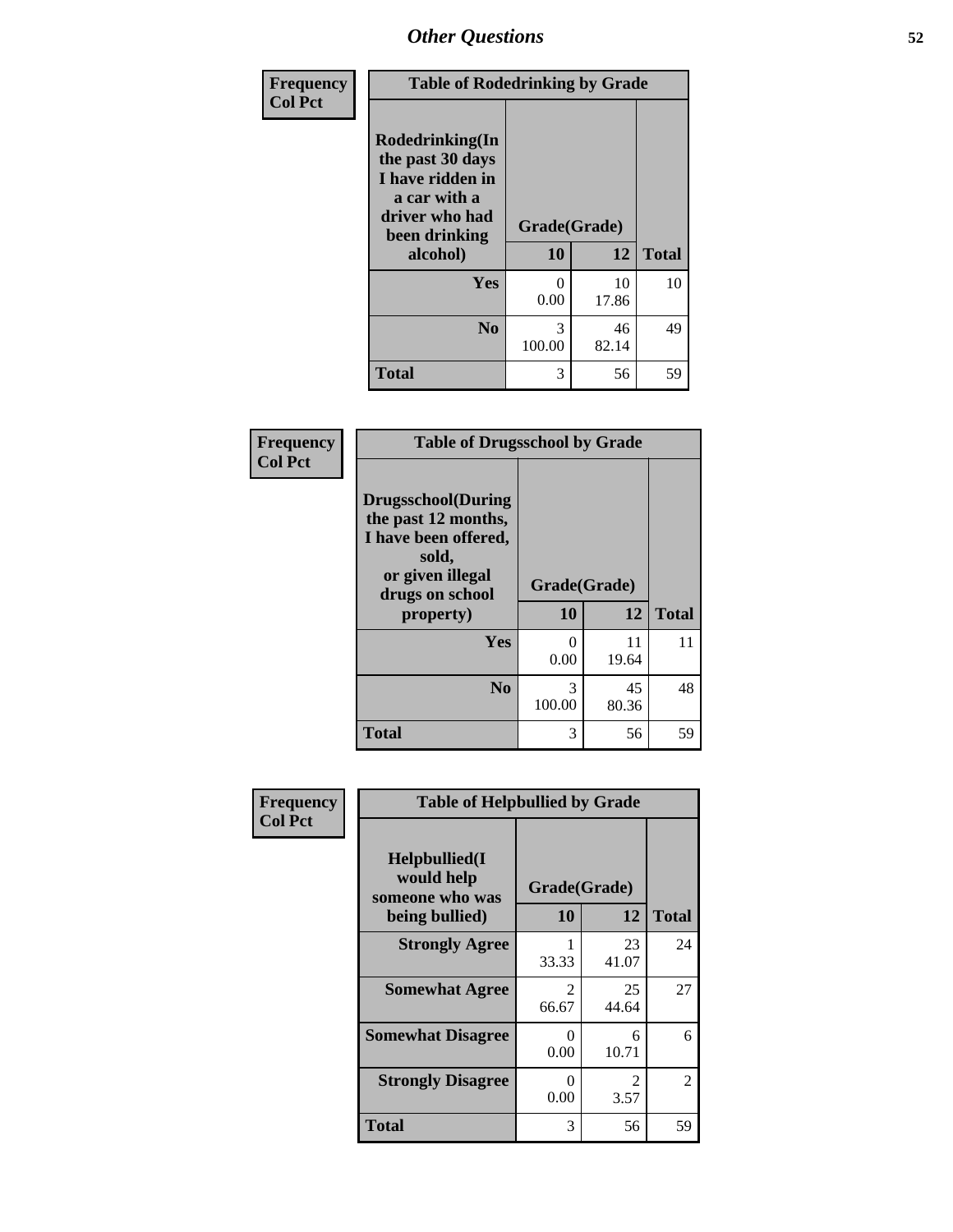*Other Questions* **53**

| Frequency      | <b>Table of Grade by Bingedrinking</b> |                             |                                                                                                        |                              |                        |                        |              |
|----------------|----------------------------------------|-----------------------------|--------------------------------------------------------------------------------------------------------|------------------------------|------------------------|------------------------|--------------|
| <b>Row Pct</b> |                                        |                             | <b>Bingedrinking</b> (I have drunk<br>five or more drinks of alcohol<br>at one sitting during the last | $30 \text{ days}$            |                        |                        |              |
|                | Grade(Grade)                           | $\mathbf{0}$<br><b>Days</b> | 1 or<br>2<br>days                                                                                      | 3 <sub>to</sub><br>5<br>days | 10<br>to<br>19<br>days | 20<br>to<br>29<br>days | <b>Total</b> |
|                | 10                                     | 33.33                       | $\overline{2}$<br>66.67                                                                                | 0<br>0.00                    | $\Omega$<br>0.00       | $\mathcal{L}$<br>0.00  | 3            |
|                | 12                                     | 47<br>83.93                 | $\overline{2}$<br>3.57                                                                                 | 3<br>5.36                    | 1.79                   | 3<br>5.36              | 56           |
|                | <b>Total</b>                           | 48                          | $\overline{4}$                                                                                         | 3                            | 1                      | 3                      | 59           |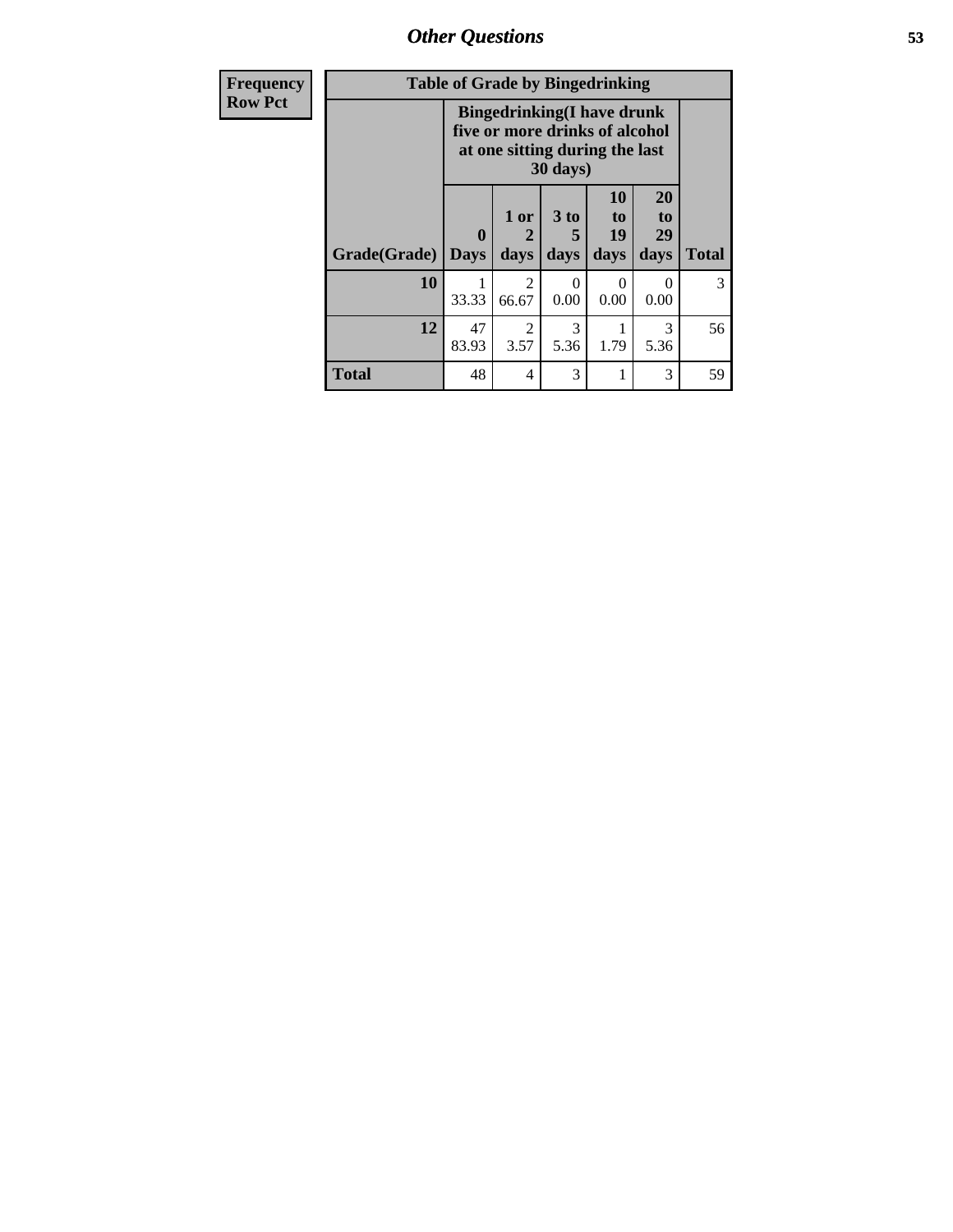## *Nutrition* **54**

| Frequency |
|-----------|
| Row Pct   |

| <b>Table of Grade by Dairy</b> |                          |                                                                 |                             |                                    |              |  |  |
|--------------------------------|--------------------------|-----------------------------------------------------------------|-----------------------------|------------------------------------|--------------|--|--|
|                                |                          | Dairy (I eat at least 3 servings of dairy<br>products each day) |                             |                                    |              |  |  |
| Grade(Grade)                   | <b>Strongly</b><br>Agree | <b>Somewhat</b><br>Agree                                        | <b>Somewhat</b><br>Disagree | <b>Strongly</b><br><b>Disagree</b> | <b>Total</b> |  |  |
| 10                             | 33.33                    | 2<br>66.67                                                      | 0.00                        | 0.00                               |              |  |  |
| 12                             | 15<br>26.79              | 21<br>37.50                                                     | 14<br>25.00                 | 6<br>10.71                         | 56           |  |  |
| <b>Total</b>                   | 16                       | 23                                                              | 14                          | 6                                  | 59           |  |  |

| <b>Frequency</b> |  |
|------------------|--|
| <b>Row Pct</b>   |  |

| $\mathbf{c}\mathbf{v}$ | <b>Table of Grade by Fruitveg</b>                                        |                          |                         |                               |                                    |              |  |
|------------------------|--------------------------------------------------------------------------|--------------------------|-------------------------|-------------------------------|------------------------------------|--------------|--|
|                        | Fruitveg(I eat at least 5 servings of fruits<br>and vegetables each day) |                          |                         |                               |                                    |              |  |
|                        | Grade(Grade)                                                             | <b>Strongly</b><br>Agree | Agree                   | Somewhat Somewhat<br>Disagree | <b>Strongly</b><br><b>Disagree</b> | <b>Total</b> |  |
|                        | 10                                                                       | 0.00                     | $\mathfrak{D}$<br>66.67 | 33.33                         | 0.00                               |              |  |
|                        | 12                                                                       | ┑<br>12.50               | 18<br>32.14             | 19<br>33.93                   | 12<br>21.43                        | 56           |  |
|                        | <b>Total</b>                                                             | ¬                        | 20                      | 20                            | 12                                 | 59           |  |

| <b>Frequency</b> | <b>Table of Grade by Cafeteriahealthy</b> |                                                                       |                            |                 |                                    |              |  |  |
|------------------|-------------------------------------------|-----------------------------------------------------------------------|----------------------------|-----------------|------------------------------------|--------------|--|--|
| <b>Row Pct</b>   |                                           | Cafeteriahealthy (School meals in my<br>school cafeteria are healthy) |                            |                 |                                    |              |  |  |
|                  | Grade(Grade)                              | <b>Strongly</b><br>Agree                                              | Somewhat Somewhat<br>Agree | <b>Disagree</b> | <b>Strongly</b><br><b>Disagree</b> | <b>Total</b> |  |  |
|                  | <b>10</b>                                 | 0.00                                                                  | ി<br>66.67                 | 0.00            | 33.33                              | 3            |  |  |
|                  | 12                                        | Q<br>16.07                                                            | 14<br>25.00                | 16<br>28.57     | 17<br>30.36                        | 56           |  |  |
|                  | Total                                     | Q                                                                     | 16                         | 16              | 18                                 | 59           |  |  |

| <b>Frequency</b><br>Row Pct |
|-----------------------------|

| <b>Table of Grade by Cafeterianutrition</b>                                               |                          |                     |                             |                                    |              |  |  |
|-------------------------------------------------------------------------------------------|--------------------------|---------------------|-----------------------------|------------------------------------|--------------|--|--|
| <b>Cafeterianutrition</b> (Facts about nutrition<br>are available in my school cafeteria) |                          |                     |                             |                                    |              |  |  |
| Grade(Grade)                                                                              | <b>Strongly</b><br>Agree | Somewhat  <br>Agree | <b>Somewhat</b><br>Disagree | <b>Strongly</b><br><b>Disagree</b> | <b>Total</b> |  |  |
| 10                                                                                        | 0.00                     | 100.00              | 0.00                        | 0.00                               |              |  |  |
| 12                                                                                        | 12<br>21.43              | 17<br>30.36         | 15<br>26.79                 | 12<br>21.43                        | 56           |  |  |
| <b>Total</b>                                                                              | 12                       | 20                  | 15                          | 12                                 | 59           |  |  |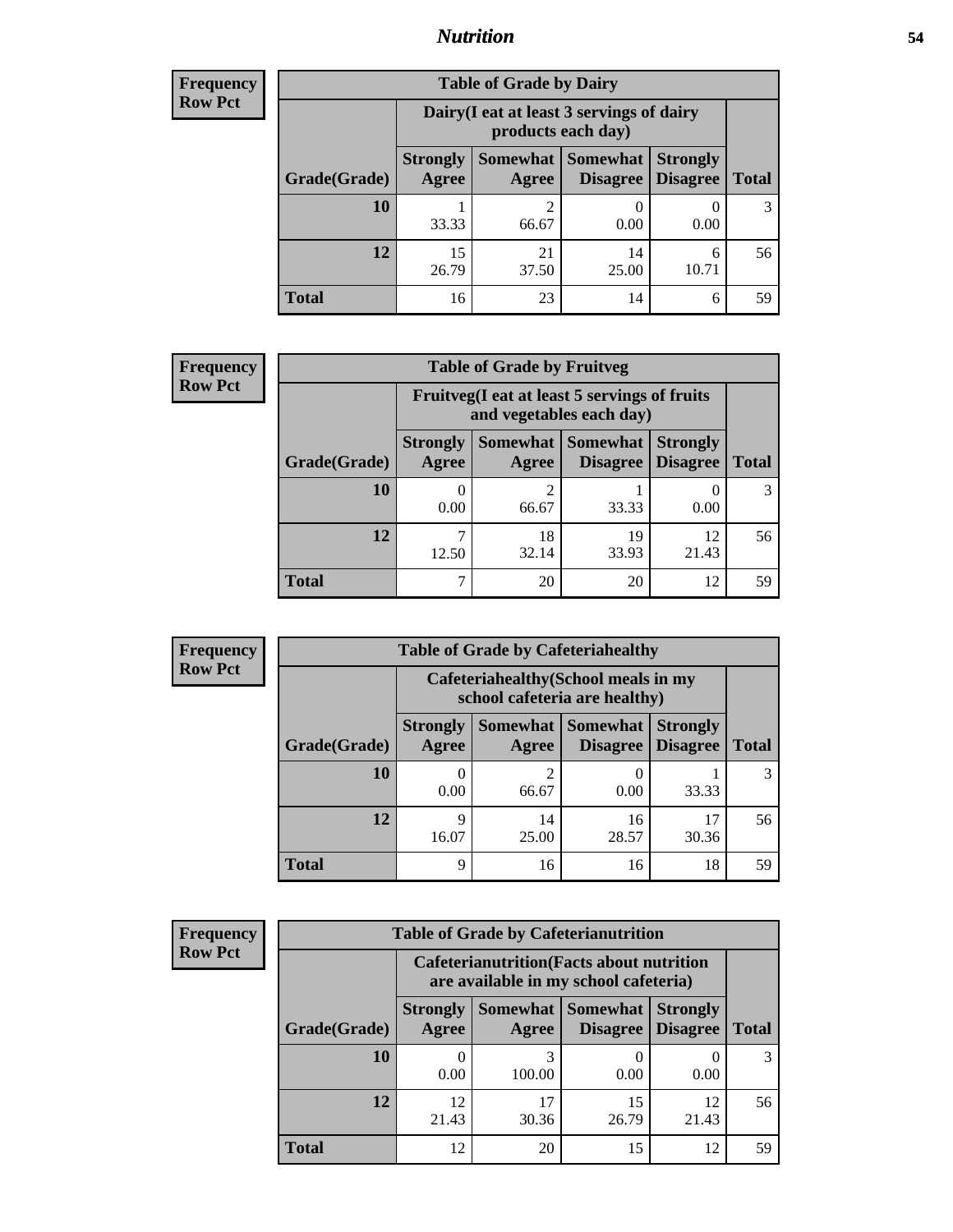## *Nutrition* **55**

| <b>Frequency</b><br>Row Pct |
|-----------------------------|
|                             |

| <b>Table of Grade by Schoollunch</b> |                          |                                                                 |                                   |                                    |              |  |  |
|--------------------------------------|--------------------------|-----------------------------------------------------------------|-----------------------------------|------------------------------------|--------------|--|--|
|                                      |                          | Schoollunch(I eat school lunch three or<br>more times per week) |                                   |                                    |              |  |  |
| Grade(Grade)                         | <b>Strongly</b><br>Agree | Agree                                                           | Somewhat   Somewhat  <br>Disagree | <b>Strongly</b><br><b>Disagree</b> | <b>Total</b> |  |  |
| 10                                   | 33.33                    | 33.33                                                           | 0.00                              | 33.33                              |              |  |  |
| 12                                   | 16<br>28.57              | Q<br>16.07                                                      | 8<br>14.29                        | 23<br>41.07                        | 56           |  |  |
| <b>Total</b>                         | 17                       | 10                                                              | 8                                 | 24                                 | 59           |  |  |

| <b>Frequency</b> |  |
|------------------|--|
| <b>Row Pct</b>   |  |

| <b>Table of Grade by Foodchoices</b>                                       |                          |             |                                               |                                    |              |  |
|----------------------------------------------------------------------------|--------------------------|-------------|-----------------------------------------------|------------------------------------|--------------|--|
| <b>Foodchoices</b> (I make healthy food choices in<br>my school cafeteria) |                          |             |                                               |                                    |              |  |
| Grade(Grade)                                                               | <b>Strongly</b><br>Agree | Agree       | <b>Somewhat   Somewhat</b><br><b>Disagree</b> | <b>Strongly</b><br><b>Disagree</b> | <b>Total</b> |  |
| 10                                                                         | 0.00                     | 3<br>100.00 | 0.00                                          | 0.00                               |              |  |
| 12                                                                         | 8.93                     | 24<br>42.86 | 6<br>10.71                                    | 21<br>37.50                        | 56           |  |
| <b>Total</b>                                                               | 5                        | 27          | 6                                             | 21                                 | 59           |  |

| <b>Frequency</b> |              | <b>Table of Grade by Wholewheat</b> |                                                                                                             |                               |                                    |              |  |  |  |
|------------------|--------------|-------------------------------------|-------------------------------------------------------------------------------------------------------------|-------------------------------|------------------------------------|--------------|--|--|--|
| <b>Row Pct</b>   |              |                                     | Wholewheat (There are whole wheat and<br>multigrain breads and cereals available in<br>my school cafeteria) |                               |                                    |              |  |  |  |
|                  | Grade(Grade) | <b>Strongly</b><br>Agree            | Agree                                                                                                       | Somewhat Somewhat<br>Disagree | <b>Strongly</b><br><b>Disagree</b> | <b>Total</b> |  |  |  |
|                  | 10           | 33.33                               | 33.33                                                                                                       | 0.00                          | 33.33                              | 3            |  |  |  |
|                  | 12           | 9<br>16.07                          | 30<br>53.57                                                                                                 | 11<br>19.64                   | 6<br>10.71                         | 56           |  |  |  |
|                  | <b>Total</b> | 10                                  | 31                                                                                                          | 11                            | ⇁                                  | 59           |  |  |  |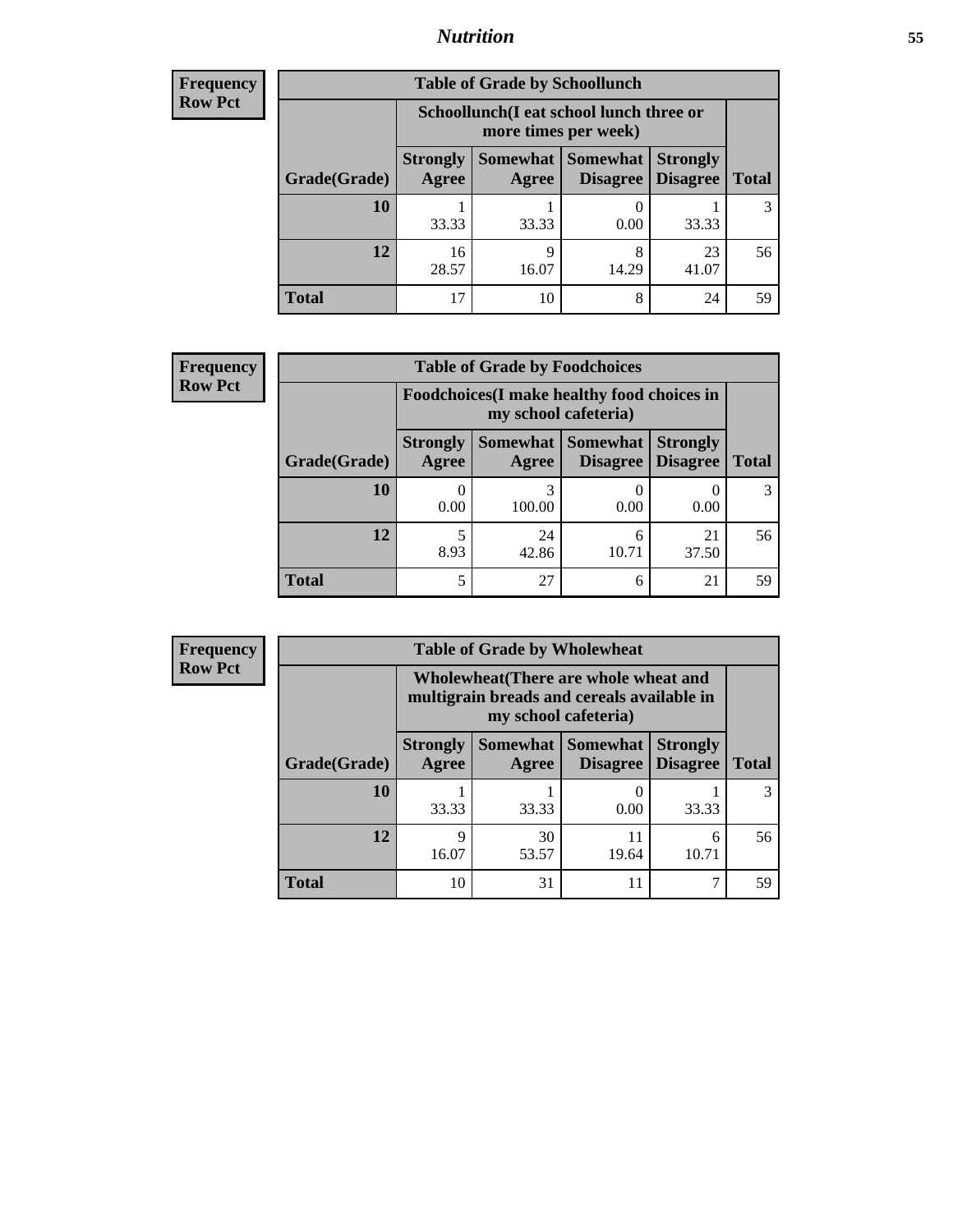## *Nutrition* **56**

**Frequency Row Pct**

| <b>Table of Grade by Healthyvending</b> |                                                                                                                                               |                          |                             |                                    |              |
|-----------------------------------------|-----------------------------------------------------------------------------------------------------------------------------------------------|--------------------------|-----------------------------|------------------------------------|--------------|
|                                         | Healthyvending (If only healthy snacks and<br>beverages were available in the vending<br>machines during the school day,<br>I would buy them) |                          |                             |                                    |              |
| Grade(Grade)                            | <b>Strongly</b><br>Agree                                                                                                                      | <b>Somewhat</b><br>Agree | <b>Somewhat</b><br>Disagree | <b>Strongly</b><br><b>Disagree</b> | <b>Total</b> |
| 10                                      | 0.00                                                                                                                                          | 0.00                     | 2<br>66.67                  | 33.33                              | 3            |
| 12                                      | 14<br>25.00                                                                                                                                   | 18<br>32.14              | 10<br>17.86                 | 14<br>25.00                        | 56           |
| Total                                   | 14                                                                                                                                            | 18                       | 12                          | 15                                 | 59           |

**Frequency Row Pct**

| <b>Table of Grade by Schoolbreakfast</b> |                                                                                                                                        |       |                                 |                                    |              |  |
|------------------------------------------|----------------------------------------------------------------------------------------------------------------------------------------|-------|---------------------------------|------------------------------------|--------------|--|
|                                          | Schoolbreakfast(If breakfast were<br>available at school,<br>but outside the cafeteria,<br>I would eat breakfast at school more often) |       |                                 |                                    |              |  |
| Grade(Grade)                             | <b>Strongly</b><br>Agree                                                                                                               | Agree | Somewhat   Somewhat<br>Disagree | <b>Strongly</b><br><b>Disagree</b> | <b>Total</b> |  |
| 10                                       | 33.33                                                                                                                                  | 33.33 | 33.33                           | 0.00                               |              |  |
| 12                                       | 17<br>20<br>9<br>10<br>17.86<br>30.36<br>35.71<br>16.07                                                                                |       |                                 |                                    |              |  |
| <b>Total</b>                             | 18                                                                                                                                     | 21    | 10                              | 10                                 | 59           |  |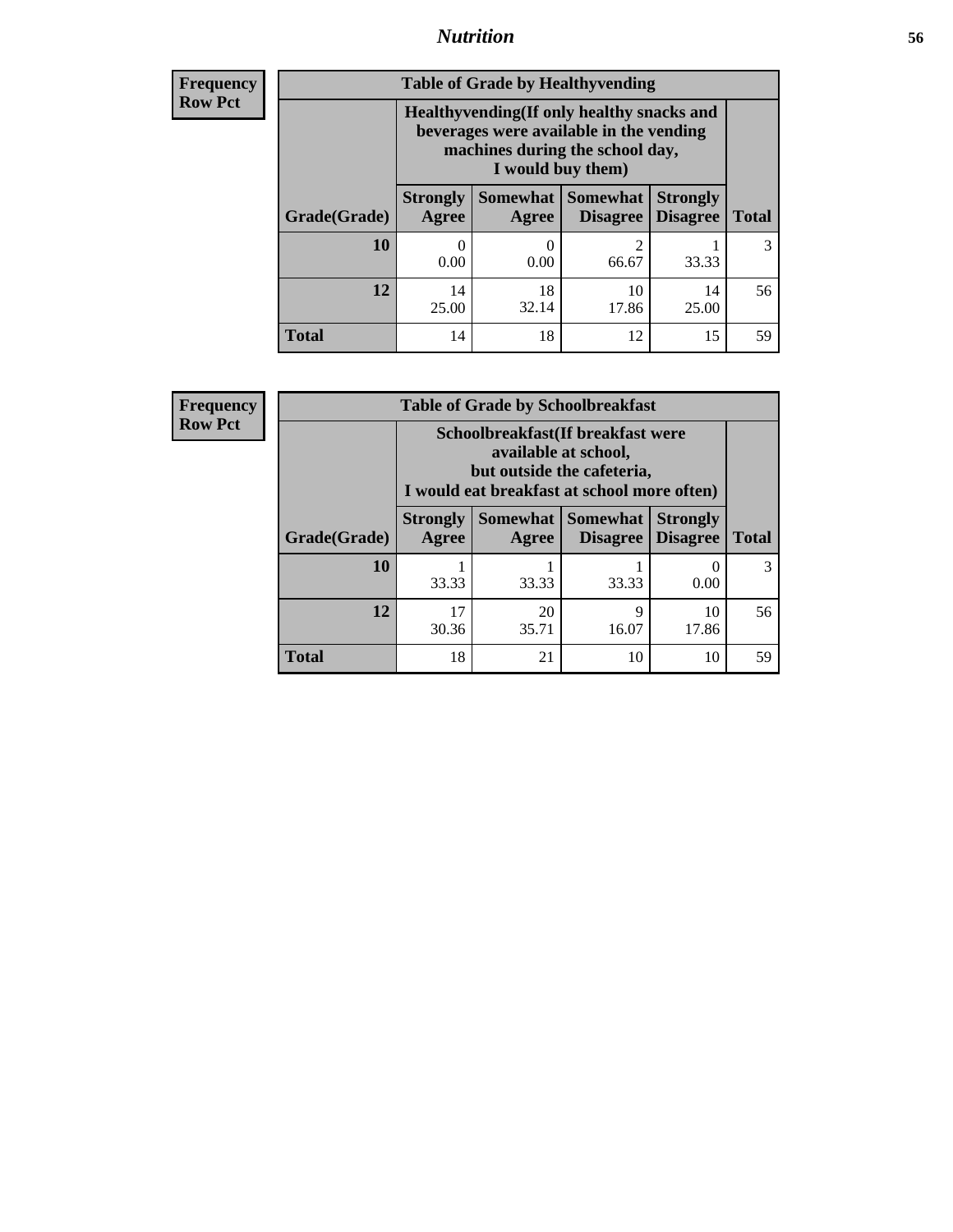| Frequency<br><b>Col Pct</b> | <b>Table of Educationaids by Grade</b>                                                                    |                         |             |              |
|-----------------------------|-----------------------------------------------------------------------------------------------------------|-------------------------|-------------|--------------|
|                             | <b>Educationaids</b> (I<br>have been<br>taught about<br><b>HIV/AIDS</b> at<br>school in the<br>past year) | Grade(Grade)<br>10      | 12          | <b>Total</b> |
|                             | <b>Yes</b>                                                                                                | $\mathfrak{D}$<br>66.67 | 33<br>58.93 | 35           |
|                             | N <sub>0</sub>                                                                                            | 33.33                   | 23<br>41.07 | 24           |
|                             | <b>Total</b>                                                                                              | 3                       | 56          | 59           |

| Frequency      | <b>Table of Educationcharacter by Grade</b>      |                         |             |              |
|----------------|--------------------------------------------------|-------------------------|-------------|--------------|
| <b>Col Pct</b> | <b>Educationcharacter(I)</b><br>have been taught |                         |             |              |
|                | about character<br>education in the past         | Grade(Grade)            |             |              |
|                | year at school)                                  | 10                      | 12          | <b>Total</b> |
|                | <b>Yes</b>                                       | $\mathfrak{D}$<br>66.67 | 34<br>60.71 | 36           |
|                | N <sub>0</sub>                                   | 33.33                   | 22<br>39.29 | 23           |
|                | <b>Total</b>                                     | 3                       | 56          | 59           |

| Frequency      | <b>Table of Gradcoach1 by Grade</b>              |              |             |              |
|----------------|--------------------------------------------------|--------------|-------------|--------------|
| <b>Col Pct</b> | Gradcoach1(I<br>know who my<br><b>Graduation</b> | Grade(Grade) |             |              |
|                | Coach is)                                        | 10           | 12          | <b>Total</b> |
|                | <b>Yes</b>                                       | 2<br>66.67   | 35<br>62.50 | 37           |
|                | N <sub>0</sub>                                   | 33.33        | 21<br>37.50 | 22           |
|                | <b>Total</b>                                     | 3            | 56          | 59           |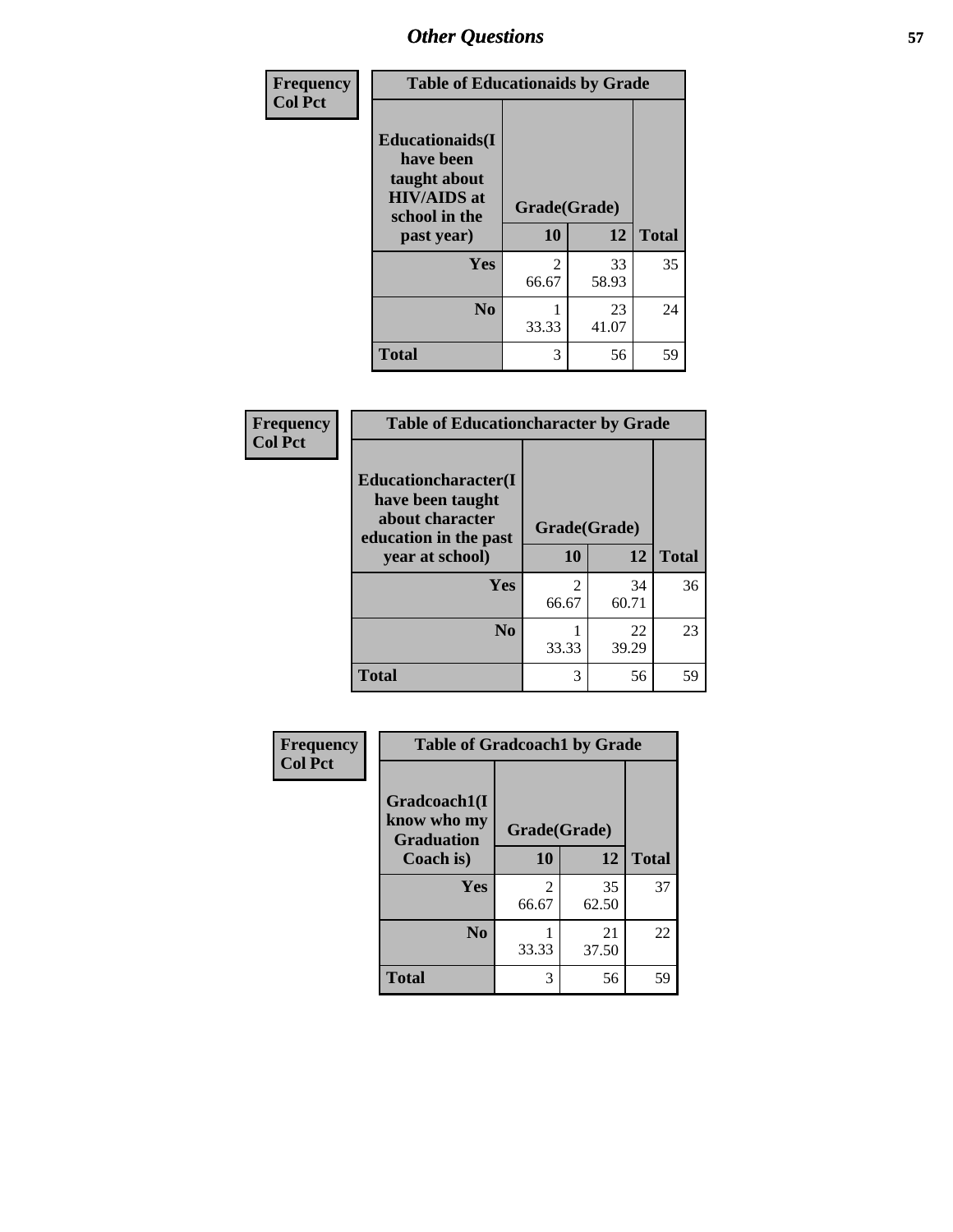| Frequency      | <b>Table of Gradcoach2 by Grade</b> |              |             |              |
|----------------|-------------------------------------|--------------|-------------|--------------|
| <b>Col Pct</b> |                                     |              |             |              |
|                | Gradcoach2(I<br>have                |              |             |              |
|                | contacted my<br><b>Graduation</b>   | Grade(Grade) |             |              |
|                | Coach)                              | 10           | 12          | <b>Total</b> |
|                | Yes                                 | 0<br>0.00    | 23<br>41.07 | 23           |
|                | N <sub>0</sub>                      | 3<br>100.00  | 33<br>58.93 | 36           |
|                | <b>Total</b>                        | 3            | 56          | 59           |

| Frequency<br><b>Col Pct</b> | <b>Table of Gradcoach3 by Grade</b>                                         |              |             |              |
|-----------------------------|-----------------------------------------------------------------------------|--------------|-------------|--------------|
|                             | Gradcoach3(I<br>have received<br>assistance<br>from my<br><b>Graduation</b> | Grade(Grade) |             |              |
|                             | Coach)                                                                      | 10           | 12          | <b>Total</b> |
|                             | Yes                                                                         | 0<br>0.00    | 19<br>33.93 | 19           |
|                             | N <sub>0</sub>                                                              | 33.33        | 6<br>10.71  | 7            |
|                             | Don't know                                                                  | 2<br>66.67   | 31<br>55.36 | 33           |
|                             | <b>Total</b>                                                                | 3            | 56          | 59           |

| Frequency      | <b>Table of Selfharm by Grade</b>                                                                                                                                          |                    |             |              |
|----------------|----------------------------------------------------------------------------------------------------------------------------------------------------------------------------|--------------------|-------------|--------------|
| <b>Col Pct</b> | <b>Selfharm</b> (During<br>the past 12<br>months,<br>I harmed myself<br>on purpose<br><b>Suicideconsider</b><br>During the past<br>12 months,<br>I seriously<br>considered | Grade(Grade)<br>10 | 12          | <b>Total</b> |
|                | suicide)                                                                                                                                                                   |                    |             |              |
|                | Yes                                                                                                                                                                        | 33.33              | 5<br>8.93   | 6            |
|                | N <sub>0</sub>                                                                                                                                                             | 2<br>66.67         | 51<br>91.07 | 53           |
|                | <b>Total</b>                                                                                                                                                               | 3                  | 56          | 59           |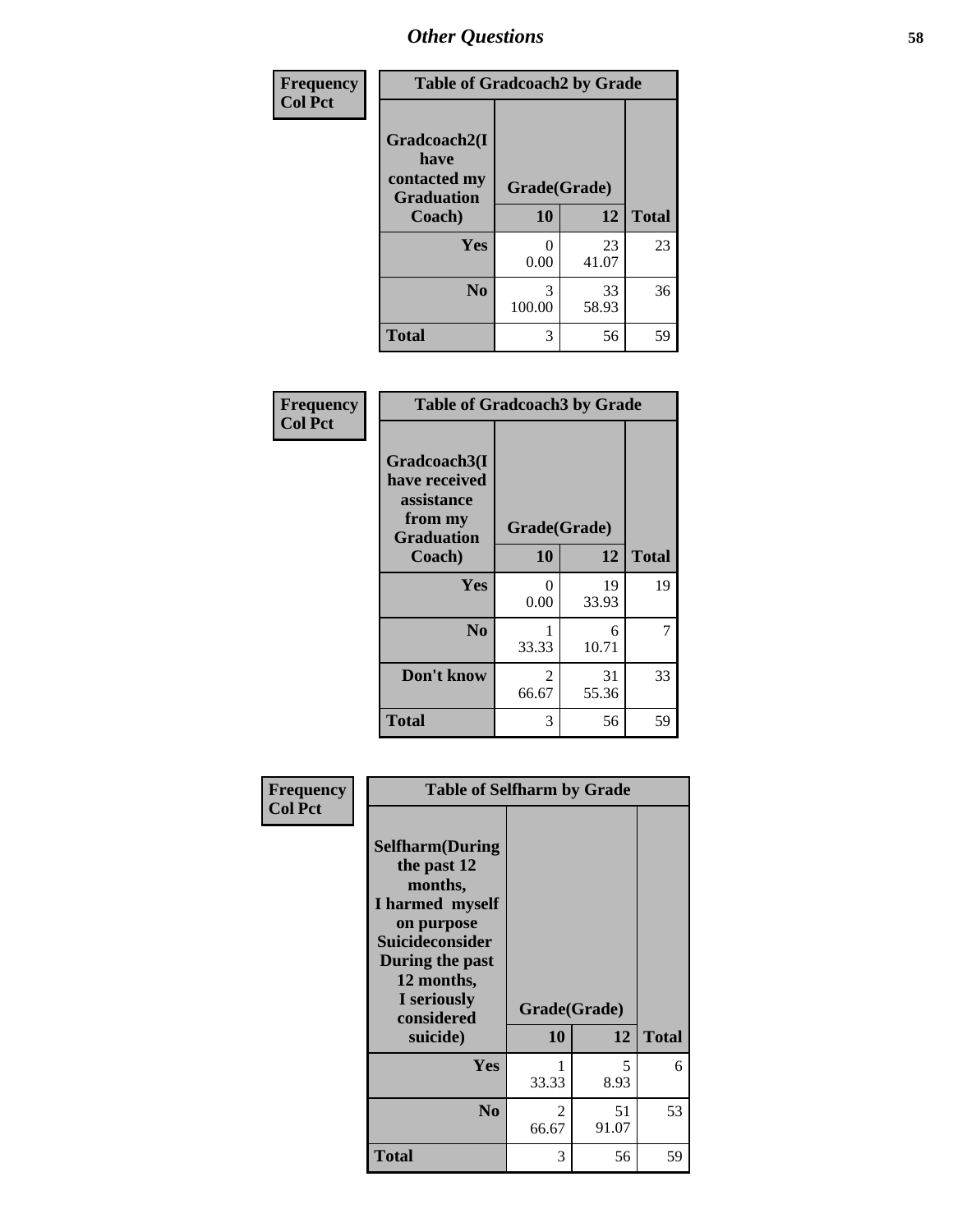| <b>Frequency</b> | <b>Table of Suicideconsider by Grade</b> |              |             |              |
|------------------|------------------------------------------|--------------|-------------|--------------|
| <b>Col Pct</b>   |                                          | Grade(Grade) |             |              |
|                  | Suicideconsider                          | <b>10</b>    | 12          | <b>Total</b> |
|                  | <b>Yes</b>                               | 33.33        | 3<br>5.36   | 4            |
|                  | N <sub>0</sub>                           | 2<br>66.67   | 53<br>94.64 | 55           |
|                  | <b>Total</b>                             | 3            | 56          | 59           |

| Frequency<br><b>Col Pct</b> | <b>Table of Suicideattempt by Grade</b>              |                        |             |              |
|-----------------------------|------------------------------------------------------|------------------------|-------------|--------------|
|                             | Suicideattempt(I<br>have attempted<br>suicide in the | Grade(Grade)           |             |              |
|                             | last year)                                           | <b>10</b>              | 12          | <b>Total</b> |
|                             | Yes                                                  | 33.33                  | 7.14        | 5            |
|                             | No.                                                  | $\mathcal{L}$<br>66.67 | 52<br>92.86 | 54           |
|                             | <b>Total</b>                                         | 3                      | 56          | 59           |

| Frequency      | <b>Table of Instantmessaged by Grade</b>               |              |             |              |
|----------------|--------------------------------------------------------|--------------|-------------|--------------|
| <b>Col Pct</b> | Instantmessaged(I<br>have instant<br>messaged people I | Grade(Grade) |             |              |
|                | do not even know)                                      | 10           | 12          | <b>Total</b> |
|                | Yes                                                    | 33.33        | 16<br>28.57 | 17           |
|                | N <sub>0</sub>                                         | 2<br>66.67   | 40<br>71.43 | 42           |
|                | <b>Total</b>                                           | 3            | 56          | 59           |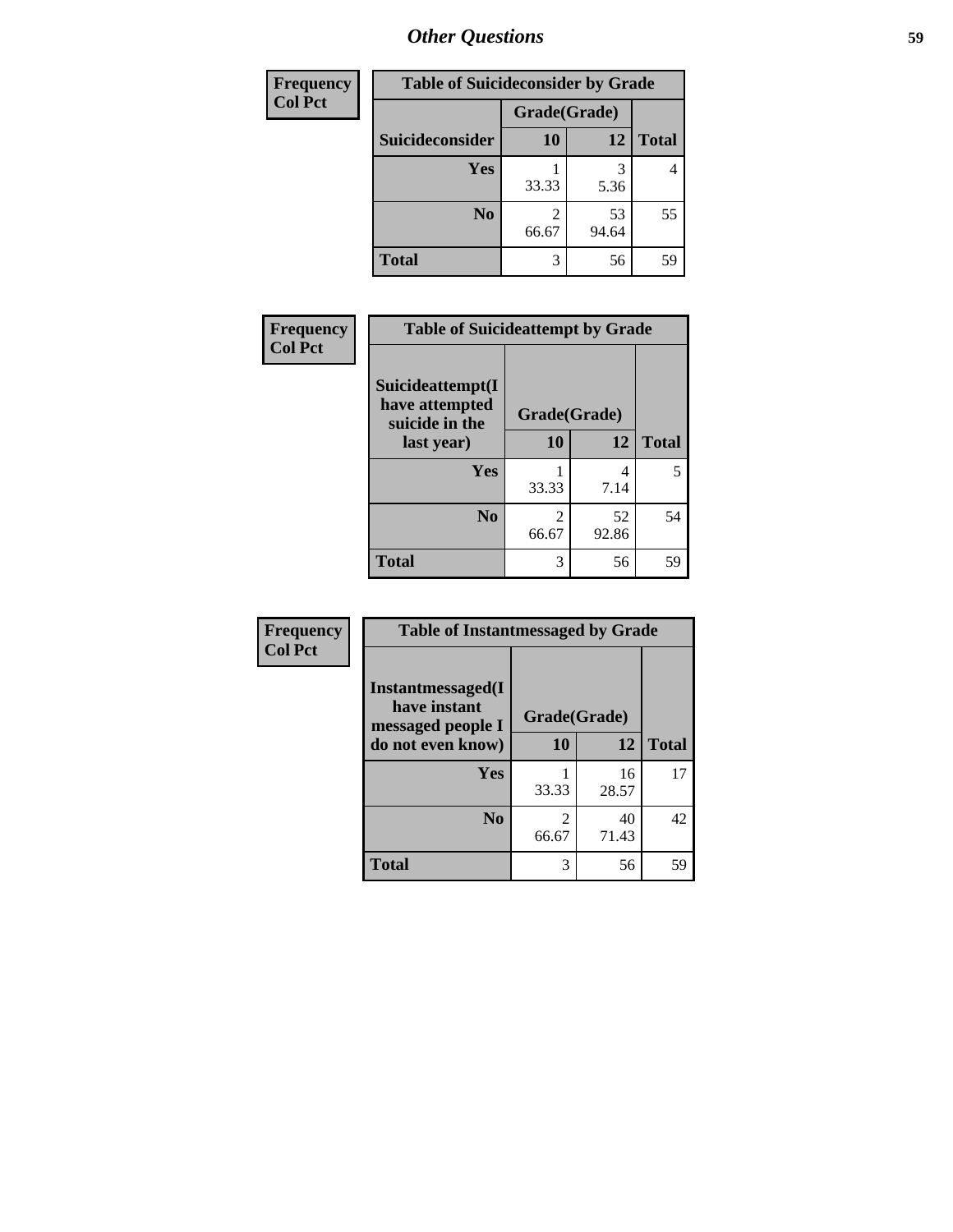| Frequency      | <b>Table of Getsalong by Grade</b>                          |                    |             |              |
|----------------|-------------------------------------------------------------|--------------------|-------------|--------------|
| <b>Col Pct</b> | <b>Getsalong</b> (I get<br>along with other<br>students and | Grade(Grade)<br>10 |             | <b>Total</b> |
|                | adults)                                                     |                    | 12          |              |
|                | <b>Strongly Agree</b>                                       | 2<br>66.67         | 33<br>58.93 | 35           |
|                | <b>Somewhat Agree</b>                                       | $\Omega$<br>0.00   | 19<br>33.93 | 19           |
|                | <b>Somewhat Disagree</b>                                    | 33.33              | 3<br>5.36   | 4            |
|                | <b>Strongly Disagree</b>                                    | 0<br>0.00          | 1.79        |              |
|                | <b>Total</b>                                                | 3                  | 56          | 59           |

| Frequency      | <b>Table of Safehome by Grade</b> |                    |             |                |  |  |  |
|----------------|-----------------------------------|--------------------|-------------|----------------|--|--|--|
| <b>Col Pct</b> | Safehome(I feel<br>safe at home)  | Grade(Grade)<br>10 | 12          | <b>Total</b>   |  |  |  |
|                | <b>Strongly Agree</b>             | 2<br>66.67         | 40<br>71.43 | 42             |  |  |  |
|                | <b>Somewhat Agree</b>             | 33.33              | 13<br>23.21 | 14             |  |  |  |
|                | <b>Somewhat Disagree</b>          | 0<br>0.00          | 3.57        | $\overline{2}$ |  |  |  |
|                | <b>Strongly Disagree</b>          | 0<br>0.00          | 1.79        |                |  |  |  |
|                | <b>Total</b>                      | 3                  | 56          | 59             |  |  |  |

| Frequency      |                                                                                     | <b>Table of Adulttalk by Grade</b> |             |              |
|----------------|-------------------------------------------------------------------------------------|------------------------------------|-------------|--------------|
| <b>Col Pct</b> | <b>Adulttalk(I</b><br>know an<br>adult at<br>school that<br>I can talk<br>with if I | Grade(Grade)                       |             |              |
|                | need help)                                                                          | 10                                 | 12          | <b>Total</b> |
|                | <b>Yes</b>                                                                          | 2<br>66.67                         | 35<br>62.50 | 37           |
|                | N <sub>0</sub>                                                                      | 33.33                              | 21<br>37.50 | 22           |
|                | <b>Total</b>                                                                        | 3                                  | 56          | 59           |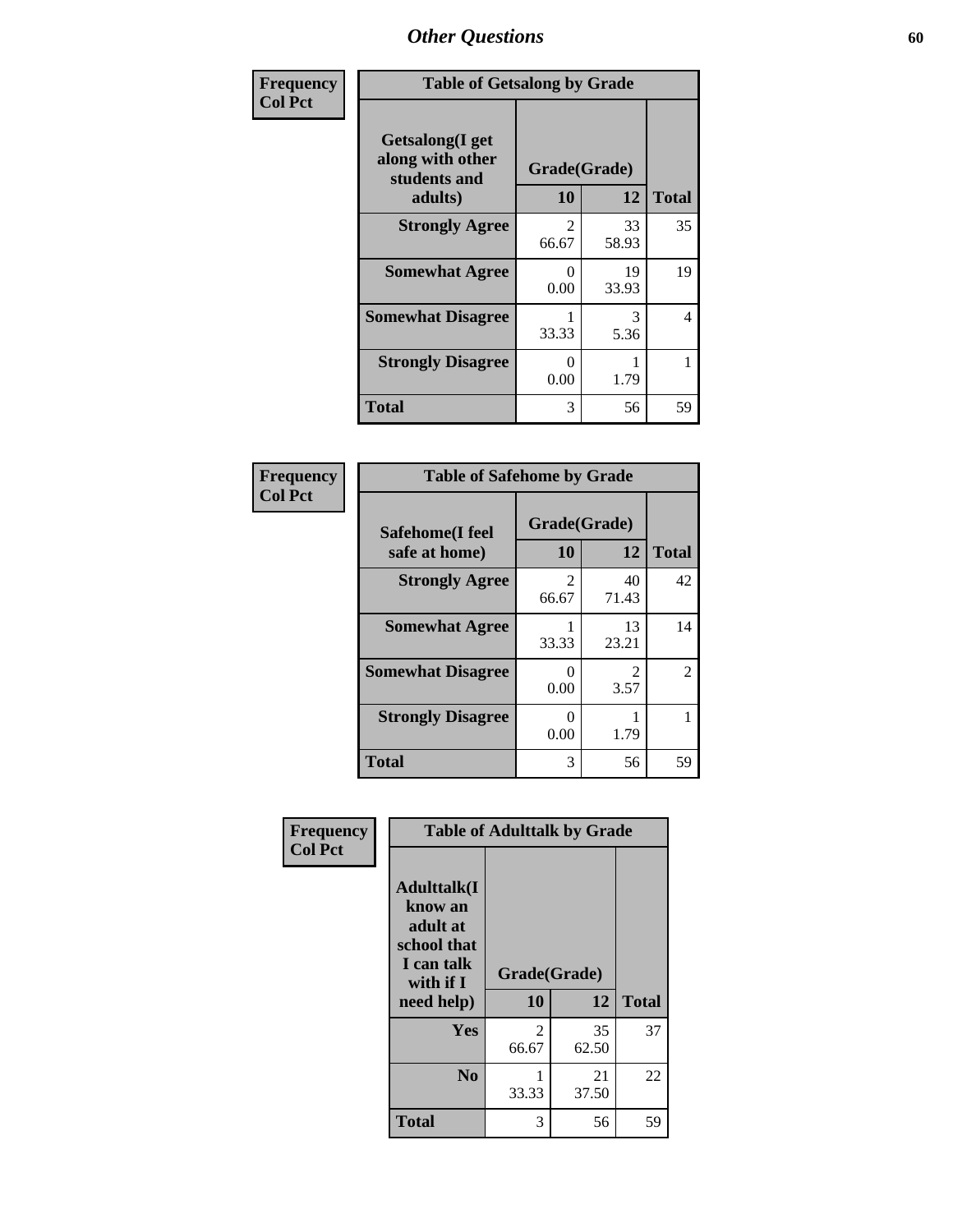**Frequency Row Pct**

| <b>Table of Grade by Tytime</b> |                      |                                                                                                                                                                                                                     |             |             |       |       |    |  |  |  |
|---------------------------------|----------------------|---------------------------------------------------------------------------------------------------------------------------------------------------------------------------------------------------------------------|-------------|-------------|-------|-------|----|--|--|--|
|                                 |                      | Tvtime(On an average school day,<br>how much unsupervised time do I spend watching TV)<br><b>Less that</b><br>$2 - 3$<br>$4 - 5$<br>$6+$<br>hour/day   hour/day   hours/day   hours/day   hours/day<br><b>Total</b> |             |             |       |       |    |  |  |  |
| Grade(Grade)   None             |                      |                                                                                                                                                                                                                     |             |             |       |       |    |  |  |  |
| <b>10</b>                       | 33.33                | 33.33                                                                                                                                                                                                               | 0.00        | 0.00        | 0.00  | 33.33 | 3  |  |  |  |
| 12                              | $\mathbf Q$<br>16.07 | Q<br>16.07                                                                                                                                                                                                          | 10<br>17.86 | 14<br>25.00 | 12.50 | 12.50 | 56 |  |  |  |
| <b>Total</b>                    | 10                   | 10                                                                                                                                                                                                                  | 10          | 14          |       | 8     | 59 |  |  |  |

#### **Frequency Row Pct**

| <b>Table of Grade by Computertime</b> |            |                                                                                                                               |       |             |      |             |    |  |  |
|---------------------------------------|------------|-------------------------------------------------------------------------------------------------------------------------------|-------|-------------|------|-------------|----|--|--|
|                                       |            | Computertime (On an average school day,<br>how much unsupervised time do I spend on the computer)                             |       |             |      |             |    |  |  |
| Grade(Grade)                          | None       | <b>Less that</b><br>$4 - 5$<br>$2 - 3$<br>$6+$<br>hour/day<br>hours/day<br>hours/day<br>hour/day<br>hours/day<br><b>Total</b> |       |             |      |             |    |  |  |
| 10                                    | 33.33      | 33.33                                                                                                                         | 33.33 | 0.00        | 0.00 | 0.00        |    |  |  |
| 12                                    | 6<br>10.71 | 12<br>21.43                                                                                                                   | 12.50 | 16<br>28.57 | 8.93 | 10<br>17.86 | 56 |  |  |
| <b>Total</b>                          | ⇁          | 13                                                                                                                            | 8     | 16          |      | 10          | 59 |  |  |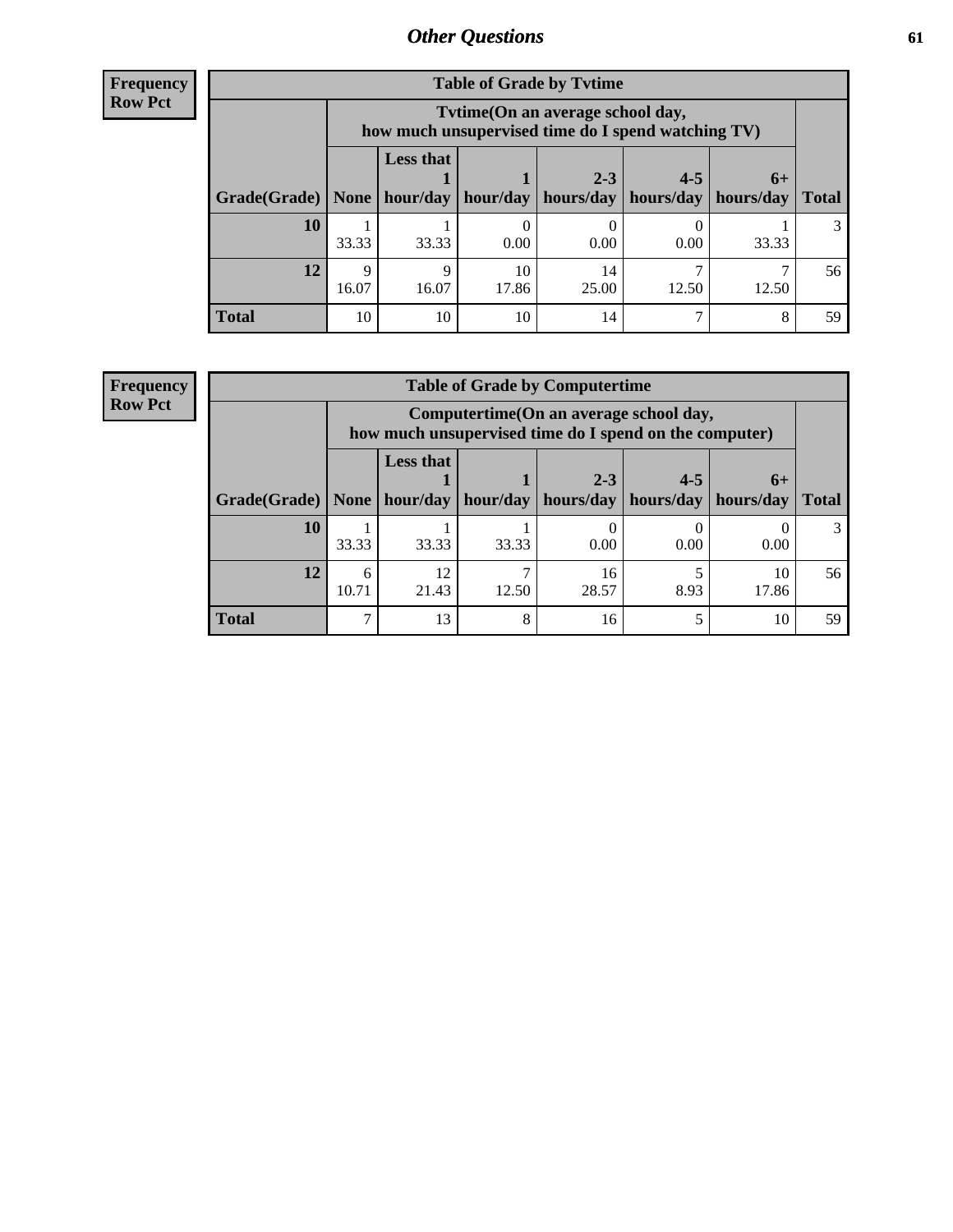#### *Questions about Driving Laws* **62** *Driving Questions were asked only of high school students.*

| <b>Frequency</b> |
|------------------|
| <b>Row Pct</b>   |

| <b>Table of Grade by License1</b> |                                                                             |                                                                                                                                                                                                                                                                           |       |      |      |    |  |  |  |
|-----------------------------------|-----------------------------------------------------------------------------|---------------------------------------------------------------------------------------------------------------------------------------------------------------------------------------------------------------------------------------------------------------------------|-------|------|------|----|--|--|--|
|                                   |                                                                             | License1(During the first 6 months of driving<br>with a provisional license,<br>the only passengers who can ride with the<br>driver are:)<br>Don't<br><b>Parent or</b><br>Family<br><b>Total</b><br><b>Members</b><br><b>Friends</b><br><b>Guardian</b><br>Know<br>Anyone |       |      |      |    |  |  |  |
| Grade(Grade)                      |                                                                             |                                                                                                                                                                                                                                                                           |       |      |      |    |  |  |  |
| 10                                | $\mathfrak{D}$<br>66.67                                                     | 0<br>0.00                                                                                                                                                                                                                                                                 | 33.33 | 0.00 | 0.00 | 3  |  |  |  |
| 12                                | 24<br>10<br>16<br>$\theta$<br>6<br>0.00<br>10.71<br>42.86<br>28.57<br>17.86 |                                                                                                                                                                                                                                                                           |       |      |      |    |  |  |  |
| Total                             | 26                                                                          | 16                                                                                                                                                                                                                                                                        |       | 10   | 6    | 59 |  |  |  |

| <b>Frequency</b> |              | <b>Table of Grade by License2</b> |                                                                                                          |                              |                                                      |                      |                               |  |  |
|------------------|--------------|-----------------------------------|----------------------------------------------------------------------------------------------------------|------------------------------|------------------------------------------------------|----------------------|-------------------------------|--|--|
| <b>Row Pct</b>   |              |                                   | License2(17 yr old drivers with a<br>provisional driver's license cannot<br>drive between the hours of:) |                              |                                                      |                      |                               |  |  |
|                  | Grade(Grade) | <b>Midnight</b><br>to 6am         | 1am<br>t <sub>0</sub><br>5am                                                                             | 1am<br>t <sub>0</sub><br>6am | N <sub>0</sub><br>curfew<br>for $17$<br>year<br>olds | Don't<br><b>Know</b> | <b>Total</b><br>$\mathcal{F}$ |  |  |
|                  | 10           | $\overline{c}$<br>66.67           | $\Omega$<br>0.00                                                                                         | 0<br>0.00                    | $\Omega$<br>0.00                                     | 33.33                |                               |  |  |
|                  | 12           | 33<br>58.93                       | 5<br>8.93                                                                                                | 3<br>5.36                    | $\overline{2}$<br>3.57                               | 13<br>23.21          | 56                            |  |  |
|                  | <b>Total</b> | 35                                | 5                                                                                                        | 3                            | $\mathfrak{D}$                                       | 14                   | 59                            |  |  |

| Frequency      | <b>Table of Grade by License3</b> |                                       |             |                  |                  |                                     |               |              |
|----------------|-----------------------------------|---------------------------------------|-------------|------------------|------------------|-------------------------------------|---------------|--------------|
| <b>Row Pct</b> |                                   | License3(For drivers under the age of |             | 21,<br>$DUI$ ?)  |                  | what level of alcohol is considered |               |              |
|                | Grade(Grade)                      | Any<br><b>Amount</b>                  | 0.02        | 0.04             | 0.06             | 0.08                                | Don't<br>know | <b>Total</b> |
|                | 10                                | 33.33                                 | 0<br>0.00   | $\Omega$<br>0.00 | $\Omega$<br>0.00 | $\Omega$<br>0.00                    | 2<br>66.67    | 3            |
|                | 12                                | 14<br>25.00                           | 13<br>23.21 | 5<br>8.93        | 1.79             | 8<br>14.29                          | 15<br>26.79   | 56           |
|                | <b>Total</b>                      | 15                                    | 13          | 5                |                  | 8                                   | 17            | 59           |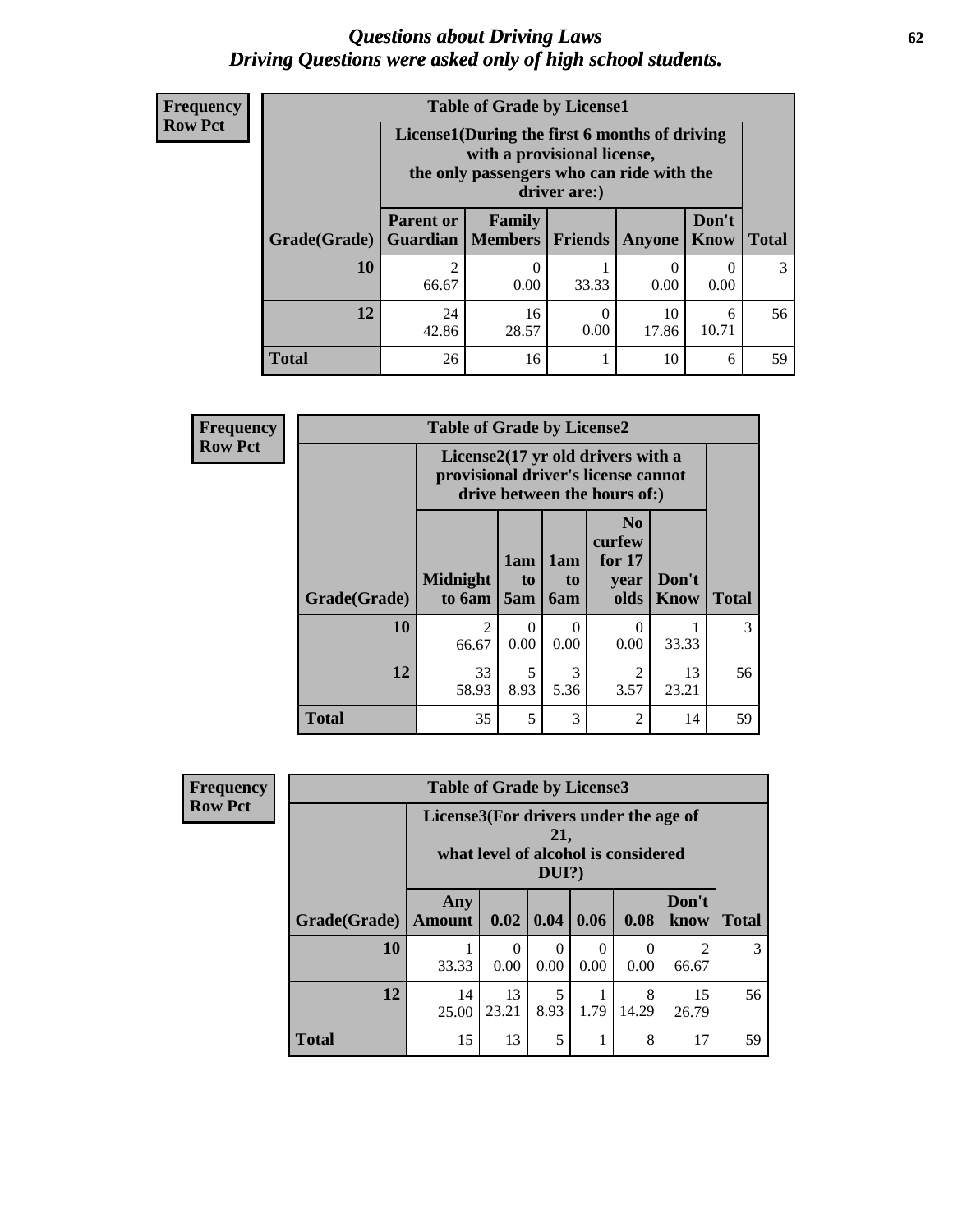#### *Questions about Driving Laws* **63** *Driving Questions were asked only of high school students.*

**Frequency Row Pct**

|              |                  |                                                                                                                                                                                                                                                                                |       | <b>Table of Grade by License4</b> |                  |       |    |  |  |
|--------------|------------------|--------------------------------------------------------------------------------------------------------------------------------------------------------------------------------------------------------------------------------------------------------------------------------|-------|-----------------------------------|------------------|-------|----|--|--|
|              |                  | License4(A driver under 21 automatically<br>loses his/her license if caught exceeding the<br>posted speet limit by:)<br>Can't<br>lose<br><b>Depends</b><br>license<br>$15+$<br>$25+$<br>$35+$<br>Don't<br>for<br>on<br><b>Total</b><br>mph<br>mph<br>speeding<br>know<br>judge |       |                                   |                  |       |    |  |  |
| Grade(Grade) | mph              |                                                                                                                                                                                                                                                                                |       |                                   |                  |       |    |  |  |
| 10           | $\Omega$<br>0.00 | 0<br>0.00                                                                                                                                                                                                                                                                      | 33.33 | 33.33                             | $\Omega$<br>0.00 | 33.33 | 3  |  |  |
| 12           | 8<br>14.29       | 12<br>$\overline{2}$<br>8<br>20<br>6<br>21.43<br>10.71<br>14.29<br>3.57<br>35.71                                                                                                                                                                                               |       |                                   |                  |       |    |  |  |
| <b>Total</b> | 8                | 12                                                                                                                                                                                                                                                                             | 7     | 3                                 | 8                | 21    | 59 |  |  |

| Frequency      | <b>Table of Grade by License5</b> |             |                                                                                                                                                             |               |              |  |
|----------------|-----------------------------------|-------------|-------------------------------------------------------------------------------------------------------------------------------------------------------------|---------------|--------------|--|
| <b>Row Pct</b> |                                   |             | License5(A)<br>Georgia teenager<br>with family<br>connections or a<br>good lawyer can<br>break a teen<br>driving law and<br>keep their driver's<br>license) |               |              |  |
|                | Grade(Grade)                      | Yes         | N <sub>0</sub>                                                                                                                                              | Don't<br>know | <b>Total</b> |  |
|                | 10                                | 0<br>0.00   | 0<br>0.00                                                                                                                                                   | 3<br>100.00   | 3            |  |
|                | 12                                | 17<br>30.36 | 15<br>26.79                                                                                                                                                 | 24<br>42.86   | 56           |  |
|                | Total                             | 17          | 15                                                                                                                                                          | 27            | 59           |  |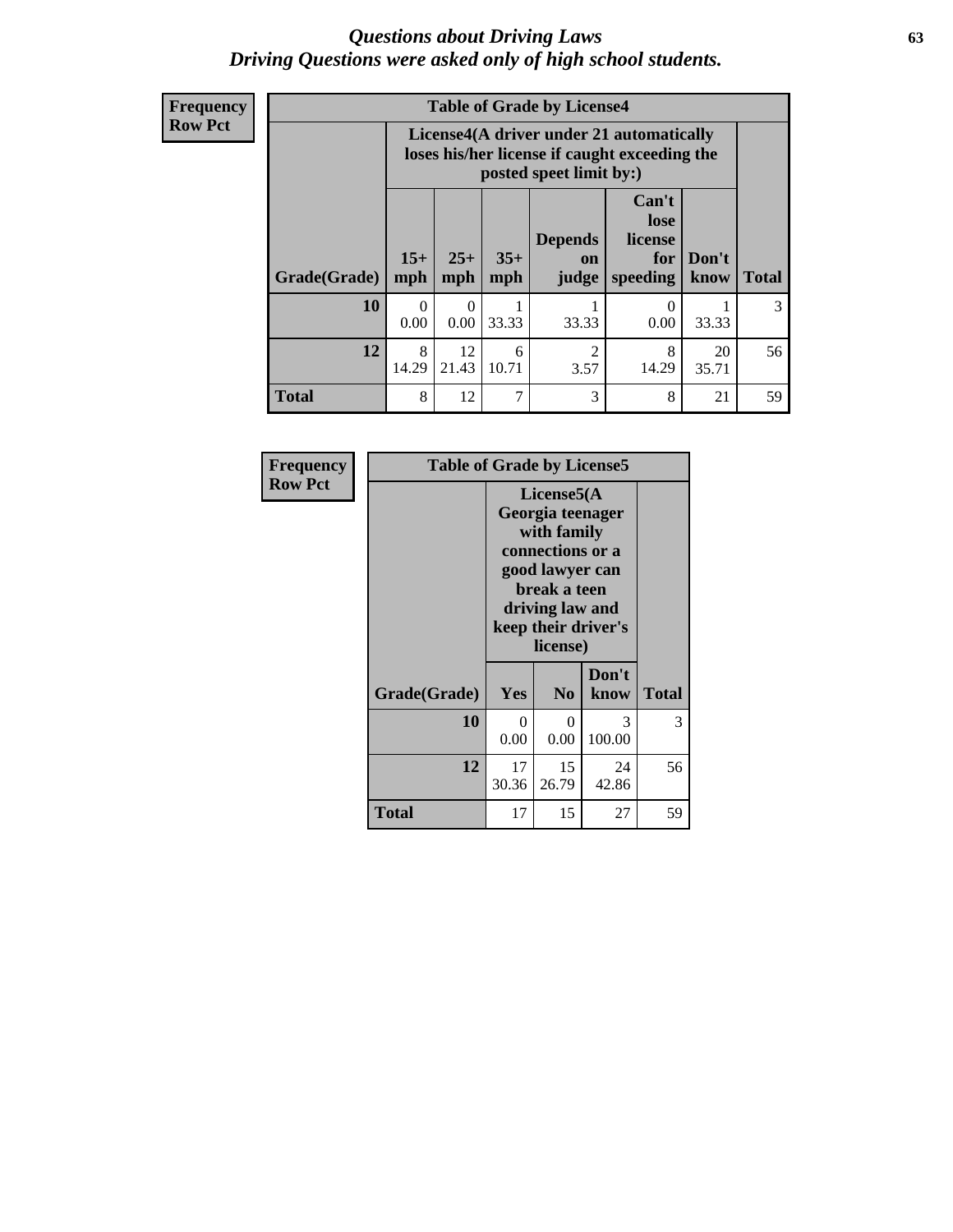### *Questions about Driving Laws* **64** *Driving Questions were asked only of high school students.*

| <b>Frequency</b> | <b>Table of Grade by License6</b> |                  |                                                                                                                           |                    |              |  |
|------------------|-----------------------------------|------------------|---------------------------------------------------------------------------------------------------------------------------|--------------------|--------------|--|
| <b>Row Pct</b>   |                                   |                  | License <sub>6</sub> (I know a<br>friend or<br>classmate that<br>broke a teen<br>driving law,<br>keep his/her<br>license) | but was allowed to |              |  |
|                  | Grade(Grade)                      | <b>Yes</b>       | N <sub>0</sub>                                                                                                            | Don't<br>know      | <b>Total</b> |  |
|                  | 10                                | $\Omega$<br>0.00 | 33.33                                                                                                                     | 2<br>66.67         | 3            |  |
|                  | 12                                | 18<br>32.14      | 17<br>30.36                                                                                                               | 21<br>37.50        | 56           |  |
|                  | <b>Total</b>                      | 18               | 18                                                                                                                        | 23                 | 59           |  |

| <b>Frequency</b> | <b>Table of Grade by License7</b> |                                                                             |                                   |                                                                                               |                        |              |  |
|------------------|-----------------------------------|-----------------------------------------------------------------------------|-----------------------------------|-----------------------------------------------------------------------------------------------|------------------------|--------------|--|
| <b>Row Pct</b>   |                                   |                                                                             |                                   | License7(A student under the age of 18 cam loser<br>his/her driving privileges if he or she:) |                        |              |  |
|                  | Grade(Grade)                      | <b>Have</b><br>more than<br>10<br>unexcused<br>absences<br>per school<br>yr | Drop out<br>without<br>graduating | Bring<br>alcohol/drugs/weapon<br>to school                                                    | All of<br>the<br>above | <b>Total</b> |  |
|                  | 10                                | 33.33                                                                       | 0.00                              | 0.00                                                                                          | 66.67                  | 3            |  |
|                  | 12                                | 16<br>28.57                                                                 | $\mathfrak{D}$<br>3.57            | 1.79                                                                                          | 37<br>66.07            | 56           |  |
|                  | <b>Total</b>                      | 17                                                                          | $\mathfrak{D}$                    |                                                                                               | 39                     | 59           |  |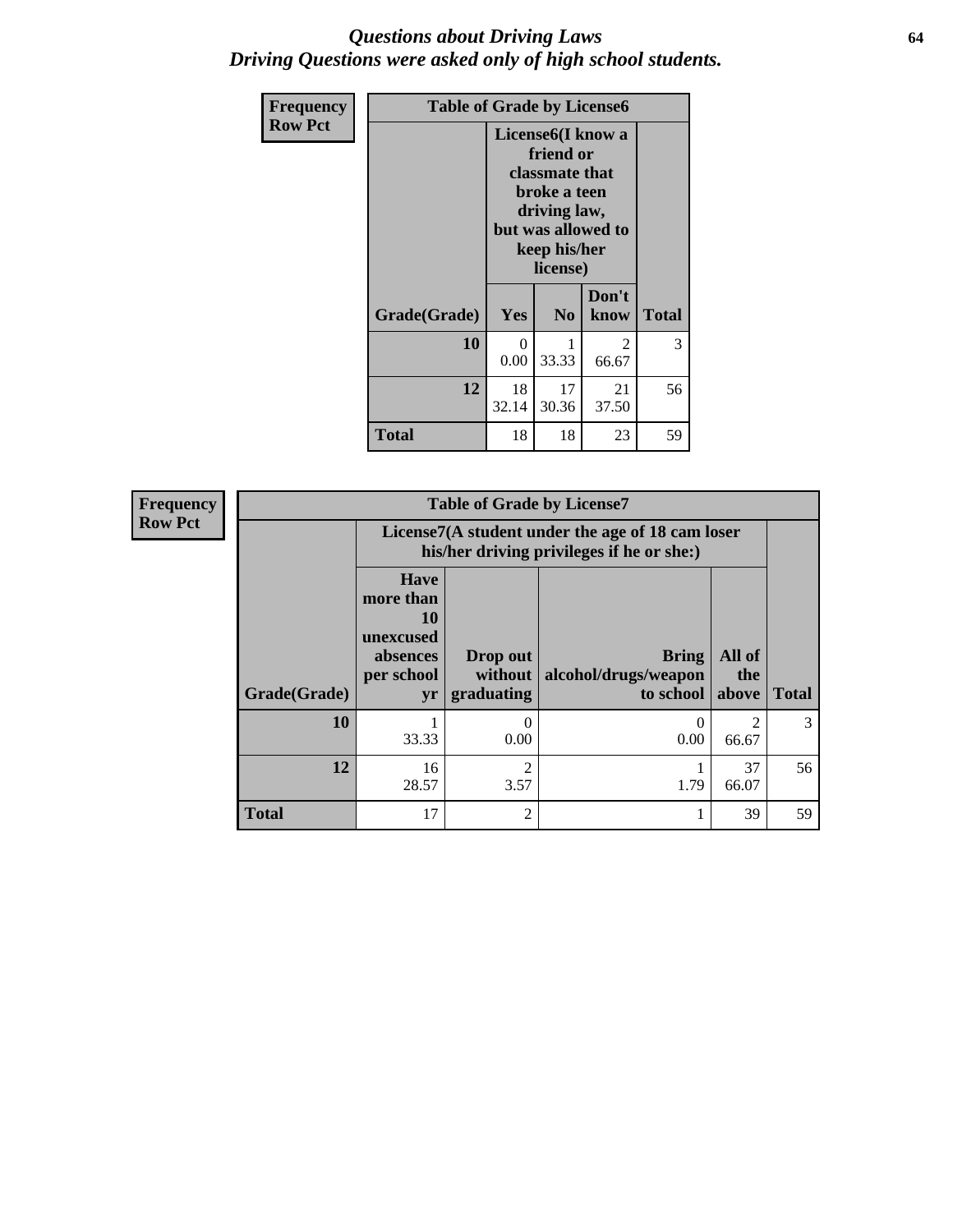# *Select Results by Gender* **65**

| Frequency      | <b>Table of SchoolClimate2 by Gender</b>          |                                 |                       |                |
|----------------|---------------------------------------------------|---------------------------------|-----------------------|----------------|
| <b>Col Pct</b> | SchoolClimate2(I<br>feel successful at<br>school) | Gender(Gender)<br><b>Female</b> | <b>Male</b>           | <b>Total</b>   |
|                | <b>Strongly Agree</b>                             | 23.33                           | 12<br>41.38           | 19             |
|                | <b>Somewhat Agree</b>                             | 22<br>73.33                     | 15<br>51.72           | 37             |
|                | <b>Somewhat Disagree</b>                          | $\mathbf{\Omega}$<br>0.00       | $\mathcal{D}$<br>6.90 | $\overline{2}$ |
|                | <b>Strongly Disagree</b>                          | 3.33                            | 0<br>0.00             |                |
|                | <b>Total</b>                                      | 30                              | 29                    | 59             |

| Frequency      | <b>Table of SchoolClimate6 by Gender</b>                 |             |                               |              |
|----------------|----------------------------------------------------------|-------------|-------------------------------|--------------|
| <b>Col Pct</b> | <b>SchoolClimate6(Teachers</b><br>treat me with respect) | Female      | Gender(Gender)<br><b>Male</b> | <b>Total</b> |
|                | <b>Strongly Agree</b>                                    | 18<br>60.00 | 19<br>65.52                   | 37           |
|                | <b>Somewhat Agree</b>                                    | 9<br>30.00  | Q<br>31.03                    | 18           |
|                | <b>Somewhat Disagree</b>                                 | 3<br>10.00  | 3.45                          |              |
|                | <b>Total</b>                                             | 30          | 29                            | 59           |

| Frequency      | <b>Table of SchoolClimate8 by Gender</b>                                             |                                 |             |       |
|----------------|--------------------------------------------------------------------------------------|---------------------------------|-------------|-------|
| <b>Col Pct</b> | <b>SchoolClimate8(Students</b><br>are frequently<br>recognized for good<br>behavior) | Gender(Gender)<br><b>Female</b> | <b>Male</b> | Total |
|                | <b>Strongly Agree</b>                                                                | 12<br>40.00                     | 18<br>62.07 | 30    |
|                | <b>Somewhat Agree</b>                                                                | 11<br>36.67                     | Q<br>31.03  | 20    |
|                | <b>Somewhat Disagree</b>                                                             | 4<br>13.33                      | 3.45        | 5     |
|                | <b>Strongly Disagree</b>                                                             | 3<br>10.00                      | 3.45        | 4     |
|                | <b>Total</b>                                                                         | 30                              | 29          | 59    |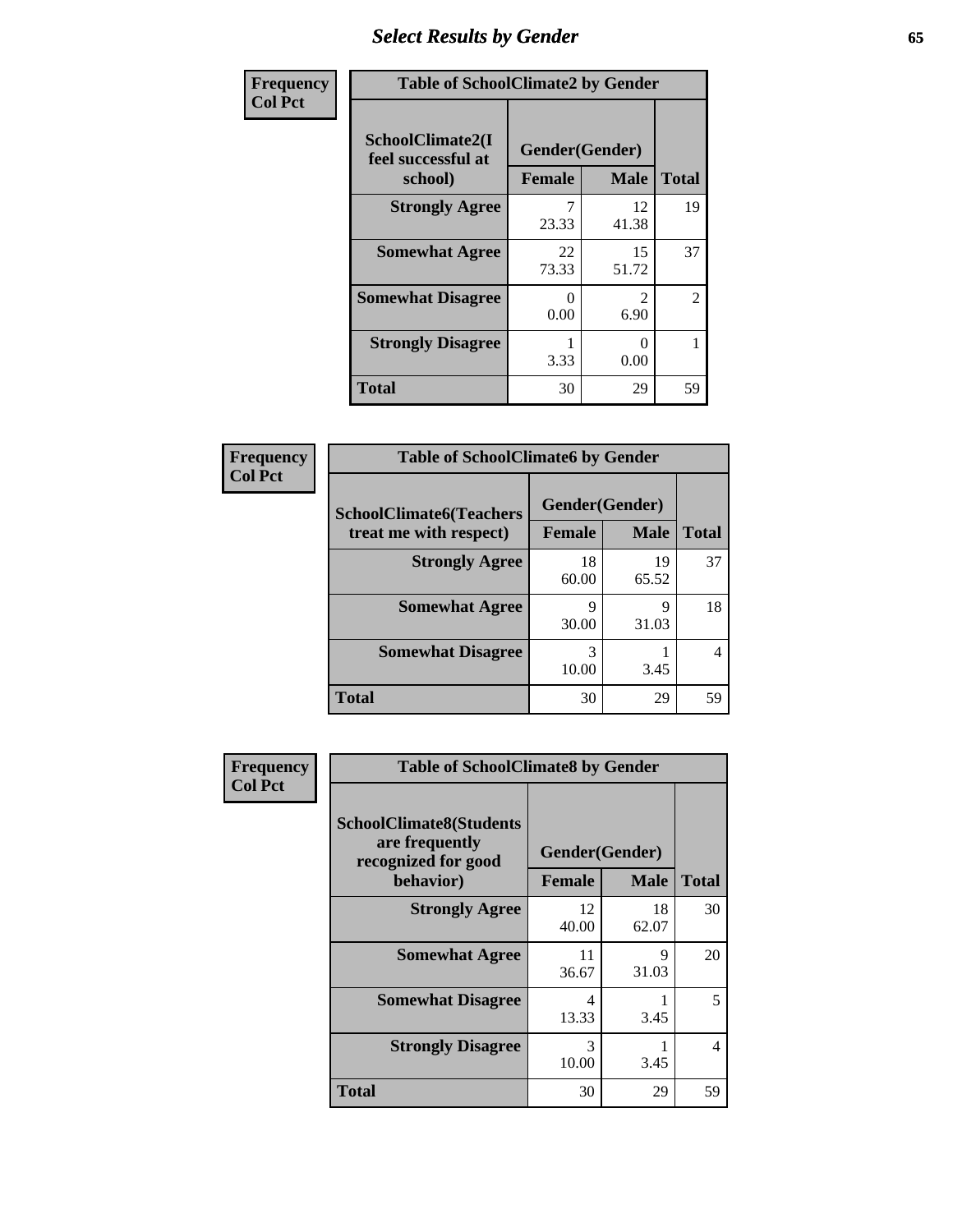# *Select Results by Gender* **66**

| <b>Frequency</b> | <b>Table of Gender by Dropout</b> |                                                                        |                |              |
|------------------|-----------------------------------|------------------------------------------------------------------------|----------------|--------------|
| <b>Row Pct</b>   |                                   | Dropout(I<br>have<br>thought<br>about<br>dropping<br>out of<br>school) |                |              |
|                  | Gender(Gender)                    | Yes                                                                    | N <sub>0</sub> | <b>Total</b> |
|                  | <b>Female</b>                     | 11<br>36.67                                                            | 19<br>63.33    | 30           |
|                  | <b>Male</b>                       | 12<br>41.38                                                            | 17<br>58.62    | 29           |
|                  | <b>Total</b>                      | 23                                                                     | 36             | 59           |

| Frequency      | <b>Table of Gender by Dropoutreason</b> |                                                                        |              |                          |              |              |
|----------------|-----------------------------------------|------------------------------------------------------------------------|--------------|--------------------------|--------------|--------------|
| <b>Row Pct</b> |                                         | Dropoutreason (If I dropped out<br>the reason would most likely<br>be) |              |                          |              |              |
|                | <b>Gender</b> (Gender)                  | Won't<br>Drop<br>out                                                   | <b>Bored</b> | Family<br><b>Reasons</b> | <b>Other</b> | <b>Total</b> |
|                | <b>Female</b>                           | 16<br>53.33                                                            | 4<br>13.33   | 3<br>10.00               | 23.33        | 30           |
|                | <b>Male</b>                             | 11<br>37.93                                                            | 3<br>10.34   | 6<br>20.69               | 9<br>31.03   | 29           |
|                | <b>Total</b>                            | 27                                                                     |              | 9                        | 16           | 59           |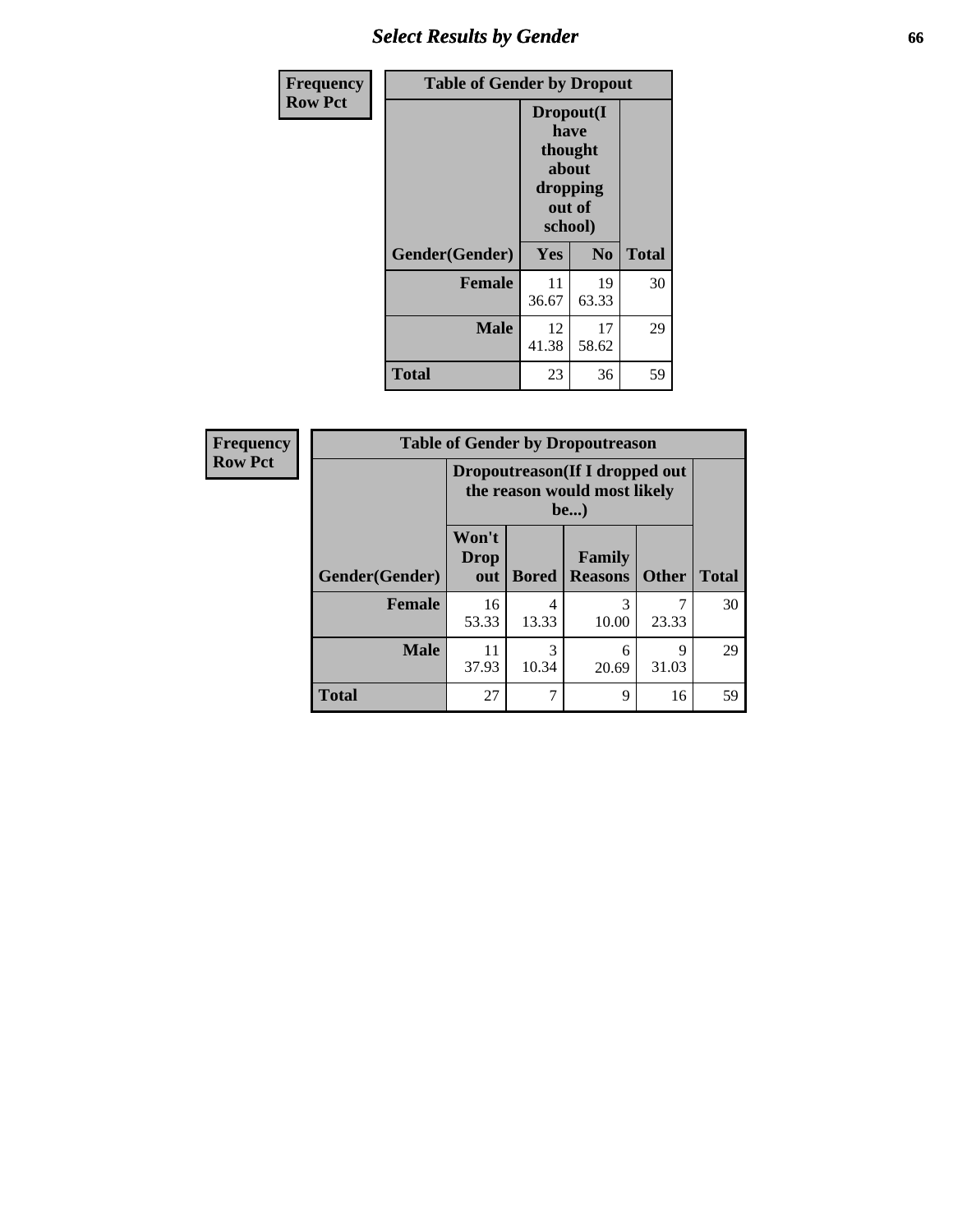*School Safety* **67**

| Frequency      |                | <b>Table of Gender by Bullied2</b> |                 |              |  |
|----------------|----------------|------------------------------------|-----------------|--------------|--|
| <b>Row Pct</b> |                |                                    | <b>Bullied2</b> |              |  |
|                | Gender(Gender) | <b>Yes</b>                         | N <sub>0</sub>  | <b>Total</b> |  |
|                | <b>Female</b>  | 2<br>6.67                          | 28<br>93.33     | 30           |  |
|                | <b>Male</b>    | 0<br>0.00                          | 29<br>100.00    | 29           |  |
|                | <b>Total</b>   | 2                                  | 57              | 59           |  |

| Frequency      |                | <b>Table of Gender by Bulliedothers2</b> |              |
|----------------|----------------|------------------------------------------|--------------|
| <b>Row Pct</b> |                | <b>Bulliedothers2</b>                    |              |
|                | Gender(Gender) | N <sub>0</sub>                           | <b>Total</b> |
|                | <b>Female</b>  | 30<br>100.00                             | 30           |
|                | <b>Male</b>    | 29<br>100.00                             | 29           |
|                | <b>Total</b>   | 59                                       | 59           |

| Frequency      | <b>Table of Gender by Weaponschool2</b> |                      |                |              |
|----------------|-----------------------------------------|----------------------|----------------|--------------|
| <b>Row Pct</b> |                                         | <b>Weaponschool2</b> |                |              |
|                | Gender(Gender)                          | Yes                  | N <sub>0</sub> | <b>Total</b> |
|                | <b>Female</b>                           | 0.00                 | 30<br>100.00   | 30           |
|                | <b>Male</b>                             | 6.90                 | 27<br>93.10    | 29           |
|                | <b>Total</b>                            | 2                    | 57             | 59           |

| Frequency      | <b>Table of Gender by Absentunsafe2</b> |               |                |              |
|----------------|-----------------------------------------|---------------|----------------|--------------|
| <b>Row Pct</b> |                                         | Absentunsafe2 |                |              |
|                | Gender(Gender)                          | Yes           | N <sub>0</sub> | <b>Total</b> |
|                | <b>Female</b>                           | 6.67          | 28<br>93.33    | 30           |
|                | <b>Male</b>                             | 0.00          | 29<br>100.00   | 29           |
|                | <b>Total</b>                            |               | 57             | 59           |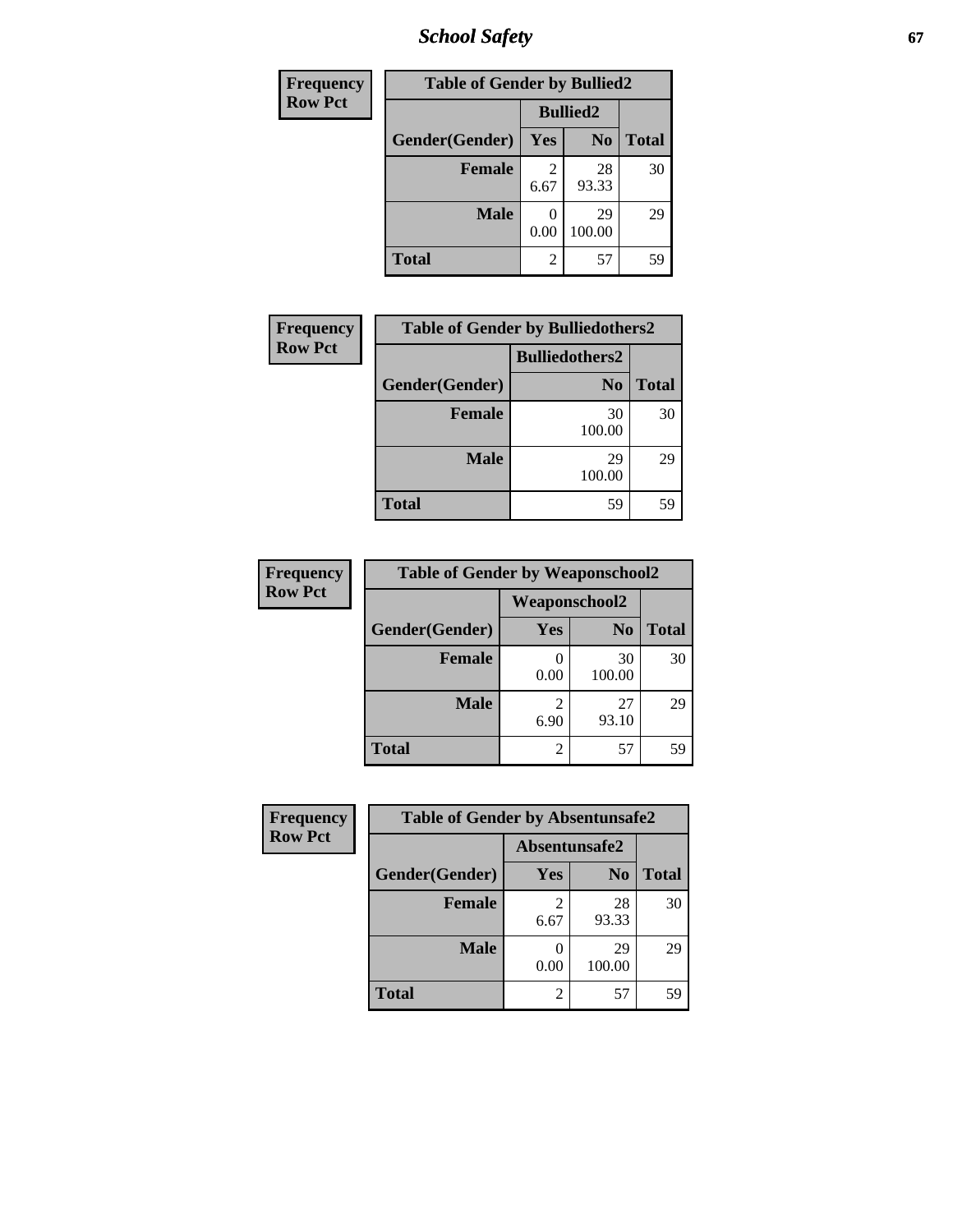*School Safety* **68**

| Frequency      | <b>Table of Gender by Gangself</b> |                                                                                                        |                |              |
|----------------|------------------------------------|--------------------------------------------------------------------------------------------------------|----------------|--------------|
| <b>Row Pct</b> |                                    | <b>Gangself</b> (I<br>have<br>participated<br>in illegal gang<br>activities in<br>the past 30<br>days) |                |              |
|                | Gender(Gender)                     | Yes                                                                                                    | N <sub>0</sub> | <b>Total</b> |
|                | <b>Female</b>                      | 0<br>0.00                                                                                              | 30<br>100.00   | 30           |
|                | <b>Male</b>                        | 3.45                                                                                                   | 28<br>96.55    | 29           |
|                | <b>Total</b>                       |                                                                                                        | 58             | 59           |

| Frequency      | <b>Table of Gender by Gangpeers</b> |                                                                                                                             |                |              |
|----------------|-------------------------------------|-----------------------------------------------------------------------------------------------------------------------------|----------------|--------------|
| <b>Row Pct</b> |                                     | <b>Gangpeers</b> (I<br>have friends<br>who have<br>participated<br>in illegal gang<br>activities in<br>the past 30<br>days) |                |              |
|                | Gender(Gender)                      | <b>Yes</b>                                                                                                                  | N <sub>0</sub> | <b>Total</b> |
|                | <b>Female</b>                       | 7<br>23.33                                                                                                                  | 23<br>76.67    | 30           |
|                | <b>Male</b>                         | 3<br>10.34                                                                                                                  | 26<br>89.66    | 29           |
|                | <b>Total</b>                        | 10                                                                                                                          | 49             | 59           |

| Frequency      |                | <b>Table of Gender by Pickedon2</b> |                |              |  |
|----------------|----------------|-------------------------------------|----------------|--------------|--|
| <b>Row Pct</b> |                | Pickedon2                           |                |              |  |
|                | Gender(Gender) | Yes                                 | N <sub>0</sub> | <b>Total</b> |  |
|                | <b>Female</b>  | 13.33                               | 26<br>86.67    | 30           |  |
|                | <b>Male</b>    | 3<br>10.34                          | 26<br>89.66    | 29           |  |
|                | <b>Total</b>   | 7                                   | 52             | 59           |  |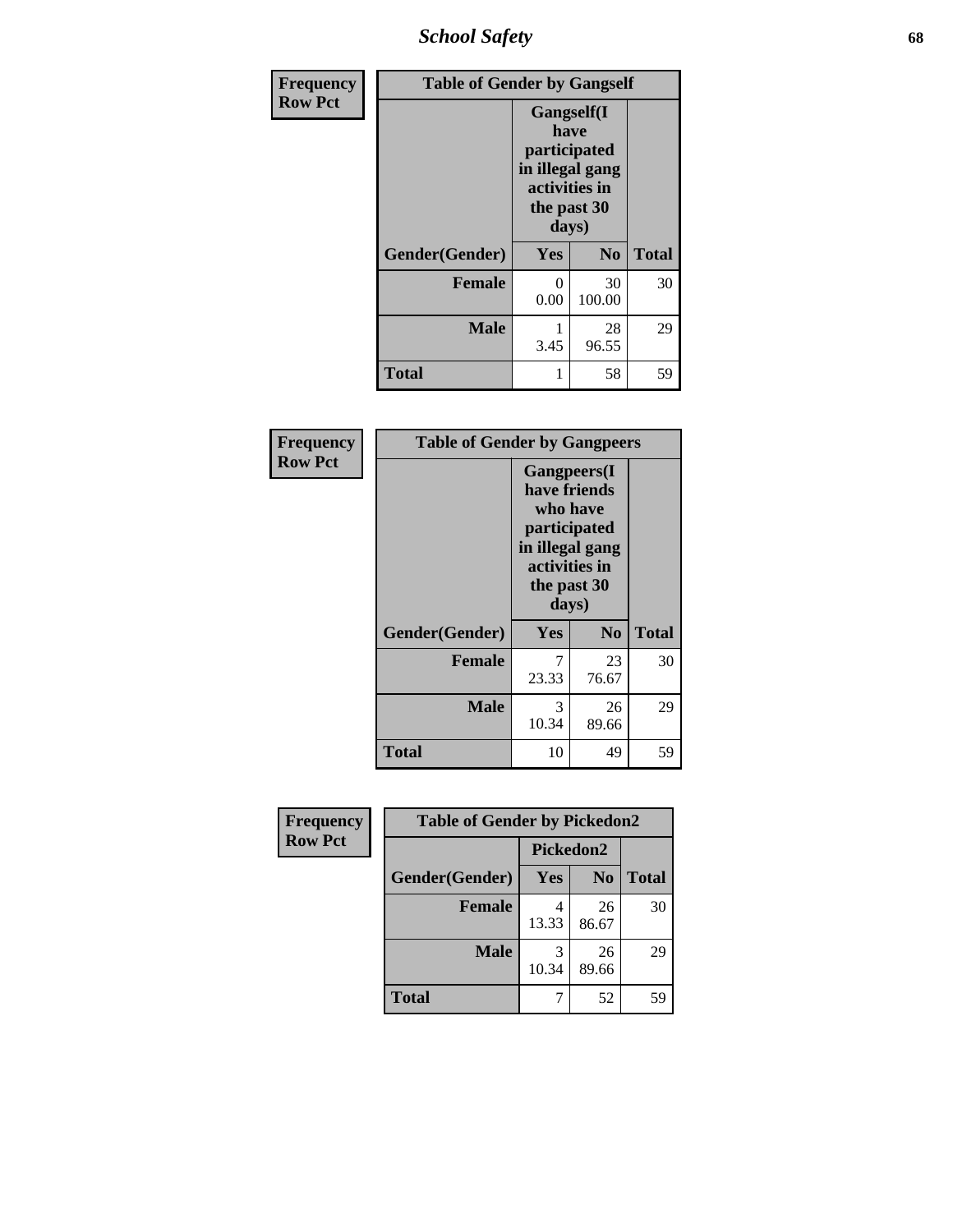*School Safety* **69**

| Frequency      | <b>Table of Gender by Safeschool2</b> |             |                |              |  |
|----------------|---------------------------------------|-------------|----------------|--------------|--|
| <b>Row Pct</b> |                                       | Safeschool2 |                |              |  |
|                | Gender(Gender)                        | Yes         | N <sub>0</sub> | <b>Total</b> |  |
|                | <b>Female</b>                         | 23<br>76.67 | 23.33          | 30           |  |
|                | <b>Male</b>                           | 28<br>96.55 | 3.45           | 29           |  |
|                | <b>Total</b>                          | 51          | 8              | 59           |  |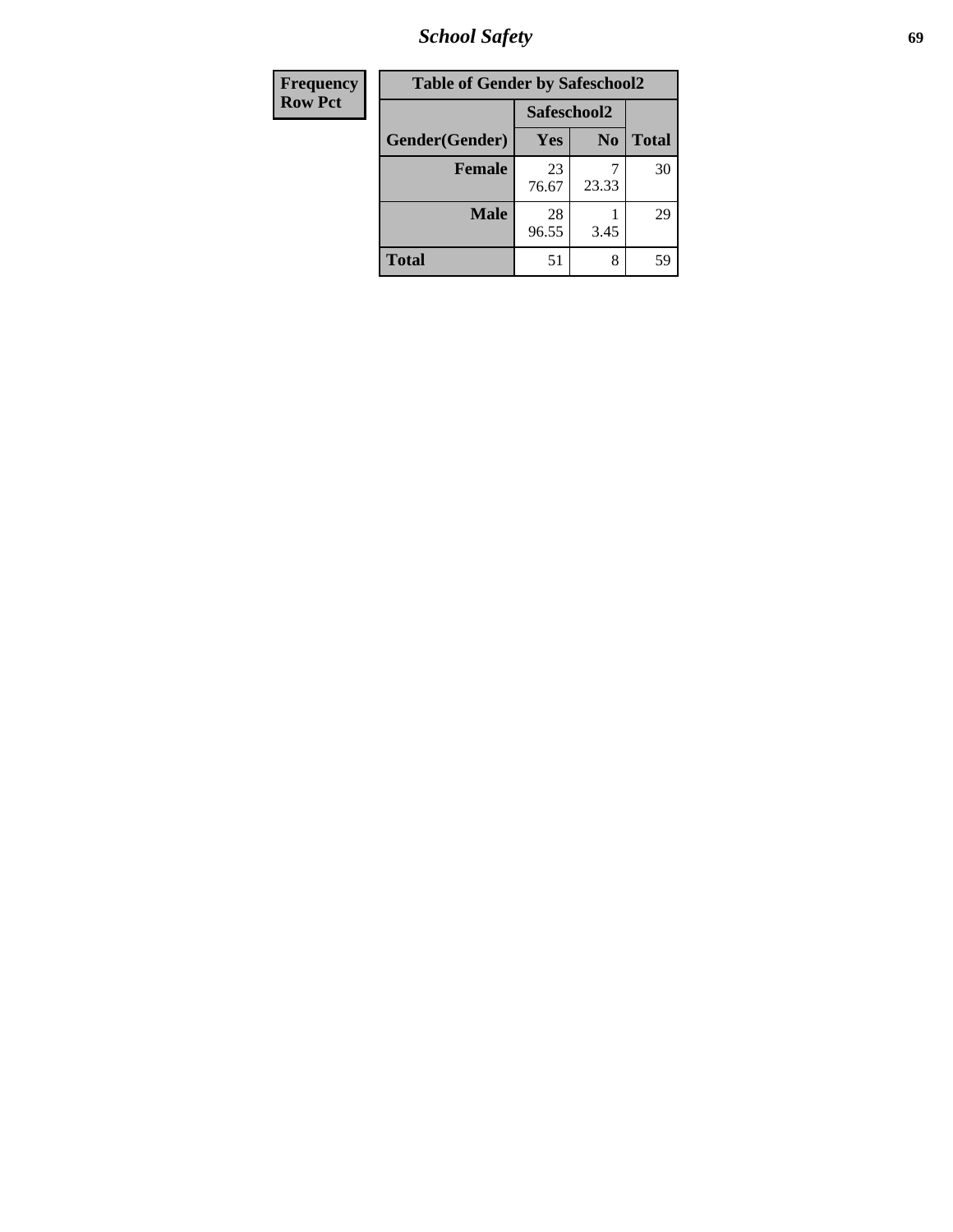# *Incidence of Drug Use* **70**

| <b>Frequency</b> | <b>Table of Gender by AlcoholAlt</b> |                                          |                |              |  |
|------------------|--------------------------------------|------------------------------------------|----------------|--------------|--|
| <b>Row Pct</b>   |                                      | AlcoholAlt(Alcohol<br>use, past 30 days) |                |              |  |
|                  | Gender(Gender)                       | <b>Yes</b>                               | N <sub>0</sub> | <b>Total</b> |  |
|                  | <b>Female</b>                        | 12<br>40.00                              | 18<br>60.00    | 30           |  |
|                  | <b>Male</b>                          | 10<br>34.48                              | 19<br>65.52    | 29           |  |
|                  | <b>Total</b>                         | 22                                       | 37             | 59           |  |

| Frequency      | <b>Table of Gender by TobaccoAny</b> |                                          |                |              |  |
|----------------|--------------------------------------|------------------------------------------|----------------|--------------|--|
| <b>Row Pct</b> |                                      | TobaccoAny(Tobacco<br>use, past 30 days) |                |              |  |
|                | Gender(Gender)                       | Yes                                      | N <sub>0</sub> | <b>Total</b> |  |
|                | <b>Female</b>                        | 11<br>36.67                              | 19<br>63.33    | 30           |  |
|                | <b>Male</b>                          | 11<br>37.93                              | 18<br>62.07    | 29           |  |
|                | <b>Total</b>                         | 22                                       | 37             | 59           |  |

| <b>Frequency</b> | <b>Table of Gender by MarijuanaAlt</b> |                    |                        |              |
|------------------|----------------------------------------|--------------------|------------------------|--------------|
| <b>Row Pct</b>   |                                        | use, past 30 days) | MarijuanaAlt(Marijuana |              |
|                  | Gender(Gender)                         | <b>Yes</b>         | N <sub>0</sub>         | <b>Total</b> |
|                  | <b>Female</b>                          | 3<br>10.00         | 27<br>90.00            | 30           |
|                  | <b>Male</b>                            | 5<br>17.24         | 24<br>82.76            | 29           |
|                  | <b>Total</b>                           | 8                  | 51                     | 59           |

| <b>Frequency</b> | <b>Table of Gender by OtherDrugAny</b> |                                                      |                |              |
|------------------|----------------------------------------|------------------------------------------------------|----------------|--------------|
| <b>Row Pct</b>   |                                        | <b>OtherDrugAny(Other</b><br>drug use, past 30 days) |                |              |
|                  | Gender(Gender)                         | <b>Yes</b>                                           | N <sub>0</sub> | <b>Total</b> |
|                  | <b>Female</b>                          | 2<br>6.67                                            | 28<br>93.33    | 30           |
|                  | <b>Male</b>                            | 4<br>13.79                                           | 25<br>86.21    | 29           |
|                  | <b>Total</b>                           | 6                                                    | 53             | 59           |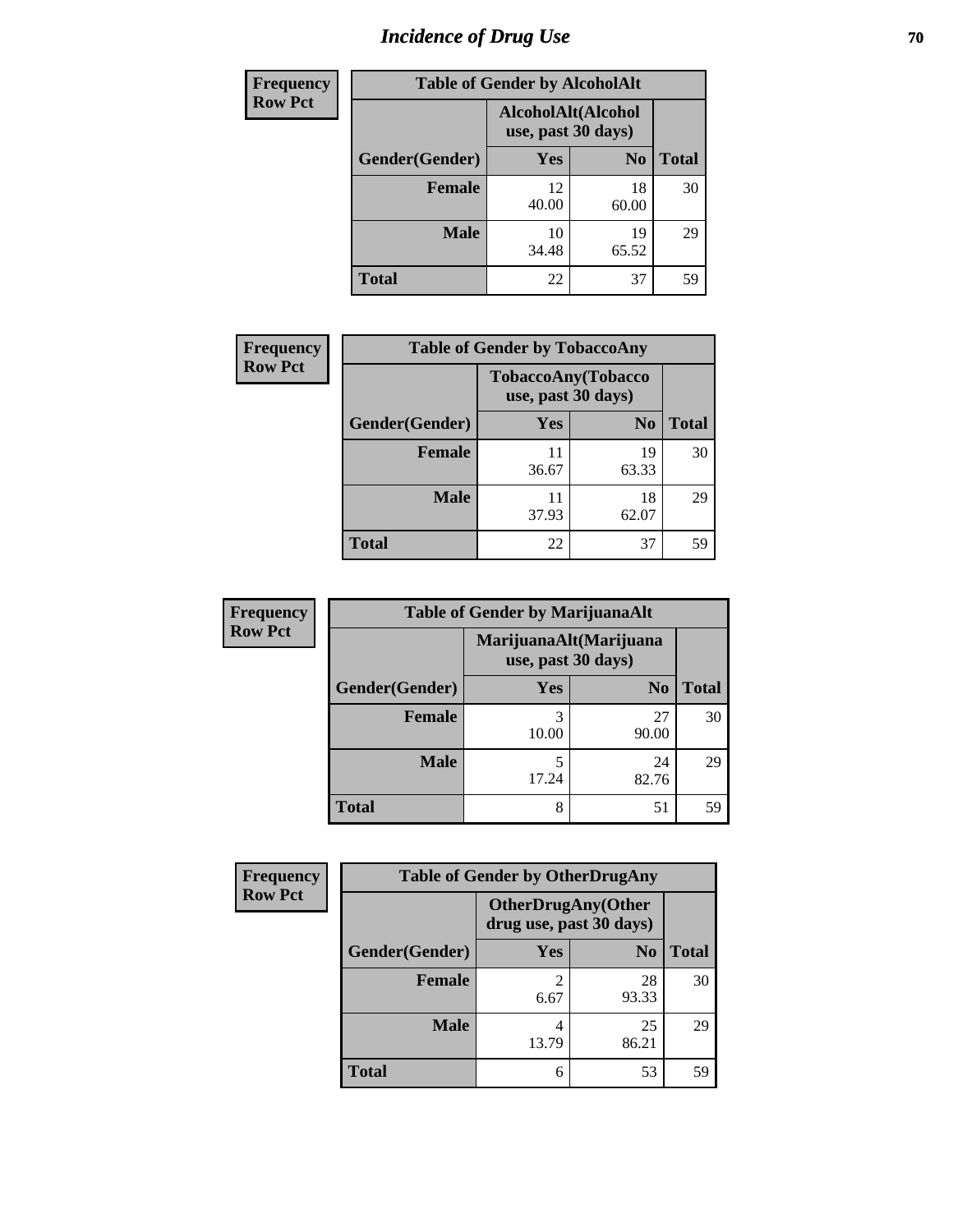### *Average Age at Onset of Use* **71** *Results for "Average Age at Onset of Use" questions exclude students who said they did not use that substance*

#### **Gender=Female**

| <b>Variable</b>                 | <b>Label</b>                                                       | <b>Mean</b> |
|---------------------------------|--------------------------------------------------------------------|-------------|
| Alcoholinit2                    | I started using alcohol when I was                                 | 15.17       |
| Cigarettesinit2                 | I started smoking tobacco when I was                               | 15.92       |
| Smokelessinit2                  | I started chewing tobacco when I was                               | 16.00       |
| Marijuanainit2                  | I started using marijuana when I was                               | 13.89       |
| Cocaineinit2                    | I started using cocaine when I was                                 | 16.50       |
| Inhalantsinit2                  | I started using inhalants when I was                               |             |
| Steroidsinit2                   | I started using steroids when I was                                |             |
| Ecstasyinit2                    | I started using ecstasy when I was                                 | 17.00       |
| Methinit2                       | I started using methamphetamines when I was                        |             |
| Hallucinogensinit2              | I started using hallucinogens when I was                           |             |
| Prescription in it <sub>2</sub> | I started using prescription drugs not prescribed to me when I was | 11.33       |

#### **Gender=Male**

| <b>Variable</b>                 | Label                                                              | <b>Mean</b> |
|---------------------------------|--------------------------------------------------------------------|-------------|
| Alcoholinit2                    | I started using alcohol when I was                                 | 14.08       |
| Cigarettesinit2                 | I started smoking tobacco when I was                               | 15.09       |
| Smokelessinit2                  | I started chewing tobacco when I was                               | 14.25       |
| Marijuanainit2                  | I started using marijuana when I was                               | 14.00       |
| Cocaineinit2                    | I started using cocaine when I was                                 | 11.50       |
| Inhalantsinit2                  | I started using inhalants when I was                               | 8.00        |
| Steroidsinit2                   | I started using steroids when I was                                | 8.00        |
| Ecstasyinit2                    | I started using ecstasy when I was                                 | 13.33       |
| Methinit2                       | I started using methamphetamines when I was                        | 11.00       |
| Hallucinogensinit2              | I started using hallucinogens when I was                           | 12.33       |
| Prescription in it <sub>2</sub> | I started using prescription drugs not prescribed to me when I was | 14.20       |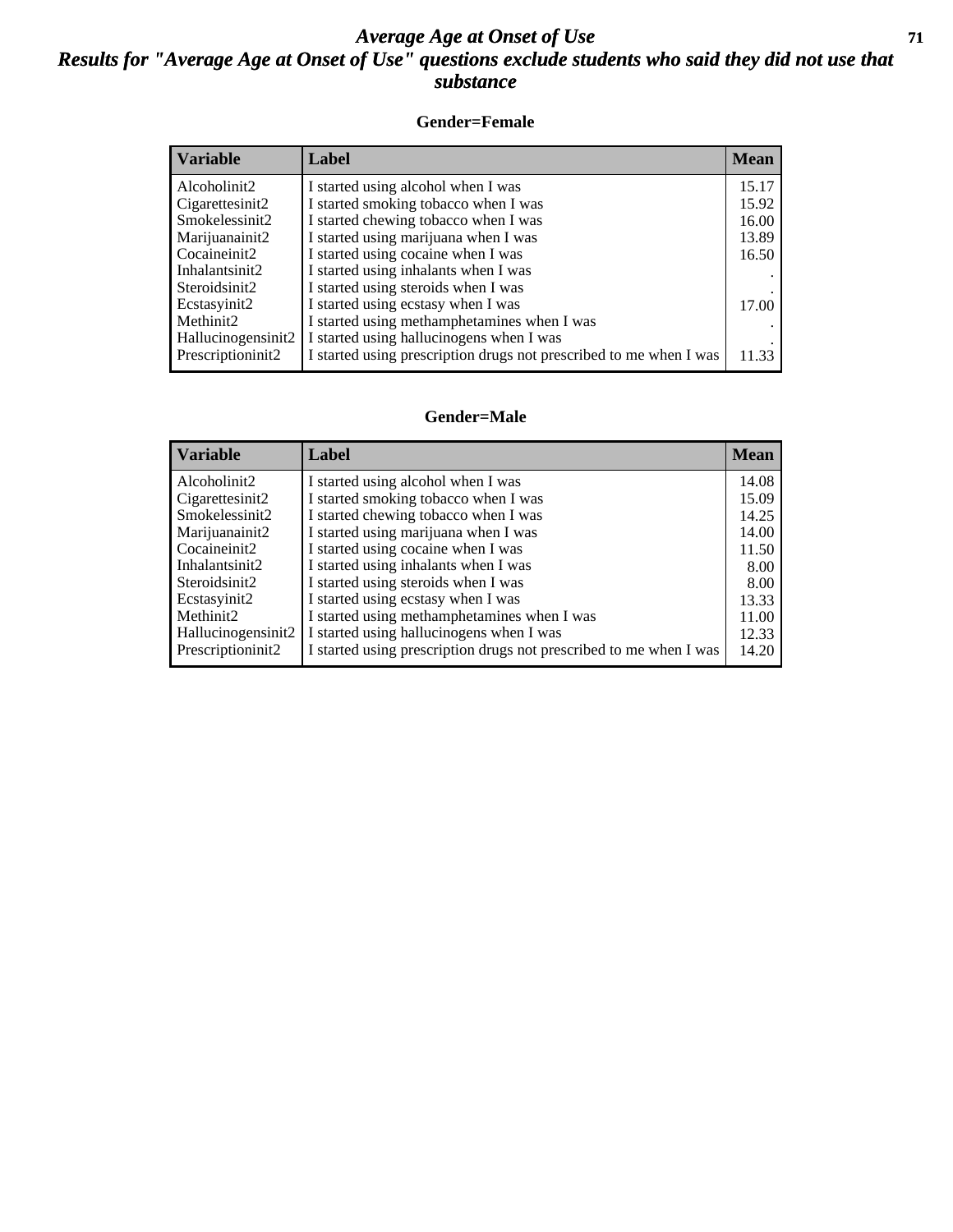# *I Think These Drugs are Harmful* **72**

| <b>Frequency</b> | <b>Table of Gender by Alcoholharmdich</b> |                                                   |                |              |
|------------------|-------------------------------------------|---------------------------------------------------|----------------|--------------|
| <b>Row Pct</b>   |                                           | Alcoholharmdich(I<br>think alcohol is<br>harmful) |                |              |
|                  | Gender(Gender)                            | <b>Yes</b>                                        | N <sub>0</sub> | <b>Total</b> |
|                  | <b>Female</b>                             | 22<br>73.33                                       | 8<br>26.67     | 30           |
|                  | <b>Male</b>                               | 23<br>79.31                                       | 6<br>20.69     | 29           |
|                  | <b>Total</b>                              | 45                                                | 14             | 59           |

| Frequency      | <b>Table of Gender by Tobaccoharmdich</b> |                                                   |              |  |
|----------------|-------------------------------------------|---------------------------------------------------|--------------|--|
| <b>Row Pct</b> |                                           | Tobaccoharmdich(I<br>think tobacco is<br>harmful) |              |  |
|                | Gender(Gender)                            | Yes                                               | <b>Total</b> |  |
|                | <b>Female</b>                             | 30<br>100.00                                      | 30           |  |
|                | <b>Male</b>                               | 29<br>100.00                                      | 29           |  |
|                | <b>Total</b>                              | 59                                                | 59           |  |

| Frequency      | <b>Table of Gender by Marijuanaharmdich</b> |                                                       |                |              |  |
|----------------|---------------------------------------------|-------------------------------------------------------|----------------|--------------|--|
| <b>Row Pct</b> |                                             | Marijuanaharmdich(I<br>think marijuana is<br>harmful) |                |              |  |
|                | Gender(Gender)                              | <b>Yes</b>                                            | N <sub>0</sub> | <b>Total</b> |  |
|                | <b>Female</b>                               | 20<br>66.67                                           | 10<br>33.33    | 30           |  |
|                | <b>Male</b>                                 | 21<br>72.41                                           | 8<br>27.59     | 29           |  |
|                | <b>Total</b>                                | 41                                                    | 18             | 59           |  |

| Frequency      | <b>Table of Gender by Otherdrugharmdich</b> |                                                          |                        |              |  |
|----------------|---------------------------------------------|----------------------------------------------------------|------------------------|--------------|--|
| <b>Row Pct</b> |                                             | Otherdrugharmdich(I<br>think other drugs are<br>harmful) |                        |              |  |
|                | Gender(Gender)                              | <b>Yes</b>                                               | N <sub>0</sub>         | <b>Total</b> |  |
|                | <b>Female</b>                               | 28<br>93.33                                              | $\overline{2}$<br>6.67 | 30           |  |
|                | <b>Male</b>                                 | 29<br>100.00                                             | 0.00                   | 29           |  |
|                | <b>Total</b>                                | 57                                                       | $\overline{2}$         | 59           |  |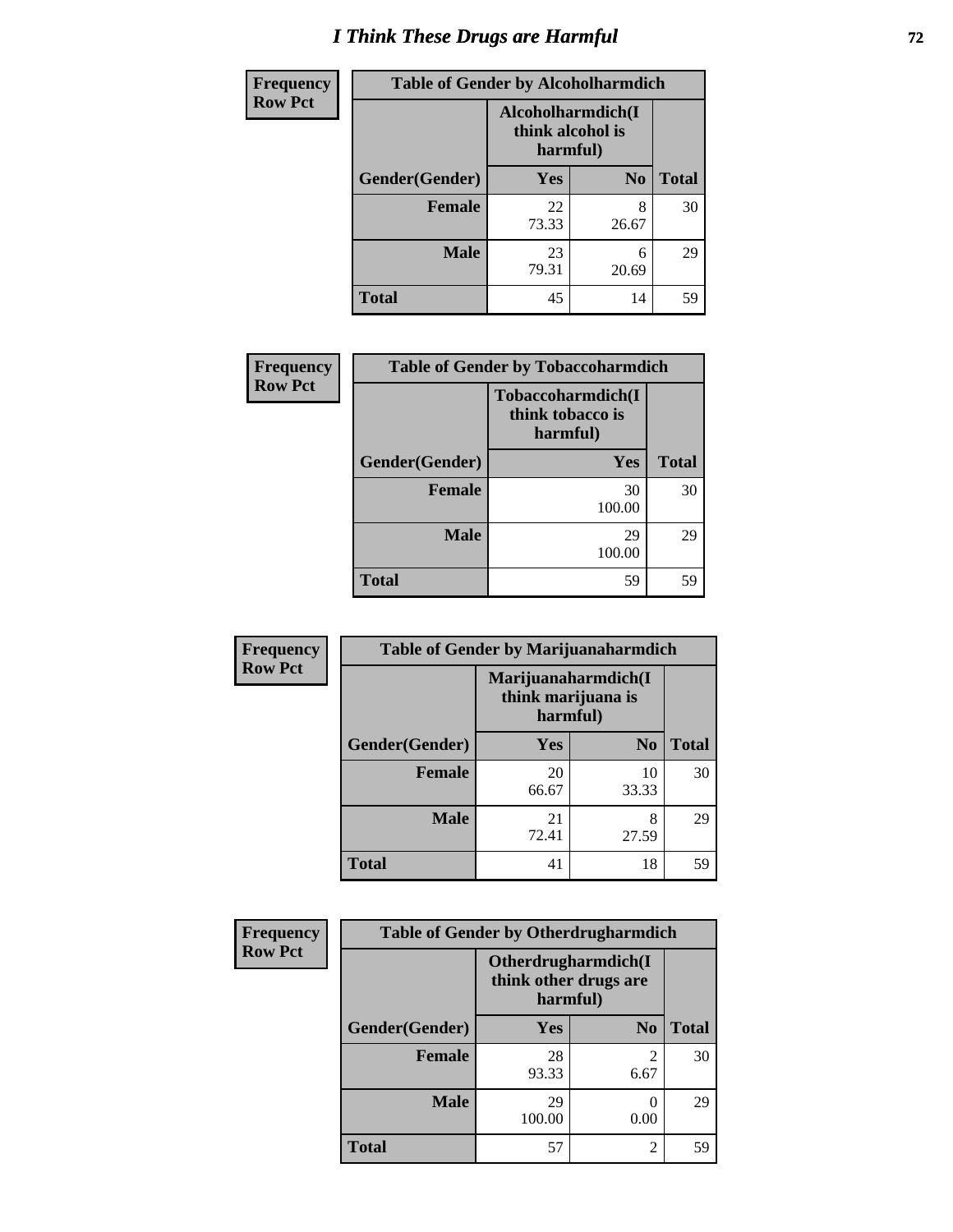| <b>Frequency</b> | <b>Table of Gender by Alcohollocation1</b> |                                                               |             |              |
|------------------|--------------------------------------------|---------------------------------------------------------------|-------------|--------------|
| <b>Row Pct</b>   |                                            | <b>Alcohollocation1(Places</b><br><b>Friends Use Alcohol)</b> |             |              |
|                  | Gender(Gender)                             |                                                               | Do Not Use  | <b>Total</b> |
|                  | <b>Female</b>                              | 24<br>80.00                                                   | 6<br>20.00  | 30           |
|                  | <b>Male</b>                                | 18<br>62.07                                                   | 11<br>37.93 | 29           |
|                  | <b>Total</b>                               | 42                                                            | 17          | 59           |

| <b>Frequency</b> | <b>Table of Gender by Alcohollocation2</b> |                                                               |             |              |
|------------------|--------------------------------------------|---------------------------------------------------------------|-------------|--------------|
| <b>Row Pct</b>   |                                            | <b>Alcohollocation2(Places</b><br><b>Friends Use Alcohol)</b> |             |              |
|                  | Gender(Gender)                             |                                                               | Home        | <b>Total</b> |
|                  | <b>Female</b>                              | 10<br>33.33                                                   | 20<br>66.67 | 30           |
|                  | <b>Male</b>                                | 18<br>62.07                                                   | 11<br>37.93 | 29           |
|                  | <b>Total</b>                               | 28                                                            | 31          | 59           |

| Frequency      | <b>Table of Gender by Alcohollocation3</b> |                                                               |               |              |
|----------------|--------------------------------------------|---------------------------------------------------------------|---------------|--------------|
| <b>Row Pct</b> |                                            | <b>Alcohollocation3(Places</b><br><b>Friends Use Alcohol)</b> |               |              |
|                | Gender(Gender)                             |                                                               | <b>School</b> | <b>Total</b> |
|                | <b>Female</b>                              | 28<br>93.33                                                   | 6.67          | 30           |
|                | <b>Male</b>                                | 28<br>96.55                                                   | 3.45          | 29           |
|                | <b>Total</b>                               | 56                                                            | 3             | 59           |

| Frequency      |                | <b>Table of Gender by Alcohollocation4</b>                    |            |              |
|----------------|----------------|---------------------------------------------------------------|------------|--------------|
| <b>Row Pct</b> |                | <b>Alcohollocation4(Places</b><br><b>Friends Use Alcohol)</b> |            |              |
|                | Gender(Gender) |                                                               | Car        | <b>Total</b> |
|                | <b>Female</b>  | 25<br>83.33                                                   | 16.67      | 30           |
|                | <b>Male</b>    | 26<br>89.66                                                   | 3<br>10.34 | 29           |
|                | <b>Total</b>   | 51                                                            | 8          | 59           |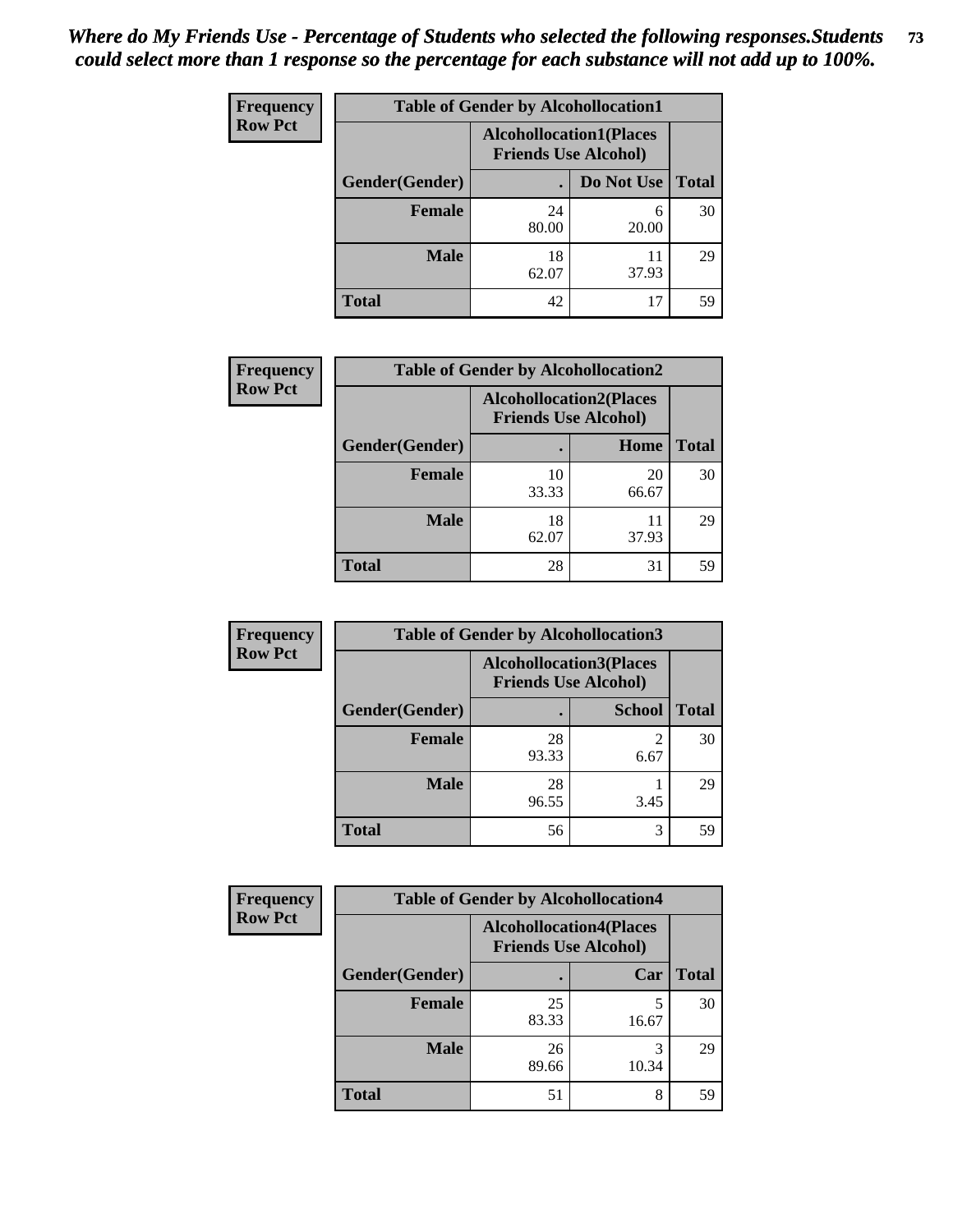| <b>Frequency</b> | <b>Table of Gender by Alcohollocation5</b> |                                                                |                                 |              |
|------------------|--------------------------------------------|----------------------------------------------------------------|---------------------------------|--------------|
| <b>Row Pct</b>   |                                            | <b>Alcohollocation5</b> (Places<br><b>Friends Use Alcohol)</b> |                                 |              |
|                  | Gender(Gender)                             |                                                                | <b>Friend's</b><br><b>House</b> | <b>Total</b> |
|                  | <b>Female</b>                              | Q<br>30.00                                                     | 21<br>70.00                     | 30           |
|                  | <b>Male</b>                                | 16<br>55.17                                                    | 13<br>44.83                     | 29           |
|                  | <b>Total</b>                               | 25                                                             | 34                              | 59           |

| Frequency      | <b>Table of Gender by Alcohollocation6</b> |                                                               |              |              |  |
|----------------|--------------------------------------------|---------------------------------------------------------------|--------------|--------------|--|
| <b>Row Pct</b> |                                            | <b>Alcohollocation6(Places</b><br><b>Friends Use Alcohol)</b> |              |              |  |
|                | <b>Gender</b> (Gender)                     |                                                               | <b>Other</b> | <b>Total</b> |  |
|                | <b>Female</b>                              | 20<br>66.67                                                   | 10<br>33.33  | 30           |  |
|                | <b>Male</b>                                | 19<br>65.52                                                   | 10<br>34.48  | 29           |  |
|                | <b>Total</b>                               | 39                                                            | 20           | 59           |  |

| Frequency      | <b>Table of Gender by Tobaccolocation1</b> |                                                               |             |              |  |
|----------------|--------------------------------------------|---------------------------------------------------------------|-------------|--------------|--|
| <b>Row Pct</b> |                                            | <b>Tobaccolocation1(Places</b><br><b>Friends Use Tobacco)</b> |             |              |  |
|                | Gender(Gender)                             |                                                               | Do Not Use  | <b>Total</b> |  |
|                | Female                                     | 16<br>53.33                                                   | 14<br>46.67 | 30           |  |
|                | <b>Male</b>                                | 17<br>58.62                                                   | 12<br>41.38 | 29           |  |
|                | <b>Total</b>                               | 33                                                            | 26          | 59           |  |

| <b>Frequency</b> | <b>Table of Gender by Tobaccolocation2</b> |                                                               |             |              |
|------------------|--------------------------------------------|---------------------------------------------------------------|-------------|--------------|
| <b>Row Pct</b>   |                                            | <b>Tobaccolocation2(Places</b><br><b>Friends Use Tobacco)</b> |             |              |
|                  | Gender(Gender)                             |                                                               | Home        | <b>Total</b> |
|                  | Female                                     | 16<br>53.33                                                   | 14<br>46.67 | 30           |
|                  | <b>Male</b>                                | 16<br>55.17                                                   | 13<br>44.83 | 29           |
|                  | <b>Total</b>                               | 32                                                            | 27          | 59           |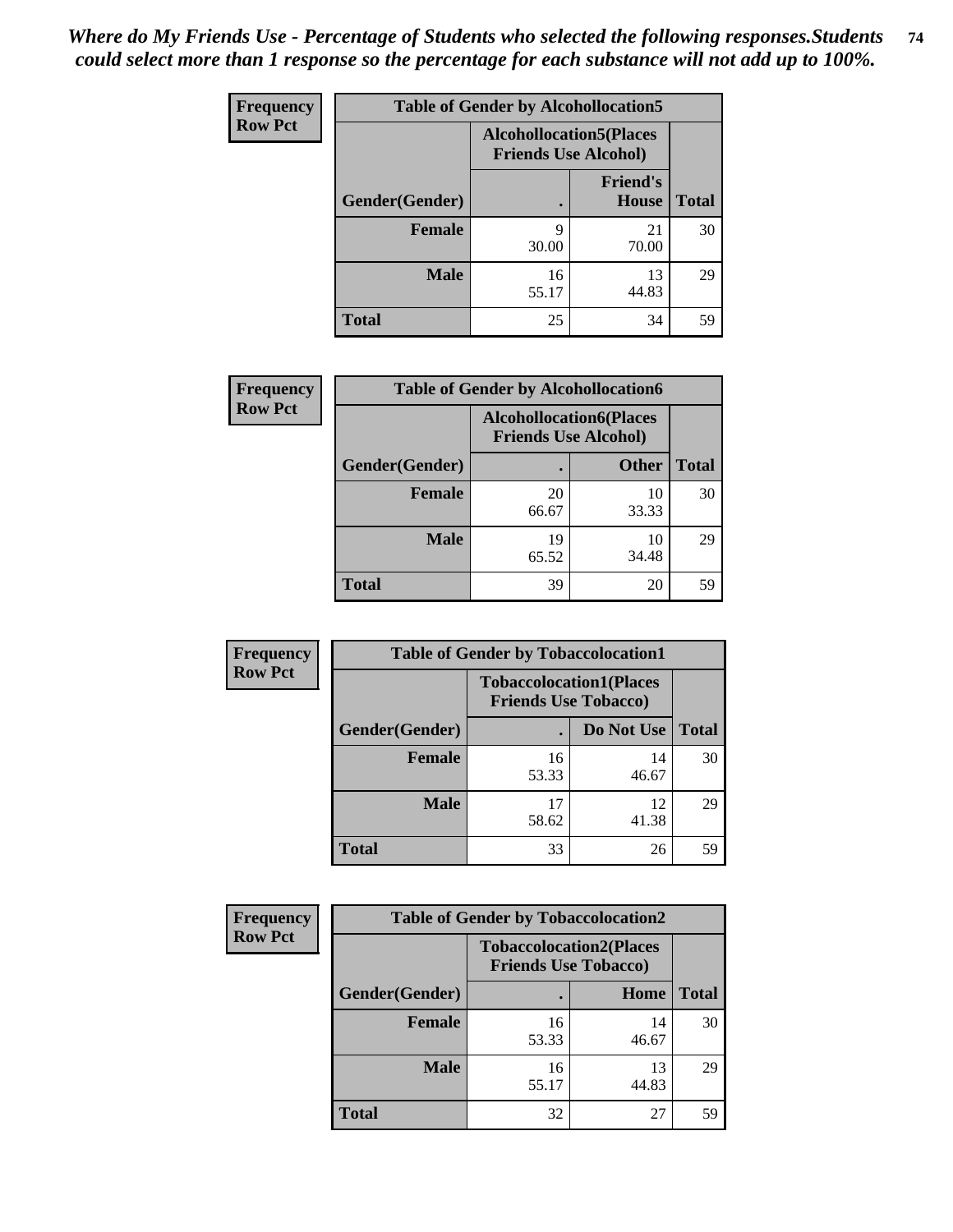| <b>Frequency</b> | <b>Table of Gender by Tobaccolocation3</b> |                                                               |               |              |
|------------------|--------------------------------------------|---------------------------------------------------------------|---------------|--------------|
| <b>Row Pct</b>   |                                            | <b>Tobaccolocation3(Places</b><br><b>Friends Use Tobacco)</b> |               |              |
|                  | Gender(Gender)                             |                                                               | <b>School</b> | <b>Total</b> |
|                  | Female                                     | 22<br>73.33                                                   | 26.67         | 30           |
|                  | <b>Male</b>                                | 22<br>75.86                                                   | 24.14         | 29           |
|                  | <b>Total</b>                               | 44                                                            | 15            | 59           |

| <b>Frequency</b> | <b>Table of Gender by Tobaccolocation4</b> |                                                               |             |              |
|------------------|--------------------------------------------|---------------------------------------------------------------|-------------|--------------|
| <b>Row Pct</b>   |                                            | <b>Tobaccolocation4(Places</b><br><b>Friends Use Tobacco)</b> |             |              |
|                  | Gender(Gender)                             |                                                               | Car         | <b>Total</b> |
|                  | <b>Female</b>                              | 18<br>60.00                                                   | 12<br>40.00 | 30           |
|                  | <b>Male</b>                                | 58.62                                                         | 12<br>41.38 | 29           |
|                  | <b>Total</b>                               | 35                                                            | 24          | 59           |

| <b>Frequency</b> | <b>Table of Gender by Tobaccolocation5</b> |                                                               |                                 |              |
|------------------|--------------------------------------------|---------------------------------------------------------------|---------------------------------|--------------|
| <b>Row Pct</b>   |                                            | <b>Tobaccolocation5(Places</b><br><b>Friends Use Tobacco)</b> |                                 |              |
|                  | Gender(Gender)                             |                                                               | <b>Friend's</b><br><b>House</b> | <b>Total</b> |
|                  | <b>Female</b>                              | 18<br>60.00                                                   | 12<br>40.00                     | 30           |
|                  | <b>Male</b>                                | 16<br>55.17                                                   | 13<br>44.83                     | 29           |
|                  | <b>Total</b>                               | 34                                                            | 25                              | 59           |

| <b>Frequency</b> | <b>Table of Gender by Tobaccolocation6</b> |                                                               |              |              |
|------------------|--------------------------------------------|---------------------------------------------------------------|--------------|--------------|
| <b>Row Pct</b>   |                                            | <b>Tobaccolocation6(Places</b><br><b>Friends Use Tobacco)</b> |              |              |
|                  | Gender(Gender)                             |                                                               | <b>Other</b> | <b>Total</b> |
|                  | Female                                     | 22<br>73.33                                                   | 8<br>26.67   | 30           |
|                  | <b>Male</b>                                | 14<br>48.28                                                   | 15<br>51.72  | 29           |
|                  | <b>Total</b>                               | 36                                                            | 23           | 59           |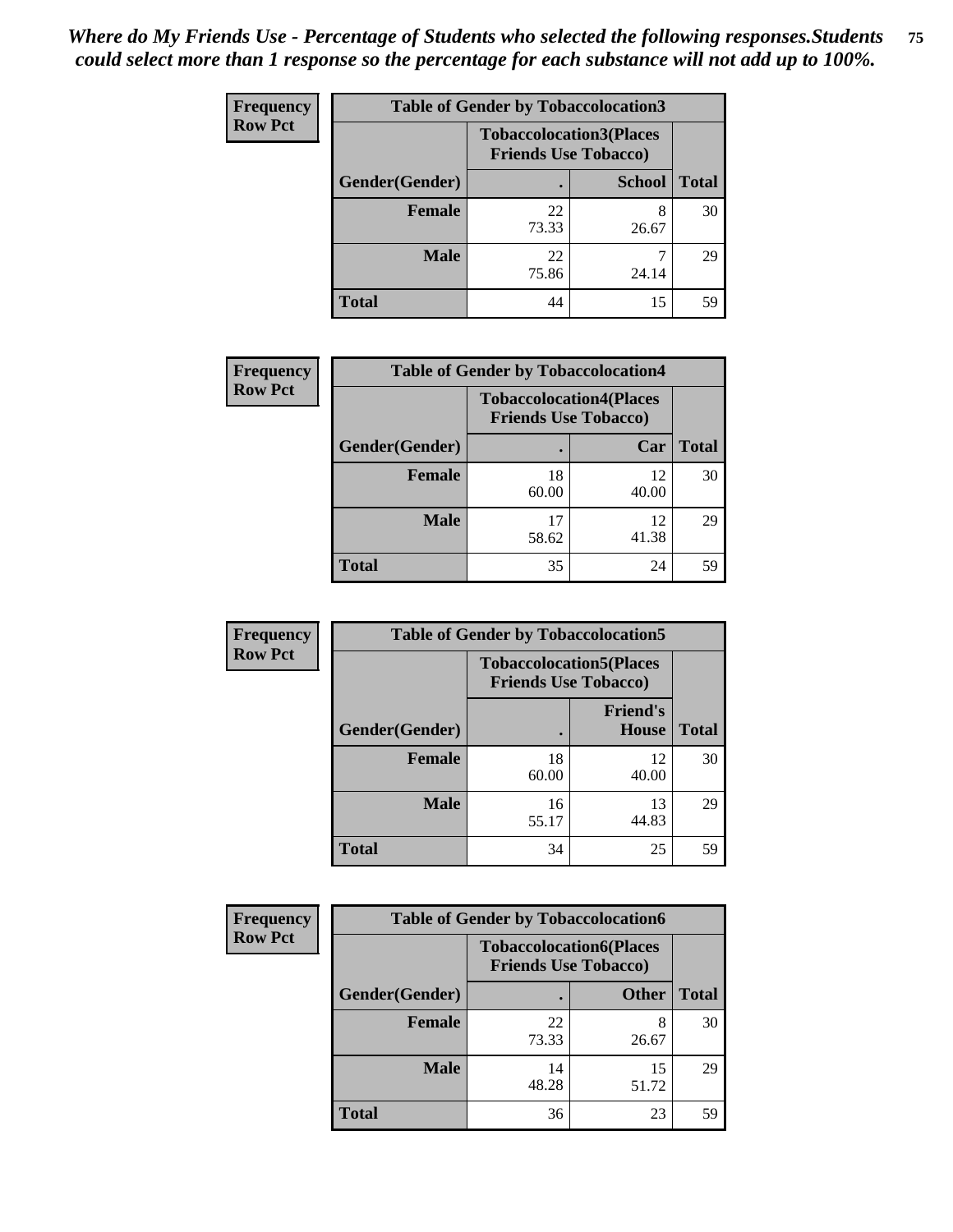| <b>Frequency</b> | <b>Table of Gender by Marijuanalocation1</b> |                                                                    |             |              |
|------------------|----------------------------------------------|--------------------------------------------------------------------|-------------|--------------|
| <b>Row Pct</b>   |                                              | <b>Marijuanalocation1(Places</b><br><b>Friends Use Marijuana</b> ) |             |              |
|                  | Gender(Gender)                               |                                                                    | Do Not Use  | <b>Total</b> |
|                  | <b>Female</b>                                | 17<br>56.67                                                        | 13<br>43.33 | 30           |
|                  | <b>Male</b>                                  | 13<br>44.83                                                        | 16<br>55.17 | 29           |
|                  | Total                                        | 30                                                                 | 29          | 59           |

| <b>Frequency</b> | <b>Table of Gender by Marijuanalocation2</b> |             |                                                                    |              |
|------------------|----------------------------------------------|-------------|--------------------------------------------------------------------|--------------|
| <b>Row Pct</b>   |                                              |             | <b>Marijuanalocation2(Places</b><br><b>Friends Use Marijuana</b> ) |              |
|                  | Gender(Gender)                               |             | Home                                                               | <b>Total</b> |
|                  | Female                                       | 16<br>53.33 | 14<br>46.67                                                        | 30           |
|                  | <b>Male</b>                                  | 18<br>62.07 | 37.93                                                              | 29           |
|                  | <b>Total</b>                                 | 34          | 25                                                                 | 59           |

| Frequency      | <b>Table of Gender by Marijuanalocation3</b> |                                                                    |               |              |
|----------------|----------------------------------------------|--------------------------------------------------------------------|---------------|--------------|
| <b>Row Pct</b> |                                              | <b>Marijuanalocation3(Places</b><br><b>Friends Use Marijuana</b> ) |               |              |
|                | Gender(Gender)                               |                                                                    | <b>School</b> | <b>Total</b> |
|                | Female                                       | 25<br>83.33                                                        | 5<br>16.67    | 30           |
|                | <b>Male</b>                                  | 25<br>86.21                                                        | 4<br>13.79    | 29           |
|                | <b>Total</b>                                 | 50                                                                 | 9             | 59           |

| <b>Frequency</b> | <b>Table of Gender by Marijuanalocation4</b> |                                                                    |             |              |
|------------------|----------------------------------------------|--------------------------------------------------------------------|-------------|--------------|
| <b>Row Pct</b>   |                                              | <b>Marijuanalocation4(Places</b><br><b>Friends Use Marijuana</b> ) |             |              |
|                  | Gender(Gender)                               |                                                                    | Car         | <b>Total</b> |
|                  | Female                                       | 20<br>66.67                                                        | 10<br>33.33 | 30           |
|                  | <b>Male</b>                                  | 21<br>72.41                                                        | 8<br>27.59  | 29           |
|                  | <b>Total</b>                                 | 41                                                                 | 18          | 59           |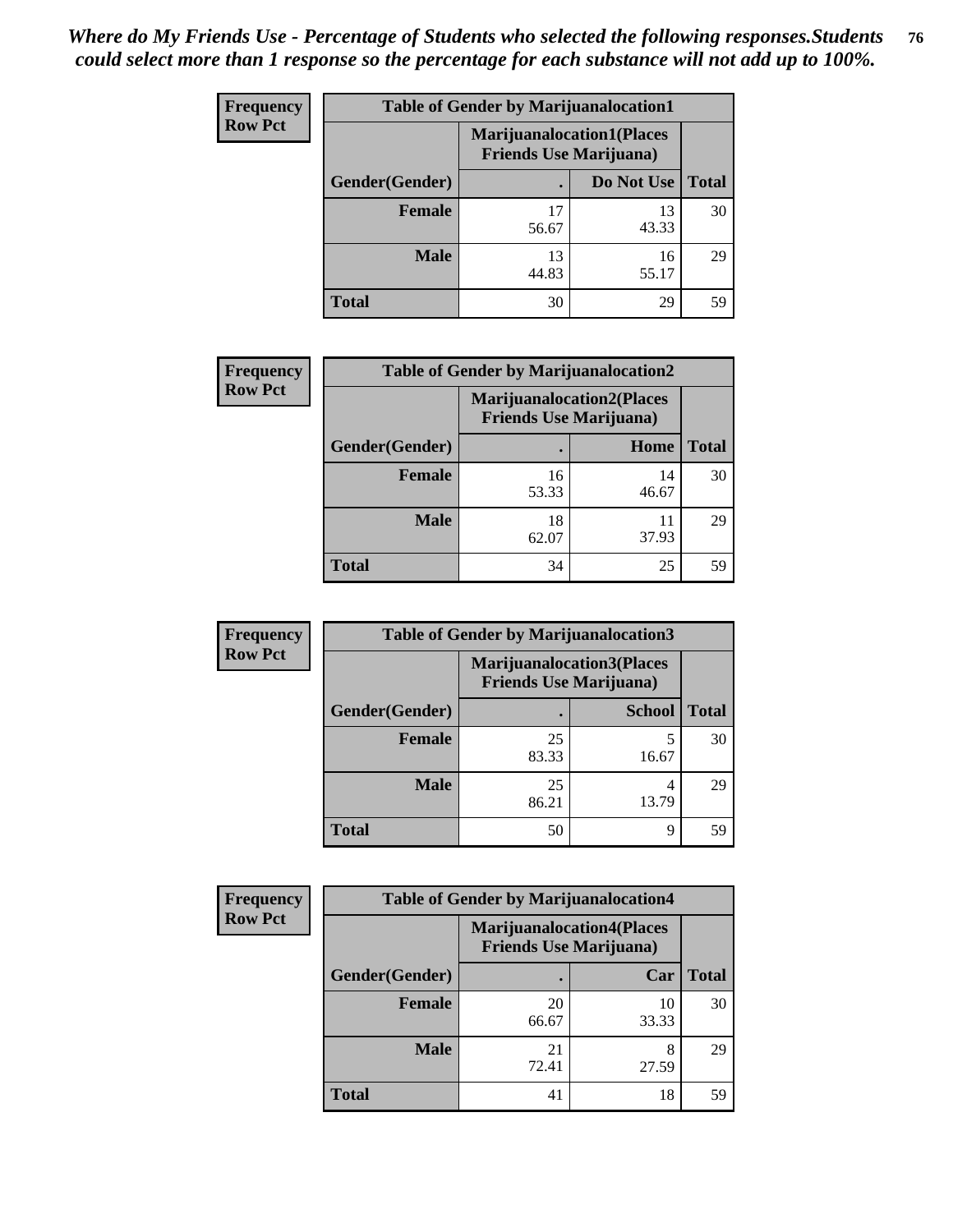| <b>Frequency</b> | <b>Table of Gender by Marijuanalocation5</b> |                                                                     |                                 |              |
|------------------|----------------------------------------------|---------------------------------------------------------------------|---------------------------------|--------------|
| <b>Row Pct</b>   |                                              | <b>Marijuanalocation5</b> (Places<br><b>Friends Use Marijuana</b> ) |                                 |              |
|                  | Gender(Gender)                               |                                                                     | <b>Friend's</b><br><b>House</b> | <b>Total</b> |
|                  | <b>Female</b>                                | 14<br>46.67                                                         | 16<br>53.33                     | 30           |
|                  | <b>Male</b>                                  | 18<br>62.07                                                         | 11<br>37.93                     | 29           |
|                  | <b>Total</b>                                 | 32                                                                  | 27                              | 59           |

| <b>Frequency</b> | <b>Table of Gender by Marijuanalocation6</b> |                                                                    |              |              |
|------------------|----------------------------------------------|--------------------------------------------------------------------|--------------|--------------|
| <b>Row Pct</b>   |                                              | <b>Marijuanalocation6(Places</b><br><b>Friends Use Marijuana</b> ) |              |              |
|                  | <b>Gender</b> (Gender)                       |                                                                    | <b>Other</b> | <b>Total</b> |
|                  | Female                                       | 21<br>70.00                                                        | q<br>30.00   | 30           |
|                  | <b>Male</b>                                  | 21<br>72.41                                                        | 8<br>27.59   | 29           |
|                  | Total                                        | 42                                                                 | 17           | 59           |

| <b>Frequency</b> | <b>Table of Gender by Otherdruglocation1</b> |                                                                                |             |              |
|------------------|----------------------------------------------|--------------------------------------------------------------------------------|-------------|--------------|
| <b>Row Pct</b>   |                                              | <b>Otherdruglocation1(Places</b><br><b>Friends Use Other Illegal</b><br>Drugs) |             |              |
|                  | Gender(Gender)                               |                                                                                | Do Not Use  | <b>Total</b> |
|                  | <b>Female</b>                                | 8<br>26.67                                                                     | 22<br>73.33 | 30           |
|                  | <b>Male</b>                                  | 6<br>20.69                                                                     | 23<br>79.31 | 29           |
|                  | <b>Total</b>                                 | 14                                                                             | 45          | 59           |

| <b>Frequency</b> | <b>Table of Gender by Otherdruglocation2</b> |                                            |                                  |              |
|------------------|----------------------------------------------|--------------------------------------------|----------------------------------|--------------|
| <b>Row Pct</b>   |                                              | <b>Friends Use Other Illegal</b><br>Drugs) | <b>Otherdruglocation2(Places</b> |              |
|                  | Gender(Gender)                               |                                            | Home                             | <b>Total</b> |
|                  | Female                                       | 23<br>76.67                                | 23.33                            | 30           |
|                  | <b>Male</b>                                  | 23<br>79.31                                | 6<br>20.69                       | 29           |
|                  | <b>Total</b>                                 | 46                                         | 13                               | 59           |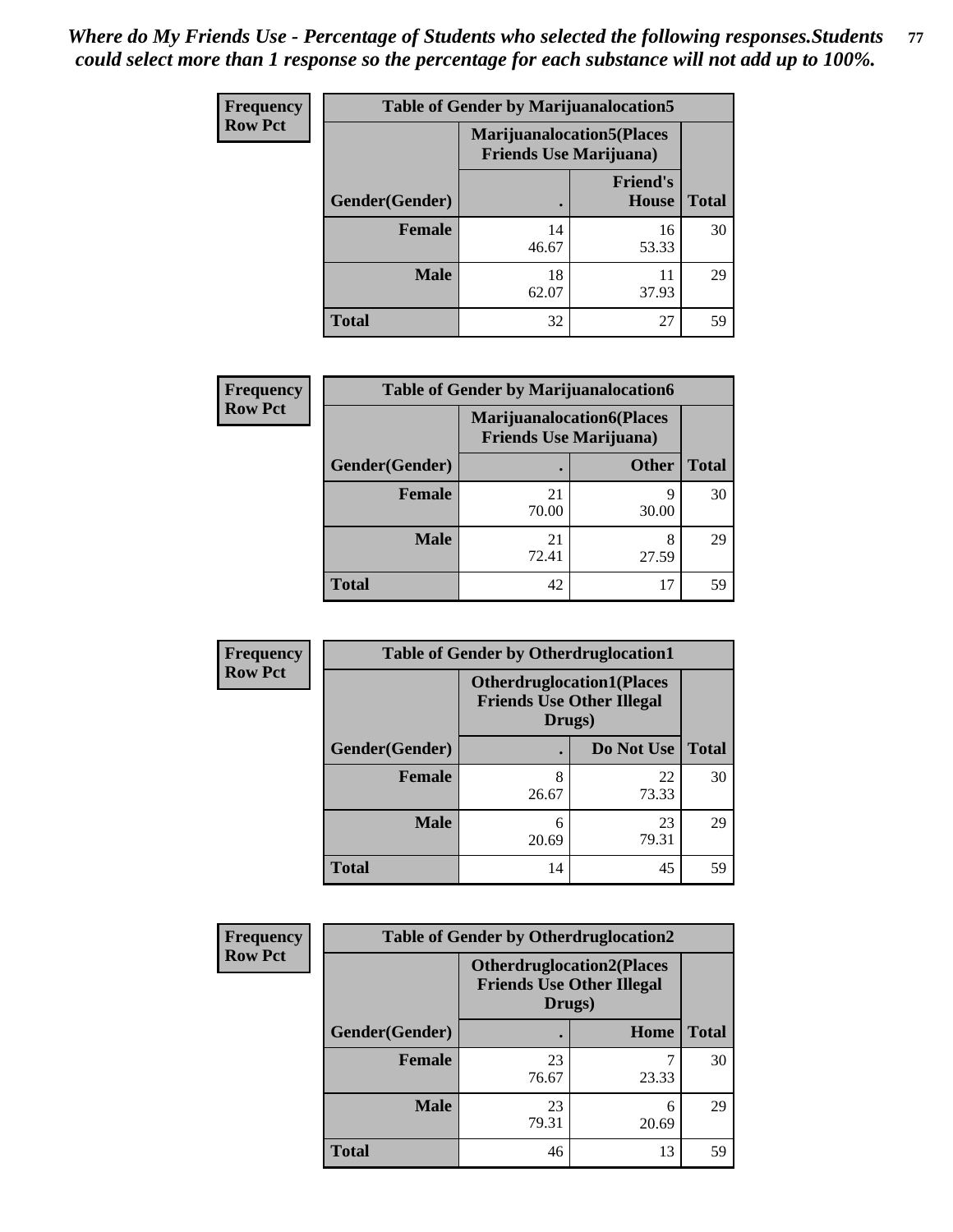| Frequency      | <b>Table of Gender by Otherdruglocation3</b> |                                                                                |               |              |
|----------------|----------------------------------------------|--------------------------------------------------------------------------------|---------------|--------------|
| <b>Row Pct</b> |                                              | <b>Otherdruglocation3(Places</b><br><b>Friends Use Other Illegal</b><br>Drugs) |               |              |
|                | Gender(Gender)                               |                                                                                | <b>School</b> | <b>Total</b> |
|                | <b>Female</b>                                | 27<br>90.00                                                                    | 3<br>10.00    | 30           |
|                | <b>Male</b>                                  | 27<br>93.10                                                                    | ∍<br>6.90     | 29           |
|                | <b>Total</b>                                 | 54                                                                             | 5             | 59           |

| Frequency      | <b>Table of Gender by Otherdruglocation4</b> |                                                                                |            |              |
|----------------|----------------------------------------------|--------------------------------------------------------------------------------|------------|--------------|
| <b>Row Pct</b> |                                              | <b>Otherdruglocation4(Places</b><br><b>Friends Use Other Illegal</b><br>Drugs) |            |              |
|                | Gender(Gender)                               |                                                                                | Car        | <b>Total</b> |
|                | Female                                       | 27<br>90.00                                                                    | 3<br>10.00 | 30           |
|                | <b>Male</b>                                  | 26<br>89.66                                                                    | 3<br>10.34 | 29           |
|                | <b>Total</b>                                 | 53                                                                             | 6          | 59           |

| Frequency      | <b>Table of Gender by Otherdruglocation5</b> |                                                                                |                                 |              |
|----------------|----------------------------------------------|--------------------------------------------------------------------------------|---------------------------------|--------------|
| <b>Row Pct</b> |                                              | <b>Otherdruglocation5(Places</b><br><b>Friends Use Other Illegal</b><br>Drugs) |                                 |              |
|                | Gender(Gender)                               |                                                                                | <b>Friend's</b><br><b>House</b> | <b>Total</b> |
|                | <b>Female</b>                                | 21<br>70.00                                                                    | q<br>30.00                      | 30           |
|                | <b>Male</b>                                  | 24<br>82.76                                                                    | 17.24                           | 29           |
|                | <b>Total</b>                                 | 45                                                                             | 14                              | 59           |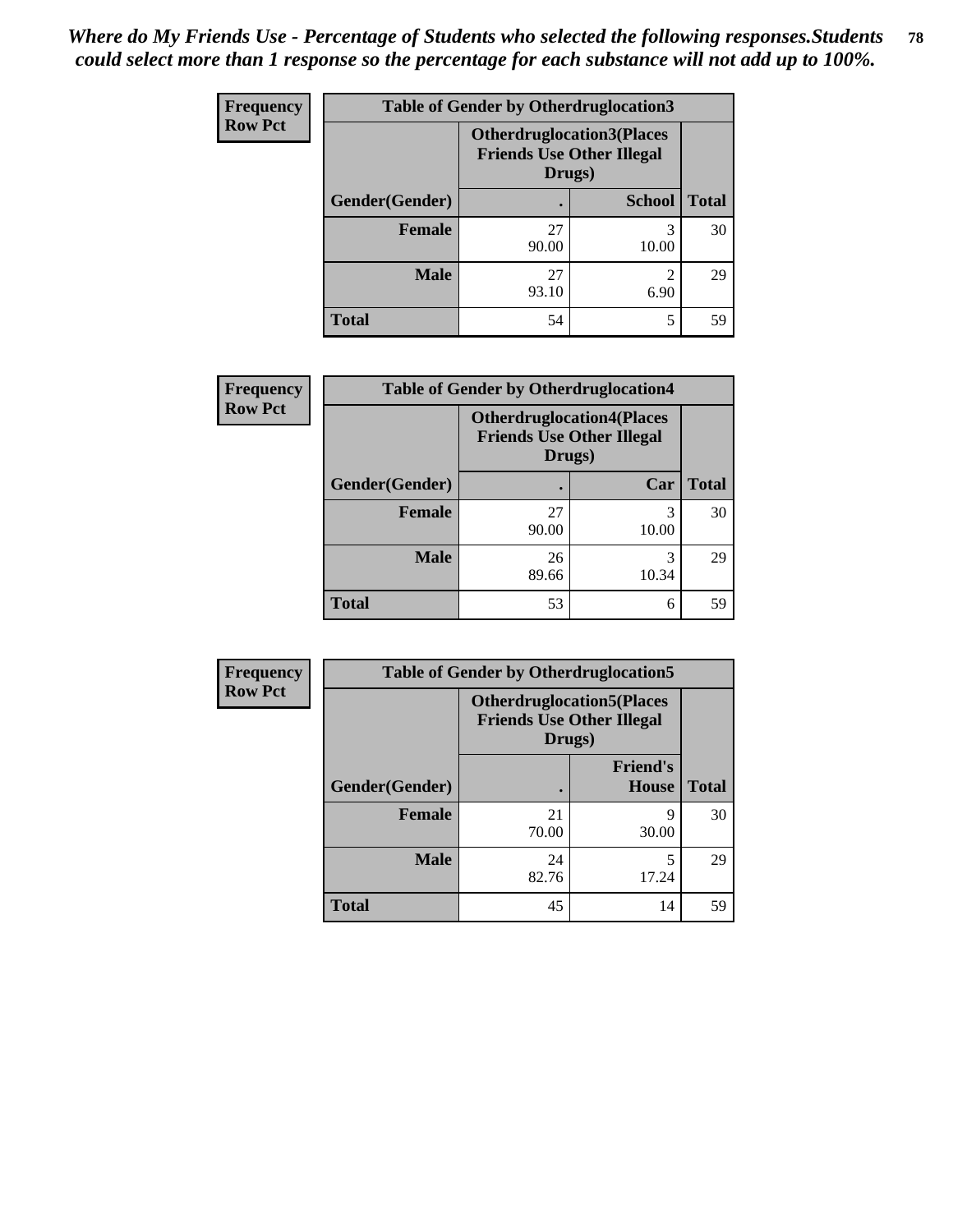| Frequency      | <b>Table of Gender by Otherdruglocation6</b> |                                                                                |              |              |
|----------------|----------------------------------------------|--------------------------------------------------------------------------------|--------------|--------------|
| <b>Row Pct</b> |                                              | <b>Otherdruglocation6(Places</b><br><b>Friends Use Other Illegal</b><br>Drugs) |              |              |
|                | Gender(Gender)                               |                                                                                | <b>Other</b> | <b>Total</b> |
|                | Female                                       | 25<br>83.33                                                                    | 16.67        | 30           |
|                | <b>Male</b>                                  | 24<br>82.76                                                                    | 17.24        | 29           |
|                | <b>Total</b>                                 | 49                                                                             | 10           | 59           |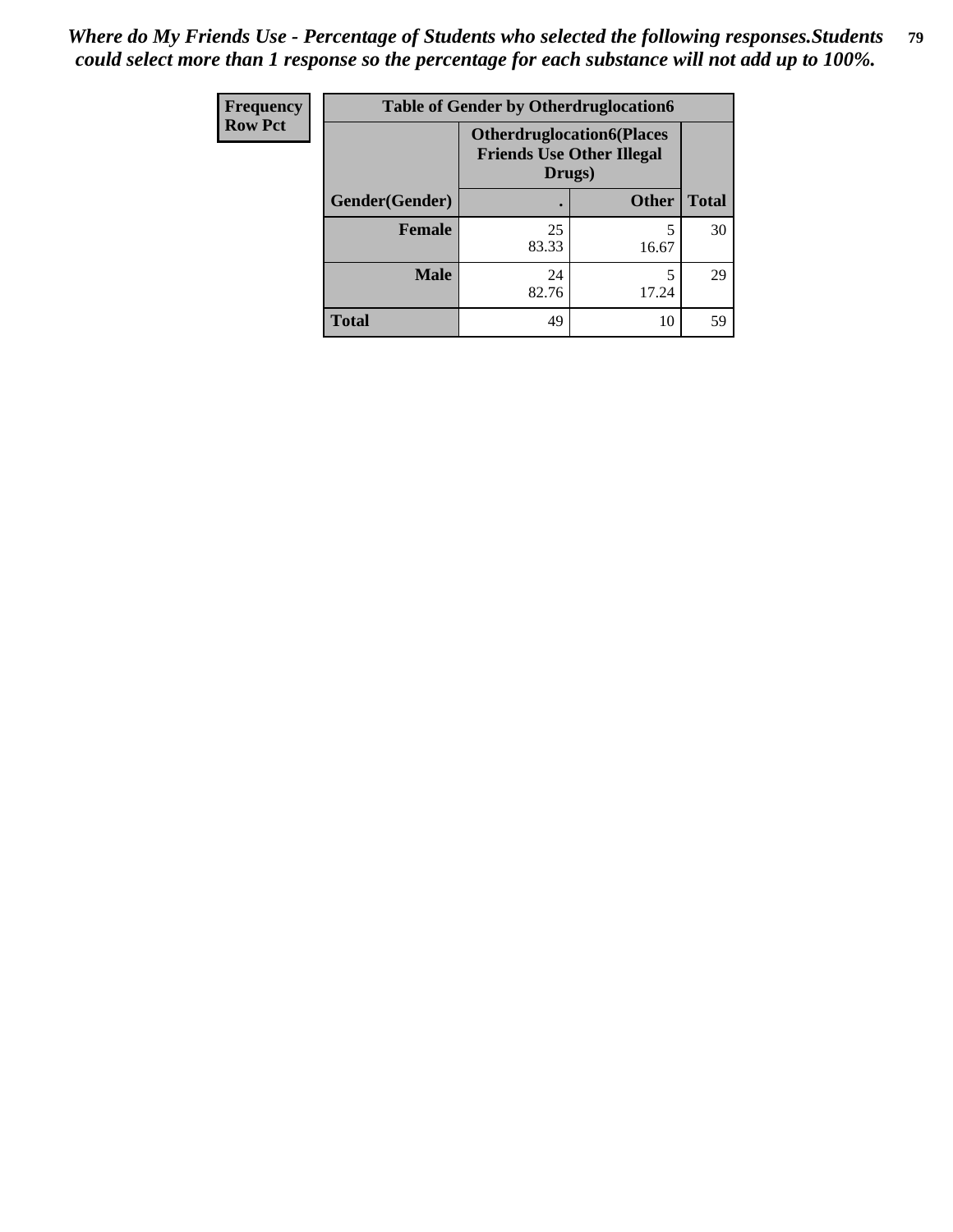| Frequency      | <b>Table of Gender by Alcoholtime1</b> |                                                          |                      |              |
|----------------|----------------------------------------|----------------------------------------------------------|----------------------|--------------|
| <b>Row Pct</b> |                                        | <b>Alcoholtime1(Times</b><br><b>Friends Use Alcohol)</b> |                      |              |
|                | Gender(Gender)                         | c                                                        | Do Not<br><b>Use</b> | <b>Total</b> |
|                | <b>Female</b>                          | 26<br>86.67                                              | 4<br>13.33           | 30           |
|                | <b>Male</b>                            | 18<br>62.07                                              | 11<br>37.93          | 29           |
|                | <b>Total</b>                           | 44                                                       | 15                   | 59           |

| Frequency      | <b>Table of Gender by Alcoholtime2</b> |                                                          |                            |              |
|----------------|----------------------------------------|----------------------------------------------------------|----------------------------|--------------|
| <b>Row Pct</b> |                                        | <b>Alcoholtime2(Times</b><br><b>Friends Use Alcohol)</b> |                            |              |
|                | Gender(Gender)                         |                                                          | <b>On Way</b><br>to School | <b>Total</b> |
|                | <b>Female</b>                          | 28<br>93.33                                              | 2<br>6.67                  | 30           |
|                | <b>Male</b>                            | 28<br>96.55                                              | 3.45                       | 29           |
|                | <b>Total</b>                           | 56                                                       | 3                          | 59           |

| <b>Frequency</b> | <b>Table of Gender by Alcoholtime3</b> |                                                          |                         |              |
|------------------|----------------------------------------|----------------------------------------------------------|-------------------------|--------------|
| <b>Row Pct</b>   |                                        | <b>Alcoholtime3(Times</b><br><b>Friends Use Alcohol)</b> |                         |              |
|                  | Gender(Gender)                         |                                                          | <b>During</b><br>School | <b>Total</b> |
|                  | Female                                 | 29<br>96.67                                              | 3.33                    | 30           |
|                  | <b>Male</b>                            | 28<br>96.55                                              | 3.45                    | 29           |
|                  | <b>Total</b>                           | 57                                                       | $\overline{c}$          | 59           |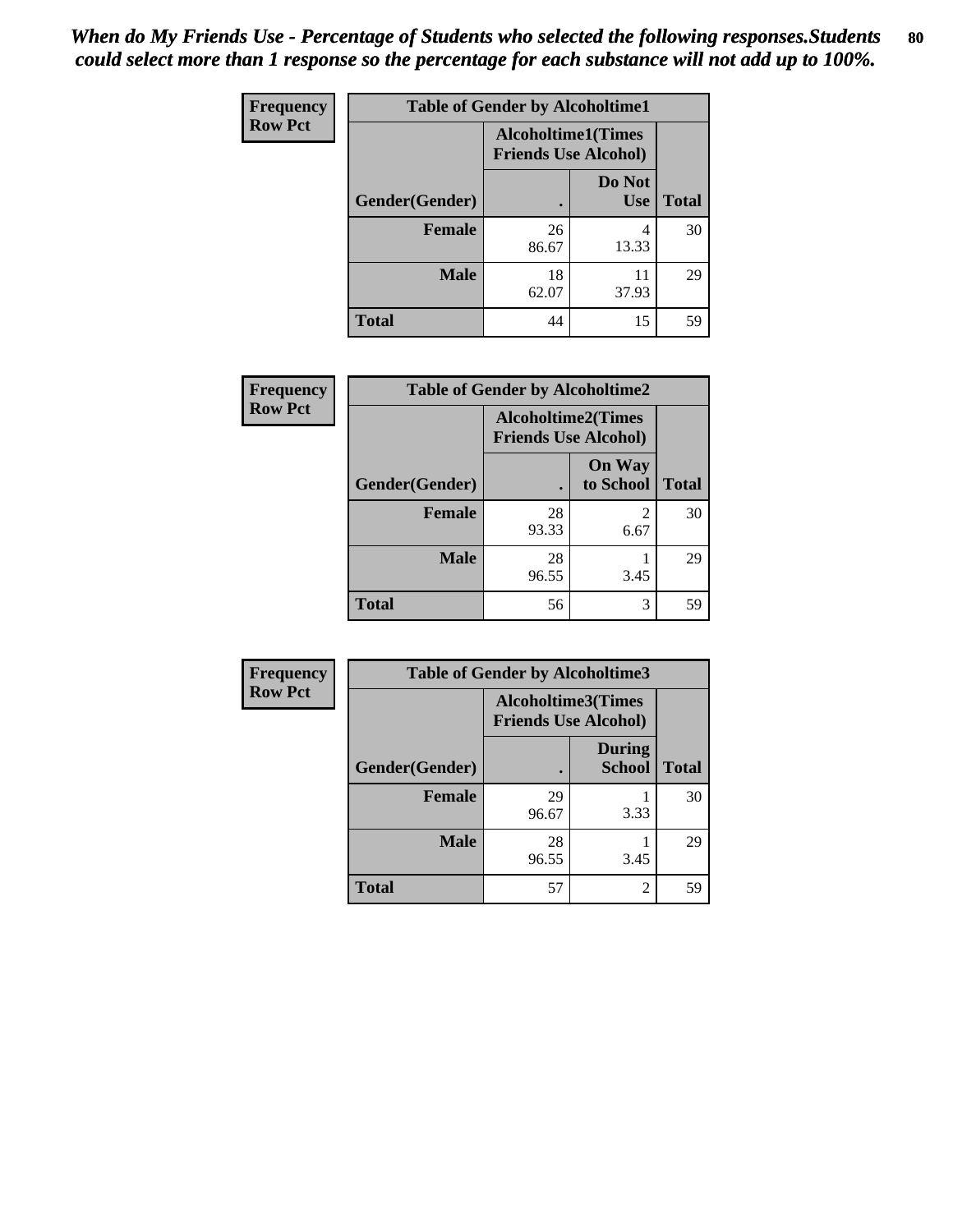*When do My Friends Use - Percentage of Students who selected the following responses.Students could select more than 1 response so the percentage for each substance will not add up to 100%.* **81**

| Frequency      | <b>Table of Gender by Alcoholtime4</b> |                                                          |                                                |              |
|----------------|----------------------------------------|----------------------------------------------------------|------------------------------------------------|--------------|
| <b>Row Pct</b> |                                        | <b>Alcoholtime4(Times</b><br><b>Friends Use Alcohol)</b> |                                                |              |
|                | Gender(Gender)                         | $\bullet$                                                | <b>On Way</b><br>Home<br>From<br><b>School</b> | <b>Total</b> |
|                | <b>Female</b>                          | 28<br>93.33                                              | 2<br>6.67                                      | 30           |
|                | <b>Male</b>                            | 28<br>96.55                                              | 3.45                                           | 29           |
|                | <b>Total</b>                           | 56                                                       | 3                                              | 59           |

| <b>Frequency</b> | <b>Table of Gender by Alcoholtime5</b> |                                                           |            |              |
|------------------|----------------------------------------|-----------------------------------------------------------|------------|--------------|
| <b>Row Pct</b>   |                                        | <b>Alcoholtime5</b> (Times<br><b>Friends Use Alcohol)</b> |            |              |
|                  | Gender(Gender)                         |                                                           | Weeknights | <b>Total</b> |
|                  | <b>Female</b>                          | 24<br>80.00                                               | 6<br>20.00 | 30           |
|                  | <b>Male</b>                            | 21<br>72.41                                               | 8<br>27.59 | 29           |
|                  | <b>Total</b>                           | 45                                                        | 14         | 59           |

| <b>Frequency</b> |                | <b>Table of Gender by Alcoholtime6</b> |                                                          |              |  |
|------------------|----------------|----------------------------------------|----------------------------------------------------------|--------------|--|
| <b>Row Pct</b>   |                |                                        | <b>Alcoholtime6(Times</b><br><b>Friends Use Alcohol)</b> |              |  |
|                  | Gender(Gender) |                                        | <b>Weekends</b>                                          | <b>Total</b> |  |
|                  | Female         | 3<br>10.00                             | 27<br>90.00                                              | 30           |  |
|                  | <b>Male</b>    | Q<br>31.03                             | 20<br>68.97                                              | 29           |  |
|                  | <b>Total</b>   | 12                                     | 47                                                       | 59           |  |

| Frequency      | <b>Table of Gender by Tobaccotime1</b> |                                                          |                      |              |
|----------------|----------------------------------------|----------------------------------------------------------|----------------------|--------------|
| <b>Row Pct</b> |                                        | <b>Tobaccotime1(Times</b><br><b>Friends Use Tobacco)</b> |                      |              |
|                | Gender(Gender)                         |                                                          | Do Not<br><b>Use</b> | <b>Total</b> |
|                | Female                                 | 17<br>56.67                                              | 13<br>43.33          | 30           |
|                | <b>Male</b>                            | 16<br>55.17                                              | 13<br>44.83          | 29           |
|                | <b>Total</b>                           | 33                                                       | 26                   | 59           |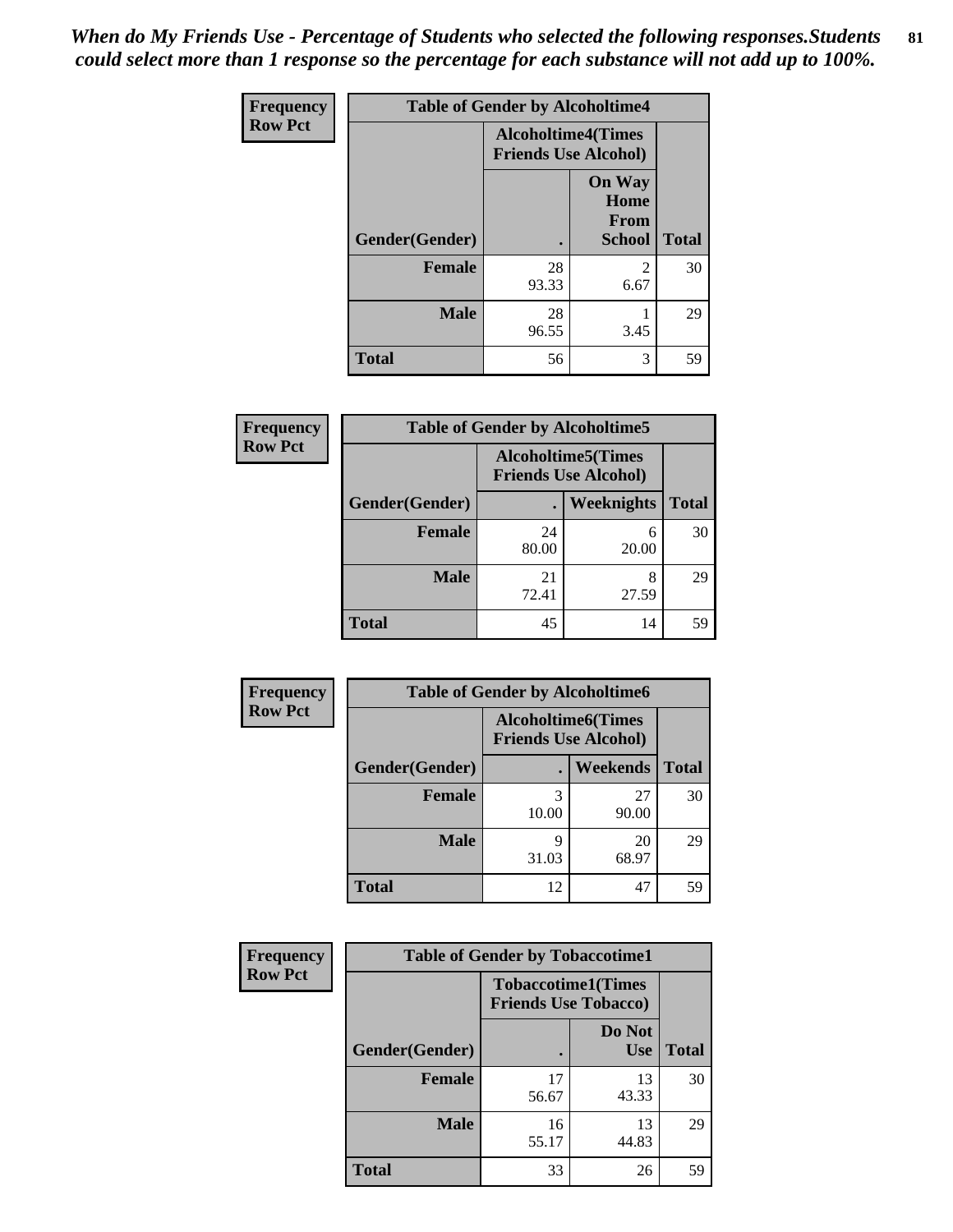| <b>Frequency</b> | <b>Table of Gender by Tobaccotime2</b> |                             |                            |              |
|------------------|----------------------------------------|-----------------------------|----------------------------|--------------|
| <b>Row Pct</b>   |                                        | <b>Friends Use Tobacco)</b> | <b>Tobaccotime2(Times</b>  |              |
|                  | Gender(Gender)                         |                             | <b>On Way</b><br>to School | <b>Total</b> |
|                  | <b>Female</b>                          | 17<br>56.67                 | 13<br>43.33                | 30           |
|                  | <b>Male</b>                            | 16<br>55.17                 | 13<br>44.83                | 29           |
|                  | <b>Total</b>                           | 33                          | 26                         | 59           |

| <b>Frequency</b> | <b>Table of Gender by Tobaccotime3</b> |                                                          |                                |              |
|------------------|----------------------------------------|----------------------------------------------------------|--------------------------------|--------------|
| <b>Row Pct</b>   |                                        | <b>Tobaccotime3(Times</b><br><b>Friends Use Tobacco)</b> |                                |              |
|                  | Gender(Gender)                         |                                                          | <b>During</b><br><b>School</b> | <b>Total</b> |
|                  | <b>Female</b>                          | 22<br>73.33                                              | 8<br>26.67                     | 30           |
|                  | <b>Male</b>                            | 22<br>75.86                                              | 24.14                          | 29           |
|                  | <b>Total</b>                           | 44                                                       | 15                             | 59           |

| <b>Frequency</b> | <b>Table of Gender by Tobaccotime4</b> |                                                          |                                                |              |
|------------------|----------------------------------------|----------------------------------------------------------|------------------------------------------------|--------------|
| <b>Row Pct</b>   |                                        | <b>Tobaccotime4(Times</b><br><b>Friends Use Tobacco)</b> |                                                |              |
|                  | Gender(Gender)                         |                                                          | <b>On Way</b><br>Home<br>From<br><b>School</b> | <b>Total</b> |
|                  | <b>Female</b>                          | 28<br>93.33                                              | $\mathfrak{D}$<br>6.67                         | 30           |
|                  | <b>Male</b>                            | 28<br>96.55                                              | 3.45                                           | 29           |
|                  | <b>Total</b>                           | 56                                                       | 3                                              | 59           |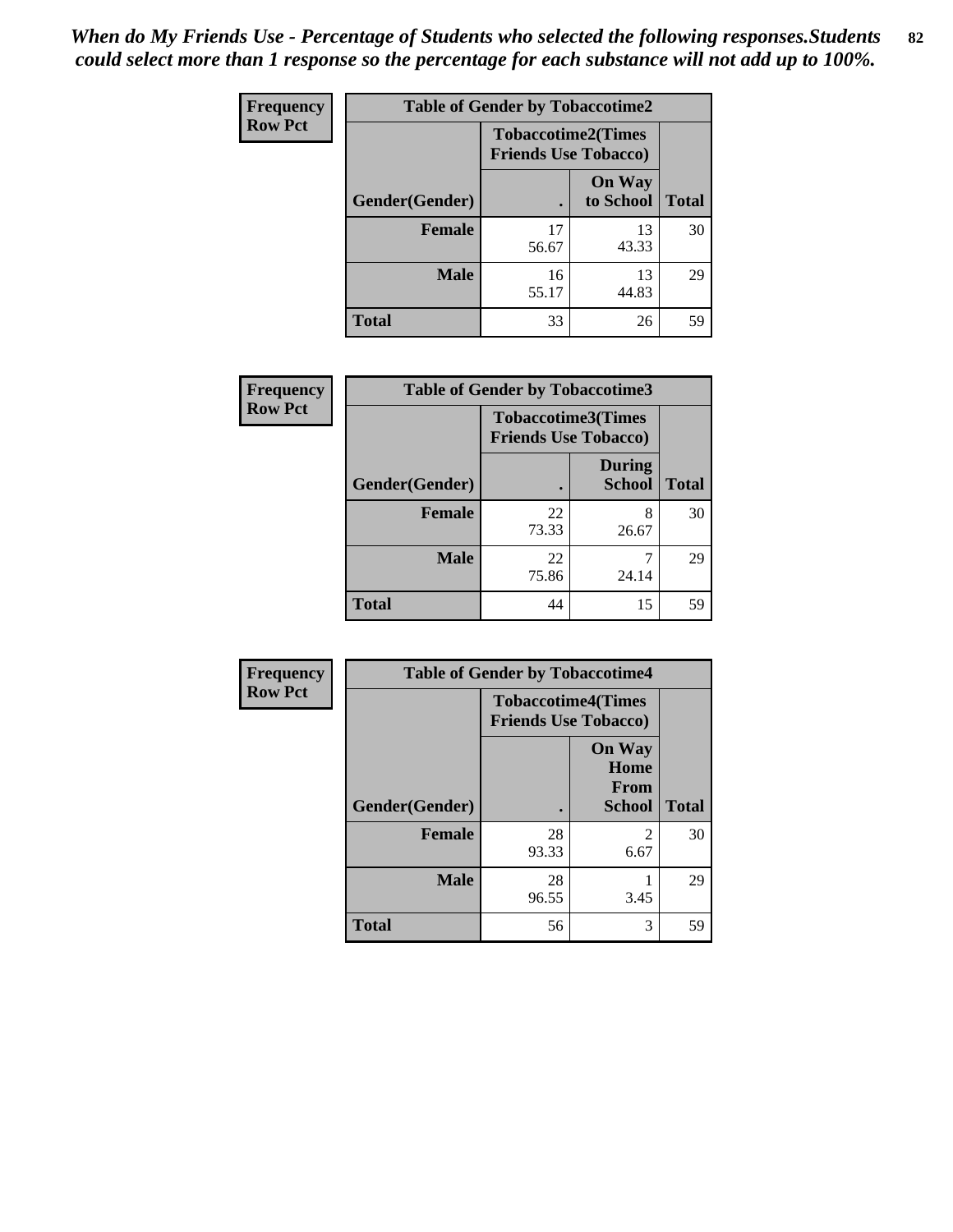| <b>Frequency</b> | <b>Table of Gender by Tobaccotime5</b> |             |                                                           |              |  |
|------------------|----------------------------------------|-------------|-----------------------------------------------------------|--------------|--|
| <b>Row Pct</b>   |                                        |             | <b>Tobaccotime5</b> (Times<br><b>Friends Use Tobacco)</b> |              |  |
|                  | Gender(Gender)                         |             | Weeknights                                                | <b>Total</b> |  |
|                  | <b>Female</b>                          | 14<br>46.67 | 16<br>53.33                                               | 30           |  |
|                  | <b>Male</b>                            | 13<br>44.83 | 16<br>55.17                                               | 29           |  |
|                  | <b>Total</b>                           | 27          | 32                                                        | 59           |  |

| <b>Frequency</b> | <b>Table of Gender by Tobaccotime6</b> |                                                          |                 |              |
|------------------|----------------------------------------|----------------------------------------------------------|-----------------|--------------|
| <b>Row Pct</b>   |                                        | <b>Tobaccotime6(Times</b><br><b>Friends Use Tobacco)</b> |                 |              |
|                  | Gender(Gender)                         |                                                          | <b>Weekends</b> | <b>Total</b> |
|                  | Female                                 | 12<br>40.00                                              | 18<br>60.00     | 30           |
|                  | <b>Male</b>                            | 12<br>41.38                                              | 17<br>58.62     | 29           |
|                  | <b>Total</b>                           | 24                                                       | 35              | 59           |

| <b>Frequency</b> | <b>Table of Gender by Marijuanatime1</b> |                                |                             |              |
|------------------|------------------------------------------|--------------------------------|-----------------------------|--------------|
| <b>Row Pct</b>   |                                          | <b>Friends Use Marijuana</b> ) | <b>Marijuanatime1(Times</b> |              |
|                  | Gender(Gender)                           |                                | Do Not Use                  | <b>Total</b> |
|                  | <b>Female</b>                            | 17<br>56.67                    | 13<br>43.33                 | 30           |
|                  | <b>Male</b>                              | 11<br>37.93                    | 18<br>62.07                 | 29           |
|                  | <b>Total</b>                             | 28                             | 31                          | 59           |

| <b>Frequency</b> | <b>Table of Gender by Marijuanatime2</b> |                                |                             |              |
|------------------|------------------------------------------|--------------------------------|-----------------------------|--------------|
| <b>Row Pct</b>   |                                          | <b>Friends Use Marijuana</b> ) | <b>Marijuanatime2(Times</b> |              |
|                  | Gender(Gender)                           |                                | On Way to<br><b>School</b>  | <b>Total</b> |
|                  | Female                                   | 22<br>73.33                    | 8<br>26.67                  | 30           |
|                  | <b>Male</b>                              | 23<br>79.31                    | 6<br>20.69                  | 29           |
|                  | <b>Total</b>                             | 45                             | 14                          | 59           |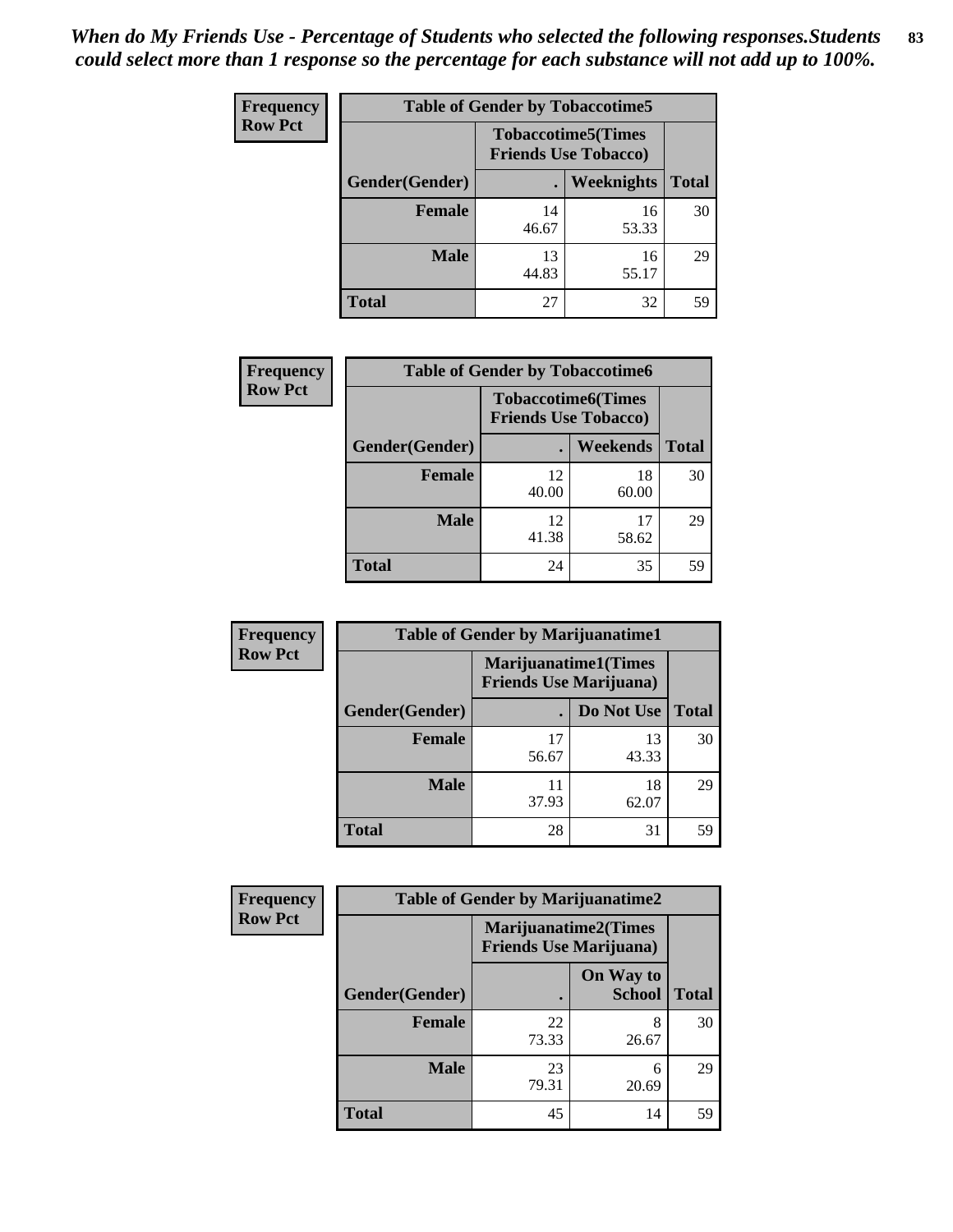| <b>Frequency</b> | <b>Table of Gender by Marijuanatime3</b> |                                                        |                                |              |
|------------------|------------------------------------------|--------------------------------------------------------|--------------------------------|--------------|
| <b>Row Pct</b>   |                                          | Marijuanatime3(Times<br><b>Friends Use Marijuana</b> ) |                                |              |
|                  | Gender(Gender)                           |                                                        | <b>During</b><br><b>School</b> | <b>Total</b> |
|                  | <b>Female</b>                            | 26<br>86.67                                            | 4<br>13.33                     | 30           |
|                  | <b>Male</b>                              | 24<br>82.76                                            | 5<br>17.24                     | 29           |
|                  | <b>Total</b>                             | 50                                                     | 9                              | 59           |

| Frequency      | <b>Table of Gender by Marijuanatime4</b> |                             |                                                       |              |
|----------------|------------------------------------------|-----------------------------|-------------------------------------------------------|--------------|
| <b>Row Pct</b> |                                          | <b>Marijuanatime4(Times</b> | <b>Friends Use Marijuana</b> )                        |              |
|                | Gender(Gender)                           |                             | <b>On Way</b><br>Home<br><b>From</b><br><b>School</b> | <b>Total</b> |
|                | <b>Female</b>                            | 22<br>73.33                 | 8<br>26.67                                            | 30           |
|                | <b>Male</b>                              | 21<br>72.41                 | 8<br>27.59                                            | 29           |
|                | <b>Total</b>                             | 43                          | 16                                                    | 59           |

| <b>Frequency</b> | <b>Table of Gender by Marijuanatime5</b> |             |                                                                |              |  |
|------------------|------------------------------------------|-------------|----------------------------------------------------------------|--------------|--|
| <b>Row Pct</b>   |                                          |             | <b>Marijuanatime5</b> (Times<br><b>Friends Use Marijuana</b> ) |              |  |
|                  | Gender(Gender)                           |             | Weeknights                                                     | <b>Total</b> |  |
|                  | <b>Female</b>                            | 17<br>56.67 | 13<br>43.33                                                    | 30           |  |
|                  | <b>Male</b>                              | 19<br>65.52 | 10<br>34.48                                                    | 29           |  |
|                  | <b>Total</b>                             | 36          | 23                                                             | 59           |  |

| <b>Frequency</b> | <b>Table of Gender by Marijuanatime6</b> |                                                               |                 |              |  |
|------------------|------------------------------------------|---------------------------------------------------------------|-----------------|--------------|--|
| <b>Row Pct</b>   |                                          | <b>Marijuanatime6(Times</b><br><b>Friends Use Marijuana</b> ) |                 |              |  |
|                  | Gender(Gender)                           |                                                               | <b>Weekends</b> | <b>Total</b> |  |
|                  | <b>Female</b>                            | 12<br>40.00                                                   | 18<br>60.00     | 30           |  |
|                  | <b>Male</b>                              | 16<br>55.17                                                   | 13<br>44.83     | 29           |  |
|                  | <b>Total</b>                             | 28                                                            | 31              | 59           |  |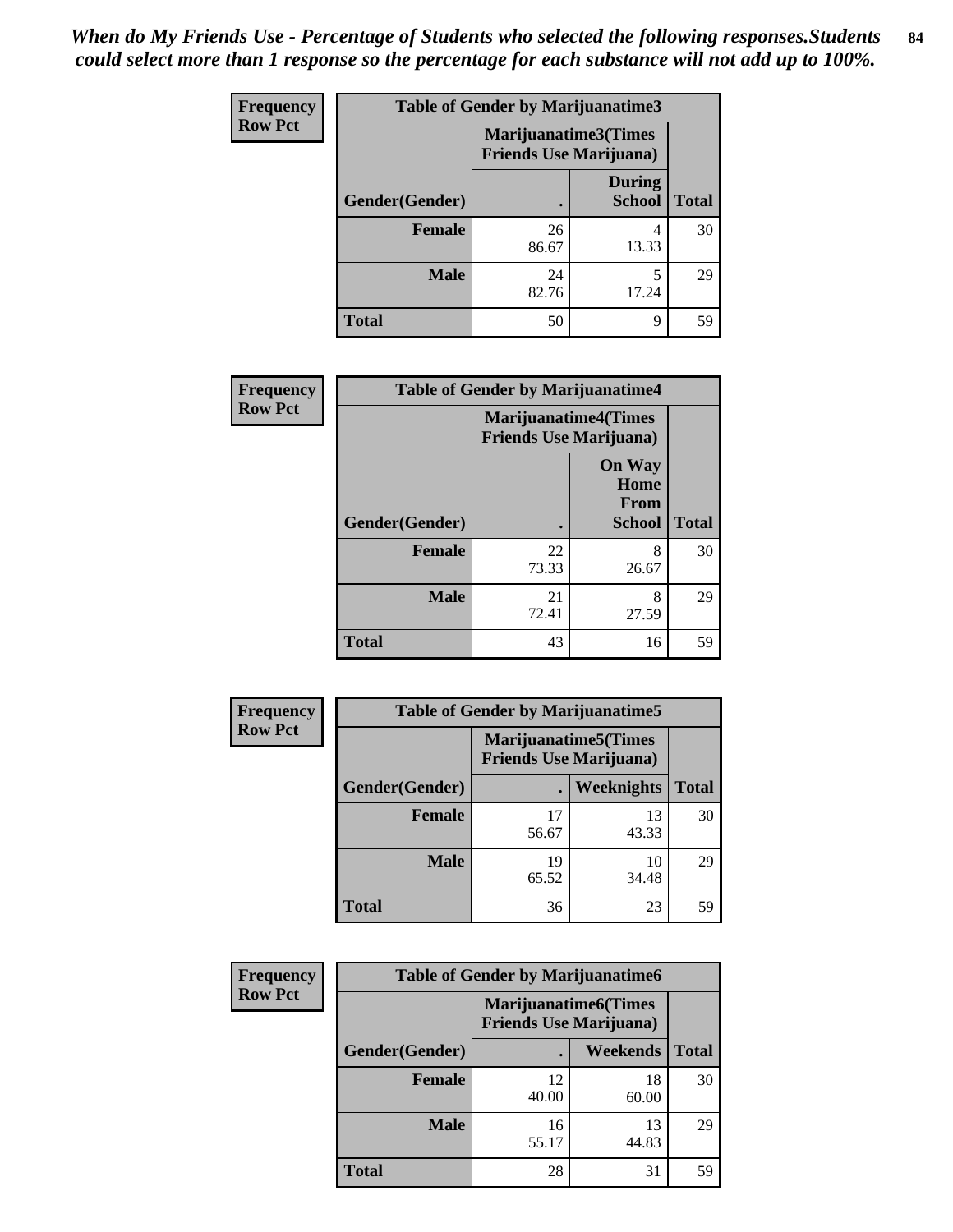| <b>Frequency</b> | <b>Table of Gender by Otherdrugtime1</b> |                                                                                   |             |              |  |
|------------------|------------------------------------------|-----------------------------------------------------------------------------------|-------------|--------------|--|
| <b>Row Pct</b>   |                                          | <b>Otherdrugtime1</b> (Times<br><b>Friends Use Other</b><br><b>Illegal Drugs)</b> |             |              |  |
|                  | Gender(Gender)                           |                                                                                   | Do Not Use  | <b>Total</b> |  |
|                  | <b>Female</b>                            | 9<br>30.00                                                                        | 21<br>70.00 | 30           |  |
|                  | <b>Male</b>                              | 6<br>20.69                                                                        | 23<br>79.31 | 29           |  |
|                  | <b>Total</b>                             | 15                                                                                | 44          | 59           |  |

| Frequency      | <b>Table of Gender by Otherdrugtime2</b> |                                                                                   |                            |              |
|----------------|------------------------------------------|-----------------------------------------------------------------------------------|----------------------------|--------------|
| <b>Row Pct</b> |                                          | <b>Otherdrugtime2(Times</b><br><b>Friends Use Other</b><br><b>Illegal Drugs</b> ) |                            |              |
|                | Gender(Gender)                           |                                                                                   | On Way to<br><b>School</b> | <b>Total</b> |
|                | <b>Female</b>                            | 26<br>86.67                                                                       | 4<br>13.33                 | 30           |
|                | <b>Male</b>                              | 27<br>93.10                                                                       | $\mathfrak{D}$<br>6.90     | 29           |
|                | <b>Total</b>                             | 53                                                                                | 6                          | 59           |

| <b>Frequency</b> | <b>Table of Gender by Otherdrugtime3</b> |                        |                                                  |              |
|------------------|------------------------------------------|------------------------|--------------------------------------------------|--------------|
| <b>Row Pct</b>   |                                          | <b>Illegal Drugs</b> ) | Otherdrugtime3(Times<br><b>Friends Use Other</b> |              |
|                  | Gender(Gender)                           | $\bullet$              | <b>During</b><br><b>School</b>                   | <b>Total</b> |
|                  | <b>Female</b>                            | 26<br>86.67            | 4<br>13.33                                       | 30           |
|                  | <b>Male</b>                              | 27<br>93.10            | $\mathfrak{D}$<br>6.90                           | 29           |
|                  | <b>Total</b>                             | 53                     | 6                                                | 59           |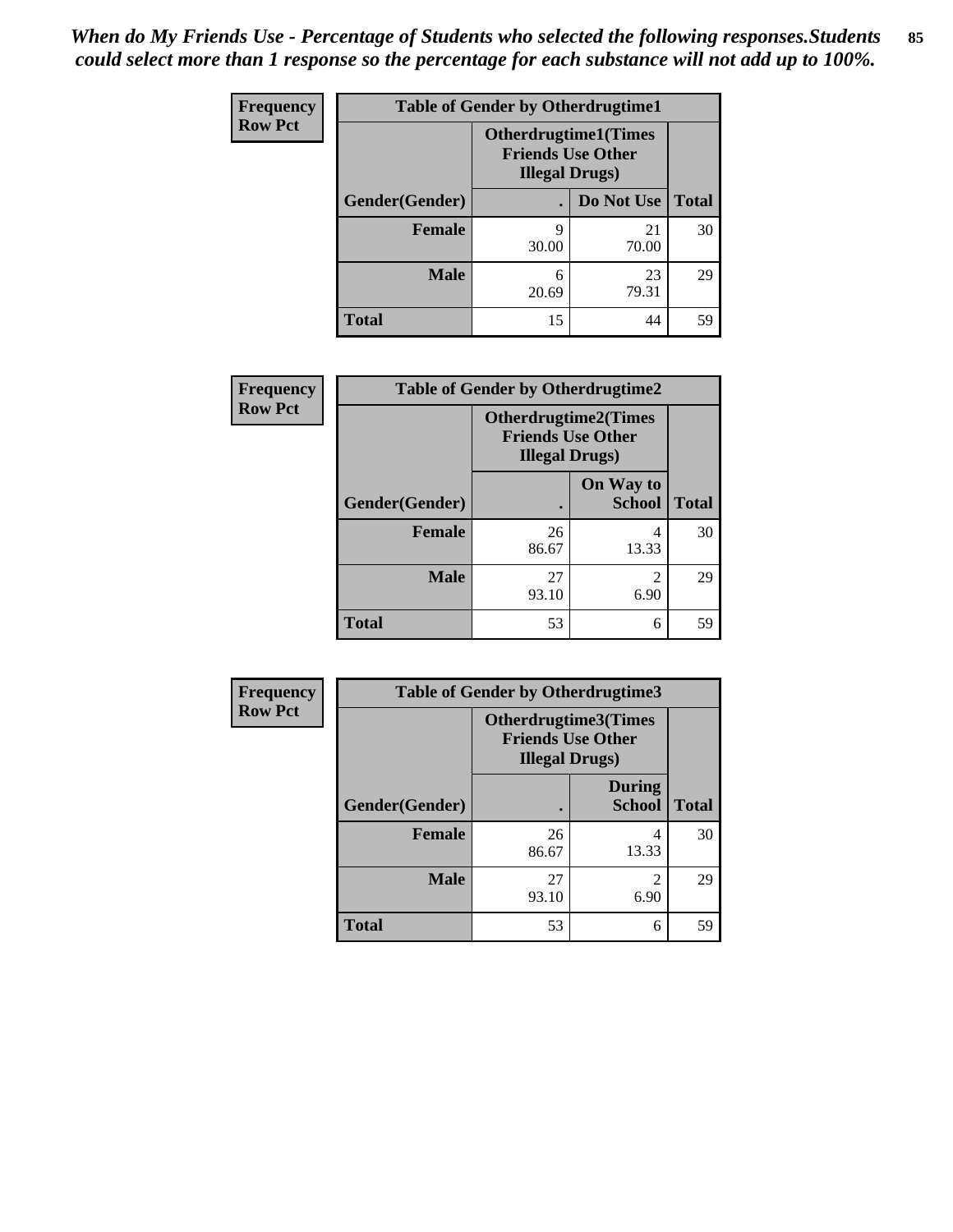*When do My Friends Use - Percentage of Students who selected the following responses.Students could select more than 1 response so the percentage for each substance will not add up to 100%.* **86**

| <b>Frequency</b> | <b>Table of Gender by Otherdrugtime4</b> |                                                    |                                                       |              |
|------------------|------------------------------------------|----------------------------------------------------|-------------------------------------------------------|--------------|
| <b>Row Pct</b>   |                                          | <b>Friends Use Other</b><br><b>Illegal Drugs</b> ) | <b>Otherdrugtime4(Times</b>                           |              |
|                  | Gender(Gender)                           |                                                    | <b>On Way</b><br>Home<br><b>From</b><br><b>School</b> | <b>Total</b> |
|                  | <b>Female</b>                            | 26<br>86.67                                        | 4<br>13.33                                            | 30           |
|                  | <b>Male</b>                              | 27<br>93.10                                        | $\mathfrak{D}$<br>6.90                                | 29           |
|                  | <b>Total</b>                             | 53                                                 | 6                                                     | 59           |

| <b>Frequency</b> | <b>Table of Gender by Otherdrugtime5</b> |             |                                                                                    |              |  |
|------------------|------------------------------------------|-------------|------------------------------------------------------------------------------------|--------------|--|
| <b>Row Pct</b>   |                                          |             | <b>Otherdrugtime5</b> (Times<br><b>Friends Use Other</b><br><b>Illegal Drugs</b> ) |              |  |
|                  | Gender(Gender)                           |             | Weeknights                                                                         | <b>Total</b> |  |
|                  | <b>Female</b>                            | 22<br>73.33 | 8<br>26.67                                                                         | 30           |  |
|                  | <b>Male</b>                              | 24<br>82.76 | 17.24                                                                              | 29           |  |
|                  | <b>Total</b>                             | 46          | 13                                                                                 | 59           |  |

| Frequency      | <b>Table of Gender by Otherdrugtime6</b> |                                                                                   |             |              |
|----------------|------------------------------------------|-----------------------------------------------------------------------------------|-------------|--------------|
| <b>Row Pct</b> |                                          | <b>Otherdrugtime6(Times</b><br><b>Friends Use Other</b><br><b>Illegal Drugs</b> ) |             |              |
|                | Gender(Gender)                           |                                                                                   | Weekends    | <b>Total</b> |
|                | <b>Female</b>                            | 19<br>63.33                                                                       | 11<br>36.67 | 30           |
|                | <b>Male</b>                              | 21<br>72.41                                                                       | 8<br>27.59  | 29           |
|                | <b>Total</b>                             | 40                                                                                | 19          | 59           |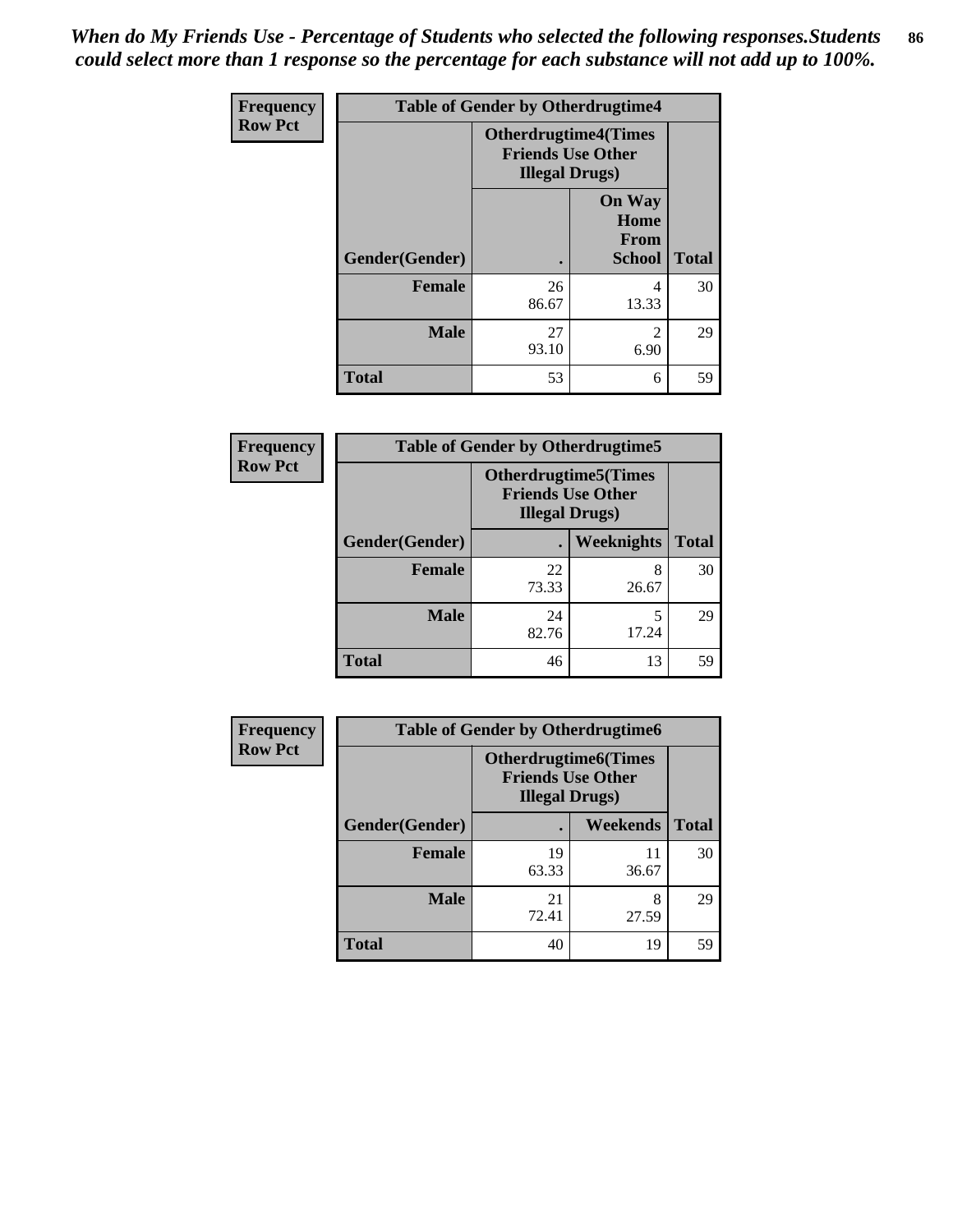## *Other Questions* **87**

| Frequency      | <b>Table of Gender by Educationalcohol</b> |                                                                                                                               |                |              |
|----------------|--------------------------------------------|-------------------------------------------------------------------------------------------------------------------------------|----------------|--------------|
| <b>Row Pct</b> |                                            | Educationalcohol(I<br>have been taught<br>about alcohol,<br>tobacco,<br>and other drugs<br>within the last year<br>at school) |                |              |
|                | Gender(Gender)                             | Yes                                                                                                                           | N <sub>0</sub> | <b>Total</b> |
|                | <b>Female</b>                              | 15<br>50.00                                                                                                                   | 15<br>50.00    | 30           |
|                | <b>Male</b>                                | 18<br>62.07                                                                                                                   | 11<br>37.93    | 29           |
|                | <b>Total</b>                               | 33                                                                                                                            | 26             | 59           |

| Frequency      | <b>Table of Gender by Rodedrinking</b> |                                                                                                                     |             |              |  |
|----------------|----------------------------------------|---------------------------------------------------------------------------------------------------------------------|-------------|--------------|--|
| <b>Row Pct</b> |                                        | Rodedrinking(In<br>the past 30 days I<br>have ridden in a<br>car with a driver<br>who had been<br>drinking alcohol) |             |              |  |
|                | Gender(Gender)                         | Yes                                                                                                                 | $\bf N_0$   | <b>Total</b> |  |
|                | <b>Female</b>                          | 9<br>30.00                                                                                                          | 21<br>70.00 | 30           |  |
|                | <b>Male</b>                            | 3.45                                                                                                                | 28<br>96.55 | 29           |  |
|                | <b>Total</b>                           | 10                                                                                                                  | 49          | 59           |  |

| Frequency      | <b>Table of Gender by Drugsschool</b> |                                                                                                                                     |                |              |
|----------------|---------------------------------------|-------------------------------------------------------------------------------------------------------------------------------------|----------------|--------------|
| <b>Row Pct</b> |                                       | <b>Drugsschool</b> (During<br>the past 12 months,<br>I have been offered,<br>sold,<br>or given illegal drugs<br>on school property) |                |              |
|                | Gender(Gender)                        | Yes                                                                                                                                 | N <sub>0</sub> | <b>Total</b> |
|                | <b>Female</b>                         | 8<br>26.67                                                                                                                          | 22<br>73.33    | 30           |
|                | <b>Male</b>                           | 3<br>10.34                                                                                                                          | 26<br>89.66    | 29           |
|                | <b>Total</b>                          | 11                                                                                                                                  | 48             | 59           |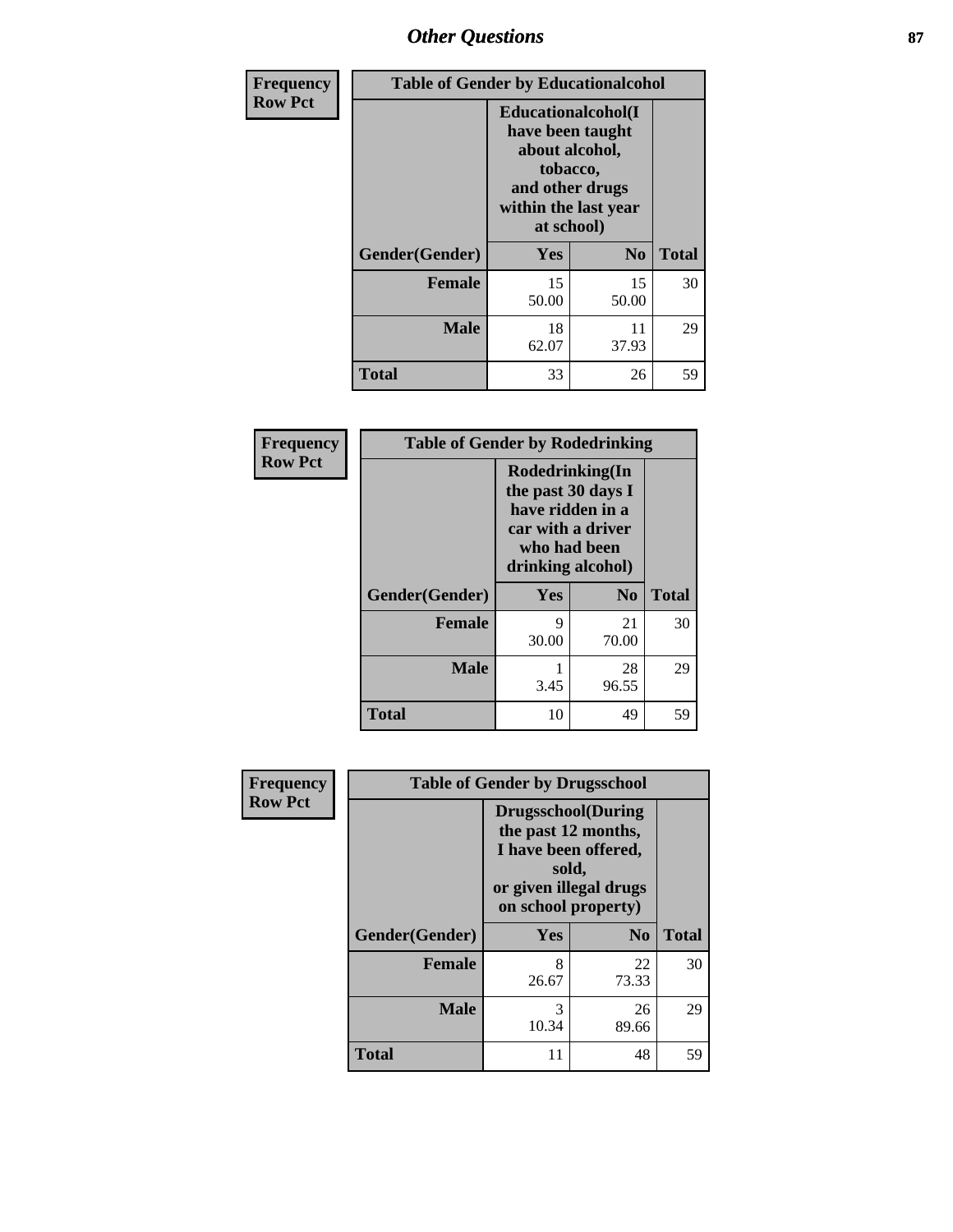*Other Questions* **88**

| <b>Frequency</b> | <b>Table of Gender by Bingedrinking</b> |                                                                                                                   |                        |                              |                        |                                     |              |
|------------------|-----------------------------------------|-------------------------------------------------------------------------------------------------------------------|------------------------|------------------------------|------------------------|-------------------------------------|--------------|
| <b>Row Pct</b>   |                                         | <b>Bingedrinking(I have drunk</b><br>five or more drinks of alcohol<br>at one sitting during the last<br>30 days) |                        |                              |                        |                                     |              |
|                  | Gender(Gender)                          | $\mathbf{0}$<br><b>Days</b>                                                                                       | 1 or<br>days           | 3 <sub>to</sub><br>5<br>days | 10<br>to<br>19<br>days | 20<br>to<br>29<br>days              | <b>Total</b> |
|                  | Female                                  | 25<br>83.33                                                                                                       | $\mathfrak{D}$<br>6.67 | $\mathfrak{D}$<br>6.67       | $\Omega$<br>0.00       | 3.33                                | 30           |
|                  | <b>Male</b>                             | 23<br>79.31                                                                                                       | $\mathfrak{D}$<br>6.90 | 3.45                         | 3.45                   | $\mathcal{D}_{\mathcal{L}}$<br>6.90 | 29           |
|                  | <b>Total</b>                            | 48                                                                                                                | $\overline{4}$         | 3                            |                        | 3                                   | 59           |

| Frequency      | <b>Table of Gender by Educationaids</b> |                                                                                                 |                |              |  |
|----------------|-----------------------------------------|-------------------------------------------------------------------------------------------------|----------------|--------------|--|
| <b>Row Pct</b> |                                         | <b>Educationaids</b> (I<br>have been taught<br>about HIV/AIDS<br>at school in the<br>past year) |                |              |  |
|                | Gender(Gender)                          | Yes                                                                                             | $\mathbf{N_0}$ | <b>Total</b> |  |
|                | <b>Female</b>                           | 18<br>60.00                                                                                     | 12<br>40.00    | 30           |  |
|                | <b>Male</b>                             | 17<br>58.62                                                                                     | 12<br>41.38    | 29           |  |
|                | <b>Total</b>                            | 35                                                                                              | 24             | 59           |  |

| Frequency      | <b>Table of Gender by Suicideconsider</b> |                 |                |              |
|----------------|-------------------------------------------|-----------------|----------------|--------------|
| <b>Row Pct</b> |                                           | Suicideconsider |                |              |
|                | Gender(Gender)                            | Yes             | N <sub>0</sub> | <b>Total</b> |
|                | <b>Female</b>                             | 13.33           | 26<br>86.67    | 30           |
|                | <b>Male</b>                               | 0.00            | 29<br>100.00   | 29           |
|                | <b>Total</b>                              |                 | 55             | 59           |